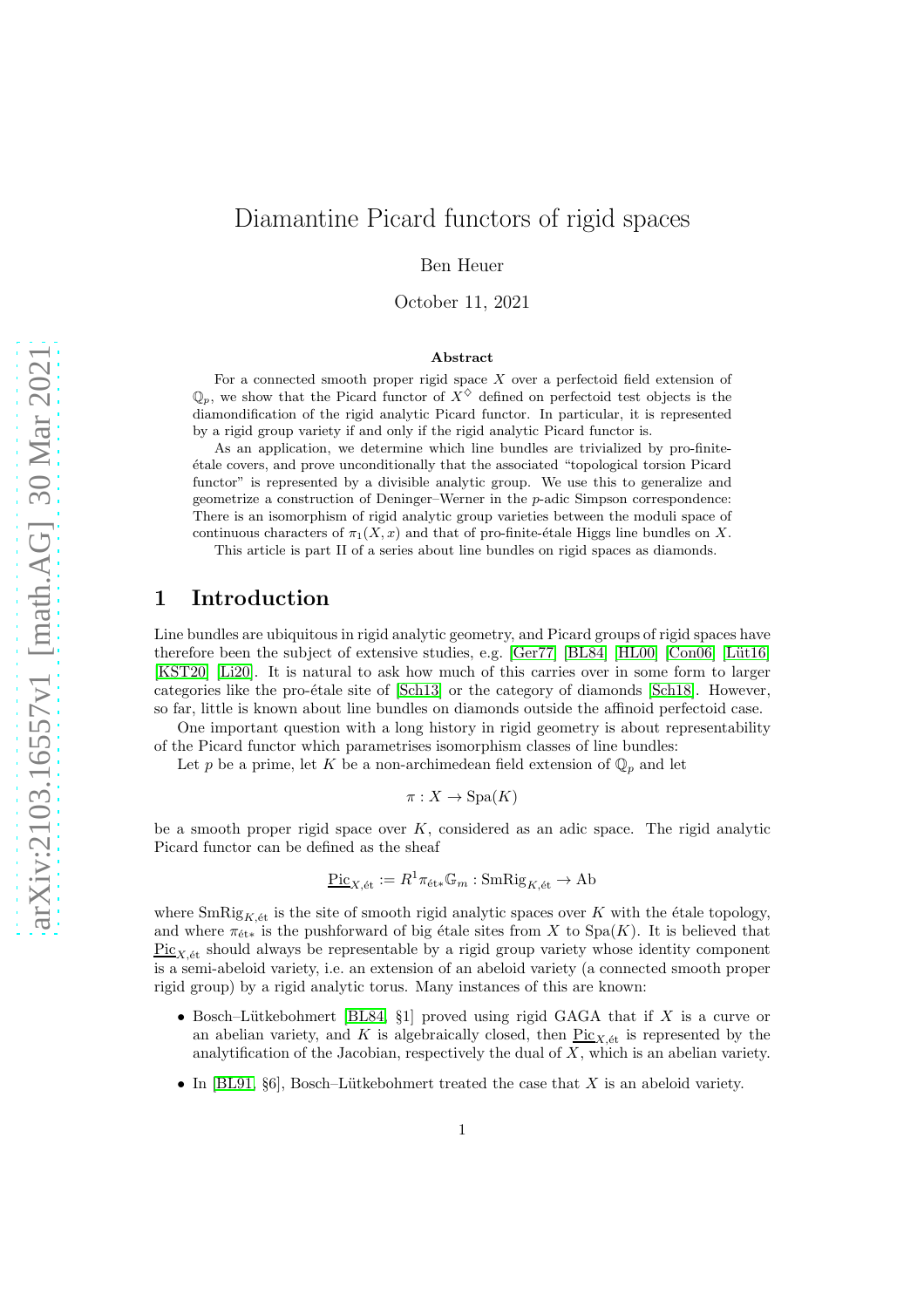- Hartl–Lütkebohmert [\[HL00\]](#page-52-0) proved that if  $X$  admits a strict semi-stable formal model over a discrete valuation ring, then  $Pic_{X, \text{\'et}}$  is represented by a rigid group whose connected component of the identity is semi-abeloid.
- Conrad [\[Con06,](#page-51-2) §4.3] has shown that the relative Picard functor for  $X \to S$  which are "relatively projective" (more precisely, admit an S-ample line bundle) is representable.
- Warner has announced in his thesis [\[War17\]](#page-53-0) a proof that  $Pic_{X,\text{\'et}}$  is always representable, but does not make any claims about what the representing object looks like.

Our goal in this article is to study Picard functors defined on perfectoid instead of rigid test objects, and to use these to show that the p-adic Simpson correspondence of rank one from [\[Heu20a\]](#page-51-4) can be upgraded to an isomorphism of rigid analytic moduli spaces.

### 1.1 Diamantine Picard functors

In the setting of diamonds, there are two genuinely different diamantine Picard functors one can consider, using different topologies: Assume from now on that  $K$  is perfectoid, and let  $\text{Perf}_K$  be the category of perfectoid spaces over K. We can equip this with the étale topology, or with the finer v-topology of  $[Sch18, §8]$ . Associated to X, we have the diamondification [\[Sch18,](#page-52-5) §15]

$$
\pi^{\diamondsuit}: X^{\diamondsuit} \to \mathrm{Spd}(K).
$$

We consider the diamantine Picard functor defined on perfectoid test objects

$$
\underline{\mathrm{Pic}}_{X,\mathrm{\acute{e}t}}^{\diamondsuit} := R^1 \pi_{\mathrm{\acute{e}t}*}^{\diamondsuit} \mathbb{G}_m : \mathrm{Perf}_{K,\mathrm{\acute{e}t}} \to \mathrm{Ab},
$$

using the étale topology on  $\text{Perf}_K$ . Second, we can also consider

$$
\underline{\operatorname{Pic}}_{X,v}^{\diamondsuit} := R^1 \pi_{v*}^{\diamondsuit} \mathbb{G}_m : \operatorname{Perf}_{K,v} \to \operatorname{Ab}
$$

using the v-topology. This change of topology is more than just a technicality: Indeed, by the main result of  $[Heu20a]$ , it has a non-trivial effect on the notion of line bundles. If K is algebraically closed, then on  $K$ -points the difference can be described using the "Hodge–Tate logarithm" which defines a short exact sequence [\[Heu20a,](#page-51-4) Theorem 1.3.2a]

$$
0 \to \underline{\mathrm{Pic}}_{X,\text{\'et}}(K) \to \underline{\mathrm{Pic}}_{X,v}(K) \xrightarrow{\mathrm{HT}\log} H^0(X,\Omega^1)(-1) \to 0.
$$

Our first main result is that both diamantine Picard functors can be fully described in terms of the rigid Picard functor  $\text{Pic}_{X,\text{\'et}}$ , even without the assumption that the latter is represented by a rigid group variety: To make this precise, we use the morphism of sites

$$
\delta: \mathrm{LSD}_{K,\text{\'et}} \to \mathrm{SmRig}_{K,\text{\'et}}, \quad Z^{\diamondsuit} \leftarrow Z
$$

where  $\mathrm{LSD}_{K,\text{\'et}}$  are the locally spatial diamonds over  $\mathrm{Spa}(K)$ , and  $Z^\diamondsuit$  is the diamondification. Pullback along  $\delta$  and restriction to the full subcategory  $\text{Perf}_{K,\text{\'et}}$  defines a functor from sheaves on SmRig<sub>K, $\acute{e}t$ </sub> to sheaves on Perf<sub>K, $\acute{e}t$ </sub> that we also denote by  $-\diamond$ .

<span id="page-1-0"></span>Theorem 1.1 (Diamantine Picard Comparison). Let K be a perfectoid field extension of  $\mathbb{Q}_p$  and let  $\pi: X \to \text{Spa } K$  be a proper smooth rigid space. Then:

- 1. The natural map  $(\text{Pic}_{X,\text{\'et}})^\diamondsuit \to \text{Pic}_{X,\text{\'et}}^\diamondsuit$  is an isomorphism of sheaves on  $\text{Perf}_{K,\text{\'et}}$ .
- 2. If moreover K is algebraically closed, then the v-Picard functor  $\underline{\mathrm{Pic}}_{X,v}^{\diamondsuit}$  fits into a split exact sequence of abelian sheaves on  $\text{Perf}_{K, \text{\'et}}$

$$
0 \to \underline{\mathrm{Pic}}_{X,\mathrm{\acute{e}t}}^{\diamondsuit} \to \underline{\mathrm{Pic}}_{X,v}^{\diamondsuit} \to H^0(X,\Omega^1)(-1) \otimes_K \mathbb{G}_a \to 0.
$$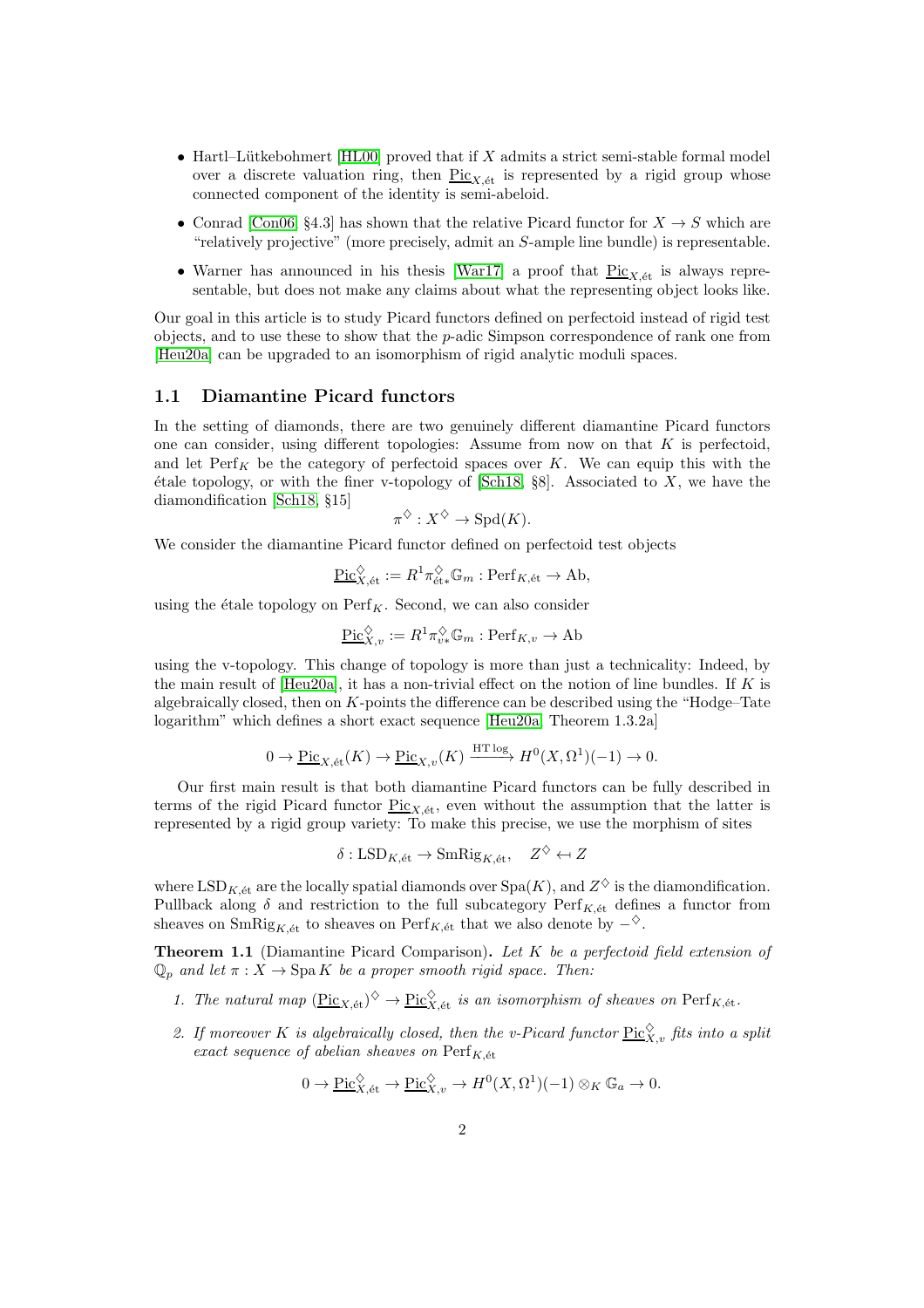- **Remark 1.2.** The first part roughly says that for every perfectoid space  $T$  and any line bundle L on  $X_T$ , one can locally on T find a rigid space T' such that L is pulled back from  $X_{T'}$ . The second part gives a geometric version of [\[Heu20a,](#page-51-4) Theorem 1.3.2a].
	- The (−1) in the second part is a twist by the dual of  $\mathbb{Z}_p(1) = \varprojlim_{P} \mu_{p^n}(K)$  and could be ignored after the choice of a compatible system of unit roots. In particular, since we are in the algebraically closed situation, this is not a statement about Galois actions.
	- While it may be possible to relax the smoothness condition in part 1, the properness of X is certainly required: The statement also holds in the affinoid case but is typically false outside of these cases. Indeed, we crucially use that  $R\Gamma(X, \mathcal{O})$  is perfect.
	- It follows from part 2 that  $\underline{\text{Pic}}_{X,\text{\'et}}^{\diamondsuit}$  is always a v-sheaf. This is automatic if  $\underline{\text{Pic}}_{X,\text{\'et}}$  is represented by a rigid group variety by [\[Sch18,](#page-52-5) Proposition 11.9, Lemma 15.6], but Theorem [1.1](#page-1-0) implies that we know this a priori. In fact, one can extend this to show:

<span id="page-2-2"></span>Corollary 1.3. If the rigid Picard functor  $\underline{Pic}_{X,\text{\'et}}$  is represented by a rigid group G, then  $G^{\diamondsuit}$ represents  $\underline{\text{Pic}}_{X,\text{\'et}}^{\diamondsuit}$ . Conversely, if there is a smooth rigid group G for which  $G^{\diamondsuit}$  represents  $\frac{\text{Pic} \hat{X}}{\text{Pic} X, \text{\'et}}$ , then G represents the rigid Picard functor  $\frac{\text{Pic}_{X, \text{\'et}}}{\text{Pic}_X}$ .

Combined with the results below, this might be useful since some of the known methods for proving representability (e.g.  $[HL00][Lüt90, §2]$ ) rely on good properties of formal models, and  $\mathcal{O}^+$ -cohomology is far easier to control in the perfectoid than in the rigid setting.

#### 1.2 Pro-finite-étale trivialisation

The second goal of this article is to use Theorem [1.1](#page-1-0) to provide a conceptional explanation for a phenomenon observed in [\[Heu20a,](#page-51-4) §4]: Line bundles on X that are "p-adically close" are trivialised by pro-finite-étale covers of X in the pro-étale site  $X_{\text{pro\acute{e}t}}$  of [\[Sch13\]](#page-52-4).

Assume that  $K$  is algebraically closed. Let  $X$  be a connected smooth proper rigid space over K. Given a base point  $x \in X(K)$ , we have a canonical universal pro-finite-étale cover

$$
\widetilde{X} \to X,
$$

a pro-finite-étale torsor under the étale fundamental group  $\pi_1(X, x)$ . The following Theorem describes which line bundles are trivialised by pro-finite-étale covers, or equivalently by  $X$ :

<span id="page-2-1"></span>**Theorem 1.4.** There is a short exact sequence of étale sheaves on  $\text{Perf}_K$ 

$$
0 \to \underline{\mathrm{Pic}}_{X,\mathrm{\acute{e}t}}^{\diamondsuit \mathrm{tt}} \to \underline{\mathrm{Pic}}_{X,\mathrm{\acute{e}t}}^{\diamondsuit} \to \underline{\mathrm{Pic}}_{\widetilde{X},\mathrm{\acute{e}t}}^{\diamondsuit},
$$

and similarly for the v-topology.

Here  $\underline{\text{Pic}}_{X,\text{\'et}}^{\diamondsuit\text{tt}} \subseteq \underline{\text{Pic}}_{X,\text{\'et}}^{\diamondsuit}$  is the "topological torsion" subsheaf, defined as the image of the specialisation map

$$
\underline{\text{Hom}}(\widehat{\mathbb{Z}}, \underline{\text{Pic}}_{X,\text{\'et}}^{\diamondsuit}) \to \underline{\text{Pic}}_{X,\text{\'et}}^{\diamondsuit},
$$

where  $\mathbb{Z} := \varprojlim_{N \in \mathbb{N}} \mathbb{Z}/N\mathbb{Z}$  on  $\text{Perf}_K$ . Note that to make sense of the domain of this map, we crucially use that we extended the Picard functor to diamonds. On  $K$ -points, we obtain:

<span id="page-2-0"></span>Corollary 1.5. Assume that the rigid Picard functor  $Pic_{X, \text{\'et}}$  is represented by a rigid group variety, this makes  $Pic(X)$  into a topological group. Then there is a left-exact sequence

$$
0 \to Pic(X)^{\mathrm{tt}} \to Pic(X) \to Pic(\widetilde{X}),
$$

where  $Pic(X)^{tt} \subseteq Pic(X)$  is the open subgroup of points satisfying  $x^{n!} \to 1$  for  $n \to \infty$ .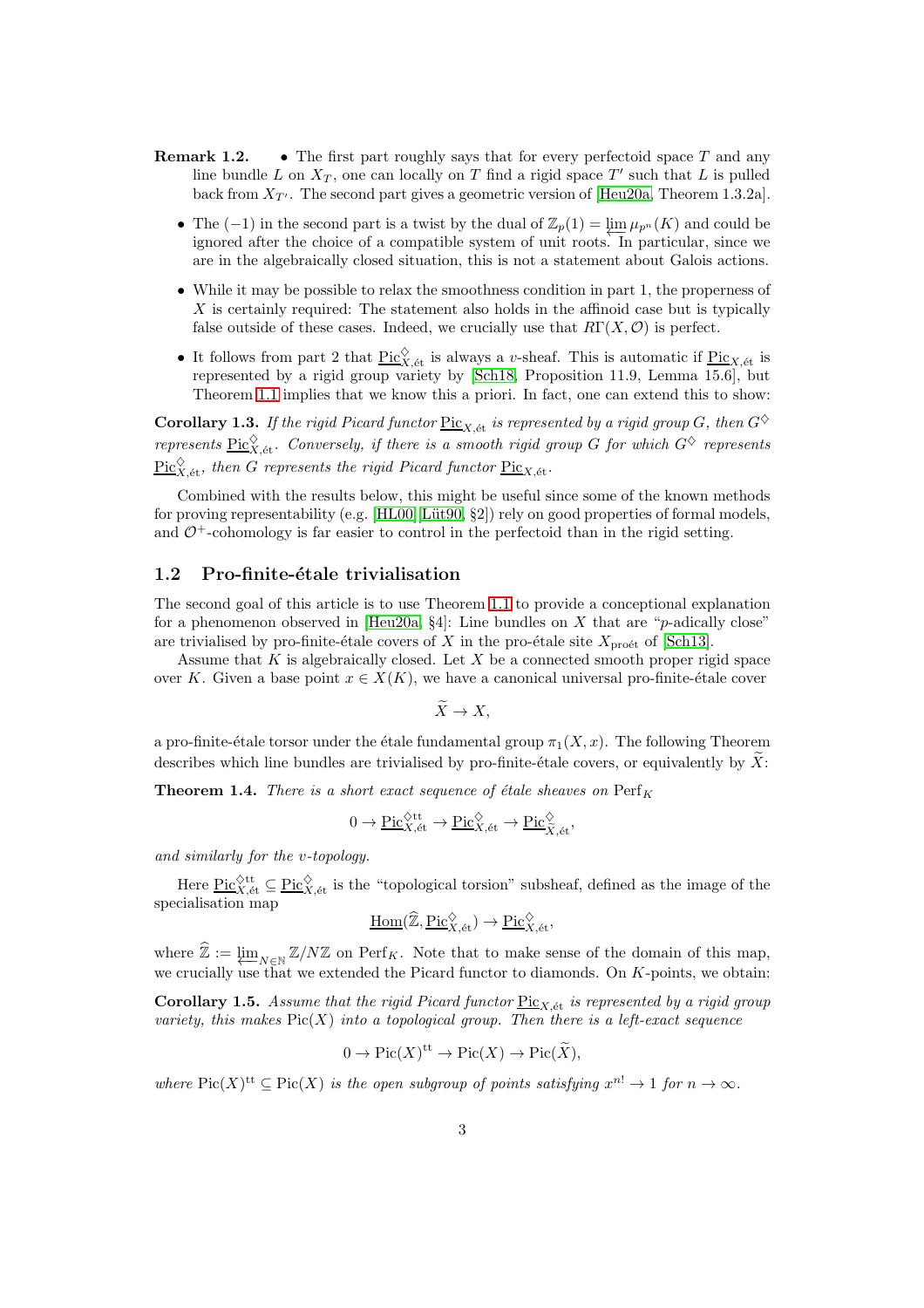#### 1.3 Geometrisation of p-adic Simpson correspondence in rank one

We are interested in this description because understanding which vector bundles on X are trivialised by pro-finite-étale covers is important in the  $p$ -adic Simpson correspondence:

The Corlette–Simpson correspondence on a complex Kähler manifold  $X$  is an equivalence of categories between finite dimensional representations of the topological fundamental group of X and semi-stable Higgs bundles with vanishing Chern classes on X. The  $p$ -adic Simpson correspondence seeks to find a similar correspondence for connected smooth proper rigid spaces X, relating the category of finite-dimensional K-linear representations of  $\pi(X, x)$ with a subcategory of Higgs bundles on  $X$ . To this end, Faltings [\[Fal05\]](#page-51-5) has introduced the notion of "generalised representations", and proved that in the case of curves, there is an equivalence of categories between generalised representations and Higgs bundles. Such an equivalence is thought to exist in general, and Faltings constructs this under additional "smallness" assumptions. However, it is a fundamental open question which Higgs bundles on X would correspond to actual representations of  $\pi(X, x)$  under such a correspondence.

In the case of vanishing Higgs field, this question has been studied by Deninger–Werner [\[DW20\]](#page-51-6) and Würthen [Wü20, §3], whose results suggest that in the special case of vanishing Higgs field, vector bundles that are trivialised by pro-finite- $\acute{e}$ tale covers give the correct subcategory of Higgs bundles. We argued in [\[Heu20a,](#page-51-4) §4] that it is also the right condition in the case of rank one, and used it to construct the Simpson correspondence for line bundles. Corollary [1.5](#page-2-0) adds to this a better description of the category of line bundles in question.

Second, as an application of the diamantine Picard functor, we get a generalisation of constructions of Deninger–Werner [\[DW05a\]](#page-51-7) and Song [\[Son20\]](#page-53-2) in the context of the p-adic Simpson correspondence for line bundles: Let X be a smooth projective curve over  $\overline{\mathbb{Q}}_p$  with good reduction and fix a base-point  $x \in X(\mathbb{Q}_p)$ . In [\[DW05b\]](#page-51-8), Deninger–Werner construct a functor from a certain category of vector bundles on X to finite dimensional  $\mathbb{C}_p$ -linear representations of the étale fundamental group of  $X$ . In [\[DW05a\]](#page-51-7), they investigate this functor for line bundles, where it induces an injective continuous homomorphism

$$
\alpha: \underline{\mathrm{Pic}}_X^0(\mathbb{C}_p) \to \mathrm{Hom}(\pi_1(X, x), \mathbb{C}_p^{\times})
$$

that they show is closely related to the Weil pairing of the Jacobian. They also construct such a map for smooth proper varieties over  $\mathbb{Q}_p$  satisfying a good reduction assumption.

In analogy to the complex Simpson correspondence, which can be upgraded to a homeomorphism of moduli spaces [\[Sim92,](#page-52-7) Proposition 1.5][\[Sim94,](#page-53-3) Theorem 7.18], it has recently been shown by Song [\[Son20\]](#page-53-2) that the above morphism of Deninger–Werner for curves can in fact be interpreted as the K-points of a natural morphism of rigid analytic varieties.

As an application of the diamantine Picard functor and of Theorem [1.4,](#page-2-1) we generalise both of these works to proper smooth rigid spaces of arbitrary dimension without good reduction assumptions over general complete algebraically closed extensions K of  $\mathbb{Q}_p$ :

<span id="page-3-0"></span>**Theorem 1.6.** Let X be a connected smooth proper rigid space over K and fix  $x \in X(K)$ . Then there is a natural short exact sequence of rigid group varieties

$$
0 \to \underline{\mathrm{Pic}}_{X,\text{\'et}}^{\text{tt}} \to \underline{\mathrm{Hom}}(\pi_1(X,x),\mathbb{G}_m) \xrightarrow{\text{HT log}} H^0(X,\Omega^1)(-1) \otimes_K \mathbb{G}_a \to 0,
$$

where  $\pi_1(X, x)$  is considered as a profinite adic group. Any choice of an exponential function on  $K$  and a Hodge–Tate splitting for  $X$  induces a splitting of this sequence.

The morphism on the left induces a natural non-degenerate pairing

$$
\underline{\mathrm{Pic}}^{\mathrm{tt}}_{X,\mathrm{\acute{e}t}} \times \pi_1(X,x) \to \mathbb{G}_m.
$$

If  $\underline{\mathrm{Pic}}_{X,\mathrm{\acute{e}t}}^0$  is an abeloid variety, this is a canonical analytic continuation of the Weil pairing.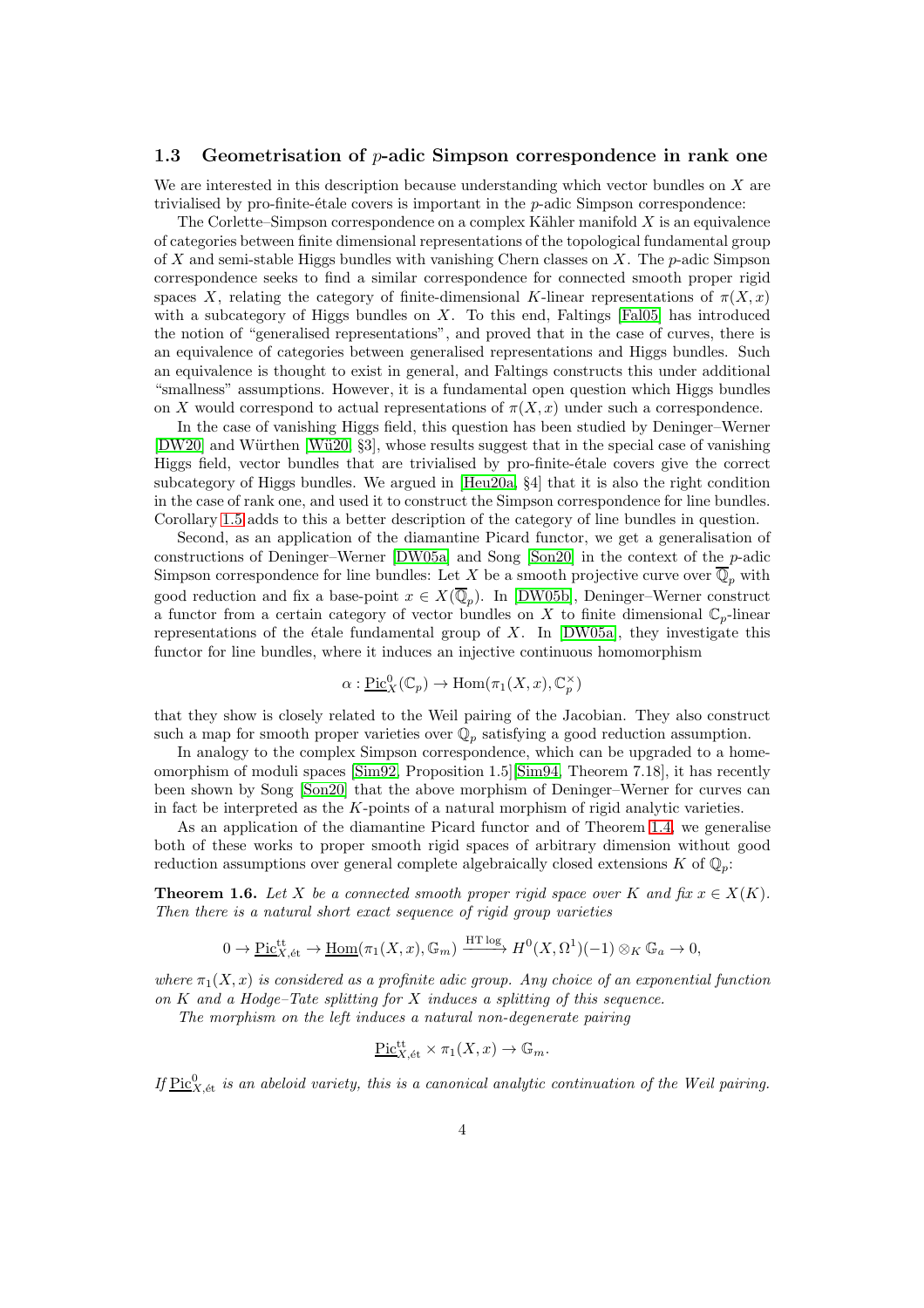We note that this is a stronger result then the analogous one in the complex Simpson correspondence, where one only obtains a homeomorphism of the analogous moduli spaces.

### <span id="page-4-0"></span>1.4 The topological torsion Picard functor is representable

Returning to the topic of Picard functors, we can deduce from Theorem [1.6](#page-3-0) that a topological torsion version of the Picard functor is always representable:

Let  $\mathbb{G}_m^{\text{tt}} \subseteq \mathbb{G}_m$  be the subgroup of topologically torsion units. Explicitly, this is given by

$$
\mathbb{G}_m^{\mathrm{tt}} = \mu \cdot \widehat{\mathbb{G}}_m
$$

where  $\mu$  is the sheaf of unit roots and  $\mathbb{G}_m$  is the open disc at 1 of radius 1. We can use this to define a topological torsion Picard functor that represents  $\mathbb{G}_m^{\text{tt}}$ -torsors relatively over X:

$$
\underline{\mathrm{Pic}}_{X,\mathrm{\acute{e}t}}^{\mathrm{tt}} = R^1 \pi_{\mathrm{\acute{e}t}*} \mathbb{G}_m^{\mathrm{tt}} : \mathrm{SmRig}_{K,\mathrm{\acute{e}t}} \to \mathrm{Ab}.
$$

We prove that this is always representable, without prior knowledge that  $Pic_{X,\text{\'et}}$  is:

Theorem 1.7. In the setting of Theorem [1.6,](#page-3-0) there is a natural isomorphism

$$
\underline{\mathrm{Pic}}^{\mathrm{tt}}_{X,\mathrm{\acute{e}t}} = R^1 \pi_{\mathrm{\acute{e}t}*} \mathbb{G}_m^{\mathrm{tt}}.
$$

This is represented by a rigid group that is a finite disjoint union of analytic divisible groups.

Here an "analytic divisible group" is an extension of Fargues' notion of rigid analytic  $p$ -divisible groups that also allows for torsion away from  $p$ . The finite disjoint union can be attributed to torsion in the Néron–Severi group, which is detected by the character variety.

This produces some evidence towards the conjecture that  $\frac{\text{Pic}_{X,\text{\'et}}}{\text{Pic}_{X,\text{\'et}}}$  is always representable by a rigid group whose connected component is a semi-abeloid variety: More precisely, it imposes restrictions on what kind of rigid groups can appear as Picard varieties. In an appendix, we show that these are consistent with  $Pic_{X,\text{\'et}}$  being semi-abeloid by explicitly describing  $E^{\text{tt}}$  for semi-abeloid E in terms of the associated p-divisible group over  $\mathcal{O}_K$ .

### Notation

Throughout we denote by K a complete non-archimedean field of residue characteristic  $p$ . Let  $\mathcal{O}_K$  be the ring of integers, m the maximal ideal, and  $\Gamma$  the value group. We fix a pseudo-uniformiser  $\varpi \in \mathfrak{m}$ .

By a rigid space over K, we mean an adic space of topologically finite type over  $(K, \mathcal{O}_K)$ . We denote by  $\text{SmRig}_K$  the category of smooth rigid spaces over K, by  $\text{Perf}_K$  the category of perfectoid spaces over  $(K, \mathcal{O}_K)$ , and by LSD<sub>K</sub> the category of locally spatial diamonds over  $Spd(K, \mathcal{O}_K)$ . More generally, for any rigid space X we denote by  $SmRig<sub>X</sub>$  the slice category of rigid spaces over  $X$ . In accordance with this notation, for any two rigid spaces X and Y over K, we also write  $X_Y := X \times_K Y$ . Similarly for the other categories.

By a rigid group we mean a group object in the category of rigid spaces. By convention, we will always assume that this is commutative. Similarly for adic groups.

We denote by  $\mathbb{B}^d$  the rigid unit polydisc of dimension d over K.

### Acknowledgements

We would like thank Johannes Anschütz, Lucas Mann, Peter Scholze and Annette Werner for very useful conversations.

This work was funded by the Deutsche Forschungsgemeinschaft (DFG, German Research Foundation) under Germany's Excellence Strategy– EXC-2047/1 – 390685813. The author was supported by the DFG via the Leibniz-Preis of Peter Scholze.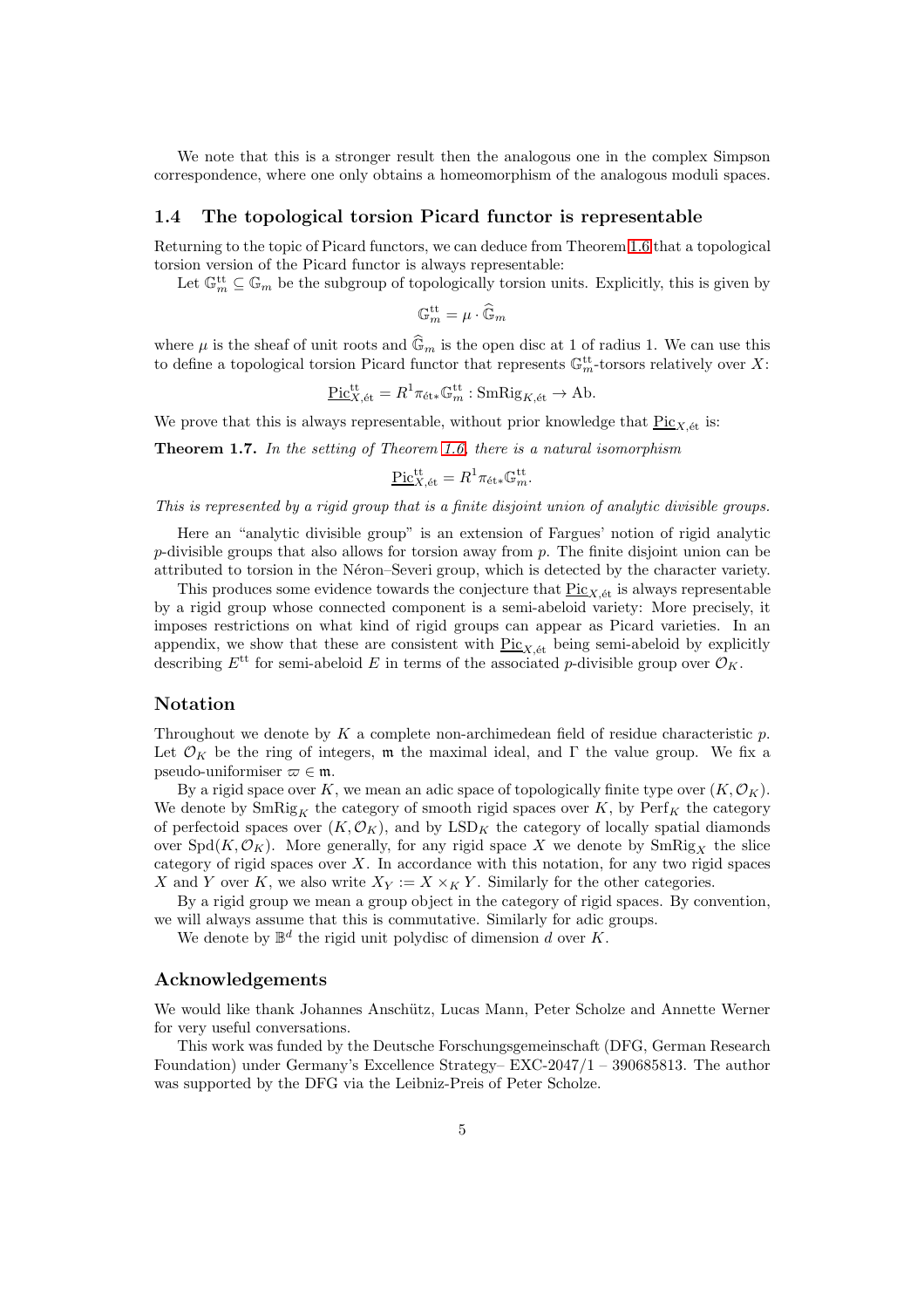## <span id="page-5-2"></span>2 The topological torsion subsheaf

The goal of this section is to introduce the notion of topological torsion  $v$ -sheaves, and the topological torsion subgroup of a v-sheaf.

We start by recalling the definition of locally constant sheaves and collect some easy lemmas. For this it is beneficial to work in greater generality than in the introduction:

Let  $(K, K^+)$  be any non-archimedean field with pseudo-uniformiser  $\varpi \in K^+$ . We being by generalising [\[Sch18,](#page-52-5) Example 11.12] to the setting over  $(K, K^+)$ .

**Definition 2.1.** Let X be an adic space over  $Spa(K, K^+)$ . Then we have a natural injective map  $X(K, K^+) \hookrightarrow |X|$  sending a morphism  $x : \text{Spa}(K, K^+) \to X$  to the image of the unique closed point under x. We use this to endow  $X(K, K^+)$  with the subspace topology.

In Appendix [A,](#page-44-0) we give a more detailed discussion of  $X(K, K<sup>+</sup>)$  as a topological space.

- **Definition 2.2.** 1. Let G be a discrete topological space. Then we associate to G the locally constant sheaf G on  $\text{Perf}_{K,v}$  that is the sheafification of the presheaf  $X \mapsto G$ . This is represented by the perfectoid space  $\sqcup_G$  Spa $(K, K^+)$ .
	- 2. Let  $G = \varprojlim_{i \in I} G_i$  be a profinite set where the  $G_i$  are finite sets considered as discrete topological spaces. Then we associate to  $G$  the sheaf of sets

$$
\underline{G} := \varprojlim_{i \in I} \underline{G_i}.
$$

By [\[SW13,](#page-53-4) Proposition 2.4.5], this is represented by the affinoid perfectoid space

$$
\underline{G} = \mathrm{Spa}(\mathrm{Map}_{\mathrm{cts}}(G, K), \mathrm{Map}_{\mathrm{cts}}(G, K^+)) \sim \varprojlim \underline{G_i}.
$$

3. In both the profinite and the discrete case, we have a natural homeomorphism  $|\underline{G}|$  $|\text{Spa}(K, K^+)| \times G$  by Lemma [2.3](#page-5-0) below. Simultaneously generalising both 1 and 2, we can therefore extend the definition to locally profinite sets  $G$  by glueing. We note that  $G$  is in general no longer affinoid, for example if  $G$  is not quasi-compact.

If G is a locally profinite group, then  $G$  inherits the structure of a perfectoid group.

The following lemma was used in the definition:

<span id="page-5-0"></span>**Lemma 2.3.** Let  $G$  be a locally profinite set, then we have natural homeomorphisms

$$
|\underline{G}| = |\operatorname{Spa}(K, K^+)| \times G \quad and \quad \underline{G}(K, K^+) = G.
$$

*Proof.* We can reduce to profinite sets  $G = \varprojlim G_i$ , for which we have

$$
|\underline{G}| = \varprojlim |G_i| \quad \text{and} \quad \underline{G}(K, K^+) = \varprojlim G_i(K, K^+).
$$

This reduces us to the case of finite sets, where the statements are clear.

<span id="page-5-1"></span>**Lemma 2.4.** Let H be a locally profinite set, and let G be any adic space over  $(K, K^+)$ . Then we have

$$
\text{Mor}(\underline{H},G)=\text{Map}_\text{cts}(H,G(K,K^+))
$$

naturally in H and G. If H is a locally profinite group and G is an adic group for which  $G(K, K^+)$  is a topological group, this induces

$$
\operatorname{Hom}(\underline{H}, G) = \operatorname{Hom}_{\mathrm{cts}}(H, G(K, K^+)).
$$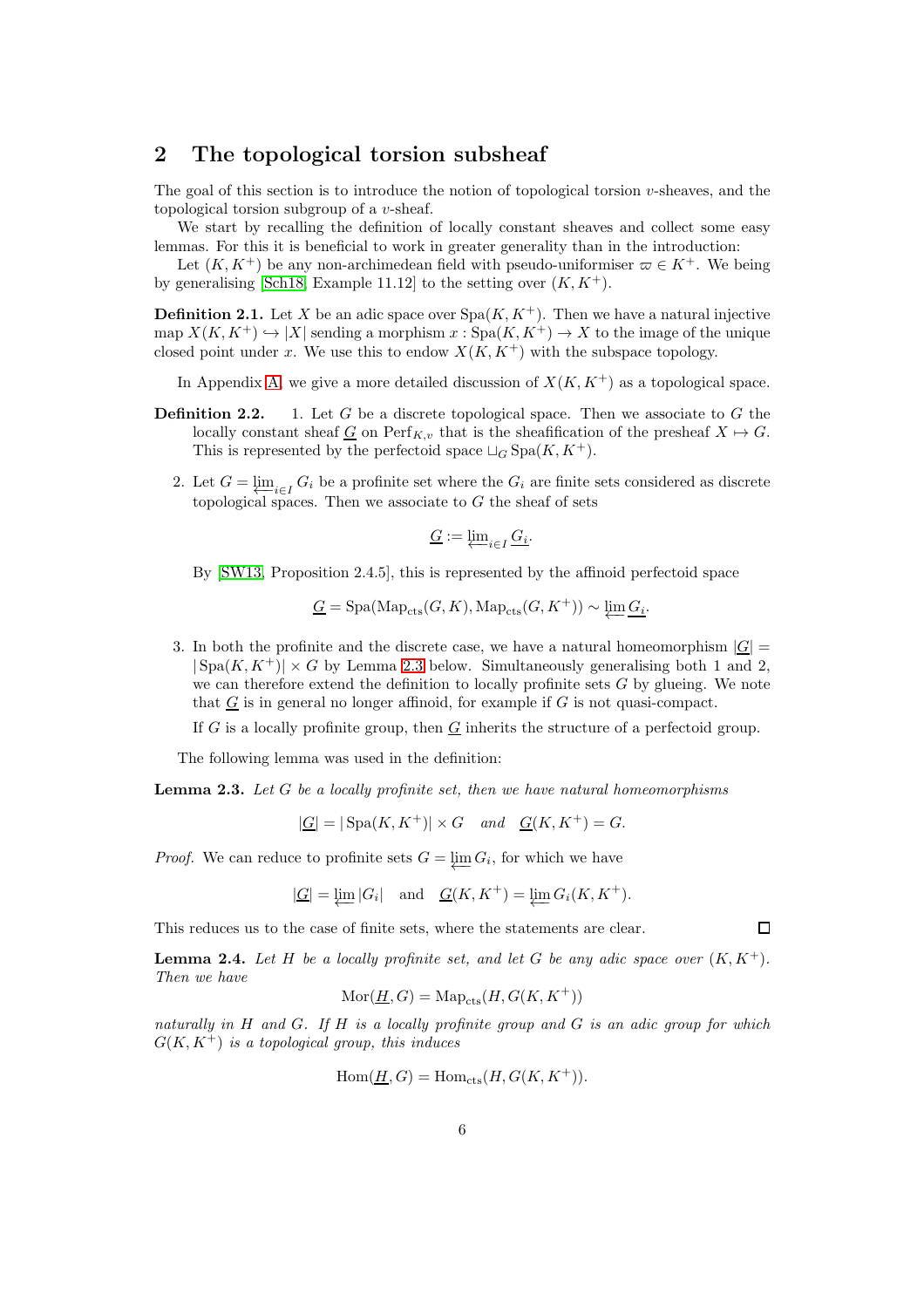Proof. The second part of the lemma will follow from the first by functoriality, and using that  $H \times H = H \times H$  because products commute with limits.

For the first part, evaluation on  $(K, K^+)$ -points defines by Lemma [2.3](#page-5-0) a morphism

$$
\mathrm{Map}(\underline{H},G) \to \mathrm{Map}_{\mathrm{cts}}(H,G(K,K^+)).
$$

Here continuity is clear as  $G(K, K^+)$  has the subspace topology of  $|G|$ , and H that of  $|\underline{H}|$ .

The map is clearly natural in  $H$  and  $G$ . To see that it is an isomorphism, we can therefore by glueing reduce to the case that  $H$  is profinite and  $G$  is affinoid.

Given a continuous map  $\varphi : H \to G(K, K^+)$ , there is an associated map of  $K^+$ -algebras

$$
{\mathcal O}^+(G) \to \operatorname{Map}_{\rm cts}(H,K^+)
$$

that interprets  $f \in \mathcal{O}^+(G)$  as a morphism  $f : G \to \mathbb{B}_{K^+} := \text{Spa}(K\langle X\rangle, K^+\langle X\rangle)$  and sends it to

$$
H \xrightarrow{\varphi} G(K, K^+) \xrightarrow{f} \mathbb{B}_{K^+}(K, K^+) = K^+.
$$

This is clearly natural in  $H$  and  $G$ . We have thus defined natural morphisms

$$
\mathrm{Map}_{\mathrm{cts}}(H, G(K)) \to \mathrm{Map}(\underline{H}, G) \to \mathrm{Map}_{\mathrm{cts}}(H, G(K)).
$$

These compose to the identity: By functoriality, we can reduce to the case that  $H = \{x\}$  is a point  $x \in G(K, K^+)$ . The map  $\mathcal{O}^+(G) \to \text{Map}_{\text{cts}}(\{x\}, K^+)$  defined above is then identified with the map  $\mathcal{O}^+(G) \to K^+$  that evaluates  $f: G \to \mathbb{B}_{K^+}$  at x. This is precisely what defines the point  $x : Spa(K, K^+) \to G$ .

It remains to prove that the second map in the above composition is injective. For this, consider the topological space  $H'$  whose underlying set is that of  $H$ , but endowed with the discrete topology. There is by functoriality a natural map  $\underline{H'} \to \underline{H}$ , which on global sections

$$
\mathcal{O}^+(\underline{H}) = \text{Map}_{\text{cts}}(H, K^+) \to \mathcal{O}^+(\underline{H'}) = \text{Map}(H', K^+)
$$

is injective. Consequently, so is the pullback  $\text{Map}(\underline{H}, G) \to \text{Map}(\underline{H}', G)$  for affinoid G. We are therefore reduced to the case of discrete  $H$ , where the lemma is clear.  $\Box$ 

### 2.1 Topological torsion sheaves

From now on, let K be a perfectoid field. We work in the category of v-sheaves on  $\text{Perf}_K$ . For a locally profinite set  $G$ , we will from now on for simplicity denote by  $G$  the pro-constant  $v$ -sheaf  $G$  from Definition 2.2 when this is clear from the context.

<span id="page-6-0"></span>**Definition 2.5.** Let F be an abelian v-sheaf on  $\text{Perf}_K$ .

1. Consider the internal Hom sheaf  $\underline{Hom}(\mathbb{Z}, F)$  where  $\mathbb{Z} := \underline{\mathbb{Z}} = \underbrace{\lim}_{N \in \mathbb{N}} \underline{\mathbb{Z}/N\mathbb{Z}}$  is the profinite sheaf from Definition 2.2. There is a natural evaluation map at  $1 \in \widehat{\mathbb{Z}}(K)$ :

$$
e_F: \underline{\mathrm{Hom}}(\widehat{\mathbb{Z}}, F) \to F.
$$

We define the **topological torsion subsheaf** of  $F$  to be the abelian subsheaf

$$
F^{\text{tt}} = \text{im}(e_F) \subseteq F.
$$

- 2. We say that a v-sheaf F is **topological torsion** if the map  $F^{\text{tt}} \to F$  is an isomorphism.
- 3. We say that F is strongly topological torsion if  $e_F$  is already an isomorphism.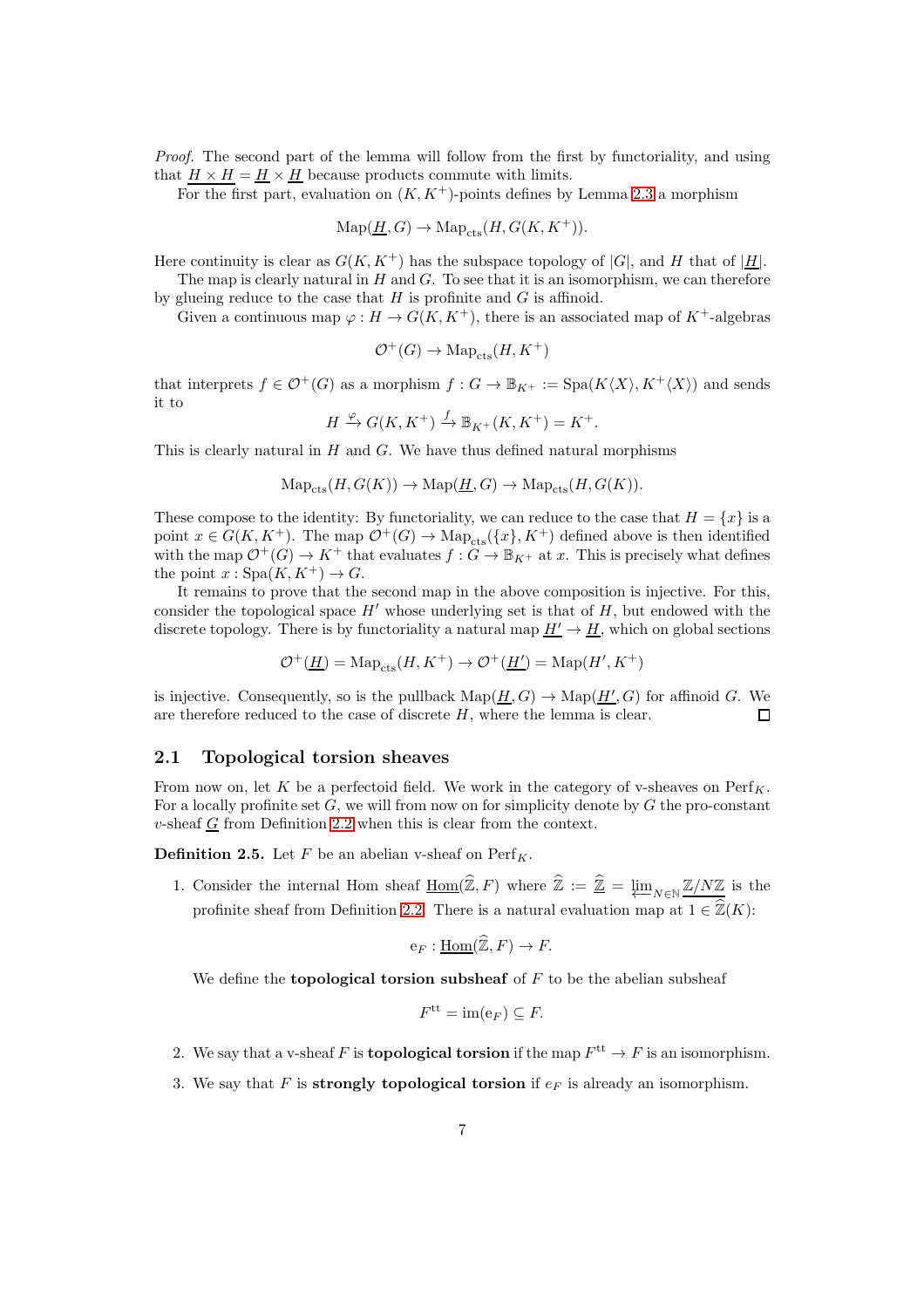4. We say that F is **topologically torsion free** if  $F<sup>tt</sup> = 0$ .

**Definition 2.6.** We make analogous definitions for the **topologically** *p*-torsion subsheaf

$$
F\langle p^{\infty}\rangle := \text{im}\left(\underline{\text{Hom}}(\mathbb{Z}_p, F) \to F\right) \subseteq F
$$

by replacing  $\widehat{\mathbb{Z}}$  with  $\mathbb{Z}_p$ .

**Remark 2.7.** The construction of  $F(p^{\infty})$  may be seen as an analogue for v-sheaves of a related construction by Fargues [\[Far19,](#page-51-9) §1.6, §2.4] for rigid groups in characteristic 0 which gives rise to analytic p-divisible groups, cf §[2.2](#page-9-0) below. Hence our notation.

Via the natural projection  $\widehat{\mathbb{Z}} \to \mathbb{Z}_p$ , we see that we have

$$
F\langle p^{\infty}\rangle \subseteq F^{\text{tt}} \subseteq F.
$$

In particular, if  $F$  is topologically p-torsion, it is automatically topologically torsion.

<span id="page-7-0"></span>**Lemma 2.8.** For any abelian v-sheaf F, the sheaf  $F<sup>tt</sup>$  is itself topologically torsion. Sending  $F \mapsto F^{\text{tt}}$  thus defines a right-adjoint to the forgetful functor from topological torsion abelian v-sheaves to abelian v-sheaves. Analogously for the topological p-torsion subsheaf  $F(p^{\infty})$ .

**Remark 2.9.** We can of course make the same definitions for any other topology on  $\text{Perf}_K$ , and will then arrive at the analogous version of the Lemma. However, we note that the notion of being topologically torsion with respect to the etale topology is in general stronger than that for the v-topology, while the notion of being strictly topologically torsion agrees.

*Proof.* It suffices to prove that the natural map of v-sheaves  $(F<sup>tt</sup>)<sup>tt</sup> \to F<sup>tt</sup>$  is an isomorphism, defining the unit of the adjunction. It is then formal that together with the co-unit  $F<sup>tt</sup> \to F$ this satisfies all desired properties.

It suffices to see that the map is surjective, for which it suffices to prove that the map  $\underline{\text{Hom}}(\widehat{\mathbb{Z}}, F^{\text{tt}}) \to F^{\text{tt}}$  is surjective. For this it suffices to prove that the top map in the diagram

$$
\underline{\text{Hom}(\widehat{\mathbb{Z}}, \underline{\text{Hom}}(\widehat{\mathbb{Z}}, F)) \longrightarrow \underline{\text{Hom}(\widehat{\mathbb{Z}}, F)}} \downarrow
$$
\n
$$
\underline{\downarrow} \qquad \qquad \downarrow \qquad \qquad \downarrow
$$
\n
$$
\underline{\text{Hom}(\widehat{\mathbb{Z}}, F^{\text{tt}}) \longrightarrow F^{\text{tt}}
$$

is surjective. Evaluated at any perfectoid Y, this map is given by the specialisation at  $1 \times \hat{\mathbb{Z}}$ 

$$
\text{Bi-Hom}(\mathbb{Z} \times \mathbb{Z} \times Y, F) \to \text{Hom}(\mathbb{Z} \times Y, F),
$$

where the left hand side are morphisms that are linear in each factor of  $\widehat{\mathbb{Z}}$ . This map is indeed surjective already on the level of presheaves since any  $\varphi : \widehat{\mathbb{Z}} \times Y \to F$  can be lifted using the bilinear map of v-sheaves

$$
\widehat{\mathbb{Z}} \times \widehat{\mathbb{Z}} \to \widehat{\mathbb{Z}}, \quad a, b \mapsto ab.
$$

Thus  $F^{\text{tt}}$  is topologically torsion. The case of  $F\langle p^{\infty} \rangle$  is identical.

Example 2.10. The reason why we need both the notion of topological torsion and strongly topological torsion sheaves is that each has its advantages and pathologies: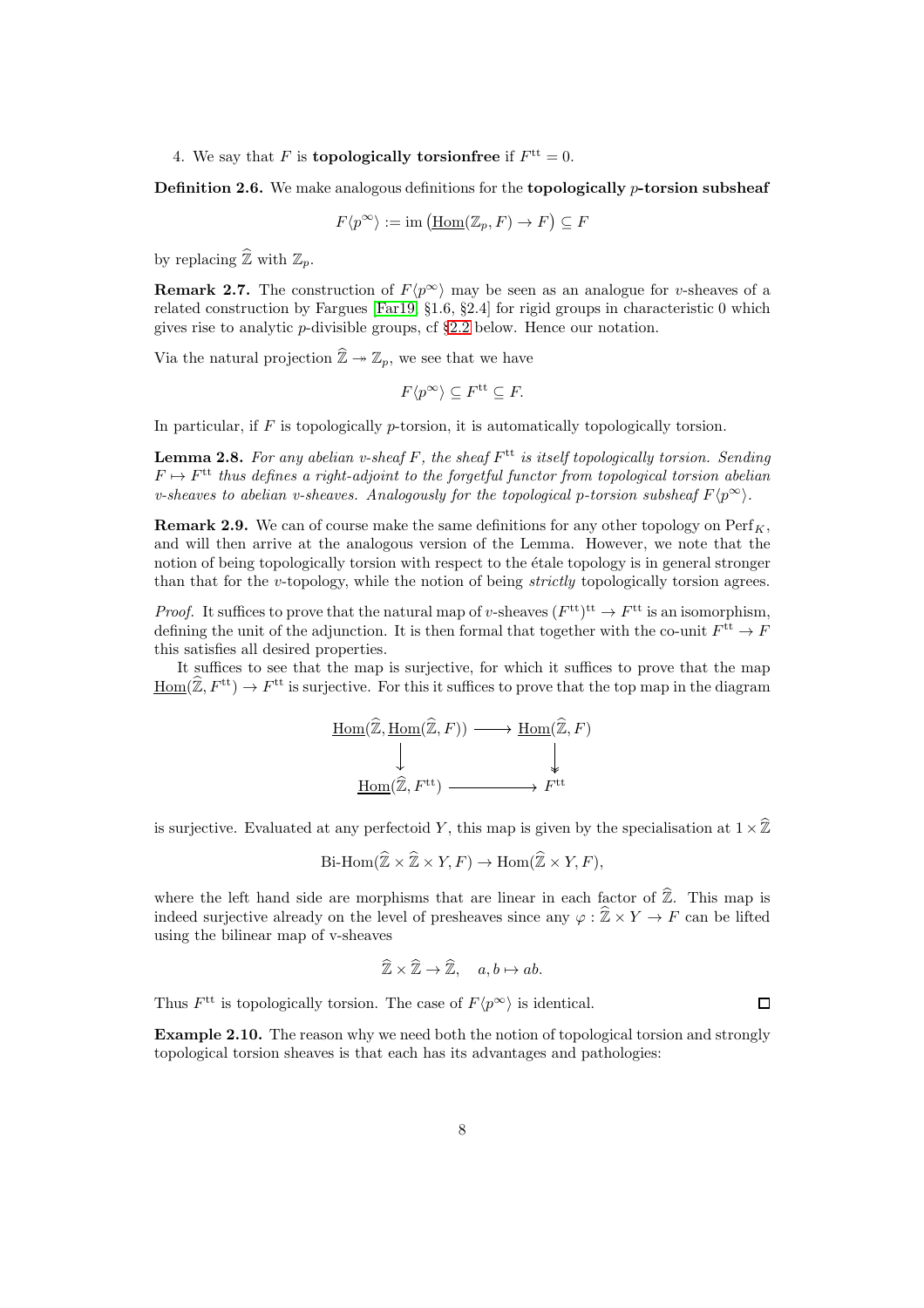1. To see an example where  $-$ <sup>tt</sup> and  $\underline{\text{Hom}}(\mathbb{Z}_p, -)$  disagree, consider the v-sheaf  $F = \widehat{\mathbb{Z}}/\mathbb{Z}$ in the exact sequence

 $0 \to \mathbb{Z} \to \widehat{\mathbb{Z}} \to \widehat{\mathbb{Z}}/\mathbb{Z} \to 0.$ 

One can show that  $\underline{\text{Hom}}(\mathbb{Z}, F) = \mathbb{Q}_p$  (see [\[Heu20b,](#page-51-10) §2.3]), but nevertheless  $F^{\text{tt}} = F$ .

- 2. This also shows that the category of topologically torsion sheaves is not abelian, that subsheaves of topological torsion sheaves need not be topological torsion, and that in contrast to  $\underline{\text{Hom}}(\mathbb{Z}_p, -)$ , the functor  $-$ <sup>tt</sup> is neither left-exact nor right-exact.
- 3. On the other hand, the analogue of Lemma [2.8](#page-7-0) does not hold for  $\underline{\text{Hom}}(\mathbb{Z}_p, -)$ , namely

$$
\underline{\mathrm{Hom}}(\widehat{\mathbb{Z}}, \underline{\mathrm{Hom}}(\widehat{\mathbb{Z}}, -)) \to \mathrm{Hom}(\widehat{\mathbb{Z}}, -)
$$

is not an equivalence: Indeed, by the Yoneda Lemma and the tensor-hom adjunction this follows from the fact that  $\widetilde{\mathbb{Z}} \to \widehat{\mathbb{Z}} \otimes_{\mathbb{Z}} \widehat{\mathbb{Z}}$  is not an isomorphism of v-sheaves.

We will see below that such pathologies cannot occur in the rigid situation. However, before we turn to the rigid case, we prove some useful lemmas that hold in greater generality:

**Lemma 2.11.** 1. The cokernel of  $F<sup>tt</sup> \to F$  is torsionfree.

2. The cokernel of  $F\langle p^{\infty} \rangle \to F$  is p-torsion free.

*Proof.* The v-sheaf  $\hat{\mathbb{Z}}/\mathbb{Z}$  is uniquely divisible by a Snake-Lemma argument. Thus also  $\underline{\operatorname{Ext}}^i(\widehat{\mathbb{Z}}/\mathbb{Z}, F)$  is uniquely divisible. The statement follows since we have an exact sequence

Hom
$$
(\widehat{\mathbb{Z}}, F)
$$
  $\to$  Hom $(\mathbb{Z}, F)$   $\to$  Ext<sup>1</sup> $(\widehat{\mathbb{Z}}/\mathbb{Z}, F)$ .

Similarly for the v-sheaf  $\mathbb{Z}_p/\mathbb{Z}$ , which is uniquely p-divisible.

**Lemma 2.12.** The functors  $\underline{\text{Hom}}(\widehat{\mathbb{Z}},-)$  and  $\underline{\text{Hom}}(\mathbb{Z}_p,-)$  preserve injectives in the category of abelian v-sheaves.

*Proof.* Let  $F \to G$  be any injection of abelian v-sheaves and let Q by injective. Then the map  $F \otimes_{\mathbb{Z}} \widehat{\mathbb{Z}} \to G \otimes_{\mathbb{Z}} \widehat{\mathbb{Z}}$  is still injective since  $\widehat{\mathbb{Z}}$  is a torsionfree v-sheaf and thus flat over  $\mathbb{Z}$ . It follows that

$$
\text{Hom}(G, \underline{\text{Hom}}(\widehat{\mathbb{Z}}, Q)) \longrightarrow \text{Hom}(F, \underline{\text{Hom}}(\widehat{\mathbb{Z}}, Q))
$$
\n
$$
\text{Hom}(\widehat{\mathbb{Z}} \otimes_{\mathbb{Z}} G, Q) \longrightarrow \text{Hom}(\widehat{\mathbb{Z}} \otimes_{\mathbb{Z}} F, Q)
$$

is surjective since  $Q$  is injective.

<span id="page-8-0"></span>**Lemma 2.13.** Assume that F is strongly topologically (p-)torsion. Let  $\pi : X \to \text{Spa}(K)$  be a spatial diamond. Then  $R^1\pi_{*\tau}F$  is topologically (p-)torsion for  $\tau$  the étale or v-topology.

Proof. There is a natural equivalence of functors on v-sheaves

$$
\pi_* \underline{\mathrm{Hom}}(\widehat{\mathbb{Z}}, -) = \underline{\mathrm{Hom}}(\widehat{\mathbb{Z}}, \pi_* -).
$$

The resulting Grothendieck spectral sequences (which we may form by the last lemma) yield a natural morphism

$$
R^1 \pi_* F = R^1 \pi_* \underline{\text{Hom}}(\widehat{\mathbb{Z}}, F) \to R^1(\pi_* \underline{\text{Hom}}(\widehat{\mathbb{Z}}, -))(F) \to \underline{\text{Hom}}(\widehat{\mathbb{Z}}, R^1 \pi_* -).
$$

Since the above equivalence is also natural in the first entry, it is compatible with the evaluation map, which means that the above map is a splitting of the evaluation map

$$
\underline{\mathrm{Hom}}(\widehat{\mathbb{Z}}, R^1\pi_*F) \to R^1\pi_*F.
$$

In particular, the latter map is surjective. The same argument works for p-torsion.  $\Box$ 

 $\Box$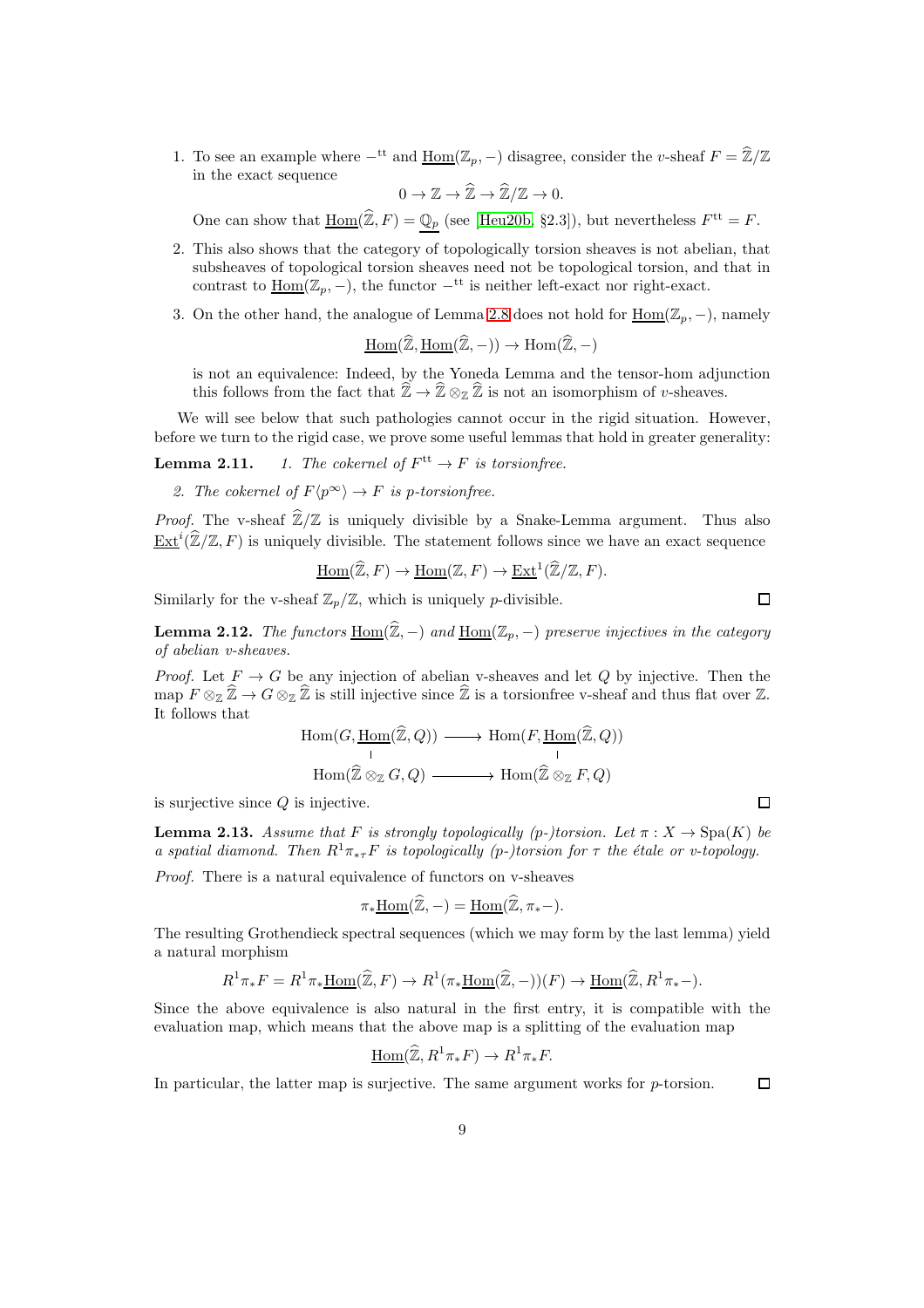### <span id="page-9-0"></span>2.2 Topologically torsion subgroups of rigid groups

In the rigid case,  $G(p^{\infty})$  may often be identified with an analytic p-divisible subgroup in the sense of Fargues [\[Far19\]](#page-51-9), as we shall now discuss. We first recall Fargues' perspective:

<span id="page-9-1"></span>**Theorem 2.14** ([\[Far19,](#page-51-9) §1.6 Théoréme 1.2]). Let G be a rigid group over K of characteristic 0. Then there is an open subgroup  $U \subseteq G$  whose associated Berkovich space is

$$
|U|_{Ber} = \{ g \in |G|_{Ber} \mid [p^n](x) \xrightarrow{n \to \infty} 0 \}.
$$

It fits into an exact sequence of rigid groups

$$
0 \to G[p^{\infty}] \to G\langle p^{\infty} \rangle \xrightarrow{\log} \mathbb{G}_a^{\text{an}} \otimes \text{Lie}G.
$$

The following Proposition says that our notion of the topological  $p$ -torsion subsheaf generalises Fargues' construction to more general adic groups:

**Proposition 2.15.** 1. Let G be a rigid group variety over  $K$  of characteristic 0. Then

$$
\underline{\mathrm{Hom}}(\mathbb{Z}_p, G) = G \langle p^{\infty} \rangle \subseteq G
$$

is a strongly topologically torsion open subgroup that agrees with the rigid group  $U$ defined in Theorem [2.14.](#page-9-1) Indeed, for any extension  $C = (C, C^+)$  of  $(K, K^+)$ , we have

$$
\underline{\mathrm{Hom}}(\mathbb{Z}_p, G)(C) = \{ x \in G(C) \mid p^n \cdot x \xrightarrow{n \to \infty} 0 \}.
$$

2. More generally, let G be any adic group over  $(K, K<sup>+</sup>)$  satisfying Hypothesis [A.3,](#page-45-0) e.g. if G is rigid or perfectoid. Then for any  $C = (C, C^+)$  over  $(K, K^+)$ ,

$$
\underline{\text{Hom}}(\mathbb{Z}_p, G)(C) = G\langle p^{\infty} \rangle(C) = \{ x \in G(C) \mid p^n \mathbb{Z} \cdot x \xrightarrow{n \to \infty} 0 \} \subseteq G(C),
$$
  

$$
\underline{\text{Hom}}(\widehat{\mathbb{Z}}, G)(C) = G^{\text{tt}}(C) = \{ x \in G(C) \mid n! \mathbb{Z} \cdot x \xrightarrow{n \to \infty} 0 \} \subseteq G(C).
$$

Here the condition on the right is that for every open neighbourhood  $1 \in U \subseteq G(C, C^+)$ , there is n such that  $p^n a \cdot x \in U$  for all  $a \in \mathbb{Z}$ .

**Remark 2.16.** Outside of the rigid case, it is not true in general that  $G(p^{\infty})$  is open in G, as the example of  $G = \mathbb{Z}_l$  for  $l \neq p$  shows.

Proof. By Lemma [2.4,](#page-5-1) we have

$$
\underline{\mathrm{Hom}}(\widehat{\mathbb{Z}},G)(C,C^+) = \mathrm{Hom}_{\mathrm{cts}}(\widehat{\mathbb{Z}},G(C,C^+)).
$$

Let  $\varphi : \widehat{\mathbb{Z}} \to G(C, C^+)$  be any continuous homomorphism. This is uniquely determined by the image  $x = \varphi(1)$  of 1. By continuity, since  $(n\hat{\mathbb{Z}})_{n\in\mathbb{N}}$  is a basis of neighbourhoods of  $\hat{\mathbb{Z}}$ , we have  $n! \mathbb{Z} \cdot x \to 0$  in  $G(C, C^+)$ .

Conversely, let  $x \in G(C, C^+)$  be such that  $n! \mathbb{Z} \cdot x \to 0$ . Let  $f : \mathbb{Z} \to G(C, C^+)$  be the homomorphism defined by  $f(1) = x$ . By assumption, this is continuous for the subspace topology on  $\mathbb{Z} \subseteq \widehat{\mathbb{Z}}$ . We now use that by Proposition [A.6](#page-46-0) in the appendix, the hypothesis guarantees that  $G(C, C^+)$  is a complete topological group. By the universal property of the completion, f thus extends uniquely and linearly to the completion  $\hat{\mathbb{Z}}$ .

The case of topological p-torsion is analogous.

 $\Box$ 

While the logarithm can only be defined in characteristic 0, we will now discuss that one can still describe  $G(p^{\infty})$  in general characteristics, at least for a class of rigid groups which contains all semi-abeloid varieties as well as all bounded groups. For this we introduce: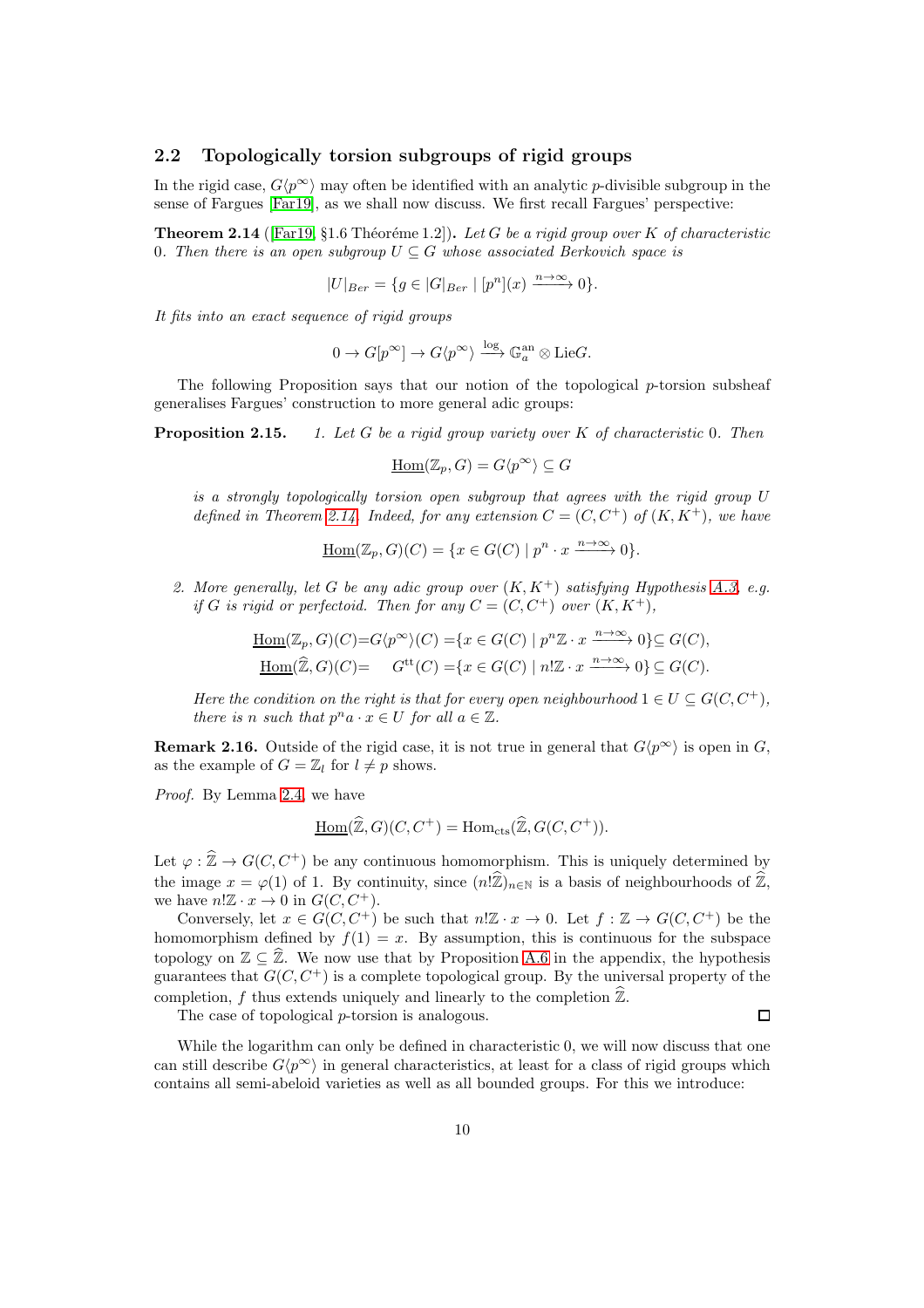**Definition 2.17.** 1. Recall that a (commutative) rigid group variety  $G$  is called bounded if it is smooth, connected and quasi-compact.

2. We call a rigid group  $E$  semi-bounded if it is an analytic extension

$$
0 \to T \to E \to G \to 0
$$

of a bounded rigid group  $G$  by a rigid torus  $T$ .

In Appendix [B](#page-47-0) below, we show that Lütkebohmert's structure theory of bounded groups [Lüt95] can be extended to the semi-bounded case. More precisely, we prove:

**Proposition 2.18.** Let  $K$  be algebraically closed and let  $E$  be a semi-bounded group variety over  $(K, \mathcal{O}_K)$ . Then

- 1. There is a maximal open subgroup  $\overline{E} \subseteq E$  that has a connected smooth formal model.
- 2. Let  $E_0 := E^+ \cdot E[p^\infty](K) \subseteq E$  be the union of all translates of  $E^+$  by p-torsion points. Then  $E_0$  still admits a smooth formal group model  $\mathfrak E$  and satisfies

<span id="page-10-1"></span>
$$
[p]_E^{-1}(E_0) \subseteq E_0.
$$
 (1)

 $E^+$  is the identity component of  $E_0$  and  $E^+/E_0$  is an étale p-divisible group.

Let  $\mathfrak{E}[p^{\infty}]$  be the sheaf on the site of  $\mathcal{O}_K$ -algebras on which  $\varpi$  is nilpotent defined by

$$
\mathfrak{E}[p^{\infty}](R) = \varinjlim \mathfrak{E}[p^n](R).
$$

We denote by  $\mathfrak{E}[p^{\infty}]_{\eta}^{\text{ad}} \subseteq E$  its adic generic fibre in the sense of [\[SW13,](#page-53-4) §2.2], this is an open subgroup. Using the above structure result, we can now prove:

<span id="page-10-0"></span>**Proposition 2.19.** Assume that  $K$  is algebraically closed. Let  $E$  be a semi-bounded group variety over  $Spa(K, \mathcal{O}_K)$ , e.g. a semi-abeloid variety.

1. For the smooth model  $\mathfrak E$  of Lemma [B.4.](#page-49-0)2, we have

$$
\underline{\mathrm{Hom}}(\mathbb{Z}_p, E) = E\langle p^{\infty} \rangle = \mathfrak{E}[p^{\infty}]_{\eta}^{\mathrm{ad}} \subseteq E.
$$

In particular,  $E\langle p^{\infty} \rangle$  is represented by an open subgroup of E. If  $[p] : E \to E$  is finite, this is the maximal analytic p-divisible subgroup in the sense of Fargues.

2. We also have  $E^{\text{tt}} = \text{Hom}(\widehat{\mathbb{Z}}, E)$ , and this is represented by an open subgroup of E, which can be described as the disjoint union of translates

$$
E^{\text{tt}} = E \langle p^{\infty} \rangle \cdot \bigcup_{(N,p)=1} E[N](K) \subseteq E.
$$

In light of Theorem [2.14](#page-9-1) and Proposition [2.19,](#page-10-0) one can thus use the topological  $p$ -torsion subsheaf to define the notion of "analytic p-divisible group" in the sense of Fargues  $[Far19,$  $§2$  Définition 2]:

**Definition 2.20.** We call a rigid group variety  $X$  a  $p$ -divisible analytic group if

- 1. X is topologically p-torsion, i.e.  $X^{\text{tt}} = X$ .
- 2. The map  $[p]: X \to X$  is surjective.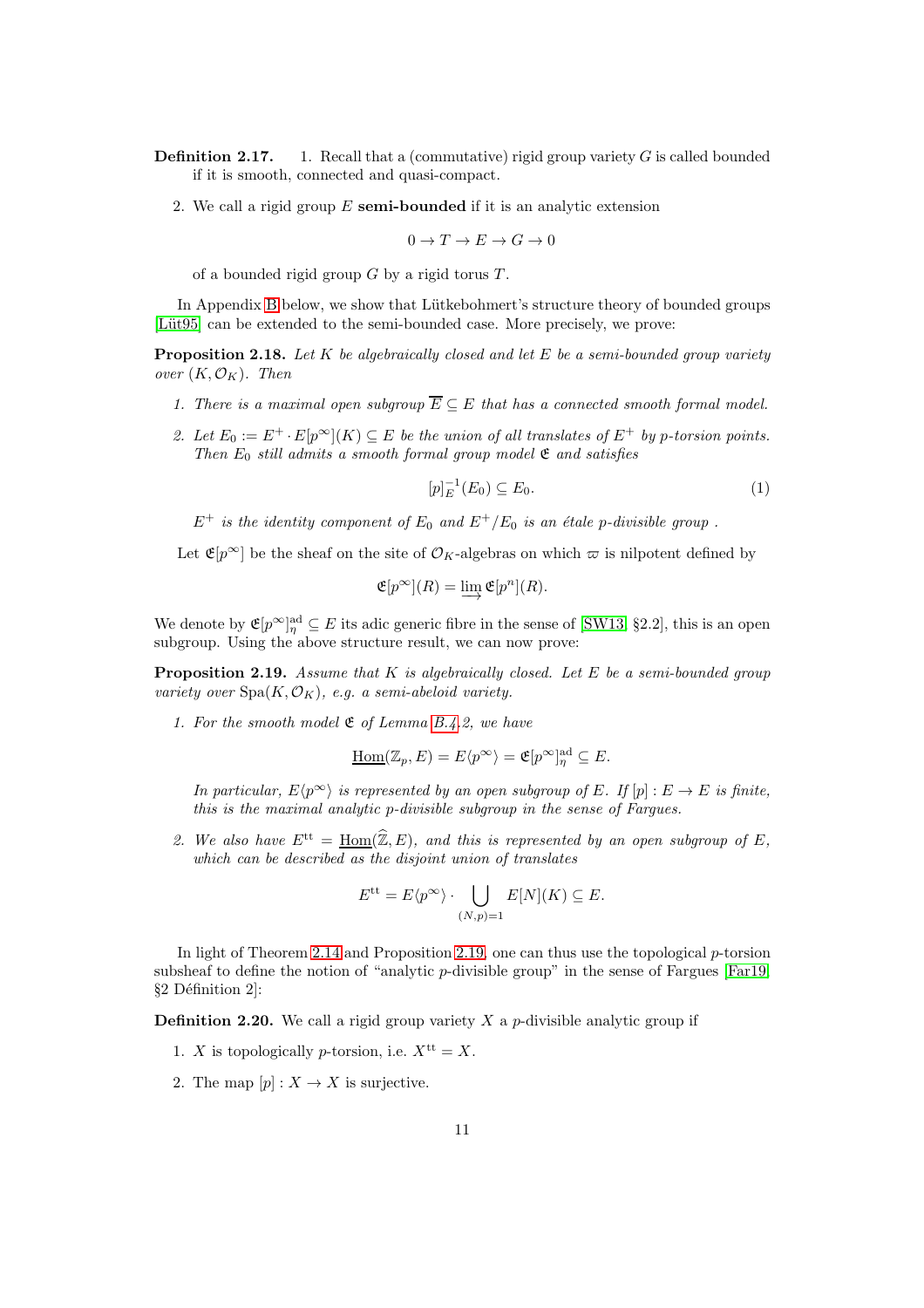Using instead the topological torsion subsheaf, we arrive at the following generalisation of the notion of Fargues' analytic p-divisible group, which also includes prime-to-p-torsion and thus is suited to describe the sheaf  $E^{\text{tt}}$  from Proposition [2.19:](#page-10-0)

**Definition 2.21.** We call a rigid group variety  $X$  an analytic divisible group if

- 1. X is topologically torsion, i.e.  $X^{\text{tt}} = X$ .
- 2. For all  $n \in \mathbb{N}$ , the map  $[n]: X \to X$  is surjective.

Examples include  $\mathbb{Q}/\mathbb{Z}$ ,  $\mathbb{G}_a$  and the groups  $E^{\text{tt}}$  associated to semi-bounded groups for which  $[n]: E \to E$  is finite, e.g. for abeloid varieties.

**Remark 2.22.** More generally, the proof of the Proposition works for any rigid group  $E$ with an open subgroup  $E_0 \subseteq E$  that is the generic fibre of a flat formal group scheme  $\mathfrak{E}$ locally of topologically finite type over  $\mathcal{O}_K$  and such that [\(1\)](#page-10-1) holds, i.e.  $[p]_E^{-1}(E_0) \subseteq E_0$ .

**Example 2.23.** 1. If  $\mathfrak{E}$  is any quasi-compact smooth formal group scheme with generic fibre  $E$ , we can apply the Proposition and see that

$$
E\langle p^{\infty}\rangle = \mathfrak{E}[p^{\infty}]^{\text{ad}}_{\eta}.
$$

In this case, one can then describe  $E(p^{\infty})(K) \subseteq E(K) = \mathfrak{E}(\mathcal{O}_K)$  and  $E^{\text{tt}}(K)$  as those points that reduce to a  $(p-)$ torsion point on the special fibre. This is Fargues' point of view on the *p*-divisible group of  $E$ , see [\[Far19,](#page-51-9) §0].

- 2. If A is a semi-abeloid variety, then  $\mathfrak E$  can be described using the Raynaud uniformisation  $A = E/M$ : Let  $\mathfrak{E}^+$  be the formal Raynaud extension associated to A, then  $\mathfrak{E}$  is the product of  $\mathfrak{E}^+$  with  $M \otimes_{\mathbb{Z}} \mathbb{Q}_p/\mathbb{Z}_p$ .
- 3. Any torus is semi-bounded. For example, for  $E = \mathbb{G}_m$ , the formal group is  $\mathfrak{E} = \mathbb{G}_{m,\mathcal{O}_K}$ with its generic fibre  $E_0 = \mathbb{G}_m^+ = \text{Spa}(K\langle X^{\pm} \rangle, \mathcal{O}_K\langle X^{\pm} \rangle)$ . This shows that  $\mathbb{G}_m\langle p^{\infty} \rangle =$  $\mathbb{G}_m \subseteq \mathbb{G}_m$  is the open disc of radius 1 around the origin. In particular, by part 2,

$$
\mathbb{G}_m^{\mathrm{tt}} = \mu(K)\widehat{\mathbb{G}}_m,
$$

justifying our ad hoc definition from §[1.4](#page-4-0) for the sheaf of topologically torsion units.

- 4. If  $E = \mathbb{G}_a$ , then an example of an open subgroup is given by the generic fibre  $E_0 = \mathbb{G}_a^+$ of  $\mathfrak{E} = \mathbb{G}_{a,\mathcal{O}_K}$ , for which  $\mathbb{G}_a^+(K,\mathcal{O}_K) = \mathcal{O}_K$ . But this clearly violates the last condition in the Remark, namely  $E_0 \subsetneq [p]^{-1}(E_0)$ . In fact, the only open subgroup  $E_0 \subsetneq \mathbb{G}_a$ such that  $[p]^{-1}(E_0) = E_0$  is  $\mathbb{G}_a$  itself, which is not the generic fibre of a formal group **E.** So the lemma does not apply. This is consistent with the fact that  $\mathbb{G}_{a,\mathcal{O}_K}[p^n]$  does not form a *p*-divisible group. Instead, in this case we have  $\mathbb{G}_a \langle p^{\infty} \rangle = \mathbb{G}_a^{\text{tt}} = \mathbb{G}_a$ .
- 5. The restriction to the rigid case is necessary as shown by the example of

$$
\mathfrak{E} = \varprojlim_{[p]} \mathbb{G}_{m,\mathcal{O}_K}.
$$

Indeed,  $\mathfrak E$  is uniquely p-divisible, and in this case the generic fibre is related to the universal cover of  $\mathbb{G}_{m,\mathcal{O}_K}[p^{\infty}]$  in the sense of [\[SW13,](#page-53-4) §3.1].

*Proof.* Let  $T = \text{Spa}(S, S^+)$  be affinoid perfectoid over  $(K, \mathcal{O}_K)$  and let  $\varphi : \underline{\mathbb{Z}}_p \times T \to E \times T$ be any homomorphism over T. Then the preimage of  $E_0 \times T$  contains some neighbourhood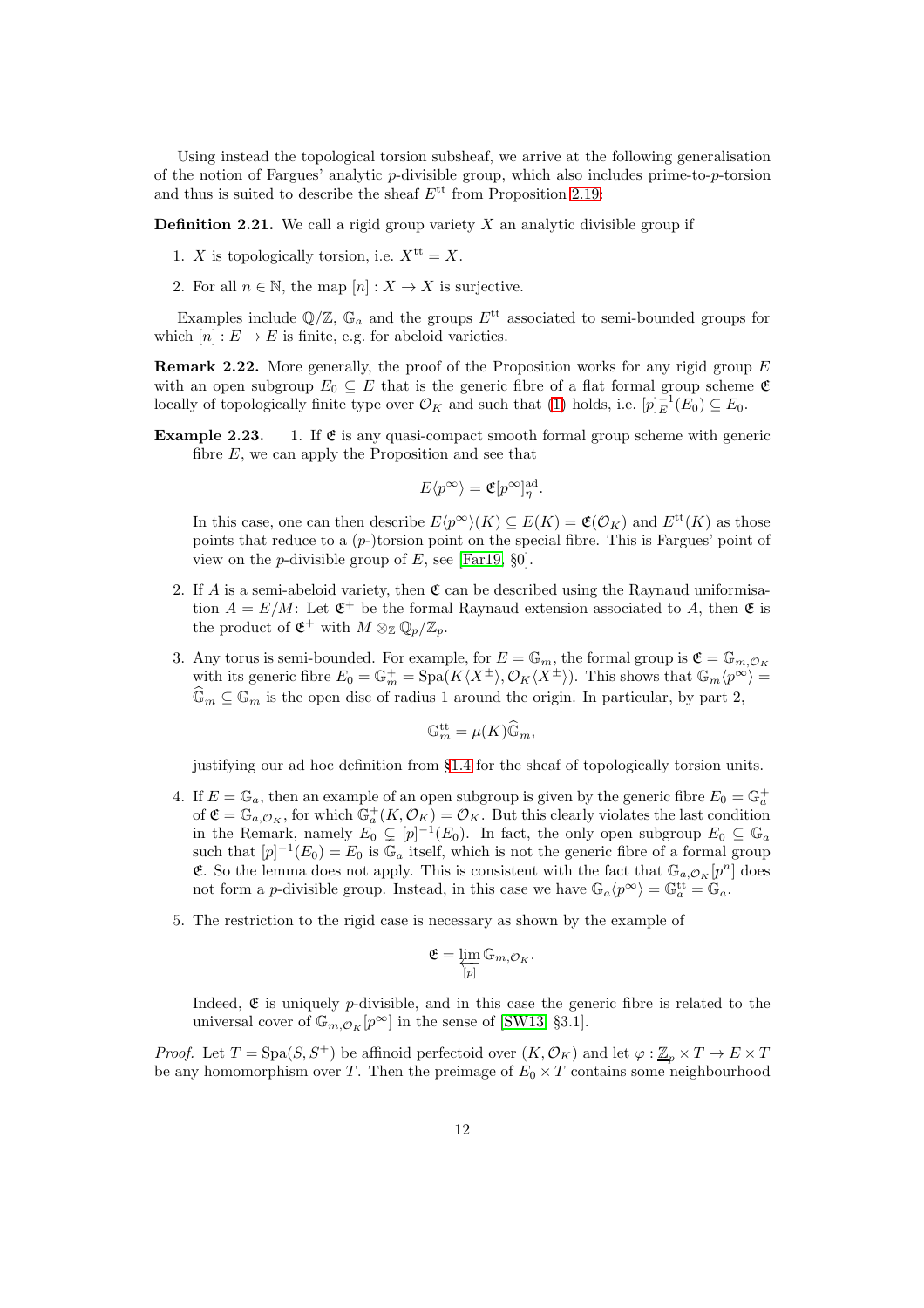$p^n \underline{\mathbb{Z}}_p \times T$  of the identity, e.g. by Lemma [A.8.](#page-46-1) Since  $[p]^{-1}(E_0) \subseteq E_0$ , this implies that  $\varphi$ factors through  $E_0$ .

Consider now the open subgroup  $\mathfrak{E}[p^{\infty}]_{\eta}^{\text{ad}} \subseteq E$ . For any extension  $(C, C^+)$  of  $(K, \mathcal{O}_K)$ , its points can by [\[SW13,](#page-53-4) Proposition 2.2.2.(ii)] be described as

$$
\mathfrak{E}[p^{\infty}]_{\eta}^{\mathrm{ad}}(C, C^{+}) = \{ x \in \mathfrak{E}(C^{+}) | x \in \mathfrak{E}[p^{n}] (C^{+}/\varpi^{m}) \text{ for some } n, m \in \mathbb{N} \}.
$$

In particular, we also have  $[p]^{-1}(\mathfrak{E}[p^{\infty}]^{\text{ad}}_{\eta}) \subseteq \mathfrak{E}[p^{\infty}]^{\text{ad}}_{\eta}$ .

In order to prove that  $\varphi$  factors through  $\mathfrak{E}[p^{\infty}]_{\eta}^{\text{ad}}$  we may therefore without loss of generality pass to an open subgroup of  $\underline{\mathbb{Z}}_p$ . We can moreover pass from T to an analytic cover. We may therefore assume without loss of generality that  $\varphi$  has a formal model, i.e. comes from a group homomorphism

$$
\varphi:\underline{\mathbb{Z}}_p\times\mathrm{Spf}(S^+)\to\mathfrak{E}
$$

that factors through an affine open subspace  $\mathfrak{U} = Spf(R) \subseteq \mathfrak{E}$  where R is of topologically finite type over  $\mathcal{O}_K$ . Modulo  $p^n$ , this is given by a morphism

$$
R \to \mathrm{Map}_{\mathrm{cts}}(\mathbb{Z}_p, S^+/\varpi^n) = \varinjlim_m \mathrm{Map}_{\mathrm{cts}}(\mathbb{Z}/p^m, S^+/\varpi^n).
$$

Since  $R$  is of topologically finite type, this factors through

$$
R \to \mathrm{Map}(\mathbb{Z}/p^m, S^+/\varpi^n)
$$

for some m, which means that the reduction of  $\varphi$  to  $\mathcal{O}_K/\varpi^n$  factors through a homomorphism

$$
\underline{\mathbb{Z}/p^m} \times \mathrm{Spf}(S^+/\varpi^n) \to \mathfrak{E}_{\mathcal{O}_K/p^n}[p^m].
$$

By definition of  $E[p^{\infty}]^{\text{ad}}$ , this shows that  $\varphi$  factors through

$$
\underline{\mathbb{Z}}_p \times \text{Spf}(S^+) \to \mathfrak{E}[p^{\infty}]^{\text{ad}},
$$

which gives the desired morphism on the generic fibre.

Conversely, given any point in  $\mathfrak{E}[p^{\infty}]_{\eta}^{\text{ad}}(S, S^+)$ , we can replace S by an affinoid cover on which we have formal models  $\text{Spf}(S^+) \to \mathfrak{E}[p^{\infty}]^{\text{ad}}$ , defining compatible homomorphisms

$$
\underline{\mathbb{Z}}_p \times \mathrm{Spf}(S^+/p^n) \to \mathfrak{E}_{\mathcal{O}_K/p^n}[p^\infty]
$$

for all n. Taking the limit over n and passing to the generic fibre, this gives the desired map

$$
\underline{\mathbb{Z}}_p \times T \to \mathfrak{E}[p^{\infty}]^{\text{ad}}_{\eta}.
$$

This proves the first part. For the second part, write  $\hat{\mathbb{Z}} = \mathbb{Z}_p \times \hat{\mathbb{Z}}^{(p)}$  where  $\hat{\mathbb{Z}}^{(p)} =$  $\lim_{\leftarrow(N,p)=1} \mathbb{Z}/N$ . It then suffices to prove:

**Claim 2.24.** Let  $H = \lim_{h \to 0} H_i$  be any profinite group for which the order of each  $H_i$  is coprime to p, and E as above. Then we have

$$
\operatorname{Hom}(H, E) = \varinjlim_{i} \operatorname{Hom}(H_i, E(K)).
$$

*Proof.* Let  $f : H \to E$  be any homomorphism of adic groups. We need to prove that an open subgroup of  $H$  gets sent to the identity. After passing from  $H$  to an open subgroup, we can without loss of generality assume that H factors through  $E\langle p^{\infty} \rangle \subseteq E$ , which is open by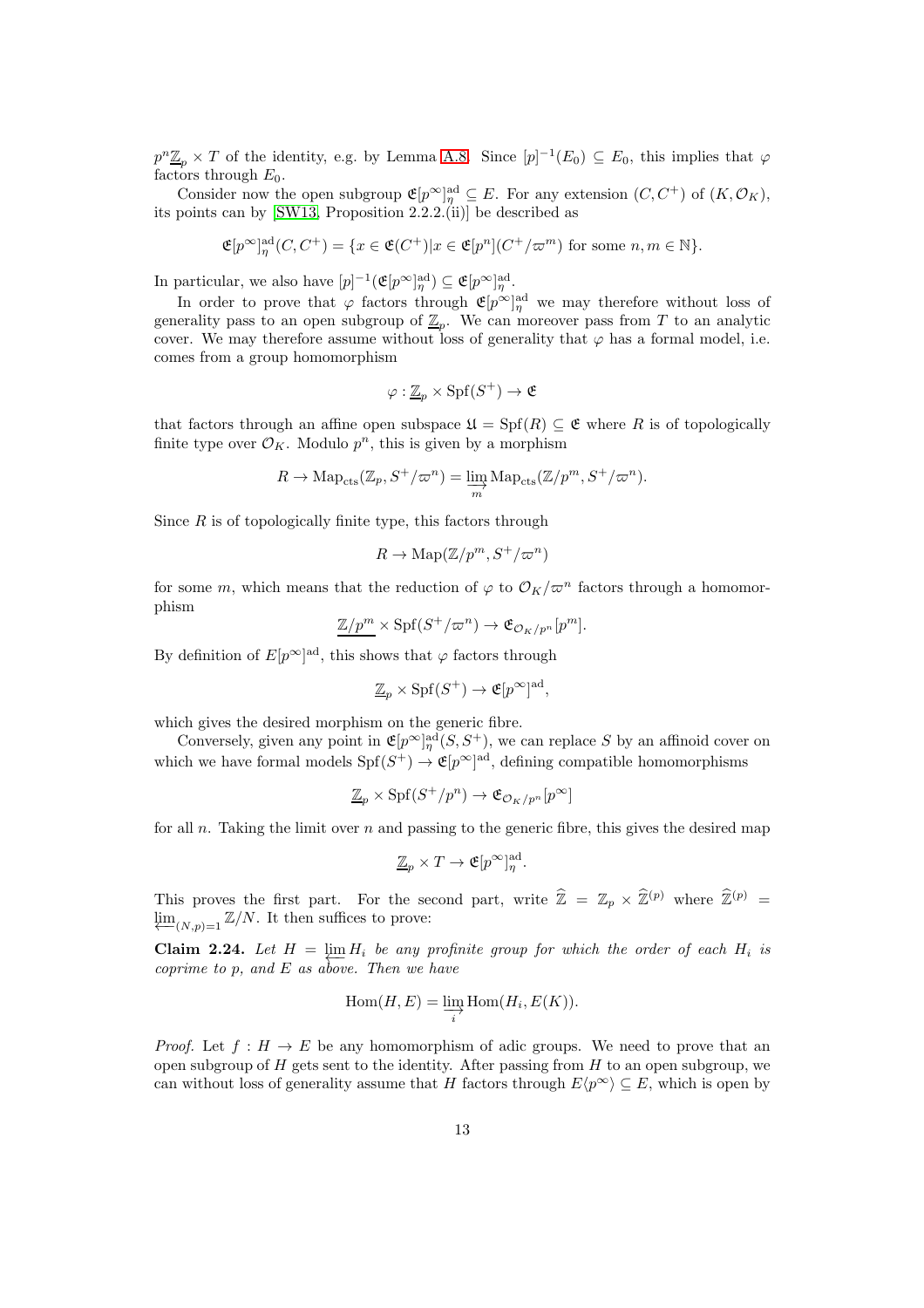the first part. After restricting further, we can assume that f has a formal model  $H \to \mathfrak{E}$ . We then have

$$
\operatorname{Hom}(H,\mathfrak{E})=\varprojlim_{n}\operatorname{Hom}(H,\mathfrak{E}(\mathcal{O}_{K}/p^{n})).
$$

By the assumption that f factors through  $E\langle p^{\infty} \rangle = \mathfrak{E}[p^{\infty}]_{\eta}^{\text{ad}}$ , we know that more precisely, f corresponds to an inverse system of morphisms

$$
H \to \mathfrak{E}(\mathcal{O}_K/p^n)[p^m].
$$

Since the right hand side is discrete, this factors through  $H_i$  for some i. But since  $H_i$  is of order coprime to p, any such morphism is trivial. Thus  $f$  is trivial.  $\Box$ 

 $\Box$ 

This finishes the proof of the Proposition.

Remark 2.25. We emphasize that in part 2 of Proposition [2.19,](#page-10-0) the union of open subspaces is to be taken in the category of adic spaces. This is important because in the language of classical rigid spaces, the  $xE\langle p^{\infty} \rangle$  for  $x \in E[N](K)$ ,  $N \in \mathbb{N}$ , may form a set-theoretic cover of  $E$  which is not admissible. In other words, in the setting of adic spaces, it misses points of rank 2 in  $E$  which are not included in  $E^{\text{tt}}$ .

# 3 Diamantine Picard functors

Let K be a perfectoid field extension of  $\mathbb{Q}_p$ . Let  $\pi : X \to \text{Spa}(K)$  be a smooth proper rigid space over  $K$ . In this section, we study Picard functors defined on perfectoid test objects.

#### 3.1 Diamondification of the rigid Picard functor

Recall that the rigid analytic Picard functor can be defined as the abelian sheaf

$$
\underline{\mathrm{Pic}}_{X,\mathrm{\acute{e}t}} := R^1 \pi_{\mathrm{\acute{e}t}*} \mathbb{G}_m : \mathrm{SmRig}_{K,\mathrm{\acute{e}t}} \to \mathrm{Ab}
$$

where  $\text{SmRig}_{K,\text{\'et}}$  is the site of smooth rigid analytic spaces over K with the étale topology, and where  $\pi_{\text{\'{e}t} *}$  is the pushforward of big étale sites from X to K. Conjecturally, this is always represented by a smooth rigid group variety, and as described in the introduction, this is known in many cases, but currently not in full generality.

Our goal in this section is to study a "diamantine" variant of the Picard functor defined on perfectoid test objects, and to compare this to the diamondification of  $Pic_{X,\acute{e}t}$ .

Recall from [\[Sch18,](#page-52-5) §15] that there is a fully faithful diamondification functor

$$
SmRig_K \to LSD_K, \quad X \mapsto X^{\diamondsuit}
$$

sending a smooth rigid space X to its associated locally spatial diamond over  $Spd(K)$ . We sometimes drop  $-\diamond$  from notation when this is clear from the context, for example we simply write  $\mathbb{G}_m$  for the diamond whose underlying v-sheaf sends a perfectoid  $Spa(R, R^+)$  to  $R^{\times}$ . We write  $\delta$  for the morphism of étale sites associated to the above functor:

$$
\delta: \mathrm{LSD}_{K,\mathrm{\acute{e}t}} \to \mathrm{SmRig}_{K,\mathrm{\acute{e}t}}.
$$

For the diamondification

$$
\pi^{\diamondsuit}: X^{\diamondsuit} \to \mathrm{Spd}(K),
$$

consider the étale diamantine Picard functor

$$
\underline{\mathrm{Pic}}_{X,\mathrm{\acute{e}t}}^{\diamondsuit} := R^1 \pi_{\mathrm{\acute{e}t}*}^{\diamondsuit} \mathbb{G}_m : \mathrm{Perf}_{K,\mathrm{\acute{e}t}} \to \mathrm{Ab}.
$$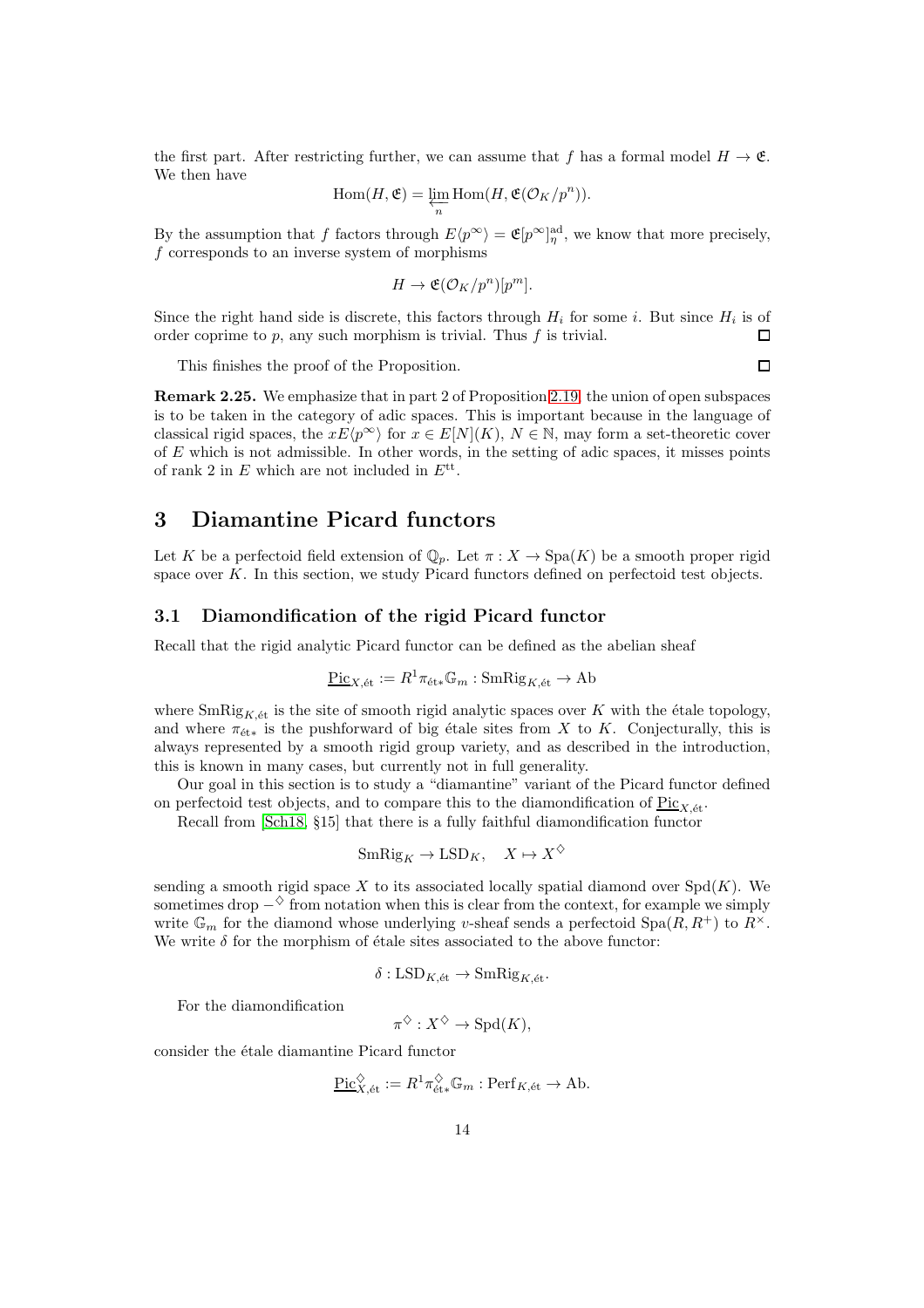In this setting, there is a second Picard functor defined using the finer v-topology:

$$
\underline{\mathrm{Pic}}_{X,v}^{\diamondsuit} := R^1 \pi_{v*}^{\diamondsuit} \mathbb{G}_m : \mathrm{Perf}_{K,v} \to \mathrm{Ab}.
$$

These two functors are related to the rigid analytic Picard functor via a base-change map of topoi: Namely, consider the diagram of morphisms of big étale sites

$$
\begin{array}{ccc}\n\text{LSD}_{X^{\diamondsuit},\text{\'et}} & \xrightarrow{\delta_X} \text{SmRig}_{X,\text{\'et}} \\
\downarrow_{\pi^{\diamondsuit}} & \downarrow_{\pi} \\
\text{LSD}_{K,\text{\'et}} & \xrightarrow{\delta_K} \text{SmRig}_{K,\text{\'et}}.\n\end{array}
$$

To formulate our main result, we wish to extend the diamondification functor from smooth rigid spaces to sheaves on  $\text{SmRig}_{K,\'et}$ : For this we use the restriction morphism of sites

$$
\iota: \mathrm{LSD}_{K, \text{\'et}} \to \mathrm{Perf}_{K, \text{\'et}}.
$$

For any sheaf  $\mathcal F$  on  $\operatorname{Perf}_{K,\text{\'et}}$ , let

$$
\mathcal{F}^{\diamondsuit} := \iota_* \delta_K^{-1} \mathcal{F}.
$$

This is only a mild abuse of notation since  $\mathcal{F}^{\diamondsuit}$  agrees with  $X^{\diamondsuit}$  if  $\mathcal F$  is represented by a rigid space X, and because  $\iota_*$  is exact. In particular, the base change map for the above diagram induces for any  $n \geq 0$  a natural morphism of sheaves on  $\text{Perf}_{K,\text{\'et}}$ :

<span id="page-14-1"></span>
$$
(R^n \pi_* \mathcal{F})^{\diamondsuit} \to R^n \pi_*^{\diamondsuit} \mathcal{F}^{\diamondsuit}.
$$
 (2)

Applying this to  $\mathcal{F} = \mathbb{G}_m$  and  $n = 1$ , we learn that there is a natural morphism

$$
(\underline{\mathrm{Pic}}_{X,\mathrm{\acute{e}t}})^\diamondsuit \to \underline{\mathrm{Pic}}_{X,\mathrm{\acute{e}t}}^\diamondsuit.
$$

Using the morphism of sites  $\nu$ :  $\text{Perf}_{K,v} \to \text{Perf}_{K,\text{\'et}}$ , we see that we also have a natural map

$$
\underline{\operatorname{Pic}}_{X,{\operatorname{\acute{e}t}} }^{\Diamond} \to \nu_* \underline{\operatorname{Pic}}_{X,v}^{\Diamond}.
$$

Since both sites have the same underlying categories, we shall in the following drop  $\nu_*$  from notation, which amounts to forgetting that  $\underline{\mathrm{Pic}}_{X,v}^{\diamondsuit}$  is already a sheaf for the *v*-topology.

#### 3.2 The Diamantine Picard Comparison Theorem

We can now formulate the main result of this section:

<span id="page-14-0"></span>**Theorem 3.1** (Diamantine Picard Comparison Theorem). Let K be a perfectoid field extension of  $\mathbb{Q}_p$  and let X be any proper smooth rigid space over K. Then:

- 1. The natural map  $(\underline{\text{Pic}}_{X,\text{\'et}})^\diamondsuit \to \underline{\text{Pic}}_{X,\text{\'et}}^\diamondsuit$  is an isomorphism.
- 2. If moreover K is algebraically closed, then the v-Picard functor  $\underline{\mathrm{Pic}}_{X,v}^{\diamondsuit}$  fits into a split exact sequence of abelian sheaves on  $\text{Perf}_{K, \text{\'et}}$ , functorial in  $X \to \text{Spa}(K)$ ,

$$
0 \to \underline{\mathrm{Pic}}_{X,\mathrm{\acute{e}t}}^{\diamondsuit} \to \underline{\mathrm{Pic}}_{X,v}^{\diamondsuit} \to H^0(X,\Omega^1)(-1) \otimes_K \mathbb{G}_a \to 0.
$$

The first part of the Theorem makes precise the idea that in order to study line bundles on  $X<sub>Y</sub>$  where Y is a perfectoid space, it suffices to understand the situation for rigid Y, and vice versa. The second part is a geometric upgrade of [\[Heu20a,](#page-51-4) Theorem 1.3.2] in the proper case, and could be described as a statement about the "p-adic Hodge theory of  $\mathbb{G}_m$ ".

Before we begin with the proof, we note a few consequences for algebraically closed  $K$ :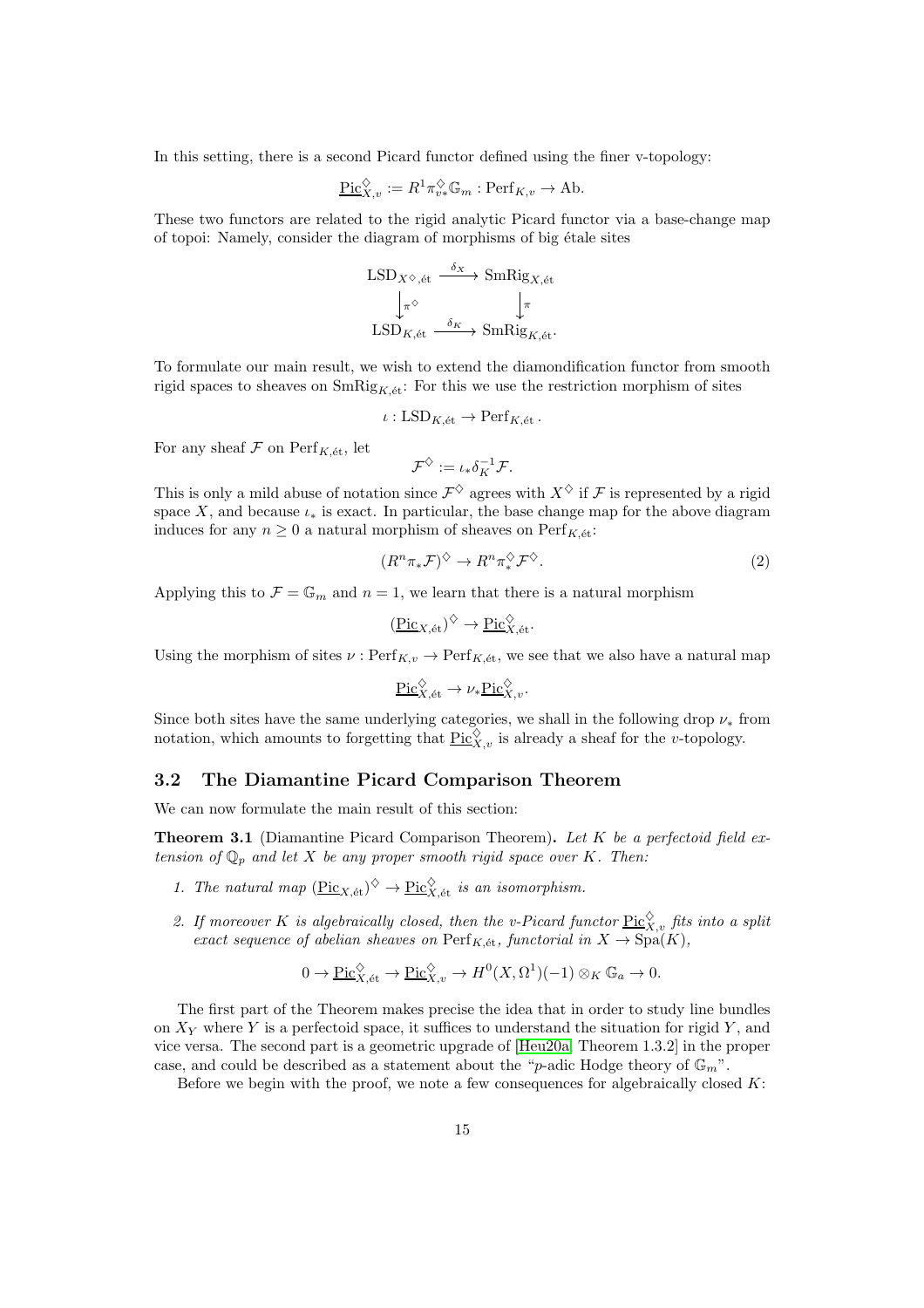<span id="page-15-0"></span>**Corollary 3.2.**  $(\underline{\text{Pic}}_{X,\text{\'et}})^\diamondsuit$  is already a v-sheaf on  $\text{Perf}_K$ . In fact, it also satisfies the sheaf property for v-covers  $Y' \to Y$  where Y is a smooth rigid space and Y' is perfectoid.

*Proof.* By Theorem [3.1.](#page-14-0)2, it is the kernel of a morphism of v-sheaves on  $\text{Perf}_K$ . We postpone the proof of the second part until the end of the section. П

Remark 3.3. This is similar in spirit to the statement that vector bundles on the Fargues– Fontaine curve satisfy v-descent([\[FS21,](#page-51-11) Proposition II.2.1] [\[SW20,](#page-53-5) Proposition 19.5.3]).

We deduce from Corollary [3.2](#page-15-0) that the questions about representability are equivalent:

**Corollary 3.4.** If the rigid Picard functor  $Pic_{X, \text{\'et}}$  is represented by a rigid group A, then  $A^{\diamondsuit}$ represents  $\underline{\text{Pic}}_{X,\text{\'et}}^{\diamondsuit}$ . Conversely, if there is a smooth rigid group A for which  $A^{\diamondsuit}$  represents  $\frac{\operatorname{Pic}^\diamondsuit_{X,\text{\'et}}}{\operatorname{Pic}_X,\text{\'et}}$ , then A represents  $\frac{\operatorname{Pic}_{X,\text{\'et}}}{\operatorname{Pic}_X,\text{\'et}}$ .

Remark 3.5. This might open up new strategies to proving that the rigid analytic Picard functor is always representable by a rigid group variety whose identity component is semiabeloid, cf Theorem [5.1](#page-42-0) below.

Finally, and as usual, Theorem [3.1](#page-14-0) in fact yields a precise description of the Picard group:

**Corollary 3.6.** Let Y be a perfectoid space over K and assume that the rigid Picard functor  $Pic_{X \atop K}$  is represented by an adic space A. Then any  $x \in X(K)$  defines an isomorphism

$$
Pic(X \times Y) = Pic(Y) \times A(Y).
$$

Proof. This follows from the Theorem and Lemma [3.41](#page-32-0) below.

We now begin with the proof of Theorem [3.1,](#page-14-0) which will occupy us for the entire section.

Proof of Theorem [3.1.](#page-14-0) We start with an outline: Our strategy is to study step-by-step the following two cohomological diagrams of sheaves on  $\text{Perf}_{K, \text{\'et}}$ :

Following the notation in [\[Heu20a\]](#page-51-4), let us write  $\mathcal{O}^\times$  for the v-sheaf of units on  $SmRig_{K\; \text{\'et}}$ that is represented by  $\mathbb{G}_m$ . Let  $\mathcal{O}_1^{\times} := 1 + \mathfrak{m} \mathcal{O}^+ \subseteq \mathcal{O}^{\times}$  be the open disc of radius 1 around the origin. Let

$$
\overline{\mathcal{O}}^{\times}:=\mathcal{O}^{\times}/\mathcal{O}_{1}^{\times}
$$

denote the quotient sheaf. As before, we shall identify these sheaves with their diamondifications, so that we obtain a short exact sequence on  $\text{SmRig}_{K,\'{e}t}$  as well as on  $\text{Perf}_{K,\'{e}t}$ 

$$
0 \to \mathcal{O}_1^{\times} \to \mathcal{O}^{\times} \to \overline{\mathcal{O}}^{\times} \to 0.
$$

Finally, by [\[Heu20a,](#page-51-4) Lemma 2.17], we see that  $\overline{\mathcal{O}}^{\times}$  is in fact already a v-sheaf on Perf<sub>K</sub>. We now apply to the above sequence the base-change transformations

$$
(R^n \pi_{\text{\'et}*} -)^{\diamondsuit} \to R^n \pi_{\text{\'et}*}^{\diamondsuit} (-^{\diamondsuit}) \to R^n \pi_{v*}^{\diamondsuit} (-^{\diamondsuit}).
$$

This results in a large commutative diagram of sheaves on  $\text{Perf}_{K, \text{\'et}}$ 

$$
\pi_{v*}^{\diamondsuit}\overline{\mathcal{O}}^{\times} \longrightarrow R^{1}\pi_{v*}^{\diamondsuit}\mathcal{O}_{1}^{\times} \longrightarrow R^{1}\pi_{v*}^{\diamondsuit}\mathcal{O}^{\times} \longrightarrow R^{1}\pi_{v*}^{\diamondsuit}\overline{\mathcal{O}}^{\times} \longrightarrow R^{2}\pi_{v*}^{\diamondsuit}\mathcal{O}_{1}^{\times}
$$
\n
$$
\uparrow \qquad \qquad \uparrow \qquad \qquad \uparrow \qquad \qquad \uparrow \qquad \qquad \uparrow
$$
\n
$$
\pi_{\text{\'et}*}^{\diamondsuit}\overline{\mathcal{O}}^{\times} \longrightarrow R^{1}\pi_{\text{\'et}*}^{\diamondsuit}\mathcal{O}_{1}^{\times} \longrightarrow R^{1}\pi_{\text{\'et}*}^{\diamondsuit}\mathcal{O}^{\times} \longrightarrow R^{1}\pi_{\text{\'et}*}^{\diamondsuit}\overline{\mathcal{O}}^{\times} \longrightarrow R^{2}\pi_{\text{\'et}*}^{\diamondsuit}\mathcal{O}_{1}^{\times}
$$
\n
$$
\uparrow \qquad \qquad \uparrow \qquad \qquad \uparrow \qquad \qquad \uparrow \qquad \qquad \uparrow \qquad \qquad \uparrow \qquad \qquad \uparrow \qquad \qquad \uparrow
$$
\n
$$
(\pi_{\text{\'et}*}\overline{\mathcal{O}}^{\times})^{\diamondsuit} \rightarrow (R^{1}\pi_{\text{\'et}*}\mathcal{O}_{1}^{\times})^{\diamondsuit} \rightarrow (R^{1}\pi_{\text{\'et}*}\mathcal{O}^{\times})^{\diamondsuit} \rightarrow (R^{2}\pi_{\text{\'et}*}\mathcal{O}_{1}^{\times})^{\diamondsuit}
$$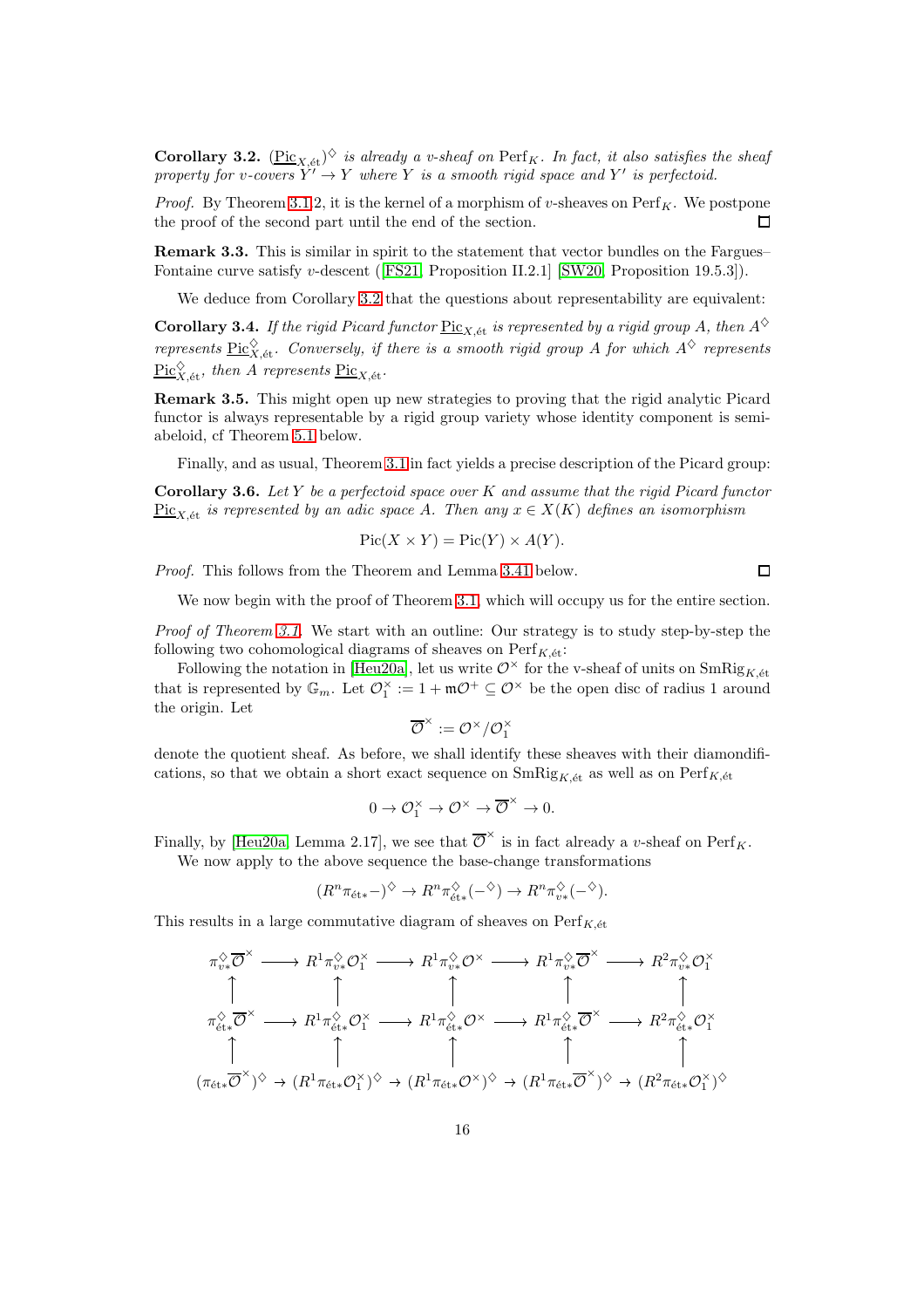in which the bottom two rows are exact with respect to the étale topology and the top row is exact with respect to the v-topology (i.e. we have tacitly applied  $\nu_*$  to the top row).

We can without loss of generality assume that  $X$  is connected. The first step of the proof can then be summarised by saying that we prove the following:

<span id="page-16-2"></span>Lemma 3.7. In the above commutative diagram:

- (A) The leftmost horizontal transition maps are 0.
- (B) In the fourth column, both maps are isomorphisms.
- $(C)$  In the fifth column, the composition of the vertical maps is injective.

Once this is achieved, it follows formally that the top row is already exact for the étale topology. At this point, the 5-Lemma (applied once to the bottom maps and once to the compositions) reduces us to proving a variant of the Theorem for  $\mathcal{O}_1^{\times}$  instead of  $\mathbb{G}_m$ :

#### <span id="page-16-0"></span>Proposition 3.8.

- 1. The map  $(R^1 \pi_{\text{\'{e}t}*} \mathcal{O}_1^{\times})^{\diamondsuit} \to R^1 \pi_{\text{\'{e}t}*}^{\diamondsuit} \mathcal{O}_1^{\times}$  is an isomorphism.
- 2. There is a split exact sequence of abelian sheaves on  $\mathrm{Perf}_{K, \text{\'et}}$

$$
0 \to R^1 \pi_{\text{\'et}*}^\diamondsuit \mathcal{O}_1^\times \to R^1 \pi_{v*}^\diamondsuit \mathcal{O}_1^\times \xrightarrow{\text{HT log}} H^0(X, \Omega^1(-1)) \otimes_K \mathcal{O} \to 0.
$$

In order to prove this, we employ the same strategy as above to the logarithm sequence

$$
0 \to \mu_{p^{\infty}} \to \mathcal{O}_1^{\times} \xrightarrow{\log} \mathcal{O} \to 0,
$$

which results in a commutative diagram of sheaves on  $\text{Perf}_{K,\'{e}t}$ 

<span id="page-16-1"></span>
$$
\pi_{v*}^{\diamond}\mathcal{O} \longrightarrow R^{1}\pi_{v*}^{\diamond}\mu_{p^{\infty}} \longrightarrow R^{1}\pi_{v*}^{\diamond}\mathcal{O}_{1}^{\times} \longrightarrow R^{1}\pi_{v*}^{\diamond}\mathcal{O} \longrightarrow R^{2}\pi_{v*}^{\diamond}\mu_{p^{\infty}}
$$
\n
$$
\uparrow \qquad \qquad \uparrow \qquad \qquad \uparrow \qquad \qquad \uparrow \qquad \qquad \uparrow
$$
\n
$$
\pi_{\text{\'et}*}^{\diamond}\mathcal{O} \longrightarrow R^{1}\pi_{\text{\'et}*}^{\diamond}\mu_{p^{\infty}} \longrightarrow R^{1}\pi_{\text{\'et}*}^{\diamond}\mathcal{O}_{1}^{\times} \longrightarrow R^{1}\pi_{\text{\'et}*}^{\diamond}\mathcal{O} \longrightarrow R^{2}\pi_{\text{\'et}*}^{\diamond}\mu_{p^{\infty}}
$$
\n
$$
\uparrow \qquad \qquad \uparrow \qquad \qquad \uparrow \qquad \qquad \uparrow \qquad \uparrow \qquad \uparrow
$$
\n
$$
(\pi_{\text{\'et}*}\mathcal{O})^{\diamondsuit} \rightarrow (R^{1}\pi_{\text{\'et}*}\mu_{p^{\infty}})^{\diamondsuit} \rightarrow (R^{1}\pi_{\text{\'et}*}\mathcal{O}_{1}^{\times})^{\diamondsuit} \rightarrow (R^{1}\pi_{\text{\'et}*}\mathcal{O})^{\diamondsuit} \rightarrow (R^{2}\pi_{\text{\'et}*}\mu_{p^{\infty}})^{\diamondsuit}
$$
\n
$$
(3)
$$

in which again the bottom two rows are exact with respect to the étale topology and the top row is exact with respect to the  $v$ -topology. This reduces us to understanding the basechange morphisms of  $\mathcal{O}$ , for which we can use results from Scholze's *p*-adic Hodge theory [\[Sch13\]](#page-52-4) to see that the analogue of Proposition [3.8](#page-16-0) holds for  $\mathcal{O}$ . We use this to prove:

<span id="page-16-3"></span>Lemma 3.9. In the above commutative diagram:

- (D) The leftmost horizontal transition maps are 0.
- (E) In the second and fifth column, all maps are isomorphisms.
- $(F)$  In the fourth column, the bottom map is an isomorphism, in fact of v-sheaves.
- (G) Further towards the right, the map  $(R^2 \pi_{\text{\'{e}t}*} \mathcal{O})^{\diamondsuit} \to (R^2 \pi_{v*} \mathcal{O}^{\diamondsuit})$  is injective.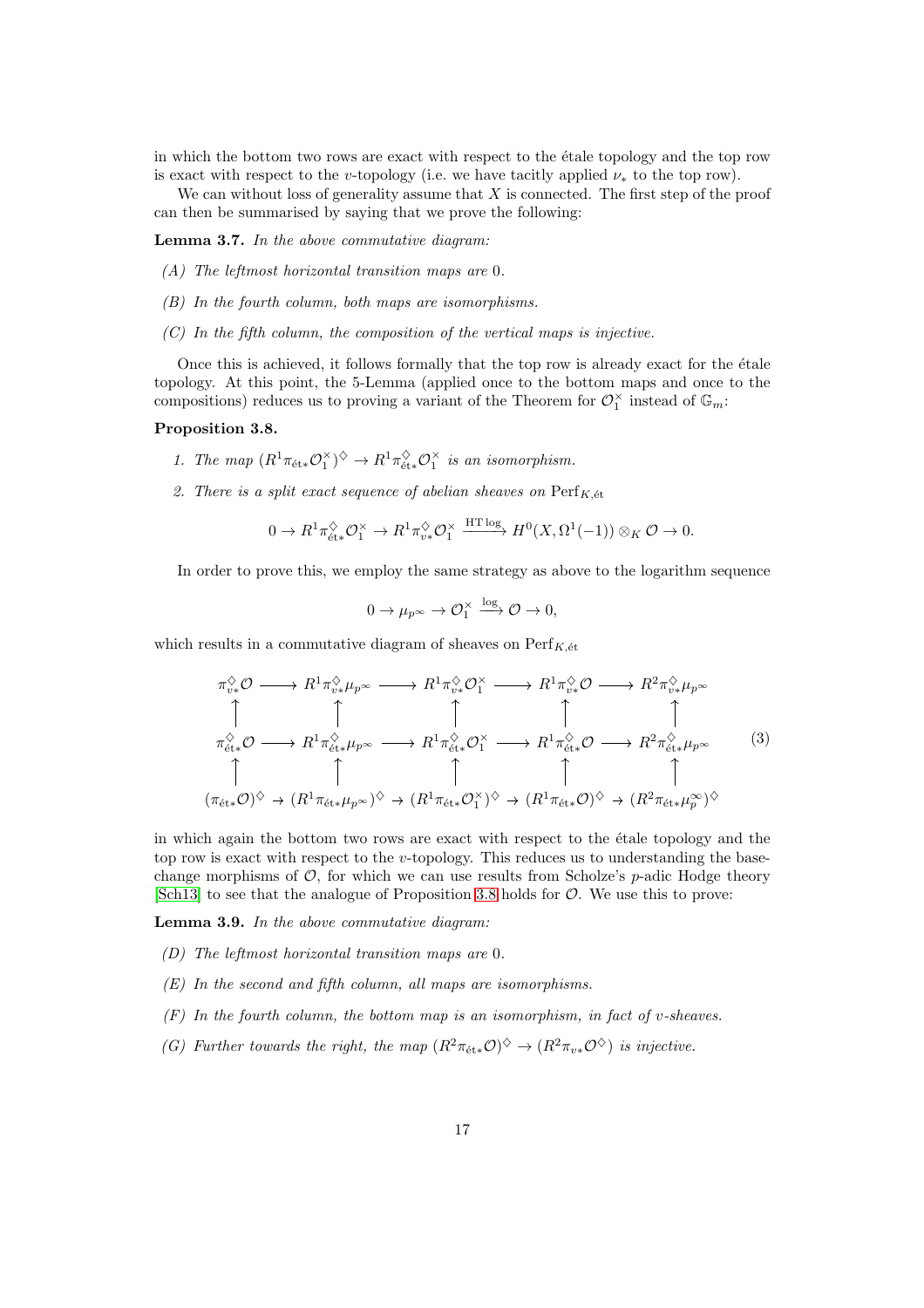Parts (D), (E), (F) together imply that all sheaves in the above diagram are in fact v-sheaves, so that may regard [\(3\)](#page-16-1) as a commutative diagram of v-sheaves with exact rows. Part  $(G)$  then implies part  $(C)$  above. Parts  $(D)$ – $(F)$  will be enough to prove part 1 of Proposition [3.8.](#page-16-0)1, and left-exactness in Proposition [3.8.](#page-16-0)2. Finally, we will use a relative version of the argument in [\[Heu20a,](#page-51-4) §3.5] to prove directly that this is already right-exact, using the universal cover. This will complete the proof of the Theorem.

In fact, our proof for the étale comparison, i.e. part 1 of Theorem [3.1](#page-14-0) will work uniformly in all degrees. More precisely, our proof will give the following stronger statement:

**Proposition 3.10.** Let F be one of  $\mathcal{O}, \mathcal{O}^+/p, \mathcal{O}^{\times}, \mathcal{O}_1^{\times}, \overline{\mathcal{O}}^{\times}$  or  $\mathbb{Z}/N\mathbb{Z}$  for  $N \in \mathbb{Z}$ . Then

$$
(R^n \pi_{\text{\'et}*} F)^\diamondsuit \xrightarrow{\sim} R^n \pi_{\text{\'et}*}^\diamondsuit F
$$

is an isomorphism for  $n \geq 0$ , and both of these sheaves on  $\text{Perf}_{K, \text{\'et}}$  are already v-sheaves.

From all of the above steps, the key step is arguably the proof of (B): This is where we need to study the transition from functors on smooth rigid spaces to functors on perfectoid spaces in great detail. We do this by proving a very general rigid approximation lemma. This will also be handy to complete some of the other steps, although only (B) uses it in its full force. Proving the rigid approximation lemma will thus be our first goal.

### 3.3 A rigid approximation lemma

In this section, we prove a rigid approximation lemma for  $\overline{\mathcal{O}}^{\times}$  that we need for step (B). This will be the first technical ingredient for our proof of the Diamantine Comparison Theorem.

<span id="page-17-0"></span>**Proposition 3.11.** Let K be any perfectoid field over  $\mathbb{Q}_p$  and let Y be an affinoid perfectoid space over K. Let  $(Y \to Y_I)_{I \in \mathcal{I}}$  be the cofiltered inverse system of maps from Y to affinoid smooth rigid spaces  $Y_I$  over K. Let X be a qcqs adic space over K that is either smooth or perfectoid. Let  $U_I \to X \times Y_I$  be a qc étale map. Then for  $U_J := U_I \times_{Y_I} Y_J$  and  $U := U_I \times_{Y_I} Y_J$ .

- 1.  $U = \underleftarrow{\lim}_{J \geq I} U_J$  as diamonds.
- 2. If  $U \to X \times Y$  is an étale cover, then so is  $U_J \to X \times Y_J$  for  $J \gg I$ .
- 3.  $H_{\text{\'et}}^n(U, \mathcal{O}^+/p^k) = \underline{\lim}_{J \geq I} H_{\text{\'et}}^n(U_J, \mathcal{O}^+/p^k)$  for all  $n, k \geq 0$ .
- 4.  $H_{\text{\'et}}^n(U, \overline{\mathcal{O}}^{\times}) = \underline{\lim}_{J \geq I} H_{\text{\'et}}^n(U_J, \overline{\mathcal{O}}^{\times})$  for all  $n \geq 0$ .
- Remark 3.12. This is somewhat similar in spirit to [\[Sch12,](#page-52-9) Lemma 6.13], but achieves a different goal, and applies in characteristic 0. One difference is that for our purposes, we need to work in the étale site of any  $X \times Y$  rather than the analytic site of Y.
	- The fibre product  $X \times Y_I$  is to be taken in the category of diamonds over  $Spd(K)$ . However, since  $Y_I$  is smooth, this is represented by a sousperfectoid adic space, namely the fibre product of  $X$  and  $Y_I$  over  $Spa(K)$  in the category of uniform adic spaces.
	- The analogue of 3 and 4 for  $\mathcal{O}^+$  and  $\mathcal{O}^{\times}$  fails already for  $i = 0$ .
	- With a bit of more work, the Proposition also holds in characteristic p: The proof for perfectoid  $X$  works without changes. To prove the statement for rigid  $X$ , one can then use local sections to descend from the perfection.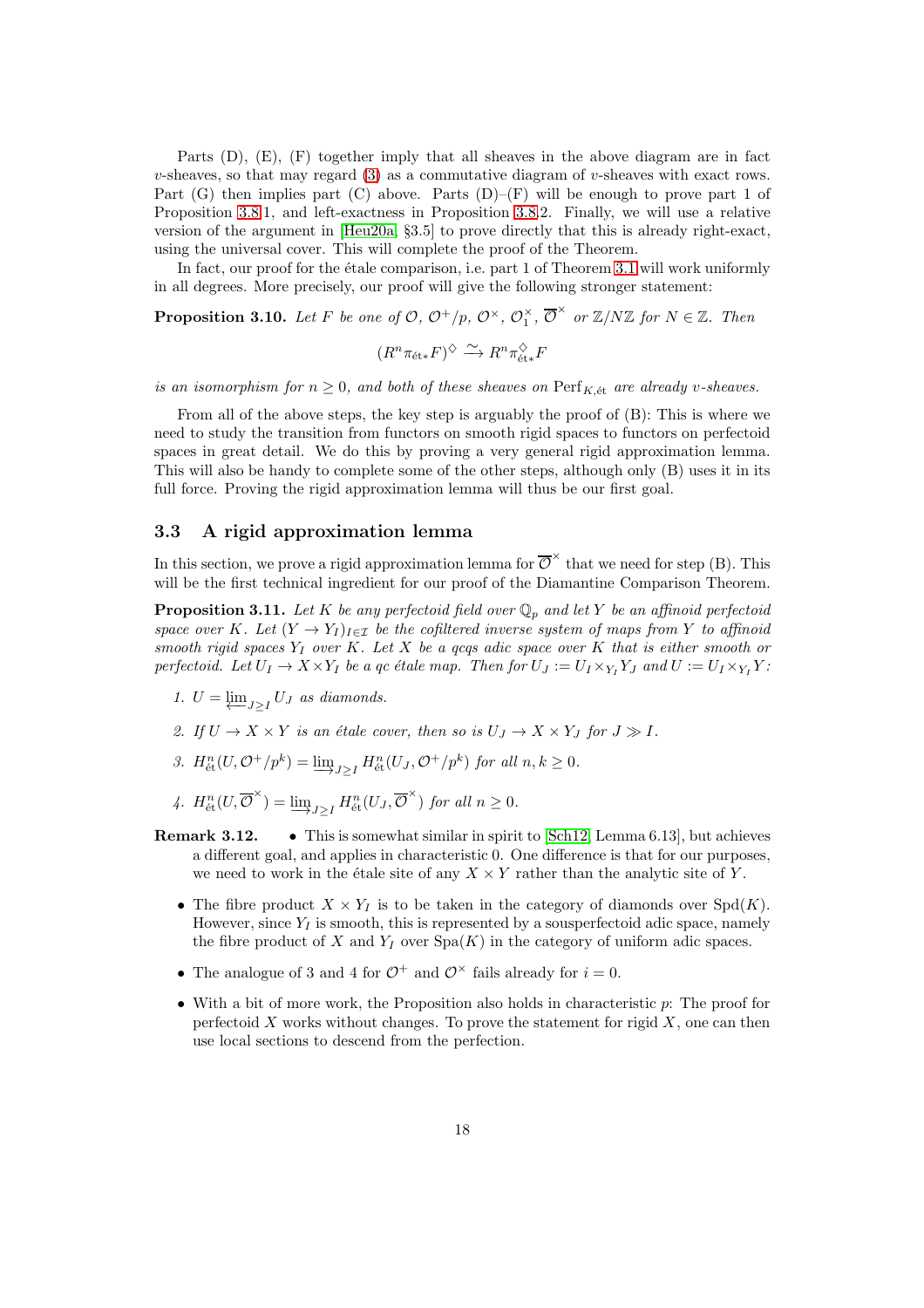Proof. The proof will be completed by a series of lemmas:

We start by noting that 2 is automatic from 1 due to the qcqs assumption: Namely, since  $U_J \to X \times Y_J$  is étale, it is open [\[Hub96,](#page-52-10) Proposition 1.7.8], so we can without loss of generality replace  $U_J$  by its quasi-compact open image. The statement then follows from

<span id="page-18-1"></span>**Lemma 3.13** ([\[Sch12,](#page-52-9) Lemma 6.13.(iv)]). Let  $T = \underline{\lim} T_I$  be a cofiltered inverse limit of **Definite 3.13** (period, neutral transition maps. Let  $U \subseteq T_I$  be a quasi-compact open such that spaces with spectral transition maps. Let  $U \subseteq T_I$  be a quasi-compact open such that  $T \to T_I$  factors through U. Then some  $T_J \to T_I$  factors through U.

*Proof.* For any  $q: T_J \to T_I$  in the inverse system, set  $Z_J := T_J \setminus q^{-1}(U)$ . Then the assumptions imply  $\lim Z_J = \emptyset$ . The desired result now follows from [\[dJ](#page-51-12)<sup>+</sup>20, 0A2W].  $\Box$ 

Next, we explain that in order to prove 3 and 4, we can reduce to the case of  $n = 0$ . Set  $\varpi := p^k$ , then the statement of 3 and 4 for  $n = 0$  is the following:

<span id="page-18-0"></span>**Claim 3.14.** For any  $U_I \in (X \times Y)_{I, \text{\'et}}$  with pullbacks  $U_J$  and  $U$ , we have

$$
\mathcal{O}^+/\varpi(U) = \varinjlim_{J \geq I} \mathcal{O}^+/\varpi(U_J),
$$

$$
\overline{\mathcal{O}}^\times(U) = \varinjlim_{J \geq I} \overline{\mathcal{O}}^\times(U_J).
$$

Suppose that Proposition [3.11.](#page-17-0)1 and Claim [3.14](#page-18-0) are true. Then we can deduce parts 3 and 4 for all  $i \geq 0$  from a general lemma on cohomology in inverse limit topoi:

<span id="page-18-2"></span>**Lemma 3.15.** Let  $Z = \varprojlim Z_I$  be a cofiltered inverse limit of spatial diamonds. Let F  $\lim_{b \to b} \frac{3.15}{2}$ . Let  $Z = \lim_{b \to b} Z_I$  be a cofatered inverse time by spatial diamonds. Let  $I$  be an abelian sheaf on the big étale site of spatial diamonds over K. Assume that for all  $U_I \in (Z_I)_{\text{\'et}}$  with pullbacks  $U_J = U_I \times_{Z_I} Z_J$  and  $U = U_I \times_{Z_I} Z_\infty$  we have

$$
F(U) = \varinjlim_{J \geq I} F(U_J).
$$

Then for all  $n > 0$  we have

$$
H^n(U, F) = \varinjlim_{J \geq I} H^n(U_J, F(Z_J)).
$$

*Proof.* Since the  $Z_I$  are spatial, we have by [\[Sch18,](#page-52-5) Proposition 11.23] an equivalence of sites  $(Z)_{\text{\'et-qqqs}} = 2-\varinjlim_{I} (Z_I)_{\text{\'et-qqqs}}$ . Write  $\mu_I : Z \to Z_I$  for the natural projection, then by  $[dJ^+20, 09YN]$  $[dJ^+20, 09YN]$  our assumptions imply that

$$
F_Z = \varinjlim_{J \geq I} \mu_I^{-1} F_{Z_I},
$$

from which the statement follows by [\[SGA4,](#page-52-11) VI Théorème 8.7.3] or  $[dJ+20, 09YP]$ . In fact, we will later only need the case  $n = 1$ , in which this is a simple Čech argument.  $\Box$ 

We now first prove Claim [3.14](#page-18-0) for perfectoid  $X$ . In this case, we can reduce the claim to the following weaker statement:

**Definition 3.16.** For an affinoid adic space Z over K, let  $Z_{\text{stdét}} \subseteq Z_{\text{ét}}$  be the full subcategory of objects  $Z' \to Z$  which are compositions of rational open immersions with finite étale maps. By [\[Sch18,](#page-52-5) Lemmas 11.31 and 15.6], these form a basis of  $Z_{\text{\'et}}$ .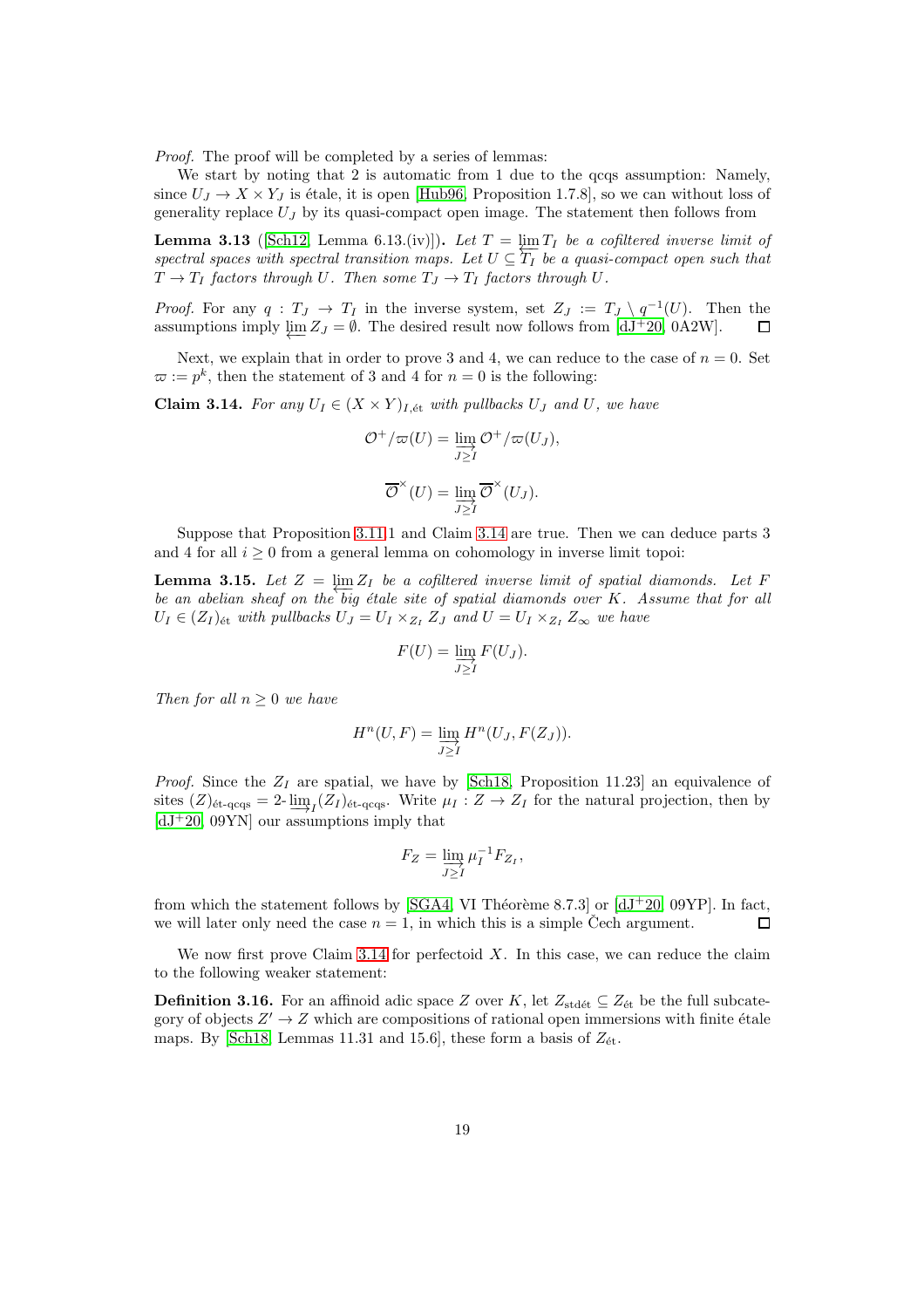<span id="page-19-0"></span>Claim 3.17. In the situation of Proposition [3.11,](#page-17-0) assume that  $X$  is perfectoid. Then for any  $U_I \in (X \times Y_I)_{\text{stdét}}$  with pullbacks  $U_J \in (X \times Y_J)_{\text{stdét}}$  and  $U \in (X \times Y)_{\text{stdét}}$ , we have

$$
\mathcal{O}^+(U)/\varpi = \varinjlim_{J \geq I} \mathcal{O}^+(U_J)/\varpi,
$$

$$
\mathcal{O}^\times(U)/\mathcal{O}_1^\times(U) = \varinjlim_{J \geq I} \mathcal{O}^\times(U_J)/\mathcal{O}_1^\times(U).
$$

Indeed, suppose that we know Claim [3.17](#page-19-0) and Proposition [3.11.](#page-17-0)1. Then we also have an equivalence of sites  $(X \times Y)_{\text{stdét}} = 2-\varinjlim_I (X \times Y_I)_{\text{stdét}}$ . Upon sheafification, it follows that

$$
\mathcal{O}^+/\varpi(U) = \varinjlim_{J \geq I} \mathcal{O}^+/\varpi(U_J),\tag{4}
$$

which implies Claim [3.14](#page-18-0) for  $\mathcal{O}^+/\varpi$ . Similarly for  $\overline{\mathcal{O}}^{\times}$ .

At this point, we have reduced the case of perfectoid  $X$  to Proposition [3.11.](#page-17-0)1 in this case and Claim [3.17.](#page-19-0) To prove these, we first show a rigid approximation result for  $Y$ . For this we use the notion of tilde-limits from [\[SW13,](#page-53-4) §2.4], as well as a slight strengthening:

**Definition 3.18.** For a cofiltered inverse system of adic spaces  $(X_i)_{i\in I}$  with qcqs transition maps, and an adic space  $X_{\infty}$  with compatible maps  $X_{\infty} \to X_i$  for all  $i \in I$ , we write

$$
X_{\infty} \sim \varprojlim_{i \in I} X_i
$$

if  $|X_\infty| = \varprojlim |X_i|$  and there is a cover of  $X_\infty$  by affinoid opens  $U_\infty = \text{Spa}(A, A^+)$  for which

$$
\varinjlim_{U\subseteq X_i}\mathcal{O}(U)\to A
$$

has dense image, where  $U \subseteq X_i$  runs through all affinoid opens through which  $U_{\infty} \to X_i$ factors, for all  $i$ . We write

$$
X_{\infty} \approx \varprojlim_{i \in I} X_i
$$

if moreover  $\underline{\lim} \mathcal{O}(X_i) \to \mathcal{O}(X_\infty)$  has dense image.

<span id="page-19-1"></span>**Lemma 3.19.** Let K be any perfectoid field over  $\mathbb{Z}_p$  and let Y be an affinoid perfectoid space over K. Let  $(Y \to Y_I)_{I \in \mathcal{I}}$  be the cofiltered inverse system of morphisms of adic spaces from Y into smooth affinoid rigid spaces  $Y_I$  over K. Then we have

$$
Y \approx \varprojlim_{Y \to Y_I} Y_I.
$$

In particular, for any abelian sheaf F on  $\text{SmRig}_{K,\text{\'et}}$ , and any  $n \geq 0$ , we have

$$
H_{\text{\'et}}^n(Y, F^{\diamondsuit}) = \varinjlim_I H_{\text{\'et}}^n(Y_I, F).
$$

Before we prove this, let us explain why we wish to refine our earlier statement by switching to tilde-limits of adic spaces rather than limits of diamonds:

By [\[SW13,](#page-53-4) Proposition 2.4.5], the tilde-limit property implies  $Y = \varprojlim_{Y \to Y_I} Y_I^{\diamondsuit}$ , which implies part 1 of Proposition [3.11](#page-17-0) because fibre products commute with limits. On the other hand, we have the following Lemma, which we can use to deduce the first instance of Claim [3.17,](#page-19-0) namely the case  $U = Y$  (we will also use the lemma in the proof of Lemma [3.19\)](#page-19-1).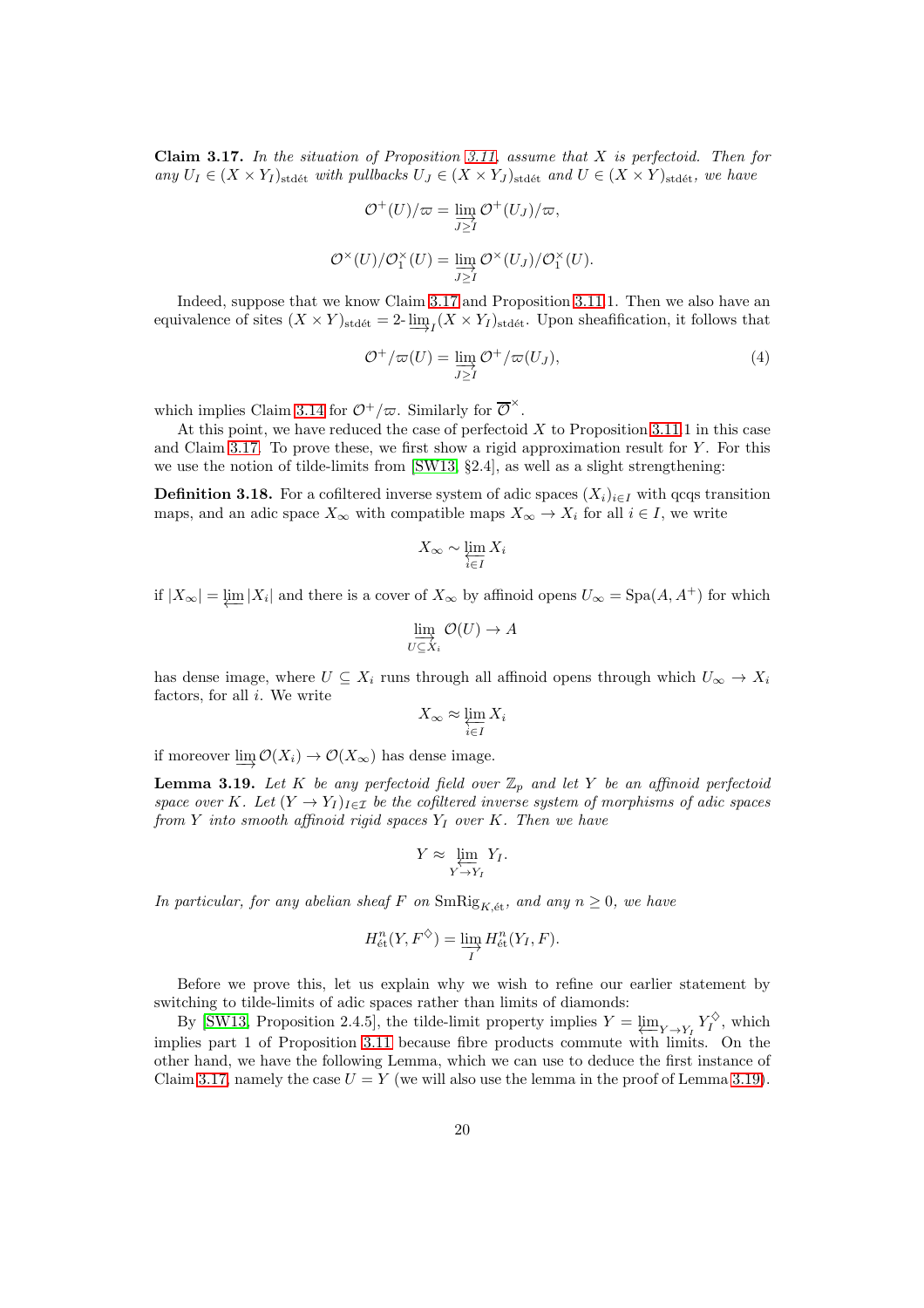<span id="page-20-0"></span>**Lemma 3.20.** Let K be any non-archimedean field with a pseudo-uniformiser  $\varpi \in \mathcal{O}_K$ . Let  $(Y_I)_{I \in \mathcal{I}}$  be a cofiltered inverse system of affinoid adic spaces over K with an affinoid *tilde-limit*  $Y \approx \lim Y_I$ . Then the maps

$$
\varinjlim_{I} \mathcal{O}^{+}(Y_{I})/\varpi \to \mathcal{O}^{+}(Y)/\varpi,
$$
  

$$
\varinjlim_{I} \mathcal{O}^{\times}(Y_{I})/\mathcal{O}_{I}^{\times}(Y_{I}) \to \mathcal{O}^{\times}(Y)/\mathcal{O}_{I}^{\times}(Y)
$$

are isomorphisms.

*Proof.* Let  $f \in \mathcal{O}^+(Y)$ . Then we approximate f by some  $f_I \in \mathcal{O}(Y_I)$  whose image in  $\mathcal{O}(Y)$ satisfies  $|f_I - f| \leq |\varpi|$ . In particular, we then have  $f_I \in \mathcal{O}^+(Y)$ . The condition  $|f_I| \leq 1$ defines a quasi-compact open subspace U of  $Y_I$  through which  $Y \to Y_I$  factors. We may apply Lemma [3.13](#page-18-1) to this situation since any morphism between analytic adic spaces is spectral. Consequently, there is  $J \geq I$  such that  $Y_J \to Y_I$  factors through U, which means that the image  $f_J$  of  $f_I$  in  $\mathcal{O}(Y_J)$  is already in  $\mathcal{O}^+(Y_J)$ . This shows surjectivity.

Injectivity follows by a similar argument: If  $f_I \in \mathcal{O}^+(Y_I)$  is such that its image  $f \in$  $\mathcal{O}^+(Y)$  is already in  $\varpi \mathcal{O}^+(Y)$ , then some  $Y_J \to Y_I$  factors through the quasi-compact open defined by  $|f_I| \leq |\varpi|$  because  $Y \to Y_I$  does. Thus  $f_I$  goes to  $0 \in \mathcal{O}^+(Y_J)/\varpi$ .

The proof for  $\mathcal{O}^\times$  is similar, following the argument surrounding [\[Heu20a,](#page-51-4) (5)]: We first prove that  $\underline{\lim}_{I} \mathcal{O}^{\times}(Y_I)/\mathcal{O}_1^{\times}(Y_I) \to \mathcal{O}^{\times}(Y)/\mathcal{O}_1^{\times}(Y)$  is injective: Let  $g_I \in \mathcal{O}^{\times}(Y_I)$  be in the kernel. Then since Y is quasi-compact, there is  $0 < \epsilon \in \mathbb{Q}$  such that  $|g_I - 1| \leq |\varpi|^{\epsilon}$  on Y. By Lemma [3.13](#page-18-1) we thus have  $g_I \in \mathcal{O}_1^{\times}(Y_J)$  for some  $J \gg I$ .

To see that the map is surjective, let  $f \in \mathcal{O}^{\times}(Y)$ . By assumption, we can find approximating sequences  $f_I \to f$  and  $f'_I \to f^{-1}$  with  $f_I, f'_I \in \mathcal{O}(Y_I)$ . Then by continuity  $f_I f'_I \to 1$ , and thus  $f_I f'_I \in \mathcal{O}_1^{\times}(Y)$  for  $I \gg 0$ . By the above argument, it follows that  $f_I f'_I \in \mathcal{O}_1^{\times}(Y_J)$ for some  $J \geq I$ . But then  $f_I \in \mathcal{O}^{\times}(U_J)$ , which implies that  $f_I$  is in the image.

*Proof of Lemma [3.19.](#page-19-1)* Let  $\varpi \in \mathcal{O}_K$  be a pseudo-uniformiser. As the very first step, we consider a different inverse system that is not yet smooth: Write  $Y = \text{Spa}(S, S^+)$  and let J be the partially ordered set of finite subsets of  $S^+$ . For  $J \in \mathcal{J}$ , let  $S_J$  be the image of

$$
\phi_J: K\langle X_j|j\in J\rangle \to S, \quad X_j \mapsto j,
$$

and let  $S_J^+$  be the integral closure of the image  $S_{J,0}$  of  $\mathcal{O}_K\langle X_j|j\in J\rangle$  in  $S_J$ . By [\[BGR84,](#page-51-13) §6.3.4, Proposition 1, we in fact have  $S_J^+ = S_J^{\circ}$ . Then  $S_J \subseteq S$  and the  $Z_J := \text{Spa}(S_J)$  form a cofiltered inverse system of rigid spaces such that  $\varinjlim_{J \in \mathcal{J}} S_J^+ \to S^+$  is an isomorphism by construction: In fact, already  $\underline{\lim}_{J\in\mathcal{J}} S_{J,0} \to S^+$  is an isomorphism. We thus have

$$
Y \approx \varprojlim_{J \in \mathcal{J}} Z_J
$$

by [\[SW13,](#page-53-4) Proposition 2.4.2]. Here we use that  $S^+$  has the  $\varpi$ -adic topology.

Passing to the inverse system I in the Lemma, we note that any morphism  $X \to Y_I$  to a smooth affinoid adic space factors through some  $Z_J$ . We thus get a well-defined map

<span id="page-20-1"></span>
$$
\varinjlim_{I \in \mathcal{I}} \mathcal{O}^+(Y_I) \to \varinjlim_{J \in \mathcal{J}} \mathcal{O}^+(Z_J) \tag{5}
$$

which we claim becomes an isomorphism after  $\varpi$ -adic completion. By the first part of this proof, this will show the desired result.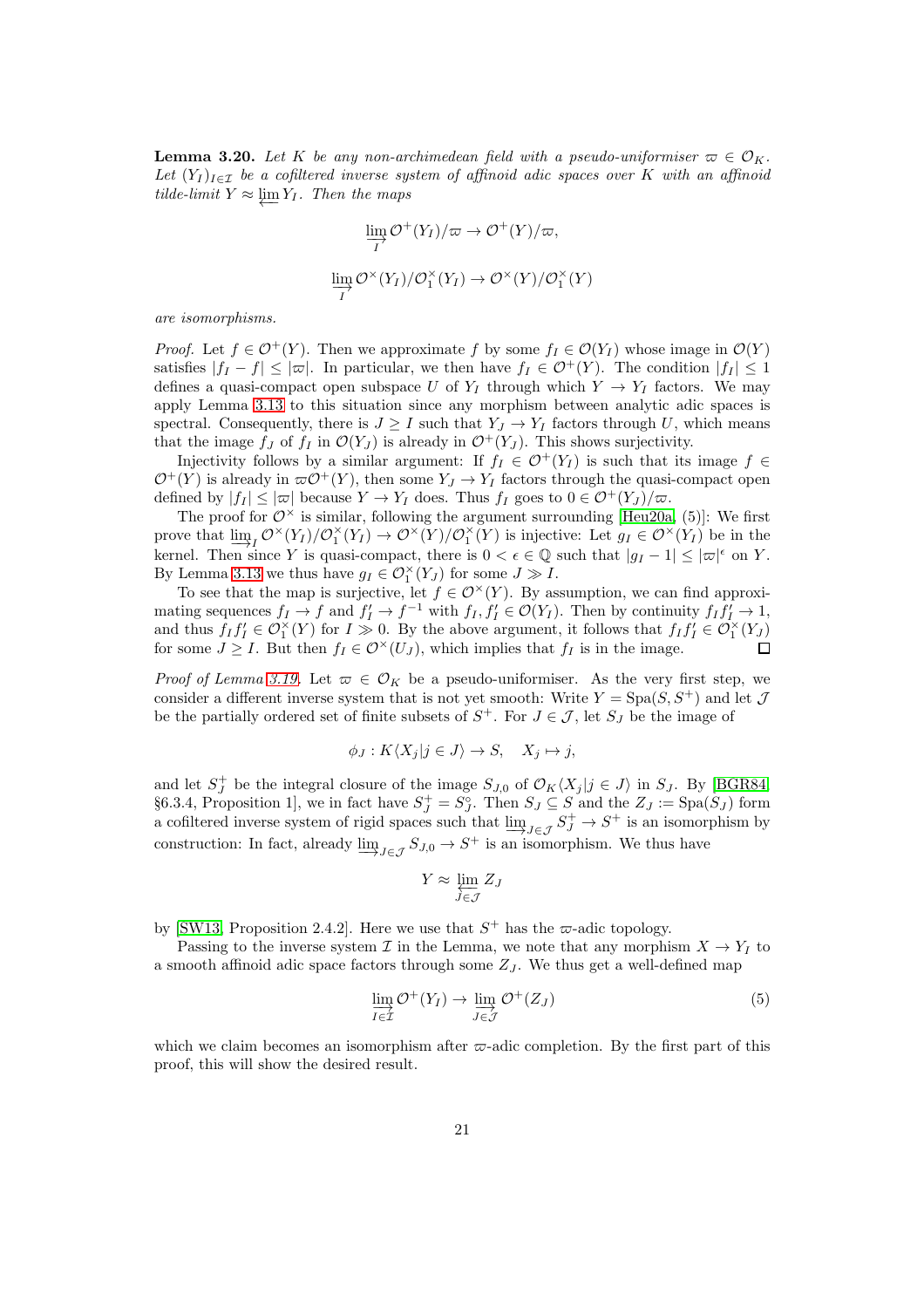To see this, we first note that the map is surjective: this is because any  $Y_I$  has by its definition via  $\phi_I$  a closed immersion into a ball  $Y_I \hookrightarrow \mathbb{B}^I$  which is smooth and thus appears as one of the Z on the left hand side.

To see that it is in fact an isomorphism upon  $\varpi$ -adic completion, let  $Y \to Z = \text{Spa}(R, R^+)$ be any morphism into a smooth affinoid rigid space. Let  $Z_0 \subseteq Z$  be the closed subspace cut out by the kernel  $N \subseteq R$  of the corresponding map  $R \to S$ . Then:

<span id="page-21-1"></span>Claim 3.21. We have  $Z_0 \sim \underbrace{\lim}_{Z_0 \subseteq U \subseteq Z} U$  where U ranges through the rational open neighbourhoods of  $Z_0$  in  $Z$ .

Proof. It suffices to check the condition on topological spaces: Both sides are subspaces of  $|Z|$ , so the map is necessarily a homeomorphism onto its image. It is also surjective: Let  $x \in |Z| \setminus |Z_0|$ , then there is  $f \in N$  such that  $|f(x)| \neq 0$ . Since  $\varpi$  is topologically nilpotent and Z is quasi-compact, it follows that there is k such that  $|f(x)| > |\varpi^k|$  on Z. Thus  $|f| \leq |\varpi^k|$  defines a rational open neighbourhood of  $Z_0$  that does not contain x. П

Lemma [3.20](#page-20-0) now implies that  $\underline{\lim}_{Z_0 \subseteq U \subseteq Z} \mathcal{O}^+(U) \to \mathcal{O}^+(Z_0)$  becomes an isomorphism mod  $\varpi^k$ . It follows that both sides of [\(5\)](#page-20-1) agree mod  $\varpi^k$  with

$$
\varinjlim_{Y \to U \subseteq \mathbb{B}^n} \mathcal{O}^+(U)/\varpi^k,
$$

where the index category consists of morphisms from Y into rational open subspaces  $U \subseteq \mathbb{B}^n$ of rigid polydiscs. This proves the first part of Lemma [3.19.](#page-19-1)

The second part now follows from Lemma [3.15.](#page-18-2) Alternatively, we could follow the argument in [\[Sch18,](#page-52-5) Proposition 14.9], or in [\[Sch13,](#page-52-4) Lemma 3.16, Corollary 3.17]. П

We have thus completed the proof of Proposition [3.11.](#page-17-0)1. At this point, we are left to show that Claim [3.17](#page-19-0) holds. As an intermediate step, we consider the case  $U_I = X \times Y_I$ :

<span id="page-21-0"></span>**Lemma 3.22.** Let Y be an affinoid perfectoid space and let  $Y \approx \varprojlim Y_I$  for some smooth affinoid rigid spaces  $Y_I$  over K. Then for any affinoid perfectoid space X, the map

$$
\lim_{\longrightarrow} \mathcal{O}^+(Y_I \times X)/\varpi \to \mathcal{O}^+(Y \times X)/\varpi
$$

is an isomorphism. In particular,  $X \times Y \approx \varprojlim X \times Y_I$ .

*Proof.* Since  $X$  and  $Y$  are affinoid perfectoid, we have

$$
\mathcal{O}^+(X \times Y)/\varpi \stackrel{a}{=} \mathcal{O}^+(X) \otimes_{\mathcal{O}_K} \mathcal{O}^+(Y)/\varpi.
$$

As mentioned in the remark, the diamond  $X \times Y_I$  is represented by an affinoid adic space: This is defined by the Huber pair  $(B_I[1/\varpi], B_I)$  given by letting

$$
A_I := \mathcal{O}^+(X) \hat{\otimes} \mathcal{O}^+(Y_I)
$$

and defining  $B_I$  to be the integral closure of the image of  $A_I$  in  $A_I [1/\varpi]$ .

Consider now the composition

$$
\varinjlim A_I/\varpi \to \varinjlim B_I/\varpi \to \mathcal{O}^{+}(X \times Y)/\varpi \stackrel{a}{=} \mathcal{O}^{+}(X) \otimes_{\mathcal{O}_K} \mathcal{O}^{+}(Y)/\varpi.
$$

Here the second map is  $\mathcal{O}^+$  evaluated on  $X \times Y \to X \times Y_I$ . We wish to see that this second map is an almost isomorphism. This will imply that it is an isomorphism by Lemma [3.20.](#page-20-0)

Also by Lemma [3.20,](#page-20-0) the assumptions imply that  $\mathcal{O}^+(Y)/\varpi = \lim_{\longrightarrow} \mathcal{O}^+(Y_I)/\varpi$ . Thus the above composition is an almost isomorphism. We claim that the desired statement now follows formally. We make this a lemma since we use the same argument later again: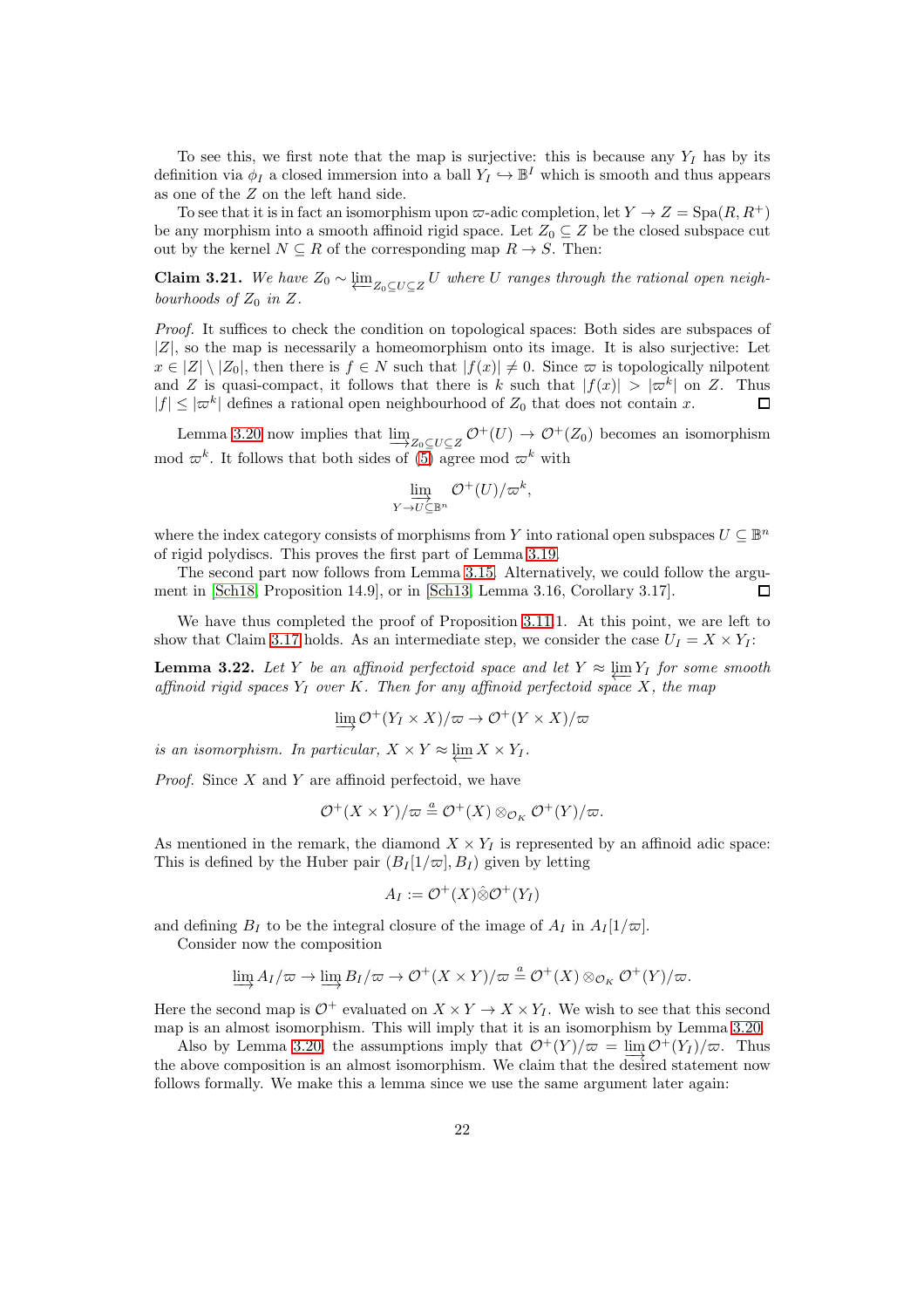<span id="page-22-0"></span>**Lemma 3.23.** Let  $A \xrightarrow{f} B \xrightarrow{g} C$  be morphisms of  $\mathcal{O}_K^a$ -modules such that

- B is  $\varpi$ -torsionfree
- $f[1/\varpi]$  and  $(g \circ f)/\varpi$  are both isomorphisms.

Then  $q/\varpi$  is an isomorphism.

*Proof.* Let  $T \subseteq A$  be the  $\varpi$ -torsion submodule, then  $T/\varpi \hookrightarrow A/\varpi$  is injective. The map  $f/\varpi$  is almost injective since  $(g \circ f)/\varpi$  is. On the other hand,  $T \to B$  is trivial since B is  $\overline{\omega}$ -torsionfree. This implies that  $T/\overline{\omega} = 0$ . In particular, we have  $(A/T)/\overline{\omega} = A/\overline{\omega}$ . We also have  $(A/T)[1/\varpi] = A[1/\varpi]$ . We may thus replace A by  $A/T$  and wlog assume that A is  $\varpi$ -torsionfree. In particular, f is then injective since  $f[1/\varpi]$  is.

In this situation, the cokernel of f is both  $\varpi$ -torsion (since  $f[1/\varpi]$  is an isomorphism) as well as  $\bar{\omega}$ -torsionfree (since  $f/\bar{\omega}$  is injective). Consequently, f is an isomorphism, thus  $f/\varpi$  is an isomorphism, and hence so is  $g/\varpi$  given that  $(g \circ f)/\varpi$  is.  $\Box$ 

The lemma applied to the sequence

$$
\varinjlim A_I \to \varinjlim B_I \to \mathcal{O}^+(X \times Y)
$$

finishes the proof of Lemma [3.22.](#page-21-0)

Next, we stack an étale map on top of this. Setting  $Z_I := X \times Y_I$ , we wish to see:

<span id="page-22-1"></span>**Lemma 3.24.** Let  $Z \approx \lim_{\Delta x \to 0} Z_I$  be an affinoid perfectoid tilde-limit of affinoid adic spaces  $Z_I$  over K. Let  $U_I \to \overline{Z_I}$  be an object of  $(Z_I)_{\text{std\'et}}$ , i.e. a composition of rational open immersions and finite étale maps. For  $J \geq I$  write  $U_J := U_I \times_{Z_I} Z_J$  and  $U := U_I \times_{Z_I} Z$ . If all of these are adic spaces, then

$$
\varinjlim \mathcal{O}^+(U_J)/\varpi \to \mathcal{O}^+(U)/\varpi
$$

is an isomorphism.

Proof. We can prove this separately in the cases of finite étale maps and rational localisation, since in each case we will see that we still have  $U \sim \underleftarrow{\lim} U_I$ .

**Case 1:**  $U_I \rightarrow Z_I$  finite étale. Write  $S_J = \mathcal{O}(Z_J)$  and  $S := \mathcal{O}(Z)$ . Similarly, for any  $J \geq$ *I*, let  $R_J := \mathcal{O}(U_J)$  and  $R := \mathcal{O}(U)$ . By [\[Sch18,](#page-52-5) Lemma 15.6] and [\[KL15,](#page-52-12) Lemma 8.2.17.(i)], the map  $S_I \to R_I$  is finite étale and we have

$$
R_J = R_I \otimes_{S_I} S_J, \quad R = R_I \otimes_{S_I} S.
$$

It thus follows by pointwise approximation of simple tensors that the map

$$
\varinjlim_{J\geq I} R_J\to R
$$

has dense image. By [\[Hub96,](#page-52-10) Remark 2.4.3.(ii)], we also have  $|U| = \varprojlim |U_J|$ . Thus  $U \sim$  $\varprojlim U_J$ , and Lemma [3.20](#page-20-0) gives the desired statement.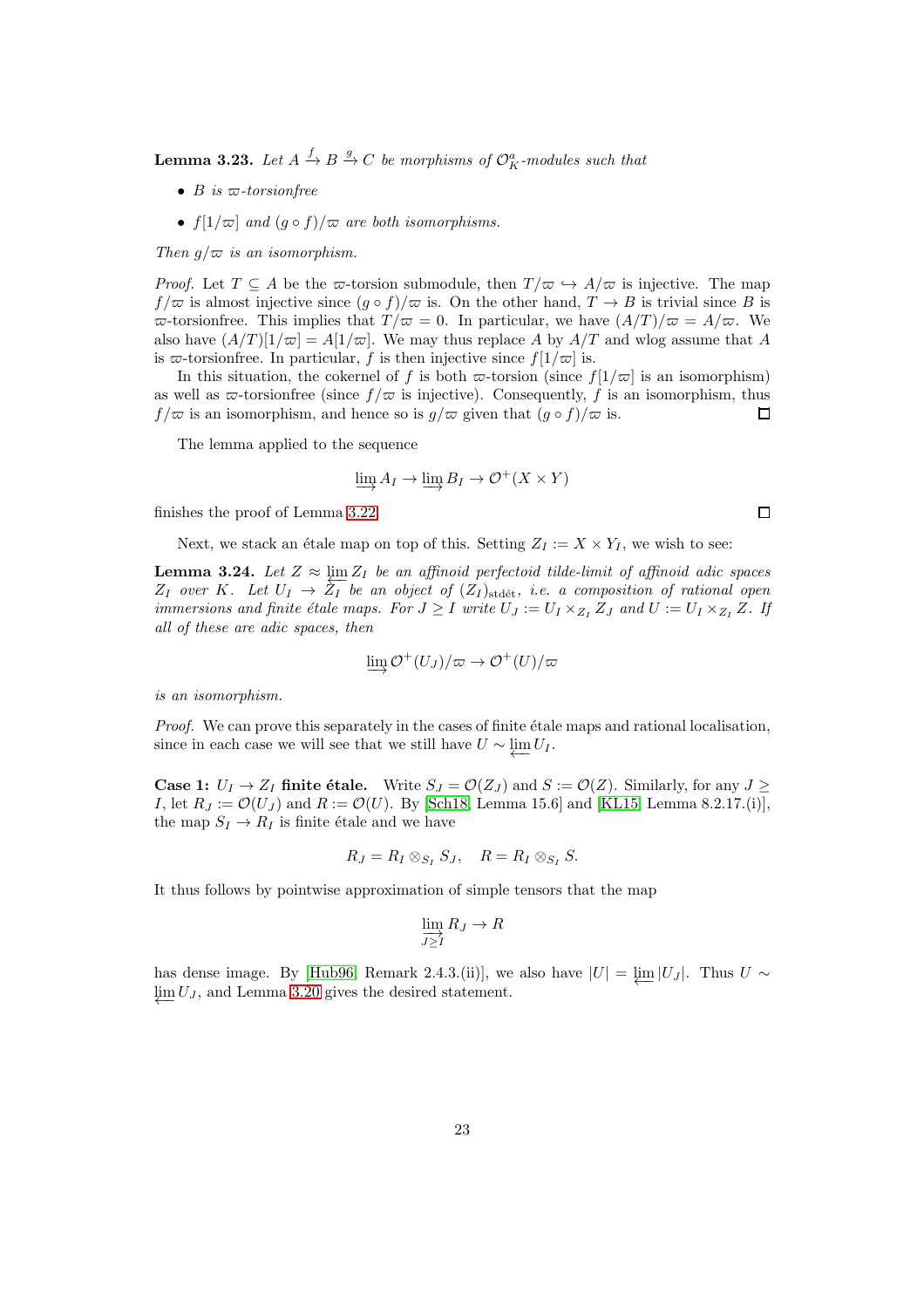**Case 2:**  $U_I \rightarrow Z_I$  a rational open immersion. Since Z is affinoid perfectoid, we have  $S^+ = \mathcal{O}^+(U) \stackrel{a}{=} \mathcal{O}^{\circ}(U) = S^{\circ}$ . It therefore suffices to prove that

$$
\varinjlim \mathcal{O}^+(U_J)/\varpi^n \to \mathcal{O}^\circ(U)/\varpi^n
$$

is almost surjective. Second, it ensures that by [\[Sch12,](#page-52-9) Lemma 6.4], the rational open  $U \subseteq Z$ is of the form  $Z(f_1, \ldots, f_n/g)$  for some  $f_1, \ldots, f_n, g \in \sharp(\mathcal{O}^{\flat+}(Z)),$  and can be written as

$$
U = \mathrm{Spa}(R, R^+) \quad \text{where} \quad R^+ \stackrel{a}{=} S^\circ \langle (f_1/g)^{1/p^\infty}, \dots, (f_n/g)^{1/p^\infty} \rangle.
$$

Let  $|\varpi| > \epsilon > 0$  be such that  $|g| > \epsilon$  on Z. For every  $l \in \mathbb{N}$ , let now  $J_l$  be large enough such that there are  $f_{1,l}, \ldots, f_{n,l}, g_l$  in  $\mathcal{O}(Z_J)$  such that on Z we have

$$
|f_{i,l} - f_i^{1/p^l}| \le \epsilon
$$
 and  $|g_l - g^{1/p^l}| \le \epsilon$ .

Then on  $Z$ , the conditions

$$
|f_{i,l}| \le |g_l|
$$
 and  $|f_i^{1/p^l}| \le |g^{1/p^l}|$ 

are equivalent, and thus cut out the same rational open subspace. In particular, we have a natural isomorphism  $S^{\circ} \langle (f_i/g)^{1/p^l} \rangle / \varpi = S^{\circ} \langle f_{i,l}/g_l \rangle / \varpi$  given explicitly by

$$
S^{\circ}/\varpi[T_1 \dots, T_n]/(T_i g^{1/p^l} - f_i^{1/p^l}) \xrightarrow{\sim} S^{\circ}/\varpi[T_1, \dots, T_n]/(T_i g_l - f_{i,l}),
$$
  

$$
T_i \mapsto \left(1 + \frac{g^{1/p^l} - g_l}{g_l}\right)^{-1} \left(T_i - \frac{f_{i,l} - f_i^{1/p^l}}{g_l}\right).
$$

Under these compatible identifications, in the limit over  $i$ , it makes sense to write

$$
R^{\circ}/\varpi \stackrel{a}{=} S^{\circ}/\varpi \Big[\frac{f_{i,l}}{g_l}|i=1,\ldots,n \text{ and } l \in \mathbb{N}\Big].
$$

For fixed l, Lemma [3.13](#page-18-1) implies that for  $J \gg J_l$  we have  $f_{i,l}$ ,  $g_l \in \mathcal{O}^+(Z_J)$ . Let

$$
A_{J,l} := \mathcal{O}^+(Z_J) \langle f_{i,l}/g_l | i = 1,\ldots,n \rangle, \quad B_J := \mathcal{O}^+(U_J).
$$

Explicity,  $B_J$  is the integral closure of the image of  $A_{J,l}$  in  $A_{J,l}[\frac{1}{\infty}]$ . In particular, we have

$$
B_J[1/\varpi] = A_{J,l}[1/\varpi].
$$

We now observe that by construction, for any fixed  $l$ , the map

$$
\varinjlim_{I \ge J_l} A_{I,l}/\varpi = \varinjlim_{I \ge J_l} (\mathcal{O}^+(Z_I)/\varpi)[f_{i,l}/g_l] \to (S^\circ/\varpi)[f_{i,l}/g_l] \stackrel{a}{=} (S^\circ/\varpi)[(f_i/g)^{1/p^l}]
$$

is an almost isomorphism since this was true before tensoring with  $\mathcal{O}^+(Z_{J_l})[f_{i,l}/g_l]$ . Taking the colimit over  $l$ , this shows that also

$$
\lim_{l} \lim_{I \geq J_l} A_{I,l}/\varpi \stackrel{a}{=} (S^\circ/\varpi)[(f_i/g)^{1/p^\infty}] \stackrel{a}{=} \mathcal{O}^+(U)/\varpi
$$

is an almost isomorphism. The desired statement now follows from Lemma [3.23](#page-22-0) applied to the sequence

$$
\varinjlim_l \varinjlim_{I \ge J_l} A_{I,l} \to \varinjlim_l B_I \to \mathcal{O}^+(U)/\varpi.
$$

This finishes the proof of Lemma [3.24.](#page-22-1)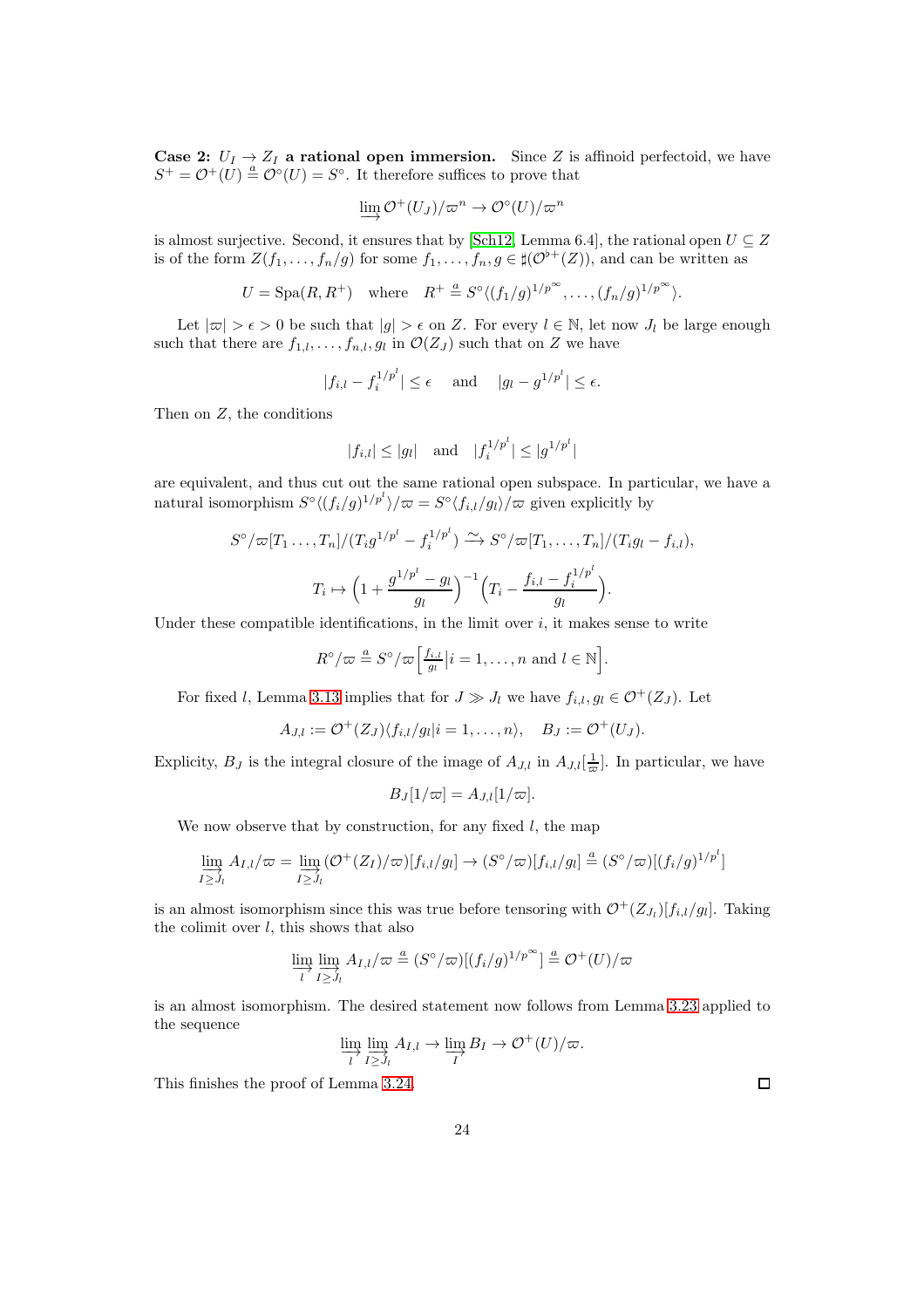We have thus proved Claim [3.17](#page-19-0) for perfectoid  $X$ , which finishes the proof of Proposi-tion [3.11](#page-17-0) for perfectoid  $X$ .

In order to prove the Proposition for smooth rigid  $X$ , it suffices to prove Claim [3.14](#page-18-0) in this case. To this end, we first record the following consequence of the perfectoid case:

**Lemma 3.25.** Let X be a smooth rigid space and let Y be affinoid perfectoid over K. Then on  $X \times Y$ , we have

$$
\mathcal{O}_{\text{\'et}}^+/\varpi \stackrel{a}{=} \nu_*(\mathcal{O}_v^+/\varpi).
$$

In particular, this holds on any smooth rigid space. Similarly for  $\overline{\mathcal{O}}^{\times}$ .

*Proof.* The statement is local on  $X$ . We may therefore assume that we can find an affinoid perfectoid pro-finite-étale Galois cover  $X = \varprojlim X_i \to X$  with group  $G = \varprojlim G_i$ . Let  $U \in (X \times Y)_{\text{stdét}}$  be étale and let  $\widetilde{U} \to \widetilde{X} \times Y$  be the pullback. We can without loss of generality assume that  $U = \varinjlim_{i} U_i \to U$  is affinoid perfectoid and pro-finite-étale Galois with group G. Then we have  $(\mathcal{O}_{\text{\'et}}^+/\varpi)(\tilde{U}) \triangleq (\mathcal{O}_v^+/\varpi)(\tilde{U})$  since  $\tilde{U}$  is perfectoid and  $\mathcal{O}^+$  is almost acyclic on affinoid perfectoids for both the étale and the  $v$ -topology. Consequently,

$$
(\mathcal{O}_v^+/\varpi)(U) = (\mathcal{O}_v^+/\varpi)(\widetilde{U})^G \stackrel{a}{=} (\mathcal{O}_{\text{\'et}}^+/\varpi)(\widetilde{U})^G = \varinjlim_i (\mathcal{O}_{\text{\'et}}^+/\varpi)(U_i)^{G_i} = \mathcal{O}_{\text{\'et}}^+/\varpi(U),
$$

where the third step follows from Lemma  $3.24$  upon étale sheafification.

The case of  $\overline{\mathcal{O}}^{\times}$  is analogous: Here we use that  $(\mathcal{O}_{\text{\'et}}^{\times}/\mathcal{O}_{1}^{\times})(\widetilde{U}) = (\mathcal{O}_{v}^{\times}/\mathcal{O}_{1}^{\times})(\widetilde{U})$  by the exponential sequence since  $\mathcal O$  is acyclic on affinoid perfectoids in both topologies.

It follows that in order to prove Claim [3.14](#page-18-0) for rigid  $X$ , it suffices to prove the statement for  $\mathcal{O}_{\text{\'et}}^+/\varpi$  replaced by  $\mathcal{O}_v^+/\varpi$ , and  $\overline{\mathcal{O}}_{\text{\'et}}^{\times}$  replaced by  $\overline{\mathcal{O}}_v^{\times}$  $\hat{v}$ . But since X is a qcqs smooth rigid space, there is a v-cover of X by a qcqs perfectoid space  $\widetilde{X}$  such that  $\widetilde{X} \times_X \widetilde{X}$  is qcqs perfectoid. Therefore the result now follows from the statement for perfectoid X.  $\Box$ 

This finishes the proof of Proposition [3.11.](#page-17-0)

Before continuing, we note that combining the lemmas in the proof, we have shown the following statement about more general inverse systems:

<span id="page-24-0"></span>**Corollary 3.26.** Let  $X_{\infty} \approx \underleftarrow{\lim_{x \to 0} X_i}$  be an affinoid perfectoid tilde-limit of smooth affinoid rigid spaces. Let Y be affinoid perfectoid. Then for any  $n \geq 0$  and F one of  $\mathcal{O}^+/p$  or  $\overline{\mathcal{O}}^{\times}$ ,

$$
H_{\text{\'et}}^n(X_\infty \times Y, F) = \varinjlim_i H_{\text{\'et}}^n(X_i \times Y, F).
$$

Proof. This follows from Lemmas [3.22,](#page-21-0) [3.24](#page-22-1) and [3.15.](#page-18-2)

Our main application is that Proposition [3.11](#page-17-0) implies the first part of Lemma [3.7.](#page-16-2)(B):

Corollary 3.27. Let Y be a perfectoid space over K and let  $\pi : X \to \text{Spa}(K)$  be a gcqs smooth rigid or perfectoid space over K. Then the morphism of sheaves on  $\mathrm{Perf}_{K, \text{\'et}}$ 

$$
(R^n\pi_{\mathrm{\acute{e}t}*}\overline{\mathcal{O}}^{\times})^{\diamondsuit} \xrightarrow{\sim} R^n\pi_{\mathrm{\acute{e}t}*}^{\diamondsuit}\overline{\mathcal{O}}^{\times}
$$

is an isomorphism for all  $n \geq 0$ . Similarly for  $\mathcal{O}^+/\varpi$ .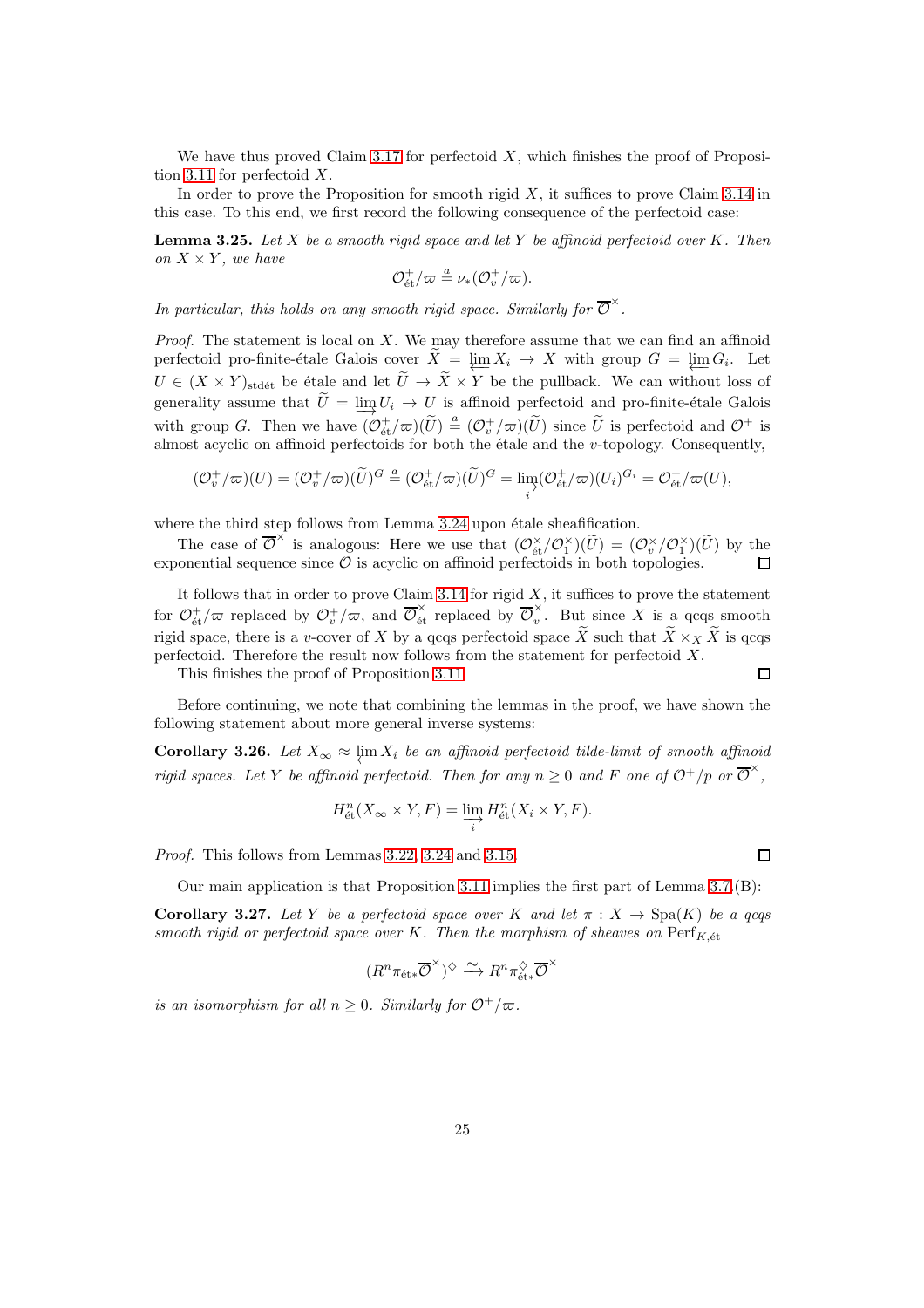*Proof.* Both sides are the étale sheafifications of the presheaves on  $\text{Perf}_K$  defined as follows: The left hand side is

$$
Y\mapsto \varinjlim_{Y\to Z} H^n_{\text{\rm \'et}}(Z\times X,\overline{\mathcal{O}}^{\times})
$$

where  $Y \rightarrow Z$  ranges through all morphisms to affinoid smooth rigid spaces, and where we use that  $Y_{\text{et-qcqs}} = 2 \cdot \lim_{\text{eq}} Z_{\text{et-qcqs}}$  to see that it suffices to sheafify with respect to Y.

The right hand side is

$$
Y \mapsto H_{\text{\'et}}^n(Y \times X, \overline{\mathcal{O}}^{\times}).
$$

The two presheaves are isomorphic on affinoid perfectoid  $Y$  by Proposition [3.11](#page-17-0) applied to  $U = Y \times X$ . Thus they agree after sheafification.

We also have the following Corollary, which uses a small part of Proposition [3.11](#page-17-0) to complete step (E) of Lemma [3.9.](#page-16-3)

<span id="page-25-1"></span>Corollary 3.28. For any  $N \in \mathbb{N}$ , the natural map from [\(2\)](#page-14-1) applied to  $\mathcal{F} = \mathbb{Z}/N\mathbb{Z}$ ,

$$
(R^n \pi_{\text{\'et}*} \mathbb{Z}/N \mathbb{Z})^{\diamondsuit} \to R^n \pi_{\text{\'et}*}^{\diamondsuit} \mathbb{Z}/N \mathbb{Z},
$$

is an isomorphism for all  $n \geq 0$ .

Proof. Arguing as in the last proof, we see that the first term is the sheafification of

$$
Y \mapsto \varinjlim_{Y \to Z} H^n_{\text{\'et}}(Z \times X, \mathbb{Z}/N),
$$

whereas the second term the sheafification of

$$
Y \mapsto H_{\text{\'et}}^n(Y \times X, \mathbb{Z}/N),
$$

and the two presheaves agree by [\[Sch18,](#page-52-5) Proposition 14.9]. The desired isomorphism follows upon sheafification. □

We have thus completed the parts of Lemma [3.7.](#page-16-2)(B) and Lemma [3.9.](#page-16-3)(E) concerning the bottom row.

## 3.4 Cohomology of products of rigid with perfectoid spaces

We now move on to the exponential sequence, that is we address Lemma [3.9.](#page-16-3) For this we will crucially use that  $R\Gamma(X, \mathcal{O})$  is perfect.

#### 3.4.1 Cohomology of  $\mathcal O$

The main goal of this subsection is to prove the relative Hodge–Tate sequence:

<span id="page-25-0"></span>**Proposition 3.29.** Let  $\pi$  :  $X \to \text{Spa}(K)$  be a proper smooth rigid space.

- 1. For any  $n \geq 0$ , the natural map  $(R^n \pi_{\text{\'{e}t}*} \mathcal{O})^{\diamondsuit} = R^n \pi_{\text{\'{e}t}*}^{\diamondsuit} \mathcal{O}$  is an isomorphism.
- 2. If K is algebraically closed, there is a short exact sequence on  $\text{Perf}_{K,\text{an}}$

$$
0 \to (R^1 \pi_{\text{\'et}*} \mathcal{O})^{\diamondsuit} \to R^1 \pi_{v*}^{\diamondsuit} \mathcal{O} \xrightarrow{\text{HT}} H^0(X, \Omega^1(-1)) \otimes \mathcal{O} \to 0
$$

3. The map  $(R^2 \pi_{\text{\textup{\'et}} *} \mathcal{O})^{\diamondsuit} \to R^2 \pi_{v*}^{\diamondsuit} \mathcal{O}$  is injective.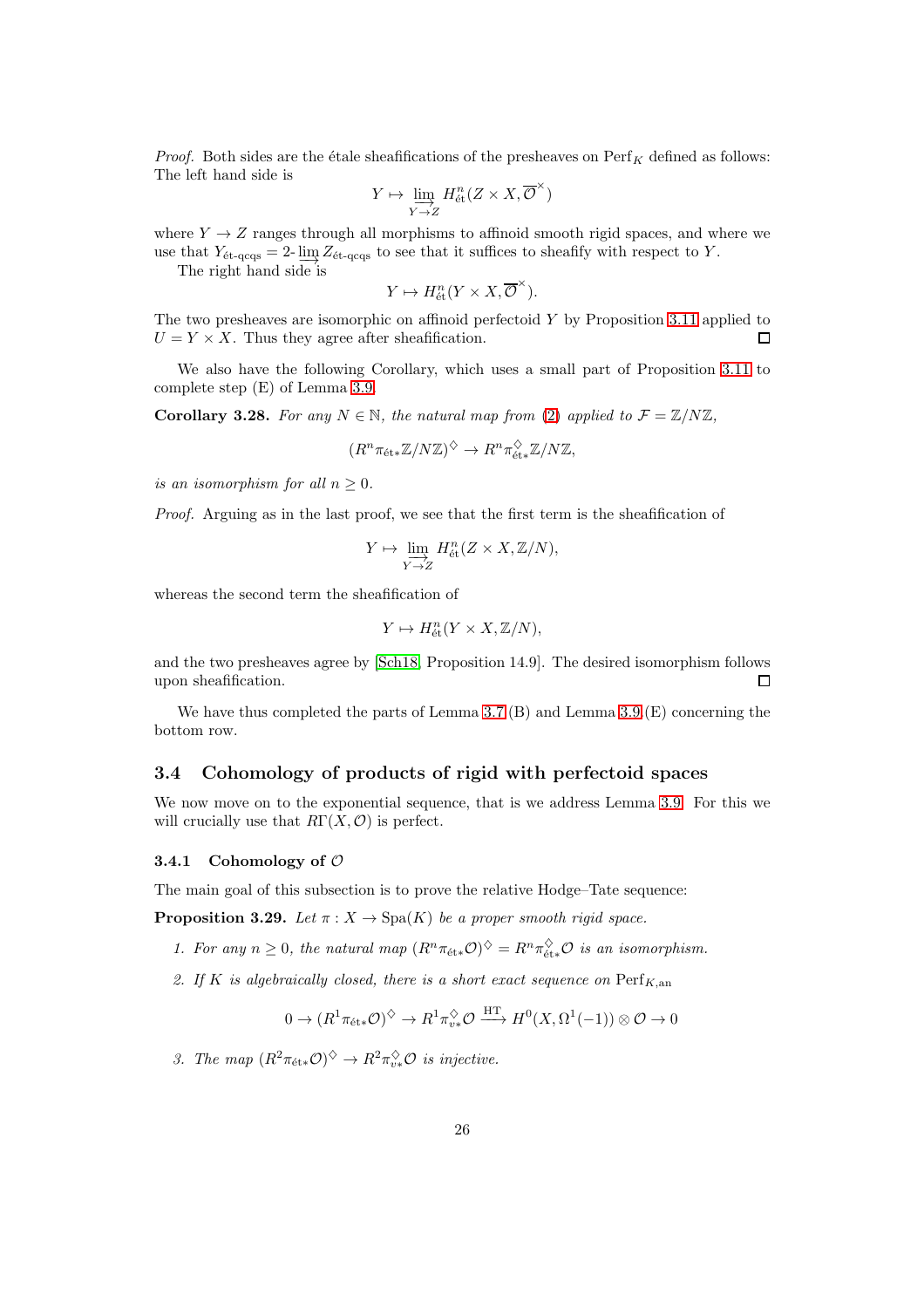In particular, part 1 completes step F of Lemma [3.9,](#page-16-3) and part 3 completes step G.

We begin with a few general lemmas on the cohomology of "mixed tensor products" between rigid and perfectoid spaces:

<span id="page-26-0"></span>**Lemma 3.30.** Let  $X$  be an affinoid rigid space and let  $Y$  be an affinoid perfectoid space. Then for  $n > 0$ , we have

$$
H^n_{\text{\'et}}(X\times Y,\mathcal{O})=0.
$$

*Proof.* This is true in much greater generality by an application of [\[KL15,](#page-52-12) Theorem  $8.2.22(c)$ ]. This applies here because  $\acute{e}$ tale maps that factor into rational embeddings and finite  $\acute{e}$ tale maps form a basis for the topology of  $X \times Y$  by Proposition [\[Sch18,](#page-52-5) Proposition 11.31].  $\Box$ 

<span id="page-26-1"></span>**Proposition 3.31.** Let  $X$  be a smooth proper rigid space.

1. Let  $Y$  be any affinoid rigid space. Then

$$
H^n_{\text{\'et}}(X \times Y, \mathcal{O}) = H^n_{\text{\'et}}(X, \mathcal{O}) \otimes_K \mathcal{O}(Y).
$$

2. Let Y be affinoid perfectoid over K. Then there are a natural isomorphisms:

(i)  $H_{\text{\'et}}^n(X \times Y, \mathcal{O}) = H_{\text{\'et}}^n(X, \mathcal{O}) \otimes_K \mathcal{O}(Y)$ (ii)  $H_v^n(X \times Y, \mathcal{O}^+) \stackrel{a}{=} H_v^n(X, \mathcal{O}^+) \otimes_{\mathcal{O}_K} \mathcal{O}^+(Y).$ 

In particular,  $R^n \pi_{\text{\'et}*}^\lozenge \mathcal{O} = H^n_{\text{\'et}}(X, \mathcal{O}) \otimes_K \mathcal{O}$  and  $R^n \pi_{v*}^\lozenge \mathcal{O}^+ = H^n_{\text{\'et}}(X, \mathbb{Z}_p) \otimes_{\mathbb{Z}_p} \mathcal{O}^+$ .

Remark 3.32. With more work, using [\[Sch13,](#page-52-4) Lemmas 4.5 and 5.5], one can prove that 2.(i) and 2.(ii) hold in much greater generality, for example if  $X$  is only separated rather than proper. However,  $2$ .(ii) crucially uses that  $X$  is proper.

*Proof.* We start with the second part: Since  $X$  is quasi-compact separated, we can choose a finite cover U of X by affinoids  $U_i$  with affinoid intersections that are étale over a torus, and thus admit toric pro-finite-étale covers  $U_i \to U_i$ . Then any fibre product of the  $U_i$  over X is affinoid perfectoid. Consequently, the cohomology  $H_v^n(X, \mathcal{O}^+)$  is almost computed by the Čech complex  $\check{C}_v^{\bullet}(\widetilde{\mathcal{U}}, \mathcal{O}^+)$  where  $\widetilde{\mathcal{U}}$  is the pro-étale cover of X by the  $\widetilde{U}_i$ .

Since  $H_v^n(X, \mathcal{O}^+) \stackrel{a}{=} H^n(X, \mathbb{Z}_p) \otimes_{\mathbb{Z}_p} \mathcal{O}_K$  has bounded p-torsion by the Primitive Com-parison Theorem [\[Sch13,](#page-52-4) Theorem 5.1], we see that  $\check{C}_v^{\bullet}(\widetilde{\mathcal{U}}, \mathcal{O}^+)$  is a complex of p-torsionfree modules whose cohomology has bounded p-torsion.

We now add the factor Y: Clearly the  $\tilde{U}_i \times Y$  form a cover  $\tilde{\mathcal{U}} \times Y$  of  $X \times Y$  whose intersections are still affinoid perfectoid. Let  $\mathcal{O}^+(Y) = S^+$ , then by [\[Heu19,](#page-51-14) Lemma A.3.6] the fact that  $\check{C}_v^{\bullet}(\widetilde{\mathcal{U}}, \mathcal{O}^+)$  has cohomology of bounded torsion implies that

$$
H_v^n(X \times Y, \mathcal{O}^+) \stackrel{a}{=} H^n(\check{C}^\bullet(\widetilde{U} \times Y, \mathcal{O}^+)) \stackrel{a}{=} H^n(\check{C}^\bullet(\widetilde{U}, \mathcal{O}^+) \hat{\otimes} S^+) = H^n(\check{C}^\bullet(\widetilde{U}, \mathcal{O}^+)) \hat{\otimes} S^+ \stackrel{a}{=} H_v^n(X, \mathcal{O}^+) \otimes S^+.
$$

This gives the desired equality for 2.(ii).

Part 2.(i) follows by a similar argument using instead the cover  $U: By Lemma 3.30$ , the group  $\check{H}^n(\mathcal{U},\mathcal{O}\hat{\otimes}S)$  computes  $H^n_{\text{\'et}}(X\times Y,\mathcal{O})$ . By [\[Heu21a,](#page-51-15) Lemma 2.8], the  $\mathcal{O}_K$ -module  $\check{H}^n(\mathcal{U}, \mathcal{O}^+)$  has bounded p-torsion. We can thus again commute  $\hat{\otimes}S$  and cohomology:

$$
H^n_{\text{\'et}}(X \times Y, \mathcal{O}) = H^n(\check{C}^\bullet(\mathcal{U}, \mathcal{O}^+) \hat{\otimes} S^+)[\tfrac{1}{p}] = \check{H}^n(\mathcal{U}, \mathcal{O}^+) \hat{\otimes} S^+[\tfrac{1}{p}] = H^n_{\text{\'et}}(X, \mathcal{O}) \otimes S.
$$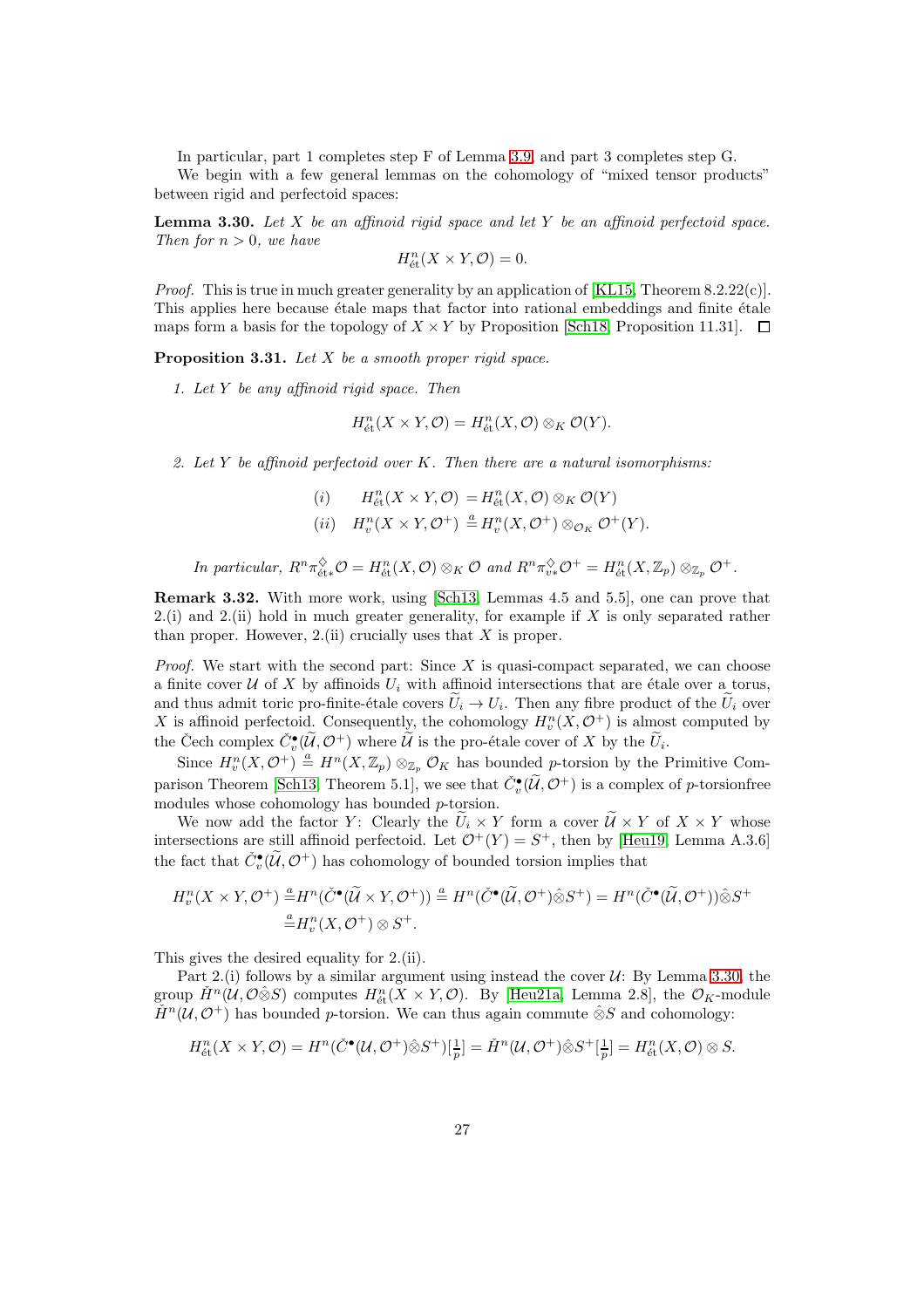Part 1 can be seen similarly: By Lemma [3.30,](#page-26-0)  $H^n(U \times Y, \mathcal{O})$  computes  $H^n(X \times Y, \mathcal{O})$ . The same argument as above shows

$$
\check{H}^n(\mathcal{U}\times Y,\mathcal{O}^+) \stackrel{a}{=} \check{H}^n(\mathcal{U},\mathcal{O}^+) \hat{\otimes} \mathcal{O}^+(Y).
$$

Upon inverting  $p$ , this becomes the desired isomorphism.

Proof of Proposition [3.29.](#page-25-0) The first part follows from comparing Proposition [3.31.](#page-26-1)1 and 2. To see the second part, we tensor the Hodge–Tate sequence for X with  $\mathcal O$  and see from Proposition [3.31.](#page-26-1)2.(i) and (ii) for  $i = 1$  that we obtain identifications

$$
\begin{array}{ccc}\n0 & \longrightarrow & R^1 \pi_{\text{\'{e}t}*}^{\lozenge} \mathcal{O} & & & \\
& & \uparrow & & \uparrow & \\
0 & \longrightarrow & H^1_{\text{\'{e}t}}(X, \mathcal{O}) \otimes \mathcal{O} & \longrightarrow & H^1_{\text{\'{e}t}}(X, \mathcal{O}) \otimes \mathcal{O} & \longrightarrow & H^0(X, \Omega^1(X)) \otimes \mathcal{O} & \longrightarrow & 0.\n\end{array}
$$

Part 3 follows from Proposition [3.31.](#page-26-1)2 for  $i = 2$  which identifies the map in question with

$$
H^2_{\text{an}}(X,\mathcal{O})\otimes\mathcal{O}\hookrightarrow H^2_v(X,\mathcal{O})\otimes\mathcal{O}.
$$

This is injective because the Hodge–Tate sequence for  $X$  degenerates [\[BMS18,](#page-51-16) Theorem 1.7.(ii)]. This finishes the proof of Proposition [3.29.](#page-25-0) П

From the case of  $i = 0$  of Proposition [3.31,](#page-26-1) we moreover deduce part (D) of Lemma [3.9:](#page-16-3)

<span id="page-27-2"></span>**Corollary 3.33.** Suppose that X is connected. Then  $(\pi_{\text{\'{e}t}*}\mathcal{O})^{\diamondsuit} = \mathcal{O} = \pi_{\text{\'{e}t}*}^{\diamondsuit}\mathcal{O} = \pi_{v*}^{\diamondsuit}\mathcal{O}$  and similarly for  $1 + \mathfrak{m}$  and  $\mathcal{O}^{\times}$  and  $\mathcal{O}^+/p^k$ .

*Proof.* The first part about  $\mathcal O$  is a special case of Proposition [3.31.](#page-26-1)1 and 2.(i). The cases of  $\mathcal{O}^{\times}$  and  $1 + \mathfrak{m}$  follow as these are subsheaves of  $\mathcal{O}$ . The last part is a special case of Corollary [3.34](#page-27-0) below.  $\Box$ 

As a third application of Proposition [3.31,](#page-26-1) we get versions of the Primitive Comparison Theorem relatively over  $Y$ :

<span id="page-27-0"></span>**Corollary 3.34.** Let  $X$  be a smooth proper rigid space and let  $Y$  be affinoid perfectoid.

1. The natural map

$$
H_v^n(X, \mathbb{Z}/p^k) \otimes \mathcal{O}^+(Y)/p^k \to H_v^n(X \times Y, \mathcal{O}^+/p^k)
$$

is an almost isomorphism for all  $n \geq 0$ .

2. The natural map

$$
H_v^n(X, \mathbb{F}_p) \otimes \mathcal{O}^{\flat +}(Y) \to H_v^n(X \times Y, \mathcal{O}^{\flat +})
$$

is an isomorphism for all  $n \geq 0$ , compatible with Frobenius actions on both sides.

*Proof.* The first part follows from the long exact sequence of  $\mathcal{O}^+ \xrightarrow{\cdot p^k} \mathcal{O}^+ \to \mathcal{O}^+ / p^k$ , Proposition [3.31.](#page-26-1)2.(ii) and the Primitive Comparison Theorem, using the 5-Lemma.  $\Box$ 

The second part follows from  $k = 1$  in the inverse limit over Frobenius.

<span id="page-27-1"></span>**Proposition 3.35** (Künnet formula). Let  $X$  be a smooth proper rigid space and let  $Y$  be affinoid perfectoid. Then there is a natural isomorphism for all  $n \geq 0$ 

$$
H_v^n(X \times Y, \mathbb{F}_p) = \left(H_v^{n-1}(X, \mathbb{F}_p) \otimes H_v^1(Y, \mathbb{F}_p)\right) \oplus \left(H_v^n(X, \mathbb{F}_p) \otimes H_v^0(Y, \mathbb{F}_p)\right).
$$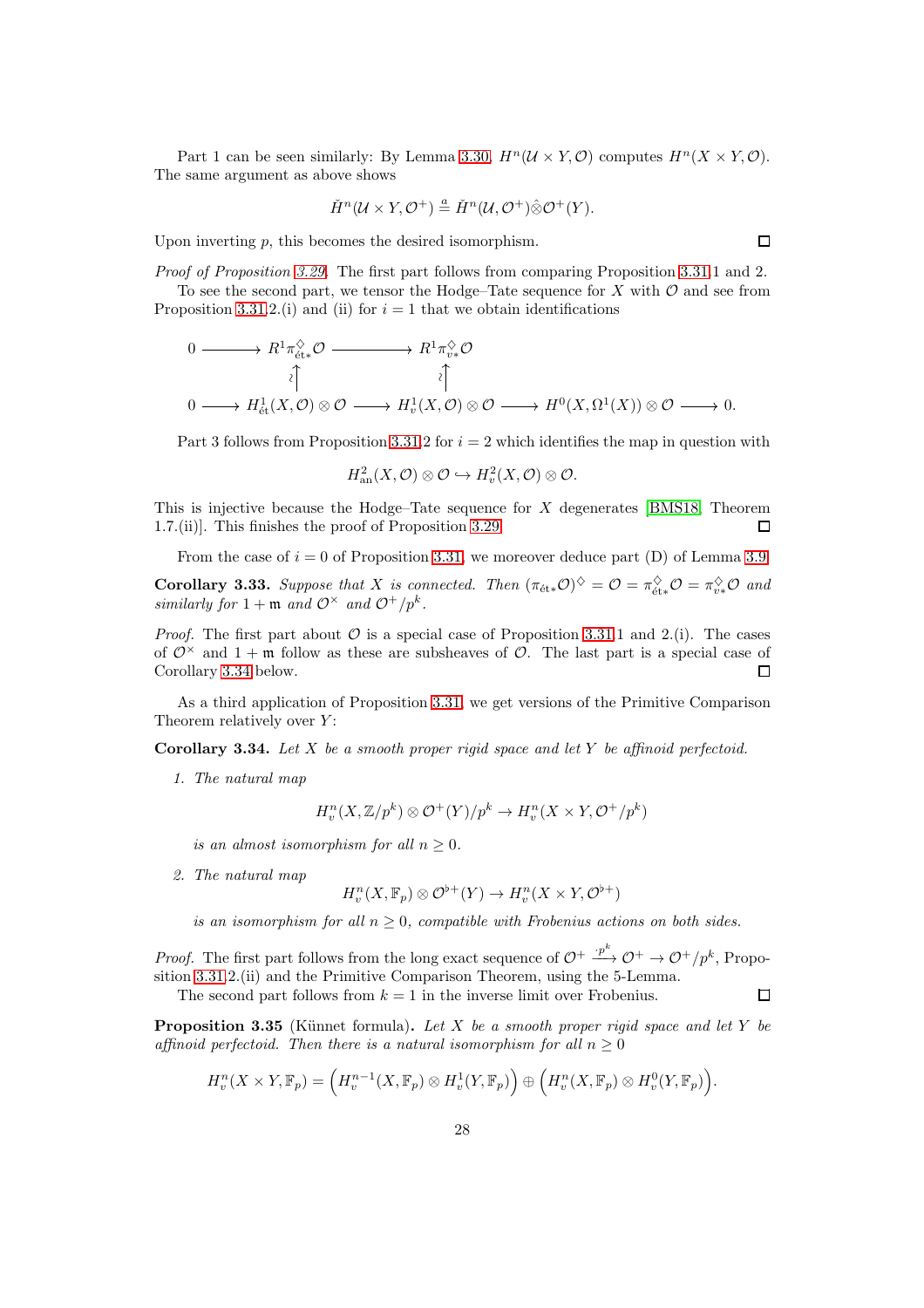*Proof.* We consider the *v*-cohomological long exact sequence for the Artin–Schreier sequence

$$
0 \to \mathbb{F}_p \to \mathcal{O}^{\flat} \xrightarrow{\mathrm{AS}} \mathcal{O}^{\flat} \to 0
$$

on  $X \times Y$ . By Corollary [3.34.](#page-27-0)2, this yields a long exact sequence

$$
\dots \xrightarrow{\text{AS}} H^{n-1}(X, \mathbb{F}_p) \otimes \mathcal{O}^{\flat+}(Y) \to H_v^n(X \times Y, \mathbb{F}_p) \to H^n(X, \mathbb{F}_p) \otimes \mathcal{O}^{\flat+}(Y) \xrightarrow{\text{AS}} \dots
$$

Since  $H_v^n(Y, \mathcal{O}) = 0$  for  $n \geq 1$ , we have  $H_v^1(Y, \mathbb{F}_p) = \text{coker}(\mathbb{A}\mathbb{S} : \mathcal{O}^\flat(Y) \to \mathcal{O}^\flat(Y))$  and  $H_v^n(Y, \mathbb{F}_p) = 0$  for  $n \geq 2$ . It follows that we have a natural extension

$$
0 \to H^{n-1}_v(X,\mathbb{F}_p) \otimes H^1_v(Y,\mathbb{F}_p) \to H^n_v(X \times Y,\mathbb{F}_p) \to H^n_v(X,\mathbb{F}_p) \otimes H^0_v(Y,\mathbb{F}_p) \to 0.
$$

Recall that  $\pi_0(Y)$  is always a profinite space [\[dJ](#page-51-12)+20, Tag 0906]. By comparing to the case that  $Y = \pi_0(Y)$  is strictly totally disconnected, in which case  $H_v^1(Y, \mathbb{F}_p) = 0$ , we see that pullback along  $\overline{X} \times \overline{Y} \to \overline{X} \times \pi_0(Y)$  defines a natural splitting of the last map.  $\Box$ 

We use this to complete the second part of Lemma [3.7.](#page-16-2)(E):

<span id="page-28-1"></span>**Corollary 3.36.** For any  $N \in \mathbb{N}$  and  $n \geq 0$ , we have natural isomorphisms

$$
R^{n} \pi_{\text{\'et}*}^{\Diamond} \mathbb{Z}/N\mathbb{Z} = R^{n} \pi_{v*}^{\Diamond} \mathbb{Z}/N\mathbb{Z} = \underline{H_{\text{\'et}}^{n}(X, \mathbb{Z}/N\mathbb{Z})},
$$

where the last term is the constant sheaf on  $K_v$  associated to  $H^n_{\text{\'et}}(X,\mathbb{Z}/N\mathbb{Z})$ .

*Proof.* For  $N$  coprime to  $p$ , this follows from general base-change results for the diagram

$$
X_v^{\diamondsuit} \xrightarrow{\pi_v^{\diamondsuit}} K_v
$$
  

$$
\downarrow \qquad \qquad \downarrow \qquad \downarrow \qquad \downarrow
$$
  

$$
X_{\text{\'et}}^{\diamondsuit} \xrightarrow{\pi_{\text{\'et}}^{\diamondsuit}} K_{\text{\'et}}.
$$

By [\[Sch18,](#page-52-5) Theorem 16.1.(iii) and Proposition 16.6], the natural base-change morphism

$$
\nu^*R^n\pi_{\mathrm{\acute{e}t}*}^{\Diamond}\mathbb{Z}/N\mathbb{Z}\to R^n\pi_{\upsilon*}^{\Diamond}\mathbb{Z}/N\mathbb{Z}
$$

is an isomorphism, and  $\nu_* \nu^* F = F$  for any sheaf on  $K_{\text{\'et}}$  by [\[Sch18,](#page-52-5) Proposition 14.7]. The last sentence of the Corollary holds in this case since any sheaf on  $K_{\text{\'et}}$  is locally constant.

For N a power of p, we can reduce by induction to the case of  $N = p$ . Then  $R^n \pi_{v*}^{\Diamond} \mathbb{F}_p$  is the v-sheafification of

$$
Y \mapsto H^n_v(X \times Y, \mathbb{F}_p).
$$

By Proposition [3.35,](#page-27-1) this is the constant sheaf associated to  $H_v^n(X,\mathbb{F}_p)$ .

 $\Box$ 

At this point, we have completed the proof of Lemma [3.9.](#page-16-3)

# 3.4.2 Cohomology of  $\overline{\mathcal{O}}^{\times}$

We now move on to proving the remaining parts of Lemma [3.7.](#page-16-2) We begin with part (A):

<span id="page-28-0"></span>**Lemma 3.37.** Let  $X$  be a smooth proper rigid space over  $K$ .

- 1. For Y any reduced rigid space,  $\overline{\mathcal{O}}^{\times}(X \times Y) = \overline{\mathcal{O}}^{\times}(Y)$ .
- 2. For Y any perfectoid space,  $\overline{\mathcal{O}}^{\times}(X \times Y) = \overline{\mathcal{O}}^{\times}(Y)$ .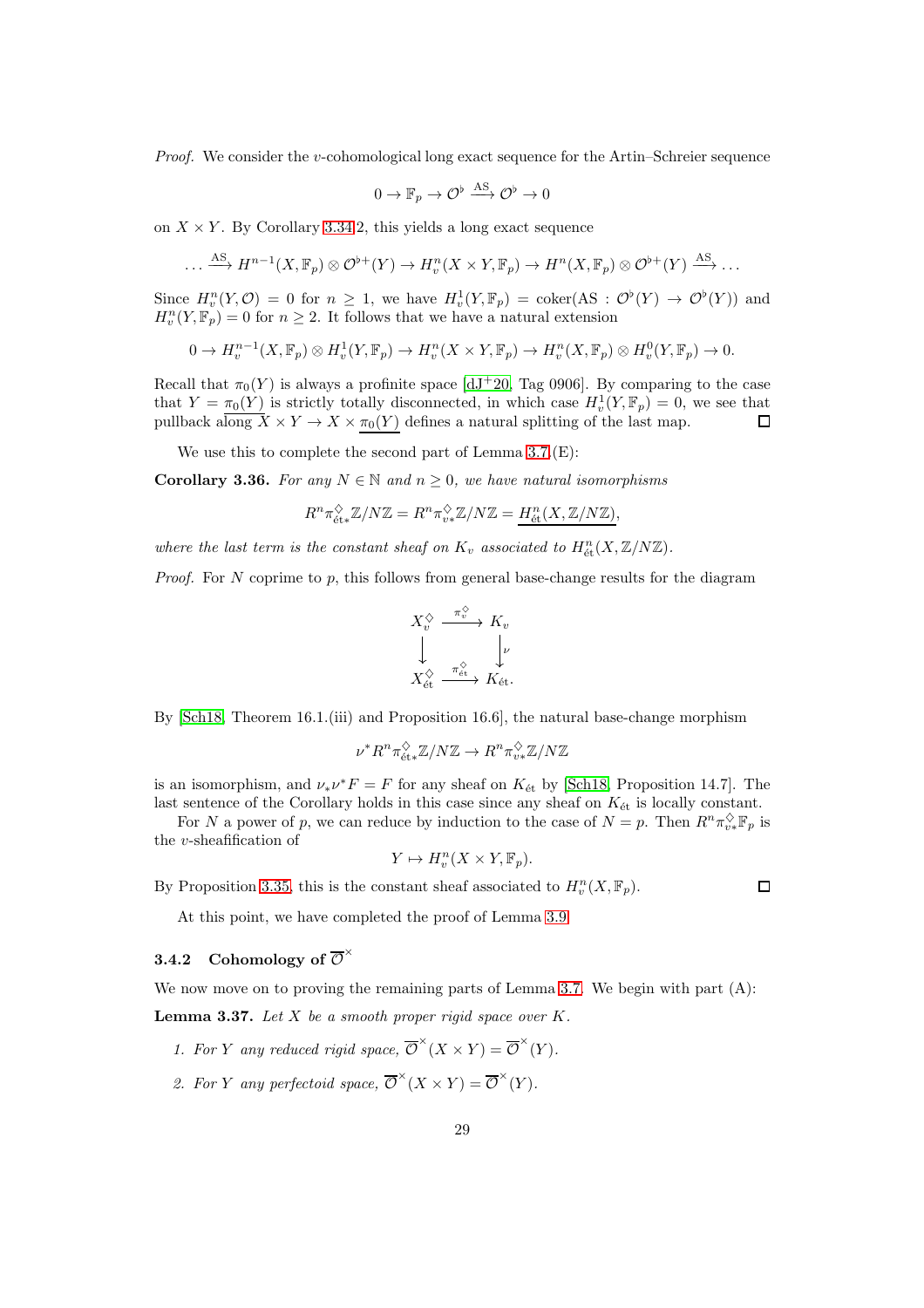In particular, we have  $(\pi_{\text{\'et}*}\overline{\mathcal{O}}^{\times})^{\diamondsuit} = \pi_{\text{\'et}*}^{\diamondsuit}\overline{\mathcal{O}}^{\times} = \pi_{v*}^{\diamondsuit}\overline{\mathcal{O}}^{\times} = \overline{\mathcal{O}}^{\times}$ , and similarly for  $\mathcal{O}^{\times}/\mathcal{O}^{\times \text{tt}}$ .

For the proof, we use:

<span id="page-29-0"></span>**Lemma 3.38.** Let X be a rigid space over K. Then evaluation at points in  $X(K)$  induces a unique injective map fitting into the commutative diagram:

$$
\mathcal{O}^{\times}(X) \longrightarrow \mathrm{Map}_{\mathrm{cts}}(X(K), K^{\times})
$$
  
\n
$$
\downarrow \qquad \qquad \downarrow
$$
  
\n
$$
\overline{\mathcal{O}}^{\times}(X) \longrightarrow \mathrm{Map}_{\mathrm{lc}}(X(K), K^{\times}/(1+\mathfrak{m})).
$$

.

*Proof.* The first arrow is given by interpreting  $f \in \mathcal{O}^{\times}(X)$  as a morphism  $X \to \mathbb{G}_m$  and evaluating on K-points. By the Maximum Modulus Principle, this sends  $f \in \mathcal{O}^{\times}(X)$  into  $\text{Map}_{\text{cts}}(X(K), 1 + \mathfrak{m})$  if and only if  $f \in \mathcal{O}_1^{\times}(X)$ . It now suffices to construct the bottom map for affinoid X, for which we have  $\overline{\mathcal{O}}^{\times}(X) = \mathcal{O}^{\times}[\frac{1}{p}](X)/\mathcal{O}_1^{\times}(X)$ .  $\Box$ 

Proof of Lemma [3.37.](#page-28-0) It suffices to prove part 1, part 2 then follows from the rigid case by Proposition [3.11.](#page-17-0)4 in the case of  $i = 0$  and  $U = X \times Y$ . The last sentence of the lemma follows by tensoring with Q.

We start with the case of  $Y = \text{Spa}(K)$ . In this case, we compare to the universal pro-étale cover  $\overline{X} \to \overline{X}$ : We have a commutative diagram

$$
\mathcal{O}^{\times}[\frac{1}{p}](\widetilde{X}) \longrightarrow \overline{\mathcal{O}}^{\times}(\widetilde{X}) \longrightarrow H^{1}(\widetilde{X}, \mathcal{O}) = 0
$$
  

$$
\uparrow \qquad \qquad \uparrow \qquad \qquad \uparrow \qquad \qquad \uparrow
$$
  

$$
\mathcal{O}^{\times}[\frac{1}{p}](X) \longrightarrow \overline{\mathcal{O}}^{\times}(X) \longrightarrow H^{1}(X, \mathcal{O})
$$

in which by [\[Heu20a,](#page-51-4) Proposition 3.10], the top row can be identified with the sequence

$$
K^\times[\tfrac{1}{p}] \to K^\times/(1+\mathfrak{m}) \to 1.
$$

In particular, the first vertical arrow is surjective. The second vertical arrow is injective since  $\widetilde{X} \to X$  is a Galois cover. This shows that  $\overline{\mathcal{O}}^{\times}(X) = K^{\times}/(1 + \mathfrak{m})$ , as desired.

We now move on the case of general  $Y$ : We may without loss of generality assume that Y is affinoid and connected. The idea is now to compare the boundary map of the exponential sequence for X and  $X \times Y$  via the pullback along  $X \to X \times Y$  for points in  $Y(K)$ . This results in a commutative diagram



where we use Lemma [3.38](#page-29-0) and  $\overline{\mathcal{O}}^{*}(X) = K^{\times}/(1+\mathfrak{m})$  to see that the image of the first vertical map lands in the locally constant maps. By Proposition [3.31,](#page-26-1) we know that

$$
H_v^1(X \times Y, \mathcal{O}) = H^1_{\text{\'et}}(X, \mathbb{Q}_p) \otimes_{\mathbb{Q}_p} \mathcal{O}(Y).
$$

This shows that the right vertical map can be identified with  $H^1(X, \mathbb{Q}_p)$  tensored with the evaluation map  $s: \mathcal{O}(Y) \to \text{Map}_{\text{cts}}(Y(K), K)$ . This is injective since Y is a reduced rigid space, thus the right vertical map is injective.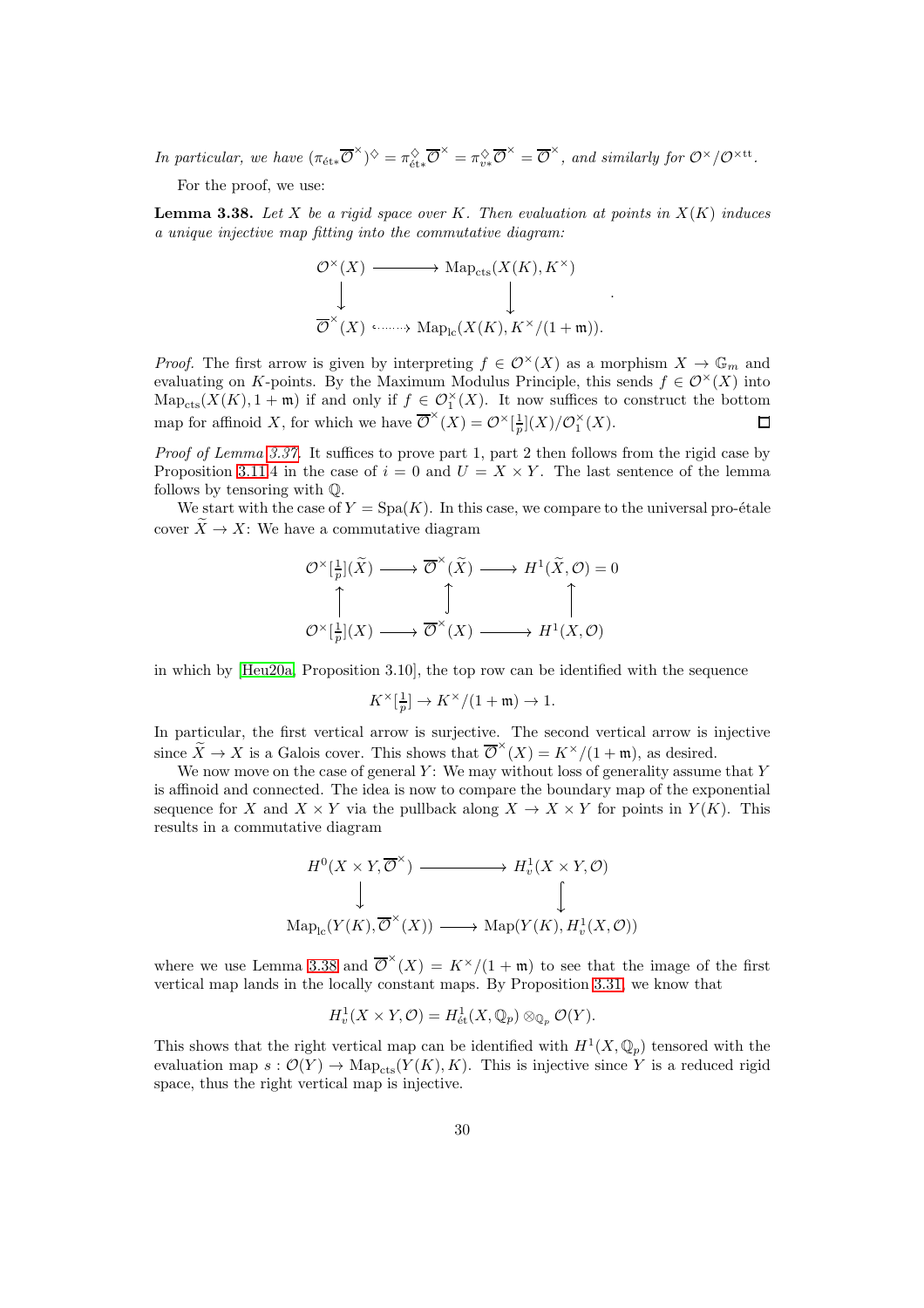Observe now that since Y is connected,  $f \in \mathcal{O}(Y)$  lands in  $\text{Map}_{\text{lc}}(Y(K), K)$  if and only if f is constant, which happens if and only if  $f \in K \subseteq \mathcal{O}(Y)$  since Y is reduced.

On the other hand, going through the bottom left, we see that the image of any  $x \in$  $H^0(X \times Y, \overline{\mathcal{O}}^{\times})$  will land in the locally constant maps.

This shows that the image of the top morphism factors through the pullback

$$
H^1(X, \mathcal{O}) \to H^1(X \times Y, \mathcal{O}),
$$

and we are thus reduced to the case of  $Y = \text{Spa}(K)$ , which we know by the first part.  $\Box$ 

Finally, we turn to the remaining part of Lemma [3.7](#page-16-2) (B), about the top morphism:

<span id="page-30-0"></span>**Lemma 3.39.** If  $\pi: X \to \text{Spa}(K)$  is a proper, smooth space that admits a K-point, then

$$
R^1 \pi_{\mathrm{\acute{e}t}*}^{\Diamond} \overline{\mathcal{O}}^{\times} = R^1 \pi_{v*}^{\Diamond} \overline{\mathcal{O}}^{\times}.
$$

The first step of the proof is to compare étale and v-cohomology for products of X with perfectoid spaces. For this we use another approximation lemma, which we formulate in great generality since the proof gives this without much further work, and because we need this in later sections:

<span id="page-30-1"></span>**Proposition 3.40.** Let  $\mathcal{F} = \mathcal{O}^{+a}/p$  and  $n \in \mathbb{N}$ ; or  $\mathcal{F}$  one of  $\overline{\mathcal{O}}^{\times}$  or  $\mathcal{O}^{\times}/\mathcal{O}^{\times}$ tt and  $n \in \{0,1\}$ .

1. Let  $X$  be a smooth qcqs rigid space and let  $Y$  be a qcqs perfectoid space over  $K$ . Then

$$
H_{\text{\'et}}^n(X \times Y, \mathcal{F}) = H_v^n(X \times Y, \mathcal{F}).
$$

2. Let Y be a spatial diamond over K. Let  $X = \varprojlim_{i \in I} X_i$  be a diamond which is a limit of smooth gcqs rigid spaces over K with finite  $\epsilon t$  and transition maps. Then

$$
\varinjlim_{i} H_{v}^{n}(X_{i} \times Y, \mathcal{F}) = H_{v}^{n}(\widetilde{X} \times Y, \mathcal{F}).
$$

<span id="page-30-2"></span>3. Let Y be a spatial diamond over K and let S be a locally profinite space. Then

$$
H_{\text{\'et}}^n(S \times Y, \mathcal{F}) = \text{Map}_{\text{lc}}(S, H_{\text{\'et}}^n(Y, \mathcal{F})).
$$

The first part for  $n=1$  and  $\overline{\mathcal{O}}^{\times}$  is the case we need for the proof of Lemma [3.39.](#page-30-0)

Proof. Our proof of the three statements is a bit intertwined: As a first easy step, we prove part 3 for perfectoid Y. We can reduce to profinite  $S = \lim S_i$ . The result then follow from Figure 5 for perfection  $\overline{I}$ . We can reduce to promine  $S = \underleftarrow{\lim_{i} S_i}$ .<br>Corollary [3.26](#page-24-0) applied to  $S \times Y \sim \underleftarrow{\lim_{i} S_i} \times Y$ , which shows that

$$
H_{\text{\'et}}^n(S \times Y, F) = \varinjlim H_{\text{\'et}}^n(S_i \times Y, F) = \varinjlim \operatorname{Map}(S_i, H_{\text{\'et}}^n(Y, F)).
$$

Our next goal is to prove parts 1 and 2 in the case that  $Y$  is perfectoid. For this we show

$$
\varinjlim H_{\text{\'et}}^n(X_i \times Y, \mathcal{F}) = H_v^n(\widetilde{X} \times Y, \mathcal{F})
$$

which proves both parts at once: The first part follows from setting  $\widetilde{X} = X$ .

Choose any element  $0 \in I$ . By a Cech-argument, it suffices to prove the statement after replacing  $X_0$  by a quasi-compact open U that admits a perfectoid (say, toric) cover  $X_{\infty,0} \sim \varprojlim X_{j,0} \to X_0$  with pro-finite-étale Galois group  $G = \varprojlim G_j$ .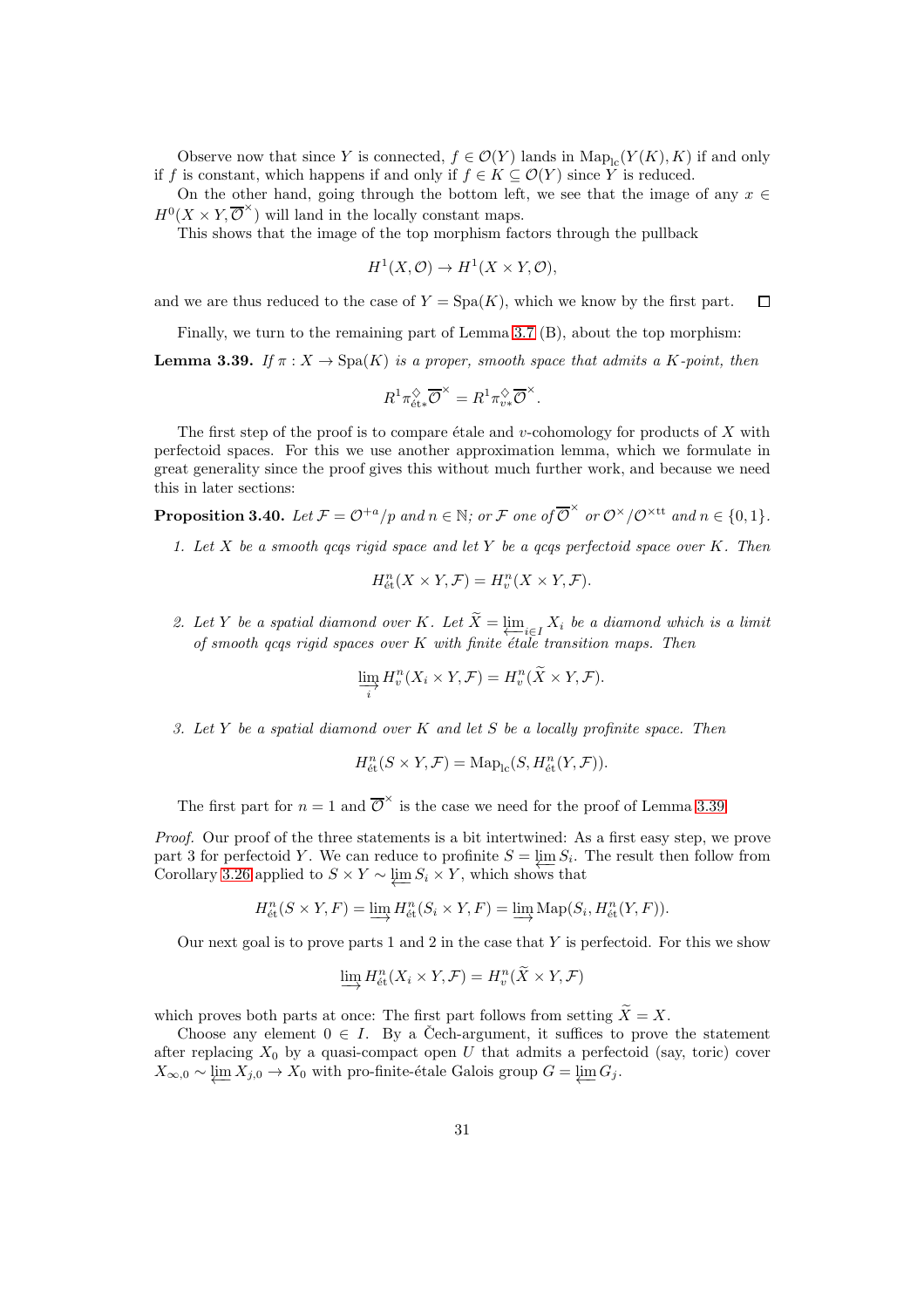Let  $X_{j,i} := X_{j,0} \times_{X_0} X_i$  and to simplify notation let  $Z_{j,i} := X_{j,i} \times Y$ . Furthermore, let

$$
\widetilde{Z}_j := \widetilde{X} \times_{X_0} Z_{j,0} = \varprojlim_i Z_{j,i}.
$$

In this notation, our space of interest  $\widetilde{X} \times Y$  is  $\widetilde{Z}_0$ . In summary, Summarising, we have a commutative diagram

$$
\begin{array}{ccc}\n\bar{Z}_{\infty} & \longrightarrow & Z_{\infty,0} \\
\downarrow & & \downarrow \\
\widetilde{Z}_{0} & \longrightarrow & Z_{0,0}\n\end{array}
$$

in which the left map is a pro-finite-étale  $G$ -torsor under a perfectoid space, and the top morphism is a pro-finite-étale morphisms of perfectoid spaces.

Since  $\widetilde{Z}_{\infty}$  is perfectoid we have

$$
H^n_v(\widetilde{Z}_{\infty}, \mathcal{O}^+/p) \stackrel{a}{=} H^n_{\text{\'et}}(\widetilde{Z}_{\infty}, \mathcal{O}^+/p),
$$

and similarly for  $\overline{\mathcal{O}}^{\times}$  and  $\mathcal{O}^{\times \text{tt}}$  for  $n \in \{0,1\}$  by the exponential sequence. We endow this with the discrete topology. By the case of part 3 that we have already shown, we then have

$$
H^{n}_{\mathrm{\acute{e}t}}(\widetilde{Z}_{\infty} \times G^{k}, \mathcal{O}^{+}/p) = \mathrm{Map}_{\mathrm{cts}}(G^{k}, H^{n}_{\mathrm{\acute{e}t}}(\widetilde{Z}_{\infty}, \mathcal{O}^{+}/p)).
$$

It follows that the Čech-to-sheaf spectral sequence of  $\widetilde{Z}_{\infty} \to \widetilde{Z}_0$  is a Cartan–Leray spectral sequence in the almost category

$$
H^n_{\text{cts}}(G, H^m_{\text{\'et}}(\widetilde{Z}_{\infty}, \mathcal{O}^+/p)) \Rightarrow H^{n+m}_{v}(\widetilde{Z}_0, \mathcal{O}^+/p).
$$

Since  $Z_{\infty} = \varprojlim Z_{\infty,i} \to Z_{\infty,0}$  is a pro-finite-étale morphism of perfectoid spaces, we have

$$
H^{m}_{\text{\'et}}(\widetilde{Z}_{\infty}, \mathcal{O}^{+}/p) = \varinjlim_{i} H^{m}_{\text{\'et}}(Z_{\infty,i}, \mathcal{O}^{+}/p) = \varinjlim_{i} \varinjlim_{j} H^{m}_{\text{\'et}}(Z_{j,i}, \mathcal{O}^{+}/p)
$$

where the last step holds by Corollary [3.26.](#page-24-0) We deduce by [\[NSW08,](#page-52-13) Proposition 1.2.5] that we now have for any  $n, m \geq 0$ :

$$
H^{n}_{\mathrm{cts}}(G, H^{m}_{\mathrm{\acute{e}t}}(\widetilde{Z}_{\infty}, \mathcal{O}^{+}/p)) = \varinjlim_{i} \varinjlim_{j} H^{n}(G_{j}, H^{m}_{\mathrm{\acute{e}t}}(Z_{j,i}, \mathcal{O}^{+}/p)).
$$

But these are the terms appearing in the usual étale Cartan–Leray sequence for  $Z_{j,i} \to Z_{0,i}$ :

$$
H^{n}(G_{j}, H^{m}_{\text{\'et}}(Z_{j,i}, \mathcal O^{+}/p)) \Rightarrow H^{n+m}_{\text{\'et}}(Z_{0,i}, \mathcal O^{+}/p).
$$

Thus the abutment of the first sequence can be identified with

$$
\varinjlim_{i} H^{n+m}_{\text{\'et}}(Z_{0,i}, \mathcal O^+/p),
$$

as we wanted to see.

The case of  $\overline{\mathcal{O}}^{\times}$  and  $\mathcal{O}^{\times}[\frac{1}{p}]$  is similar, but working instead only in low degrees and using only the 5-term exact sequence

$$
0\to H^1_{\mathrm{cts}}(G,\overline{\mathcal{O}}^{\times}(\widetilde{Z}_{\infty}))\to H^1_v(\widetilde{Z}_0,\overline{\mathcal{O}}^{\times})\to H^1_{\mathrm{\acute{e}t}}(\widetilde{Z}_{\infty},\overline{\mathcal{O}}^{\times})^G\to H^2_{\mathrm{cts}}(G,\overline{\mathcal{O}}^{\times}(\widetilde{Z}_{\infty}))
$$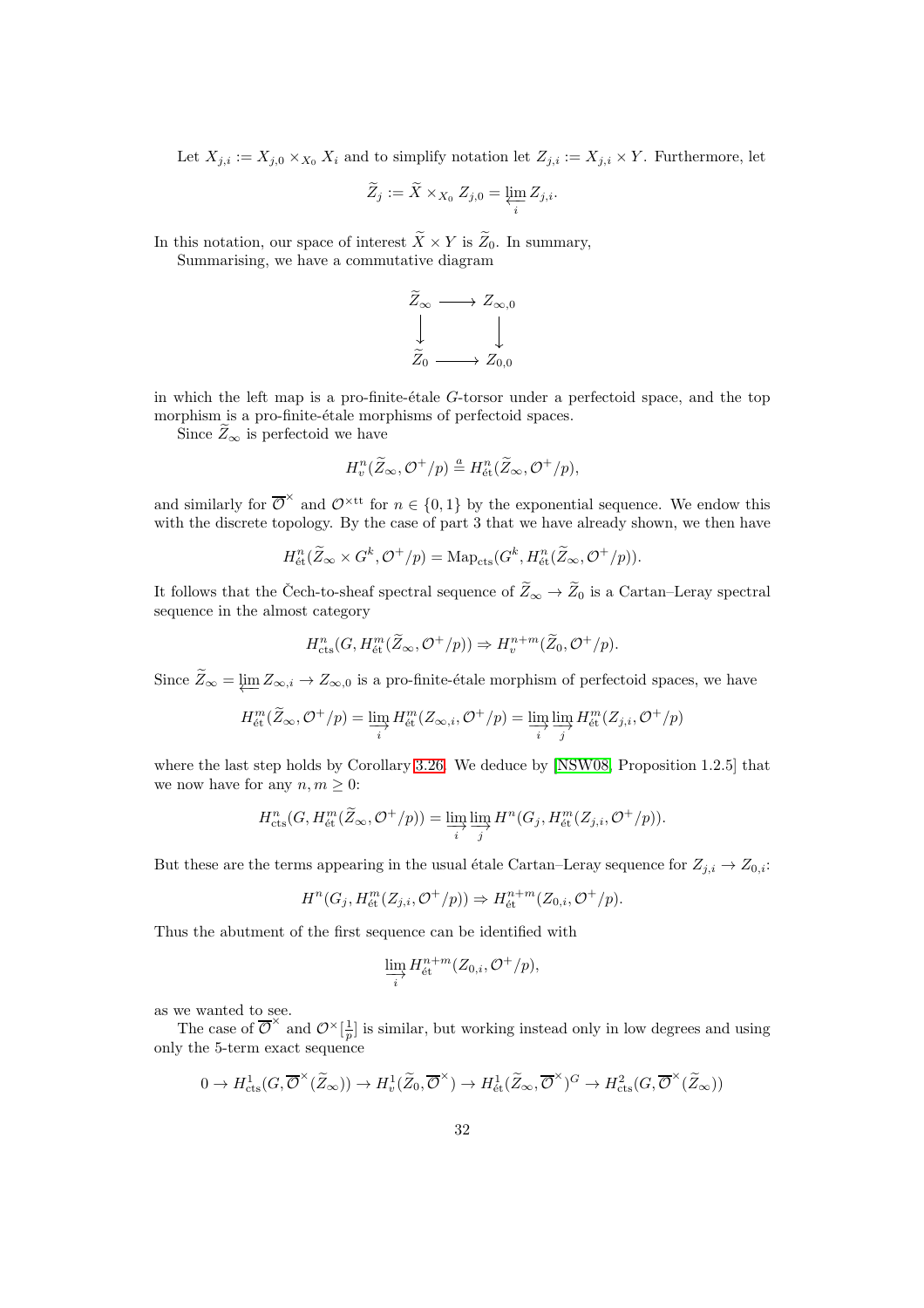which by the above arguments is the colimit over  $i$  and  $j$  of

$$
0 \to H^1_{\text{cts}}(G_j, \overline{\mathcal{O}}^{\times}(Z_{j,i})) \to H^1_{\text{\'et}}(Z_{0,i}, \overline{\mathcal{O}}^{\times}) \to H^1_{\text{\'et}}(Z_{j,i}, \overline{\mathcal{O}}^{\times})^{G_j} \to H^2_{\text{cts}}(G_j, \overline{\mathcal{O}}^{\times}(Z_{j,i})).
$$

The case of  $\mathcal{O}^{\times}/\mathcal{O}^{\times}$ <sup>tt</sup> follows by applying  $\otimes_{\mathbb{Z}} \mathbb{Q}$ . This proves 1 and 2 for perfectoid Y.

It remains to treat parts  $2$  and  $3$  for general  $Y$ . Clearly  $3$  is a special case of  $2$ . For part 2, we use that any spatial diamond admits a cover  $\widetilde{Y} \to Y$  by an affinoid perfectoid space  $\tilde{Y}$  such that all finite products  $\tilde{Y} \times_Y \cdots \times_Y \tilde{Y}$  are affinoid perfectoid (e.g use [\[Sch18,](#page-52-5) Propositions 11.5, 11.14 and Lemma 7.19]). Comparing the Čech-to-sheaf spectral sequence

$$
\check{H}^n(\widetilde{Y} \to Y, H_v^m(X_i \times -, \mathcal{F})) \Rightarrow H_v^{n+m}(X_i \times Y, \mathcal{F})
$$

to the sequence for  $X_i$  replaced by  $\widetilde{X}$ , we deduce the result from the perfectoid case.  $\Box$ 

Returning to the proof of Lemma [3.39,](#page-30-0) we now pass to cohomology sheaves: The following lemma says that we can describe these explicitly by a Leray sequence:

<span id="page-32-0"></span>**Lemma 3.41.** Let X, Y be locally spatial diamonds over K with  $X(K) \neq \emptyset$ . Let  $\tau$  be either the étale or the v-topology and let F be a  $\tau$ -sheaf on LSD<sub>K</sub> such that the pullback  $F \to \pi_*F$ of sheaves on  $Y_{\tau}$  along  $\pi: X \times Y \to Y$  is an isomorphism. Then the Leray sequence

$$
0 \to H^1_\tau(Y, \pi_* F) \to H^1_\tau(X \times Y, F) \to R^1 \pi_{\tau *} F(Y) \to 1
$$

is a short exact sequence.

Proof. This is a standard argument that we learned from Gabber's simplification of [\[Gei09,](#page-51-17) Lemma 5]: The full Leray 5-term exact sequence is of the form

$$
0 \to H^1_\tau(Y, \pi_* F) \to H^1_\tau(X \times Y, F) \to R^1 \pi_* F(Y) \to H^2_\tau(Y, \pi_* F) \to H^2_\tau(X \times Y, F).
$$

By assumption, the last map can be identified with the pullback map

$$
\pi^* : H^2_\tau(Y, F) \to H^2_\tau(X \times Y, F).
$$

Any point  $x: Spa(K) \to X$  now defines a splitting  $Y \to X \times Y \to Y$  of  $\pi^*$ , showing that the last morphism is injective.  $\Box$ 

Proof of Lemma [3.39.](#page-30-0) By Lemma [3.41,](#page-32-0) we have an exact sequence

$$
1\to H^1_v(Y,\overline{\mathcal{O}}^{\times})\to H^1_v(X\times Y,\overline{\mathcal{O}}^{\times})\to R^1\pi^\diamondsuit_{v*}\overline{\mathcal{O}}^{\times}(Y)\to 1.
$$

Here the Lemma applies because  $X(K) \neq \emptyset$  by assumption and because  $\pi_*^{\diamondsuit} \overline{\mathcal{O}}^{\times} = \overline{\mathcal{O}}^{\times}$  by Lemma  $3.37$ . It also applies in the étale setting, so we also get a short exact sequence

$$
1 \to H^1_{\text{\'et}}(Y, \overline{\mathcal{O}}^{\times}) \to H^1_{\text{\'et}}(X \times Y, \overline{\mathcal{O}}^{\times}) \to R^1 \pi_{\text{\'et}*}^{\lozenge} \overline{\mathcal{O}}^{\times}(Y) \to 1.
$$

The first two terms of these sequences are isomorphic via the natural maps by Proposition [3.40.](#page-30-1)1. Thus the third terms are isomorphic. 口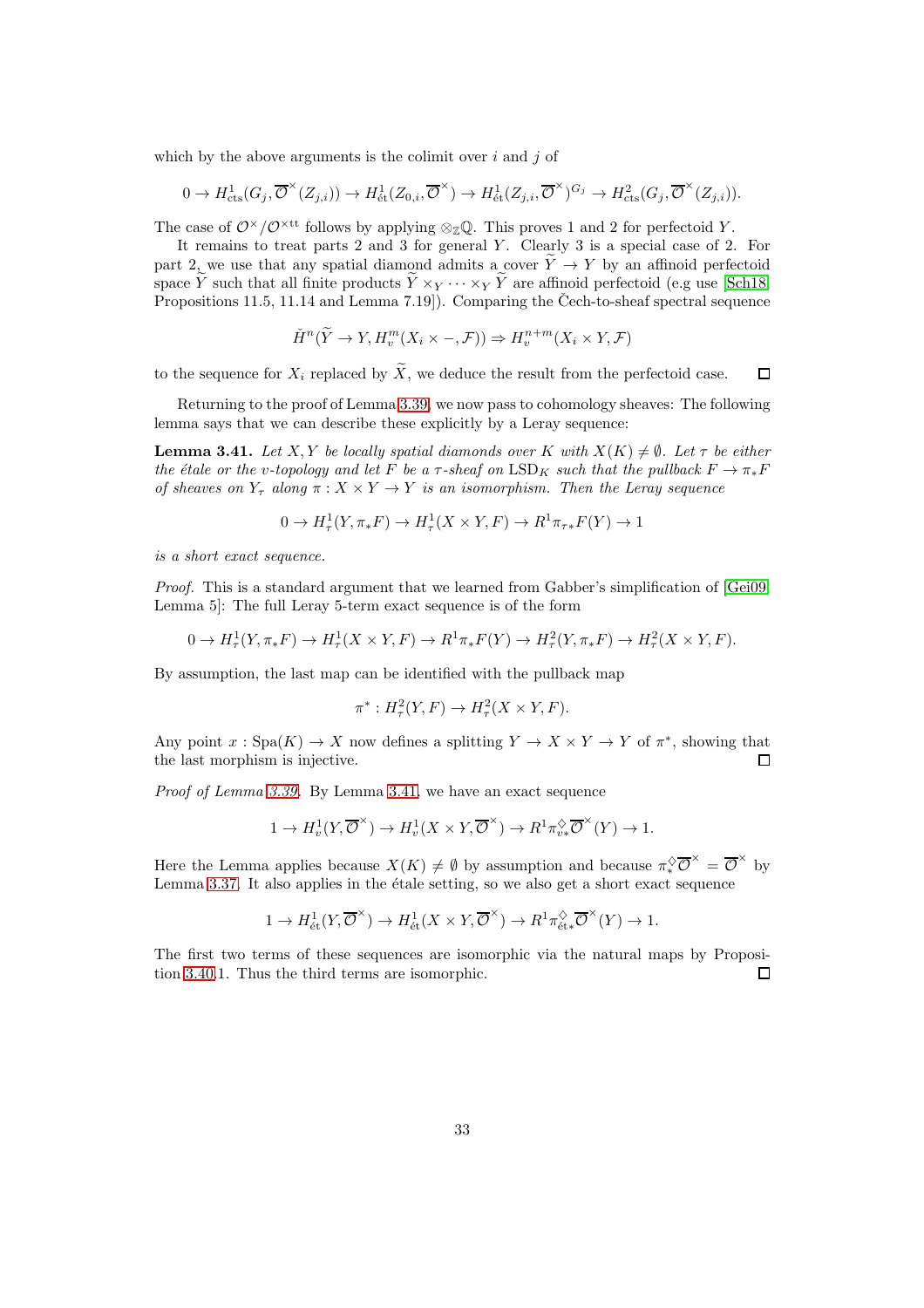#### 3.5 Proof of the Diamantine Picard Comparison Theorem

At this point we have completed the proof of Lemma [3.9](#page-16-3) and of  $(A)$ – $(B)$  of Lemma [3.7.](#page-16-2)

We are left to prove Lemma [3.7.](#page-16-2)(C) and to explain how to deduce Proposition [3.8,](#page-16-0) which is not completely formal from the diagram.

Recall that we can assume that X is connected. Fix a base point  $x \in X(K)$ . We can then define the universal pro-finite-étale cover from  $[Heu20a, §3.4]$ : This is the diamond

$$
\widetilde{X} := \varprojlim_{X' \to X} X'
$$

where the limit ranges over connected finite étale covers  $(X', x') \to (X, x)$  with  $x' \in X'(K)$ a choice of lift of the base point  $x$ . This is a spatial diamond, and the canonical projection

 $\widetilde{\pi} : \widetilde{X} \to X$ 

is a pro-finite-étale torsor under the étale fundamental group  $\pi_1(X, x)$  of X.

We first note that we have an analogue of Corollary [3.33](#page-27-2) in the inverse limit:

<span id="page-33-0"></span>**Lemma 3.42.** We have  $\widetilde{\pi}_*\mathcal{O} = \mathcal{O}$  on  $X_v$ , and similarly for  $1 + \mathfrak{m}$ ,  $\mathcal{O}^{\times}$ ,  $\mathcal{O}^+$  and  $\mathcal{O}^+/p^k$ .

*Proof.* We start with the case of  $\mathcal{O}^+/p^k$ : For this we have

$$
\mathcal{O}^+/p^k(\widetilde{X} \times Y) = \varinjlim \mathcal{O}^+/p^k(X' \times Y) = \mathcal{O}^+/p^k(Y)
$$

by Corollaries [3.26](#page-24-0) and [3.33.](#page-27-2) The case of  $\mathcal{O}^+$  follows by taking the limit over k. The case of O follows by inverting p. The cases of  $\mathcal{O}^{\times}$  and  $1+\mathfrak{m}$  follow since these are subsheaves.  $\Box$ 

We are finally equipped to prove that the Hodge–Tate sequence for  $\mathcal{O}_1^{\times}$  is short exact:

Proof of Proposition [3.8.](#page-16-0) We consider the morphism of logarithm long exact sequences

$$
\pi^{\diamondsuit}_* \mathcal{O} \longrightarrow R^1 \pi^{\diamondsuit}_{\tau \ast} \mu_{p^{\infty}} \longrightarrow R^1 \pi^{\diamondsuit}_{\tau \ast} \mathcal{O}_1^{\times} \longrightarrow R^1 \pi^{\diamondsuit}_{\tau \ast} \mathcal{O} \longrightarrow R^2 \pi^{\diamondsuit}_{\tau \ast} \mu_{p^{\infty}}
$$
\n
$$
\begin{array}{ccc}\n\downarrow & & \uparrow & & \uparrow & & \downarrow \\
(\pi_* \mathcal{O})^{\diamondsuit} \rightarrow (R^1 \pi_{\text{\'{e}t \ast}} \mu_{p^{\infty}})^{\diamondsuit} \rightarrow (R^1 \pi_{\text{\'{e}t \ast}} \mathcal{O}_1^{\times})^{\diamondsuit} \rightarrow (R^1 \pi_{\text{\'{e}t \ast}} \mathcal{O})^{\diamondsuit} \rightarrow (R^2 \pi_{\text{\'{e}t \ast}} \mu^{\infty}_{p})^{\diamondsuit}\n\end{array}
$$

for  $\tau$  one of ét and v. For either topology, the first vertical arrow is an isomorphism by Corollary [3.33.](#page-27-2) The second and fifth arrow are isomorphisms by Corollaries [3.28](#page-25-1) and [3.36.](#page-28-1)

For the étale topology, also the fourth arrow is an isomorphism by Proposition  $3.29.1$ , and we conclude the first part by the 5-Lemma.

For the v-topology, by splicing diagram [\(3\)](#page-16-1) into short exact sequences, we can still deduce from Proposition [3.29.](#page-25-0)2 that there is a left-exact sequence

$$
0 \to (R^1 \pi_{\text{\'et}*} \mathcal{O}_1^\times)^\diamondsuit \to R^1 \pi_{\text{\'et}*}^\diamondsuit \mathcal{O}_1^\times \xrightarrow{\text{HT log}} H^0(X, \Omega^1(-1)) \otimes_K \mathcal{O}.
$$

We are left to prove right-exactness. For this we argue like in [\[Heu20a,](#page-51-4) §3.5]: For any affinoid perfectoid  $Y$ , consider the pro-finite-étale Galois cover

$$
X \times Y \to X \times Y
$$

with group  $G := \pi_1(X, x)$ .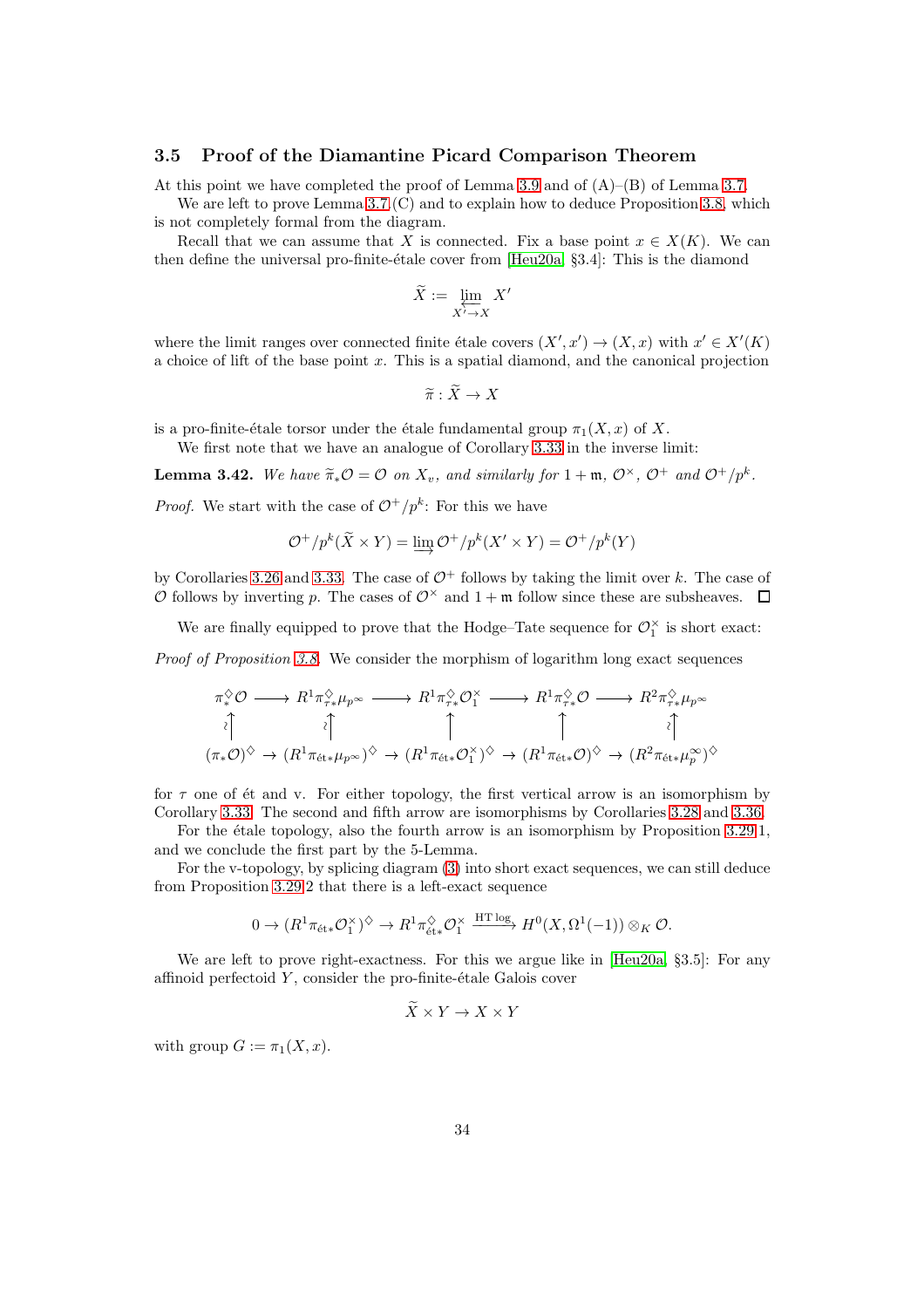By Lemma [3.42,](#page-33-0) we have  $H^0(X \times Y, \mathcal{O}^+) = \mathcal{O}^+(Y)$ . The Cartan–Leray sequence thus combines with the logarithm to a morphism of left exact sequences:

<span id="page-34-0"></span>
$$
0 \to \text{Hom}_{\text{cts}}(G, \mathcal{O}_{1}^{\times}(Y)) \longrightarrow H_{v}^{1}(X \times Y, \mathcal{O}_{1}^{\times}) \longrightarrow H_{v}^{1}(\widetilde{X} \times Y, \mathcal{O}_{1}^{\times})^{G}
$$
\n
$$
\downarrow \text{log}
$$
\n
$$
0 \to \text{Hom}_{\text{cts}}(G, \mathcal{O}(Y)) \longrightarrow H_{v}^{1}(X \times Y, \mathcal{O}) \longrightarrow H_{v}^{1}(\widetilde{X} \times Y, \mathcal{O})^{G}.
$$
\n
$$
\downarrow \text{HT}
$$
\n
$$
H^{0}(X, \Omega^{1}(-1)) \otimes \mathcal{O}(Y).
$$
\n
$$
(6)
$$

(We will later see that the right column vanishes, but we don't need this yet.)

We aim to see that the composition of the vertical maps in the middle becomes surjective upon sheafication in  $Y$ . To see this, we note that the left morphism becomes surjective since log is and since the maximal torsionfree abelian pro-p-quotient of  $G = \pi_1(X, x)$  is a finite free  $\mathbb{Z}_n$ -module [\[Heu20a,](#page-51-4) Corollary 3.12]. It thus suffices to prove that the dotted arrow is surjective. We claim that it is even before sheafification: This follows from the fact that  $\text{Hom}_{\text{cts}}(G, \mathcal{O}(Y)) = \text{Hom}_{\text{cts}}(G, K) \otimes_K \mathcal{O}(Y)$  and the map

$$
\mathrm{Hom}_{\mathrm{cts}}(\pi_1(X, x), K) \xrightarrow{\mathrm{HT}} H^0(X, \Omega^1(-1))
$$

being a surjection of finite dimensional  $K$ -vector spaces by the discussion surrounding [\[Heu20a,](#page-51-4) diagram (10)]. This finishes the proof of the short exact sequence.  $\Box$ 

Finally, we need to see that  $(R^2 \pi_{\text{\'{e}t}*} \mathcal{O}_1^{\times})^{\diamondsuit} \to R^2 \pi_{\text{\'{e}t}*}^{\diamondsuit} \mathcal{O}_1^{\times}$  is injective:

*Proof of Lemma [3.7.](#page-16-2)(C).* This follows by a similar diagram as in the last proof, in one degree higher: Namely, let

$$
C_1 := \operatorname{coker}(\log: R^1 \pi_{\text{\'et}*} \mathcal{O}_1^{\times} \to R^1 \pi_{\text{\'et}*} \mathcal{O})^{\diamondsuit},
$$
  

$$
C_2 := \operatorname{coker}(\log: R^1 \pi_{\nu *}^{\diamondsuit} \mathcal{O}_1^{\times} \to R^1 \pi_{\nu *}^{\diamondsuit} \mathcal{O}).
$$

By Propositions [3.8](#page-16-0) and [3.29,](#page-25-0) these fit into a commutative diagram with short exact columns

$$
H^{0}(X, \Omega^{1}(-1)) \otimes \mathcal{O} \longrightarrow H^{1}(X, \Omega^{1}(-1)) \otimes \mathcal{O}
$$
  
\n
$$
\uparrow \qquad \qquad \uparrow
$$
  
\n
$$
R^{1}\pi_{\upsilon\ast}^{\lozenge} \mathcal{O}_{1}^{\times} \longrightarrow R^{1}\pi_{\upsilon\ast}^{\lozenge} \mathcal{O} \longrightarrow \text{C}_{2}
$$
  
\n
$$
\uparrow \qquad \qquad \uparrow \qquad \qquad \uparrow
$$
  
\n
$$
(R^{1}\pi_{\text{\'et}*}\mathcal{O}_{1}^{\times})^{\lozenge} \longrightarrow (R^{1}\pi_{\text{\'et}*}\mathcal{O})^{\lozenge} \longrightarrow \text{C}_{1},
$$

showing that the natural map  $C_1 \rightarrow C_2$  is an isomorphism. Continuing diagram [\(3\)](#page-16-1), these terms fit into a long exact sequence

$$
\begin{array}{ccc}\n0 \to C_2 \longrightarrow R^2 \pi_{v*}^{\diamondsuit} \mu_{p^{\infty}} & \longrightarrow R^2 \pi_{v*}^{\diamondsuit} \mathcal{O}_1^{\times} & \longrightarrow R^2 \pi_{v*}^{\diamondsuit} \mathcal{O} \longrightarrow R^3 \pi_{v*}^{\diamondsuit} \mu_{p^{\infty}} \\
\downarrow & \downarrow & \uparrow & \uparrow & \uparrow \\
0 \to C_1 \to (R^2 \pi_{\text{\'et}*} \mu_{p^{\infty}})^{\diamondsuit} & \to (R^2 \pi_{\text{\'et}*} \mathcal{O}_1^{\times})^{\diamondsuit} & \to (R^2 \pi_{\text{\'et}*} \mathcal{O})^{\diamondsuit} \to (R^3 \pi_{\text{\'et}*} \mu_{p^{\infty}}^{\infty})^{\diamondsuit}\n\end{array}
$$

in which the first, second and last vertical arrow are isomorphisms by Corollaries [3.28](#page-25-1) and [3.36.](#page-28-1) The fourth arrow is injective by the third part of Proposition [3.29.](#page-25-0) It follows that the middle vertical arrow is injective, as we wanted to see.  $\Box$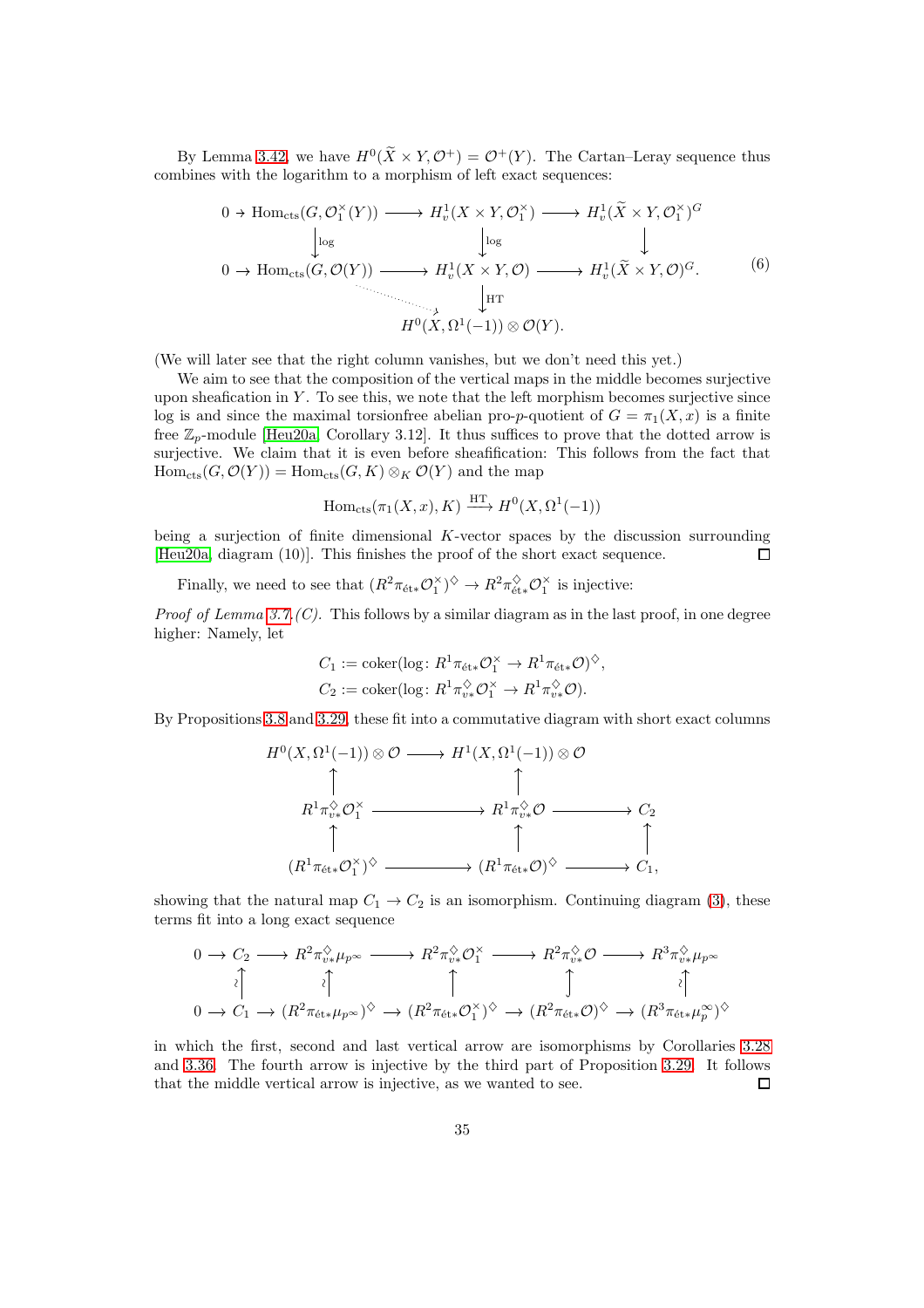This finishes the proof of Lemmas [3.7](#page-16-2) and [3.9,](#page-16-3) which in turn completes the proof of the Diamantine Picard Comparison Theorem [3.1](#page-14-0)  $\Box$ 

It remains to finish the proof of Corollary [3.2,](#page-15-0) which asserts that  $\underline{Pic}^{\diamondsuit}_{X,\text{\'et}}$  satisfies the sheaf property for v-covers  $Y' \to Y$  of rigid spaces. This also implies Corollary [1.3.](#page-2-2)

*Proof of Corollaries [1.3](#page-2-2) and [3.2.](#page-15-0)* For the proof, let us for simplicity write  $\underline{\text{Pic}}_{X,\text{\'et}}^{\diamondsuit}$  for the Picard functor defined on all of  $LSD_K$ , and similarly for the *v*-topology.

We claim that for rigid  $Y$ , the natural sequence

 $1 \to \underline{\mathrm{Pic}}_{X,\text{\'et}}^{\diamondsuit}(Y) \to \underline{\mathrm{Pic}}_{X,v}^{\diamondsuit}(Y) \xrightarrow{\text{HT log}} H^0(X,\Omega^1(-1)) \otimes \mathcal{O}(Y)$ 

is still left-exact. It then follows that  $Pic^{\diamond}_{X,\text{\'et}}$  is still the kernel of HT log on rigid spaces. But HT log is a morphism of v-sheaves, and thus its kernel is a v-sheaf.

To see that the sequence is left-exact, we study the following commutative diagram:

$$
1 \longrightarrow H_{\text{\'et}}^1(Y, \mathcal{O}^\times) \longrightarrow H_{\text{\'et}}^1(X \times Y, \mathcal{O}^\times) \longrightarrow \text{Pic}_{X, \text{\'et}}^{\lozenge}(Y) \longrightarrow 1
$$
\n
$$
1 \longrightarrow H_v^1(Y, \mathcal{O}^\times) \longrightarrow H_v^1(X \times Y, \mathcal{O}^\times) \longrightarrow \text{Pic}_{X, v}^{\lozenge}(Y) \longrightarrow 1
$$
\n
$$
\downarrow \text{HT} \log \qquad \qquad \downarrow \text{HT} \log \qquad \qquad \downarrow \text{HT} \log
$$
\n
$$
0 \longrightarrow H^0(Y, \Omega^1(-1)) \longrightarrow H^0(X \times Y, \Omega^1(-1)) \longrightarrow H^0(X, \Omega^1(-1)) \otimes \mathcal{O}(Y) \longrightarrow 0
$$

Here the first two columns are the left exact Hodge–Tate logarithm sequences [\[Heu20a,](#page-51-4) Theorem 1 associated to the rigid spaces Y and  $X \times Y$ , respectively. The first two rows are the exact sequences from Lemma [3.41.](#page-32-0) The bottom row is also exact, this follows from

$$
\Omega^1(X \times Y) = (\Omega^1(Y) \otimes_K \mathcal{O}(X)) \oplus (\Omega^1(X) \otimes_K \mathcal{O}(Y))
$$

using that  $\mathcal{O}(X) = K$ . It follows that also the third column is exact.

 $\Box$ 

## 4 Pro-finite-étale line bundles

Retaining the setup of the last section, let  $K$  be an algebraically closed non-archimedean field extension of  $\mathbb{Q}_p$  and let  $\pi : X \to \text{Spa}(K)$  be a connected smooth proper rigid space.

The goal of this section is to answer the following question in the case of line bundles:

#### <span id="page-35-0"></span>Question 4.1. Which vector bundles on X are trivialised by pro-finite-étale covers  $X' \to X$ ?

This question is of interest in the  $p$ -adic Simpson correspondence as pioneered by Deninger– Werner [\[DW05b\]](#page-51-8) and Faltings [\[Fal05\]](#page-51-5): The classical Simpson correspondence on a complex Kähler manifold is a category equivalence between finite dimensional representations of the topological fundamental group and semi-stable Higgs bundles with vanishing Chern classes.

Conjecturally, there should be a  $p$ -adic analogue of this using the pro- $\acute{e}$ tale fundamental group on the representation theoretic side. This is a very active area of research, but so far, the correct replacement in the p-adic setting for the subcategory of Higgs bundles has not been identified in general. However, it has recently been shown [Wü20, §3] [\[MW20\]](#page-52-14)[\[Heu20a,](#page-51-4) §4] that pro-finite-étale vector bundles play an important role, at least in the cases of vanishing Higgs field as well as of rank one, and should also play a role in the general case.

Our goal in this section is to describe all pro-finite-étale line bundles on  $X$ , and use this to generalise some known statements on the  $p$ -adic Simpson correspondence in rank one.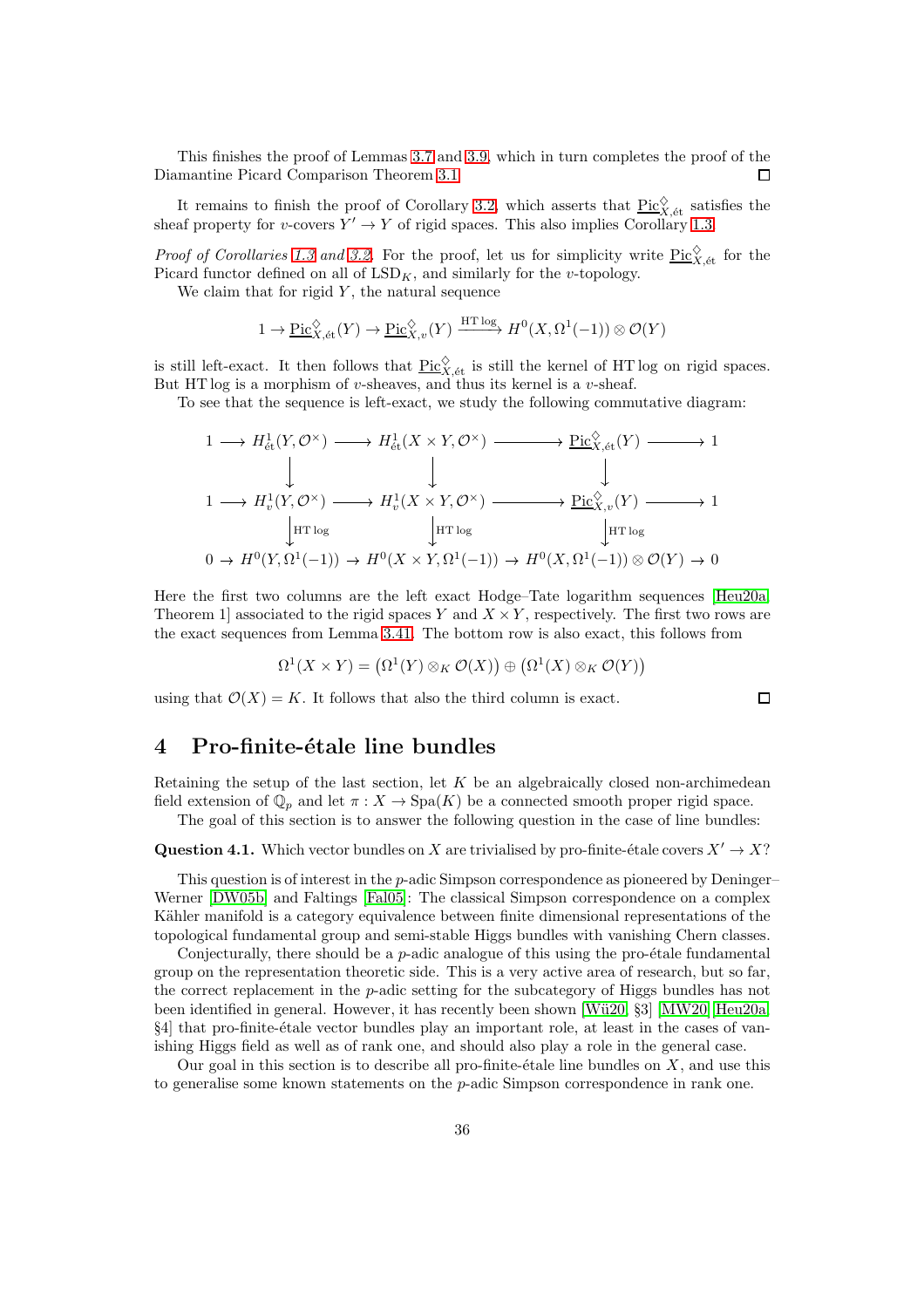### 4.1 The pro-finite-étale universal cover

We first reformulate the question: Choose a base point  $x \in X(K)$ . We have already defined in the last section the universal pro-finite-étale cover as the spatial diamond

$$
\widetilde{\pi}: \widetilde{X} := \varprojlim_{X' \to X} X' \to \mathrm{Spa}(K)
$$

where  $X' \to X$  ranges through connected finite étale covers  $(X', x') \to (X, x)$  with  $x' \in$  $X'(K)$  a lift of  $x \in X(K)$  [\[Heu20a,](#page-51-4) Definition 3.8].

We argued in [\[Heu20a\]](#page-51-4) that  $\widetilde{X} \to X$  can play a similar role for the p-adic Simpson correspondence as the complex universal cover plays in the complex Simpson correspondence: Namely, using [\[Sch13,](#page-52-4) Proposition 3.5], we see that Question [4.1](#page-35-0) is equivalent to asking which vector bundles are trivialised by  $\widetilde{\pi}: \widetilde{X} \to X$ . We therefore have an equivalence of categories

{profet v-vector bundles on 
$$
X
$$
}  $\xrightarrow{\sim} \text{Rep}_K(\pi_1(X, x))$   
 $V \mapsto V(\widetilde{X})$ .

Our first goal in this section is to describe the right hand side in the case of line bundles: As for  $X$ , we can define a diamantine Picard functor for  $\tilde{X}$  by

$$
\underline{\operatorname{Pic}}_{\widetilde{X},\text{\'et}} := R^1 \widetilde{\pi}_{\text{\'et}*} \mathbb{G}_m : \operatorname{Perf}_{K,\text{\'et}} \to \operatorname{Ab}.
$$

Here and in the following, since we are now firmly in the setting of diamonds, we will drop the additional  $-\diamond$  from notation which is harmless by Theorem [3.1.](#page-14-0)1.

Building on the previous sections, we can now describe pro-finite-étale line bundles using the Diamantine Picard Comparison Theorem and the topological torsion subsheaf of §[2.](#page-5-2)

<span id="page-36-0"></span>**Theorem 4.2.** Let  $\pi$  :  $X \to \text{Spa}(K)$  be a connected smooth proper rigid space.

1. There is a short exact sequence of sheaves on  $\mathrm{Perf}_{K, \text{\'et}}$ 

$$
0 \to \underline{\mathrm{Pic}}^{\mathrm{tt}}_{X,\mathrm{\acute{e}t}} \to \underline{\mathrm{Pic}}_{X,\mathrm{\acute{e}t}} \to \underline{\mathrm{Pic}}_{\widetilde{X},\mathrm{\acute{e}t}},
$$

in which the first term can equivalently be described as parametrising  $\mathcal{O}^{\times \text{tt}}$ -torsors:

$$
\underline{\mathrm{Pic}}_{X,\mathrm{\acute{e}t}}^{\mathrm{tt}} = R^1 \pi_{\mathrm{\acute{e}t}*} (\mathcal{O}^{\times \mathrm{tt}}).
$$

2. In the v-topology, we similarly have a short exact sequence

$$
0 \to \underline{\mathrm{Pic}}_{X,v}^{\mathrm{tt}} \to \underline{\mathrm{Pic}}_{X,v} \to \underline{\mathrm{Pic}}_{\widetilde{X},v},
$$

in which the first term can equivalently be described as the character variety

$$
\underline{\mathrm{Pic}}_{X,v}^{\mathrm{tt}} = R^1 \pi_{v*}(\mathcal{O}^{\times \mathrm{tt}}) = \underline{\mathrm{Hom}}(\pi, \mathbb{G}_m).
$$

On K-points, we obtain an answer to Question [4.1](#page-35-0) for line bundles:

**Corollary 4.3.** Let  $X$  be a smooth proper rigid space and assume that the rigid Picard functor is represented by a rigid group  $A$ . Then there is a left exact sequence

$$
0 \to A(K)^{\text{tt}} \to \text{Pic}(X) \to \text{Pic}(\widetilde{X}).
$$

where  $A(K)^{tt} \subseteq A(K)$  is the subgroup of elements x such that  $x^{n!} \to 1$  for  $n \to \infty$ .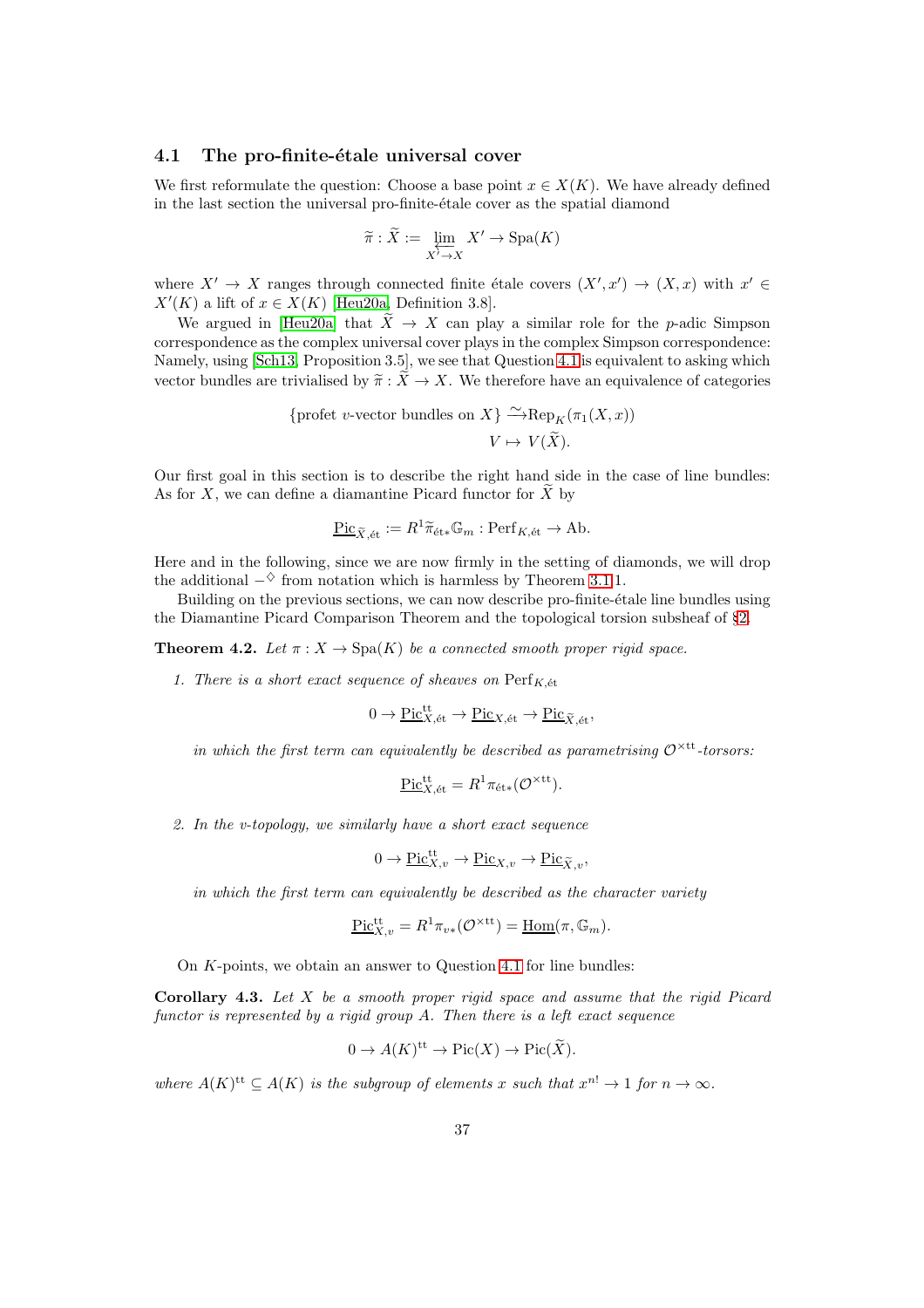- **Remark 4.4.** 1. If  $K = \mathbb{C}_p$  and the identity component  $A^0$  is abeloid, then by Lemma [B.5](#page-50-0) in the appendix,  $A^{tt}(\mathbb{C}_p) = A^{\tau}(\mathbb{C}_p)$  is generated by  $A^0(\mathbb{C}_p)$  and torsion in the Néron-Severi group. However, this is no longer true over extensions of  $\mathbb{C}_p$ .
	- 2. The sequence is not in general right-exact. For example, if  $X$  is an abelian variety with good supersingular reduction  $\overline{X}$ , then  $Pic(X) = Pic(\overline{X}) \otimes \mathbb{Q}$  by [\[Heu21b,](#page-52-15) Theorem 4.1].

As a more classical application, Theorem [4.2](#page-36-0) provides some structural insights that give evidence for the conjecture that the identity component of  $\text{Pic}_{X,\text{\'et}}$  is represented by a semiabeloid variety. For example, one can use it to recover the statement that

 $\text{Hom}(\mathbb{G}_a, \underline{\text{Pic}}_{X, \text{\'et}}) = 0$ 

where the left hand side are the homomorphism of sheaves on  $\text{SmRig}_K$ . This can also be seen in a more classical way [\[HL00,](#page-52-0) Lemma 3.1], but it is immediate from the Theorem: Since  $\mathbb{G}_a = \mathbb{G}_a^{\text{tt}}$ , any such map factors through  $\text{Pic}^{\text{tt}}_{X,\text{\'et}} \hookrightarrow \text{Hom}(\pi,\mathbb{G}_m)$ , and  $\text{Hom}(\mathbb{G}_a,\mathbb{G}_m) = 0$ .

Corollary 4.5. Pic<sub> $\tilde{X}$ , et is not representable by an adic group.</sub>

*Proof.* If it was, then the kernel of  $\underline{Pic}_{X,\text{\'et}} \to \underline{Pic}_{\widetilde{X},\text{\'et}}$  would be closed, which the open subgroup  $\underline{\mathrm{Pic}}_{X,\mathrm{\acute{e}t}}^{\mathrm{tt}} \subseteq \underline{\mathrm{Pic}}_{X,\mathrm{\acute{e}t}}$  is not.  $\Box$ 

## 4.2 Relative universal property of the universal cover

The first step for the proof of Theorem [4.2](#page-36-0) is to show that  $\mathcal{O}^{\times \text{tt}}$ -torsors become trivial on the pro-finite-étale universal cover  $\widetilde{X} \to X$ . This is part of the following Proposition, which we regard as an analogue of the statement that the complex universal cover is simply connected. We recall that we write  $\tilde{\pi}: X \to \text{Spa}(K)$  for the structure map.

<span id="page-37-0"></span>**Proposition 4.6.** Let F be any one of the v-sheaves  $\mathcal{O}^{+a}/p^k$ ,  $\mathcal{O}^{+a}$ ,  $\mathcal{O}$ ,  $\mathcal{O}^{b+a}$ ,  $\mathcal{O}^{\flat}$ ,  $\mathcal{O}_1^{\times}$ ,  $\mathcal{O}^{\times \text{tt}}$ , or  $\mathbb{Z}/N\mathbb{Z}$  for  $N \in \mathbb{N}$ . Then for any affinoid perfectoid Y, we have for  $n \in \{0,1\}$ :

$$
H_v^n(\widetilde{X} \times Y, \mathcal{F}) = H_v^n(Y, \mathcal{F})
$$
  

$$
H_{\text{\'et}}^n(\widetilde{X} \times Y, \mathcal{F}) = H_{\text{\'et}}^n(Y, \mathcal{F}).
$$

In particular, we have  $\pi_{\text{\'et}*}F = \mathcal{F} = \pi_{v*}F$  and  $R^1\widetilde{\pi}_{\text{\'et}*}F = 0 = R^1\widetilde{\pi}_{v*}F$  on  $\text{Perf}_K$ .

**Remark 4.7.** The restriction to  $n \in \{0, 1\}$  is necessary: The Proposition does not hold for  $n \geq 2$  for any of the sheaves as the example of  $X = \mathbb{P}^1 = \tilde{X}$  and  $Y = \text{Spa}(K)$  shows.

Proof. This is a relative version of [\[Heu20a,](#page-51-4) Proposition 3.10], and the preparations of the last section enable us to essentially follow the line of argument:

We start with  $\mathcal{F} = \mathcal{O}^+/p^k$ . For this, we have by Proposition [3.40.](#page-30-1)2

$$
H_v^1(\widetilde{X} \times Y, \mathcal{O}^+/p^k) \stackrel{a}{=} \varinjlim_{X' \to X} H_{\text{\'et}}^1(X' \times Y, \mathcal{O}^+/p^k),
$$

where the X' are as in the definition of  $\widetilde{X}$ . By Corollary [3.34,](#page-27-0) this equals

$$
\dots \stackrel{a}{=} \varinjlim_{X' \to X} H^1_{\text{\'et}}(X', \mathbb{Z}/p^k) \otimes \mathcal{O}^+(Y)/p^k = 0
$$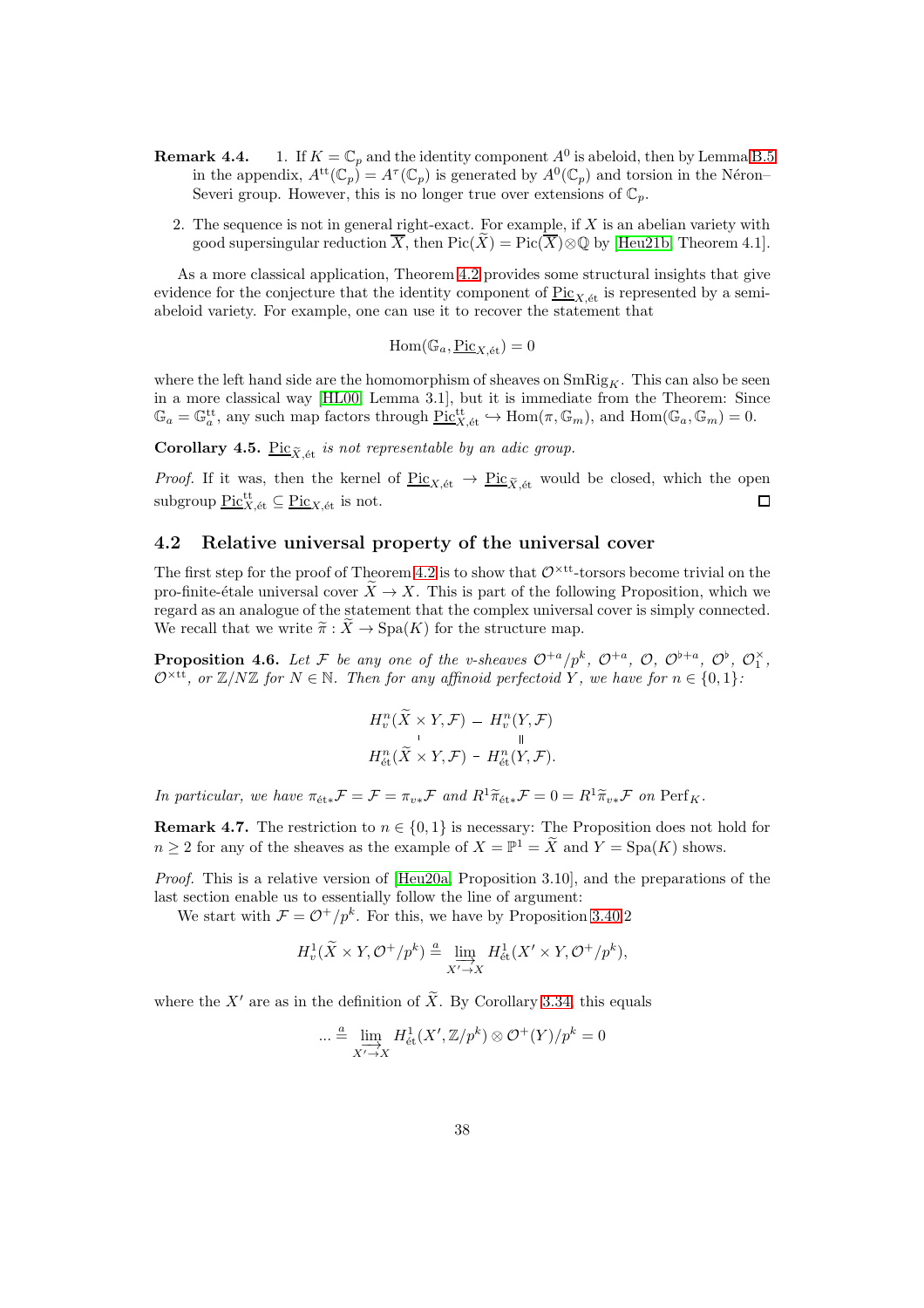which vanishes because every class in  $H^1_{\text{\'et}}(X',\mathbb{Z}/p^k)$  is trivialised by a connected finite étale cover of X' and thus of X. This gives the case of  $i = 1$ . The case of  $i = 0$  follows from Proposition [3.40.](#page-30-1)2 and Corollary [3.33,](#page-27-2) which says that

$$
H^{0}(X' \times Y, \mathcal{O}^{+}/p^{k}) \stackrel{a}{=} H^{0}(Y, \mathcal{O}^{+}/p^{k}) \stackrel{a}{=} \mathcal{O}^{+}(Y)/p^{k}.
$$

Next, we consider  $\mathcal{F} = \mathcal{O}^+$ : The last equation implies that

$$
R^1\varprojlim_{k\in\mathbb{N}}H^0(\widetilde{X}\times Y,\mathcal{O}^+/p^k)\stackrel{a}{=}0,
$$

so we deduce from the fact that the v-site is replete and [\[BS15,](#page-51-18) Proposition 3.1.10] that

$$
H^1_v(\widetilde{X}\times Y,{\mathcal O}^+)\stackrel{a}{=}\varprojlim_{k\in{\mathbb N}}H^1_v(\widetilde{X}\times Y,{\mathcal O}^+/p^k)\stackrel{a}{=}0.
$$

The case of O follows. A similar limit argument gives the cases of  $\mathcal{O}^{b+a}$  and then  $\mathcal{O}^b$ . Since we have an injection  $H^1_{\text{\'et}}(\tilde{X}\times Y, \mathcal{F}) \hookrightarrow H^1_v(\tilde{X}\times Y, \mathcal{F})$ , the étale case follows for all of these.

For  $\mathcal{F} = \mathbb{Z}/N\mathbb{Z}$ , it is clear that étale and v-topology agree. By [\[Sch18,](#page-52-5) Proposition 14.9], we have for  $n \geq 0$ :

$$
H^n_{\text{\'et}}(\widetilde{X} \times Y, \mathbb{Z}/N\mathbb{Z}) = \varinjlim H^n_{\text{\'et}}(X' \times Y, \mathbb{Z}/N\mathbb{Z}).
$$

For  $n = 0$ , it follows from Corollary [3.36](#page-28-1) that  $\widetilde{\pi}_* \mathbb{Z}/N \mathbb{Z} = \mathbb{Z}/N \mathbb{Z}$ . To see the case of  $n = 1$ , it thus suffices by the Leray sequence to prove that  $R^1\widetilde{\pi}_{\text{\'{e}t}*}\mathbb{Z}/N\mathbb{Z}=0$ , which follows from Corollary [3.36](#page-28-1) in the limit over the  $X'$ .

Finally, the case of  $\mathcal{O}_1^{\times}$  follows from that of  $\mu_{p^{\infty}} \cong \varinjlim_{\mathcal{I}} \mathbb{Z}/p^k \mathbb{Z}$  and that of  $\mathcal{O}$  by the étale logarithm sequence. This also shows that étale and  $v$ -cohomology agree in this case.  $\Box$ 

**Remark 4.8.** 1. One can deduce from the case of  $\mathbb{Z}/N\mathbb{Z}$  and a Cartan–Leray sequence that the Künneth formula from Proposition [3.35](#page-27-1) holds more generally, namely we have

$$
H^n_{\text{\'et}}(X \times Y, \mathbb{Z}/N\mathbb{Z}) = \bigoplus_{n=m+l} H^m_{\text{\'et}}(X, \mathbb{Z}/N\mathbb{Z}) \otimes H^l_{\text{\'et}}(Y, \mathbb{Z}/N\mathbb{Z}).
$$

2. A more conceptual proof for the vanishing in the case of  $\mathbb{Z}/N\mathbb{Z}$  would be to show that

$$
(\widetilde{X} \times Y)_{\text{fét}} = (Y)_{\text{fét}}.
$$

One could deduce this from the following rigid analogue of a well-known algebraic statement: Let X be a connected proper rigid space and Y any connected reduced rigid space. Then is the natural map  $\pi_1(X \times Y) \to \pi_1(X) \times \pi_1(Y)$  an isomorphism? We suspect that one could see this like in [\[SGA1,](#page-52-16) X Corollaire 1.7], or using [\[SW20,](#page-53-5) §16]. One could deduce the desired statement from rigid approximation:

$$
(\widetilde{X} \times Y)_{\text{f\'et}} = \varinjlim_{X'} \varinjlim_{I} (X' \times Y_I)_{\text{f\'et}} = \varinjlim_{I} (Y_I)_{\text{f\'et}} = Y_{\text{f\'et}}.
$$

#### 4.3 Topological torsion line bundles

Next, we wish to see that line bundles that become trivial on  $\widetilde{X}$  are already  $\mathcal{O}^{\times \text{tt}}$ -torsors. This follows from the following lemma: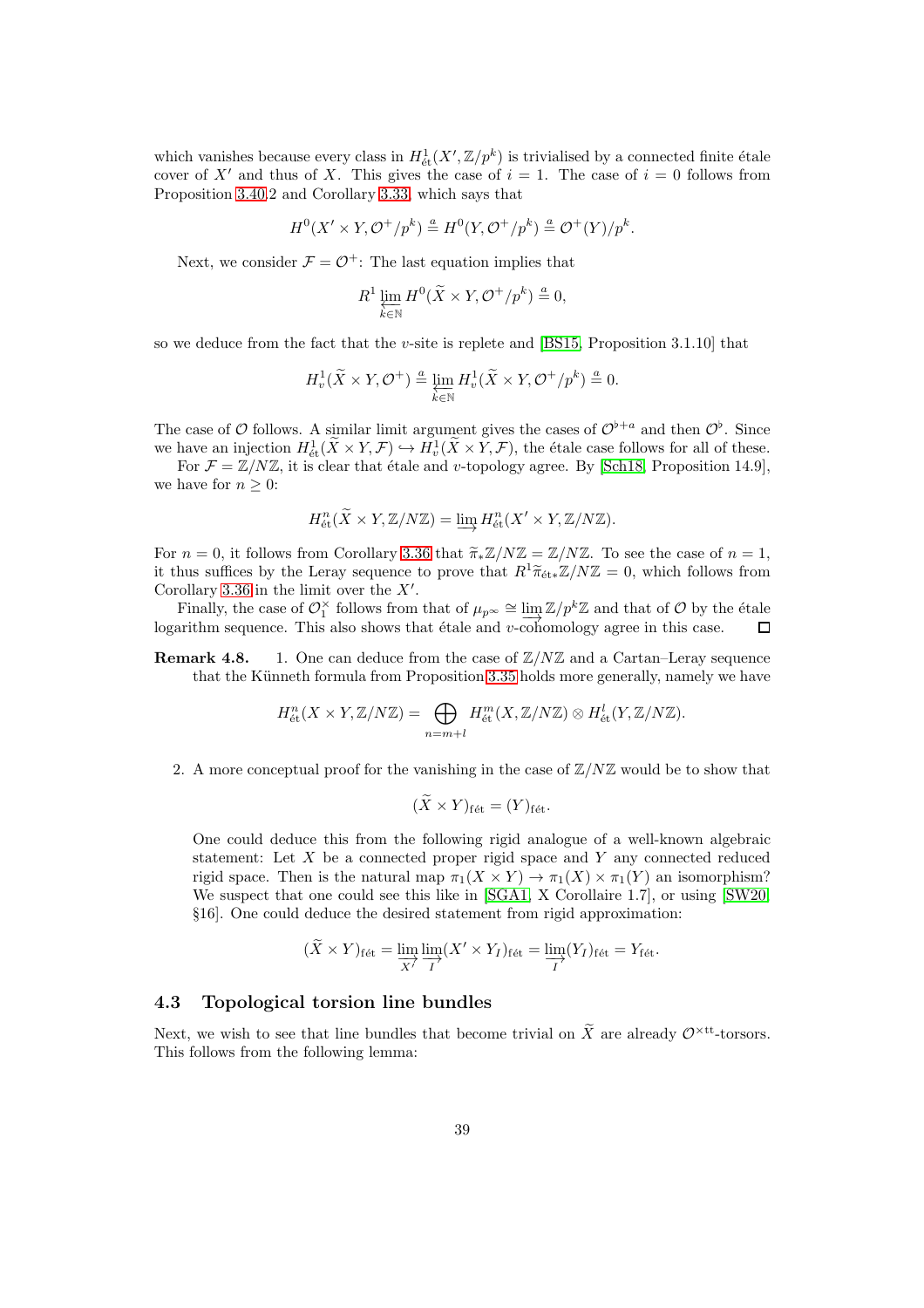<span id="page-39-0"></span>**Lemma 4.9.** For any perfectoid space Y, there is a natural isomorphism for any  $n \geq 0$ 

$$
H_v^n(X \times Y, \mathcal{O}^\times/\mathcal{O}^{\times \text{tt}}) \xrightarrow{\sim} H_v^n(\widetilde{X} \times Y, \mathcal{O}^\times/\mathcal{O}^{\times \text{tt}})^{\pi_1(X, x)}
$$

This agrees with the same cohomology groups for the étale topology if  $n \in \{0, 1\}$ .

*Proof.* We form the Čech-to-sheaf sequence for the  $\pi_1(X, x)$ -torsor  $\widetilde{X} \to X$ . By Proposi-tion [3.40](#page-30-1)[.3](#page-30-2) for  $n = 0$ , this is a Cartan–Leray spectral sequence of the form

$$
H^i_{\text{cts}}(\pi_1(X, x), H^j_v(\widetilde{X} \times Y, \mathcal{O}^\times/\mathcal{O}^{\times \text{tt}})) \Rightarrow H^{i+j}_v(X \times Y, \mathcal{O}^\times/\mathcal{O}^{\times \text{tt}}).
$$

Since  $\pi_1(X, x)$  is profinite and  $\mathcal{O}^{\times}/\mathcal{O}^{\times}$  is a sheaf of Q-vector spaces, the group on the left vanishes for any  $i \geq 1$  by [\[NSW08,](#page-52-13) Proposition 1.6.2.c]. Thus the sequence collapses and gives the desired isomorphism.

The étale case follows from Proposition [3.40.](#page-30-1)1 and 2.

$$
\Box
$$

.

We can now complete the first steps of the proof of Theorem [4.2:](#page-36-0)

*Proof of Theorem [4.2.](#page-36-0)* Let  $\tau$  be either the étale or the v-topology and consider the morphism of exact sequences

$$
\begin{array}{ccc}\n0 \longrightarrow & R^{1} \widetilde{\pi}_{\tau*} \mathcal{O}^{\times \text{tt}} \longrightarrow & R^{1} \widetilde{\pi}_{\tau*} \mathcal{O}^{\times} \longrightarrow & R^{1} \widetilde{\pi}_{\tau*} (\mathcal{O}^{\times}/\mathcal{O}^{\times \text{tt}}) \\
 & \uparrow & \uparrow & \uparrow \\
0 \longrightarrow & R^{1} \pi_{\tau*} \mathcal{O}^{\times \text{tt}} \longrightarrow & R^{1} \pi_{\tau*} \mathcal{O}^{\times} \longrightarrow & R^{1} \pi_{\tau*} (\mathcal{O}^{\times}/\mathcal{O}^{\times \text{tt}}).\n\end{array}
$$

The top left entry vanishes by Proposition [4.6.](#page-37-0) The right vertical morphism is injective by Lemma [4.9.](#page-39-0) The bottom left morphism is injective by Lemma [3.37.](#page-28-0)

This shows that we have a short exact sequence

<span id="page-39-1"></span>
$$
0 \to R^1 \pi_{\tau *} \mathcal{O}^{\times \text{tt}} \to \underline{\text{Pic}}_{X,\tau} \to \underline{\text{Pic}}_{\widetilde{X},\tau}
$$
 (7)

It thus suffices to prove the second part of the statements of Theorem [4.2,](#page-36-0) namely that

$$
R^1\pi_{\tau*}\mathcal{O}^{\times \text{tt}} = \underline{\text{Pic}}_{X,\tau}^{\text{tt}}
$$

as subsheaves of  $Pic_{X,\tau}$ . This relies on the following key calculation, which is where we crucially use that we extended the Picard functor to perfectoid test objects.

<span id="page-39-2"></span>**Proposition 4.10.** We have  $\underline{\text{Hom}}(\widehat{\mathbb{Z}}, \underline{\text{Pic}}_{\widetilde{X}, \text{\'et}}) = 1$  and thus

$$
\underline{\mathrm{Pic}}^{\mathrm{tt}}_{\widetilde{X},\mathrm{\acute{e}t}}=1.
$$

*Proof.* The first statement implies the second by the definition of  $-$ <sup>tt</sup> in Definition [2.5.](#page-6-0) For any affinoid perfectoid  $Y$ , the internal Hom sheaf is given by

$$
\underline{\underline{\mathrm{Hom}}}(\widehat{\mathbb{Z}}, \underline{\mathrm{Pic}}_{\widetilde{X},\text{\'et}})(Y) = \mathrm{eq}(\underline{\underline{\mathrm{Pic}}}_{\widetilde{X},\text{\'et}}(\widehat{\mathbb{Z}} \times Y) \rightrightarrows \underline{\mathrm{Pic}}_{\widetilde{X},\text{\'et}}(\widehat{\mathbb{Z}}^2 \times Y))
$$
\n
$$
= \mathrm{eq}(\underline{\mathrm{Pic}}_{\widehat{\mathbb{Z}} \times \widetilde{X},\text{\'et}}(Y) \rightrightarrows \underline{\mathrm{Pic}}_{\widehat{\mathbb{Z}}^2 \times \widetilde{X},\text{\'et}}(Y)),
$$

where the last equality holds by Lemma [4.11](#page-40-0) below. The right hand side is the sheafification of the presheaf

$$
Y \mapsto \operatorname{eq} \left( \operatorname{Pic}_{\text{\'et}}(\widehat{\mathbb{Z}} \times \widetilde{X} \times Y) \rightrightarrows \operatorname{Pic}_{\text{\'et}}(\widehat{\mathbb{Z}}^2 \times \widetilde{X} \times Y) \right)
$$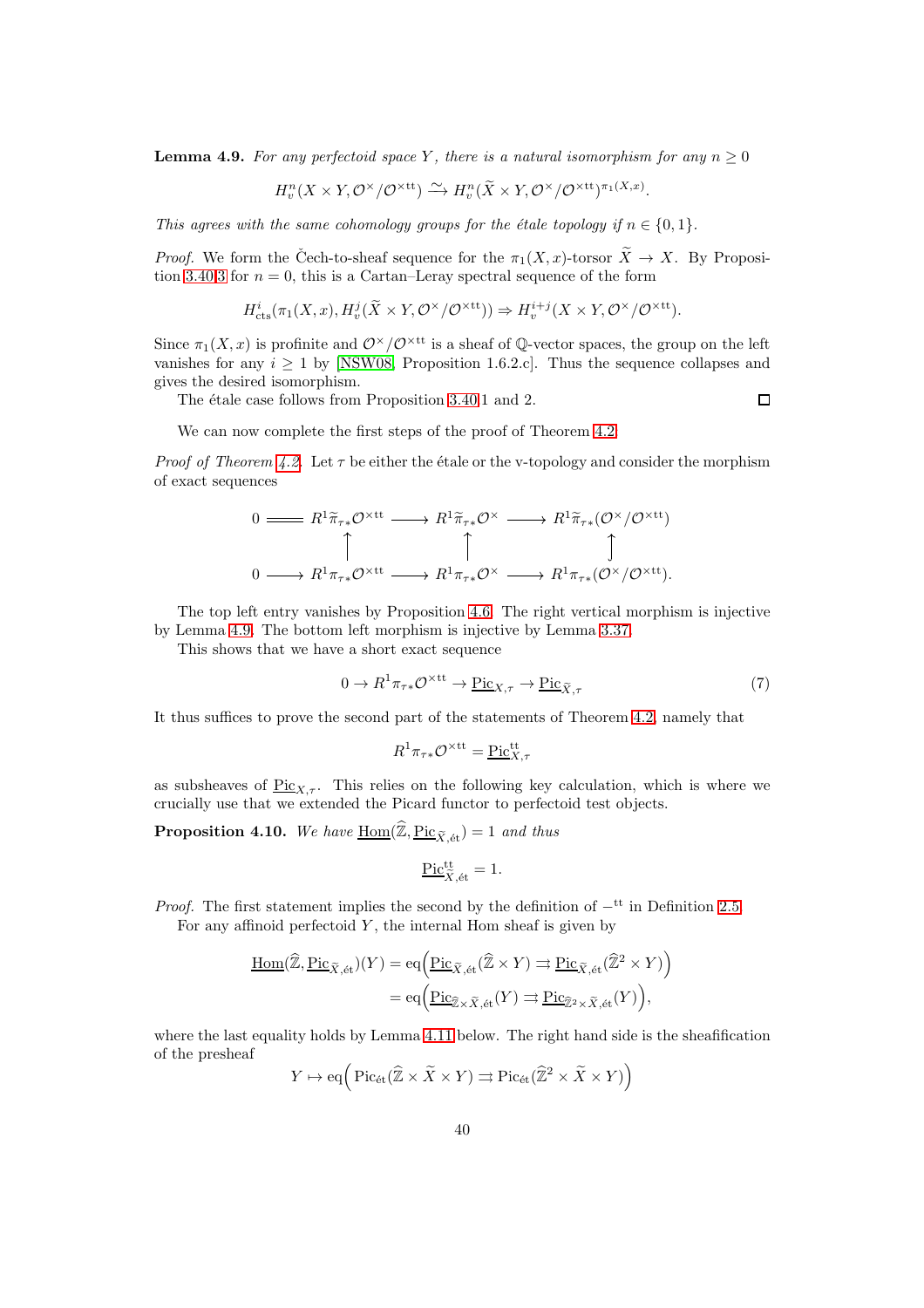on  $\text{Perf}_K$ . We claim that this sheaf vanishes: To see this, we use that by Proposition [4.6,](#page-37-0)

$$
\widetilde{\pi}_* \mathcal{O}^{\times \text{tt}} = \mathcal{O}^{\times \text{tt}}, \quad R^1 \widetilde{\pi}_* \mathcal{O}^{\times \text{tt}} = 0,
$$

which by Lemma [4.11](#page-40-0) implies that also  $R^1q_*\mathcal{O}^{\times \text{tt}} = 0$  for  $q : \hat{\mathbb{Z}}^k \times \tilde{X} \to \text{Spa}(K)$  for any  $k \in \mathbb{N}$ . It therefore suffices to prove that the presheaf

$$
Y\mapsto \mathrm{eq}\Big(H^1_{\mathrm{\acute{e}t}}(\widehat{{\mathbb Z}}\times\widetilde{X}\times Y,{\mathcal O}^\times/{\mathcal O}^{\times\mathrm{tt}})\rightrightarrows H^1_{\mathrm{\acute{e}t}}(\widehat{{\mathbb Z}}^2\times\widetilde{X}\times Y,{\mathcal O}^\times/{\mathcal O}^{\times\mathrm{tt}})\Big)
$$

is trivial. For this, we use that by Proposition [3.40](#page-30-1)[.3](#page-30-2) we have for any  $k \in \mathbb{N}$ 

$$
H^1_{\text{\'et}}(\widehat{\mathbb{Z}}^k \times \widetilde{X} \times Y, \mathcal{O}^\times/\mathcal{O}^{\times \text{tt}}) = \text{Map}_{\text{lc}}(\widehat{\mathbb{Z}}^k, H^1_{\text{\'et}}(\widetilde{X} \times Y, \mathcal{O}^\times/\mathcal{O}^{\times \text{tt}})),
$$

which shows that this equaliser is precisely

$$
\mathrm{Hom}_{\mathrm{lc}}(\widehat{\mathbb{Z}},H^1_{\text{\'et}}(\widetilde{X}\times Y, \mathcal{O}^\times/\mathcal{O}^{\times\mathrm{tt}})).
$$

The right hand side is a Q-vector space, so this group is trivial, as desired.

<span id="page-40-0"></span>**Lemma 4.11.** For any spatial diamonds  $X, Y$  over  $K$  and any profinite set  $S$ , write

$$
X\times Y\times S\stackrel{\pi_1}{\longrightarrow} Y\times S\stackrel{\pi_2}{\longrightarrow} Y
$$

for the projections. Then for any abelian sheaf  $F$  on  $\text{Perf}_{K, \text{\'et}}$ , we have

$$
R^1(\pi_2 \circ \pi_1)_* F = \pi_{2*} R^1 \pi_{1*} F.
$$

*Proof.* Any étale cover of  $Y \times S$  can be refined by one that is of the form  $\mathfrak{V} \times \mathfrak{U}$  where  $\mathfrak U$  is a disjoint analytic cover of S and  $\mathfrak V$  is an étale cover of Y. In particular, we have  $R\pi_{2*}G = \pi_{2*}G$  for any sheaf G on  $(Y \times S)_{\text{\'et}}$ . The desired statement now follows from the Grothendieck spectral sequence. □

<span id="page-40-1"></span>**Lemma 4.12.** The natural map  $\underline{\text{Pic}}_{\widetilde{X}} \underset{\text{\'et}}{\sim} \rightarrow \underline{\text{Pic}}_{\widetilde{X}} v$  is injective.

Proof. By Proposition [4.6,](#page-37-0) we can apply Lemma [3.41,](#page-32-0) giving a commutative diagram

$$
\begin{array}{ccccccc}\n1 & \longrightarrow & H^1_{\text{\'et}}(Y, \mathcal{O}^\times) & \longrightarrow & H^1_{\text{\'et}}(\widetilde{X} \times Y, \mathcal{O}^\times) & \longrightarrow & \underline{\operatorname{Pic}}_{\widetilde{X}, \text{\'et}}(Y) & \longrightarrow & 1 \\
& & & & & & & \\
1 & \longrightarrow & H^1_v(Y, \mathcal{O}^\times) & \longrightarrow & H^1_v(\widetilde{X} \times Y, \mathcal{O}^\times) & \longrightarrow & \underline{\operatorname{Pic}}_{\widetilde{X}, v}(Y) & \longrightarrow & 1\n\end{array}
$$

with short exact rows. As the first column is an isomorphism, the last column is injective.  $\Box$ 

Continuing the proof of Theorem [4.2,](#page-36-0) we now apply  $\underline{Hom}(\widehat{\mathbb{Z}}, -)$  to [\(7\)](#page-39-1) and find that

$$
\underline{\mathrm{Hom}}(\widehat{\mathbb{Z}}, \underline{\mathrm{Pic}}_{X,\mathrm{\acute{e}t}}) = \underline{\mathrm{Hom}}(\widehat{\mathbb{Z}}, R^1 \pi_{\mathrm{\acute{e}t}*}(\mathcal{O}^{\times \mathrm{tt}}))
$$

by Proposition [4.10,](#page-39-2) which in turn implies that

$$
\underline{\mathrm{Pic}}_{X,\mathrm{\acute{e}t}}^{\mathrm{tt}} = (R^1 \pi_{\mathrm{\acute{e}t}*} (\mathcal{O}^{\times \mathrm{tt}}))^\mathrm{tt}.
$$

But  $R^1\pi_{\text{\'et}*}(\mathcal{O}^{\times \text{tt}})$  is topologically torsion by Lemma [2.13,](#page-8-0) thus the right hand side equals

$$
(R^1 \pi_{\text{\'et}*}(\mathcal{O}^{\times \text{tt}}))^\text{tt} = R^1 \pi_{\text{\'et}*}(\mathcal{O}^{\times \text{tt}}).
$$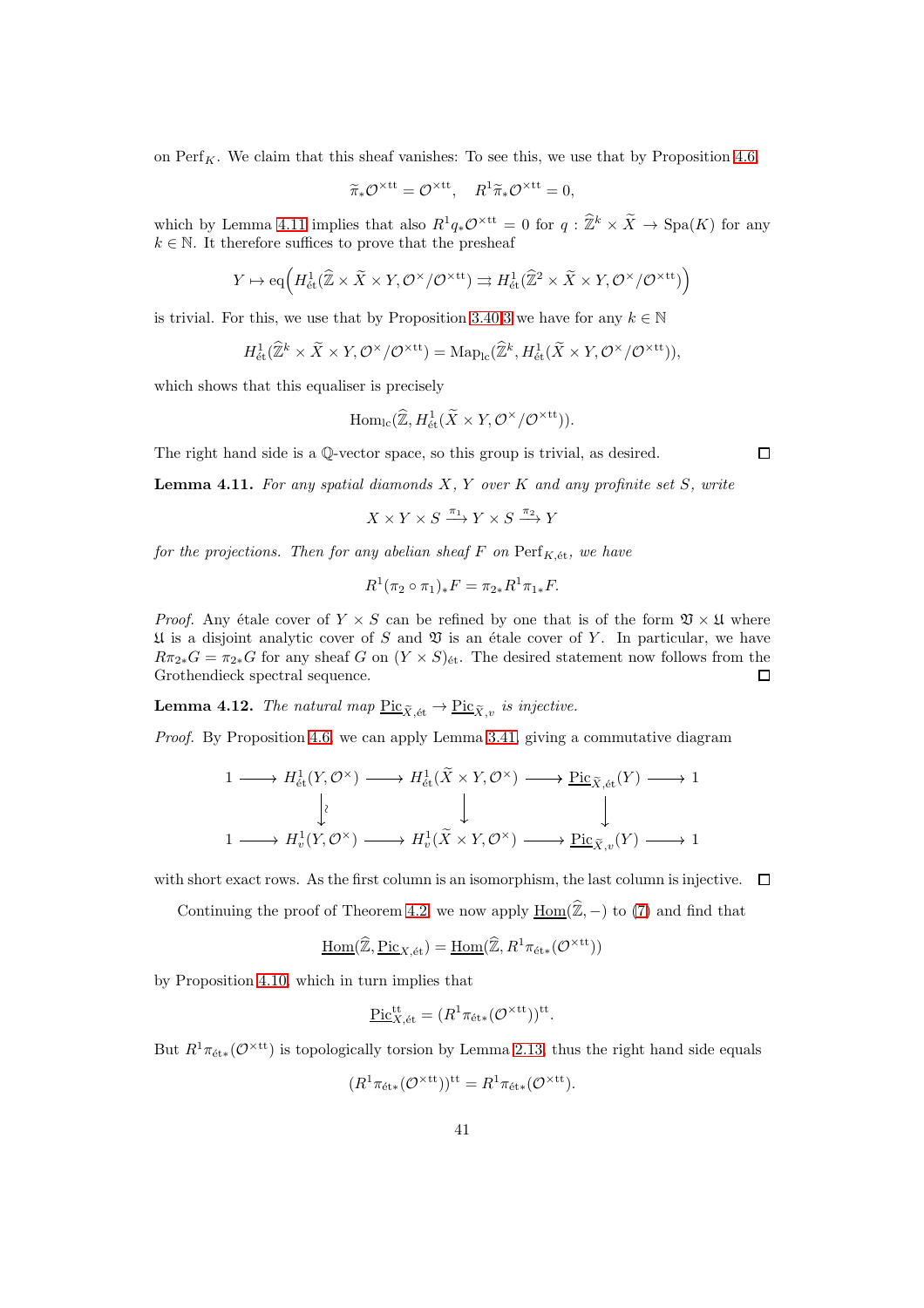This finishes the proof of Theorem [4.2.](#page-36-0)1.

For the v-topology, we first note that the Cartan–Leray sequence for the  $\pi(X, x)$ -torsor  $\widetilde{X} \times Y \to X \times Y$  yields an exact sequence

$$
0 \to H^1_{\mathrm{cts}}(\pi(X, x), \mathcal{O}^\times(\widetilde{X} \times Y)) \to \mathrm{Pic}_v(X \times Y) \to \mathrm{Pic}_v(\widetilde{X} \times Y).
$$

By Proposition [4.6,](#page-37-0) we have  $\mathcal{O}^{\times}(\widetilde{X}\times Y) = \mathcal{O}^{\times}(Y)$  and thus

$$
H^1_{\text{cts}}(\pi(X, x), \mathcal{O}^\times(\widetilde{X} \times Y)) = \text{Hom}_{\text{cts}}(\pi(X, x), \mathcal{O}^\times(Y)).
$$

This is precisely the sheaf  $\underline{Hom}(\pi_1(X, x), \mathcal{O}^\times)$  evaluated at Y.

We thus obtain a short exact sequence that together with the sequences from Theorem [4.2.](#page-36-0)1 and Theorem [3.1.](#page-14-0)2 fits into a diagram with left-exact rows



By Lemma [4.12,](#page-40-1) the morphism in the rightmost column is injective. By the discussion surrounding [\(6\)](#page-34-0), the dotted arrow is surjective. It follows that the map  $\frac{\text{Pic}_{X,y}}{\text{Pic}_{\tilde{X},y}} \to \frac{\text{Pic}_{\tilde{Y},y}}{\text{Pic}_{\tilde{Y},y}}$ admits a factorisation

$$
\underline{\mathrm{Pic}}_{X,v} \to \underline{\mathrm{Pic}}_{\widetilde{X},\text{\'et}} \to \underline{\mathrm{Pic}}_{\widetilde{X},v}.
$$

Applying  $-t$ , we deduce that this morphism becomes trivial, and we can thus argue as in the first part to deduce from the middle exact sequence in the diagram that

$$
\underline{\mathrm{Hom}}(\pi_1(X, x), \mathcal{O}^\times) = \underline{\mathrm{Pic}}_{\widetilde{X}, v}^{\mathrm{tt}},
$$

 $\Box$ 

as we wanted to see.

**Remark 4.13.** We note that  $\underline{Pic}^{\text{tt}}_{X,v} = \underline{Hom}(\pi,\mathbb{G}_m)$  is even strongly topological torsion. It follows that also  $\frac{\text{Pic}^{\text{tt}}_{X,\text{\'et}}}{\text{Set}}$  is strongly topological torsion: This is automatic if  $\frac{\text{Pic}_{X,\text{\'et}}}{\text{Set}}$  is represented by a semi-abeloid variety by Proposition [2.19,](#page-10-0) but we also know this a priori using the second part of Theorem [3.1:](#page-14-0) This implies that  $Pic_{X,\text{\'et}} \hookrightarrow Pic_{X,v}$  is injective, and thus  $\underline{\text{Hom}}(\widehat{\mathbb{Z}}, \underline{\text{Pic}}_{X,\text{\'et}}) \to \underline{\text{Pic}}_{X,\text{\'et}}$  is injective since  $\underline{\text{Hom}}(\widehat{\mathbb{Z}}, \underline{\text{Pic}}_{X,v}) \to \underline{\text{Pic}}_{X,v}$  is.

# 5 Application to the  $p$ -adic Simpson correspondence

In this subsection, we explain how Theorem [4.2](#page-36-0) can be used to give a reinterpretation, a generalisation, and a geometrisation of a construction of Deninger–Werner in the context of the p-adic Simpson correspondence.

Let X be a connected smooth projective curve over  $\mathbb{Q}_p$ . We fix a base-point  $x \in X(\mathbb{Q}_p)$ . In [\[DW05b\]](#page-51-8), Deninger–Werner construct a functor from a certain category of vector bundles on  $X_{\mathbb{C}_p}$  to  $\mathbb{C}_p$ -linear representations of the étale fundamental group  $\pi_1(X, x)$  of X, thus giving a p-adic Simpson functor in the case of vanishing Higgs field, or more precisely a partial analogue of Narasimhan–Seshadri theory. In [\[DW05a\]](#page-51-7), they go on to study this functor in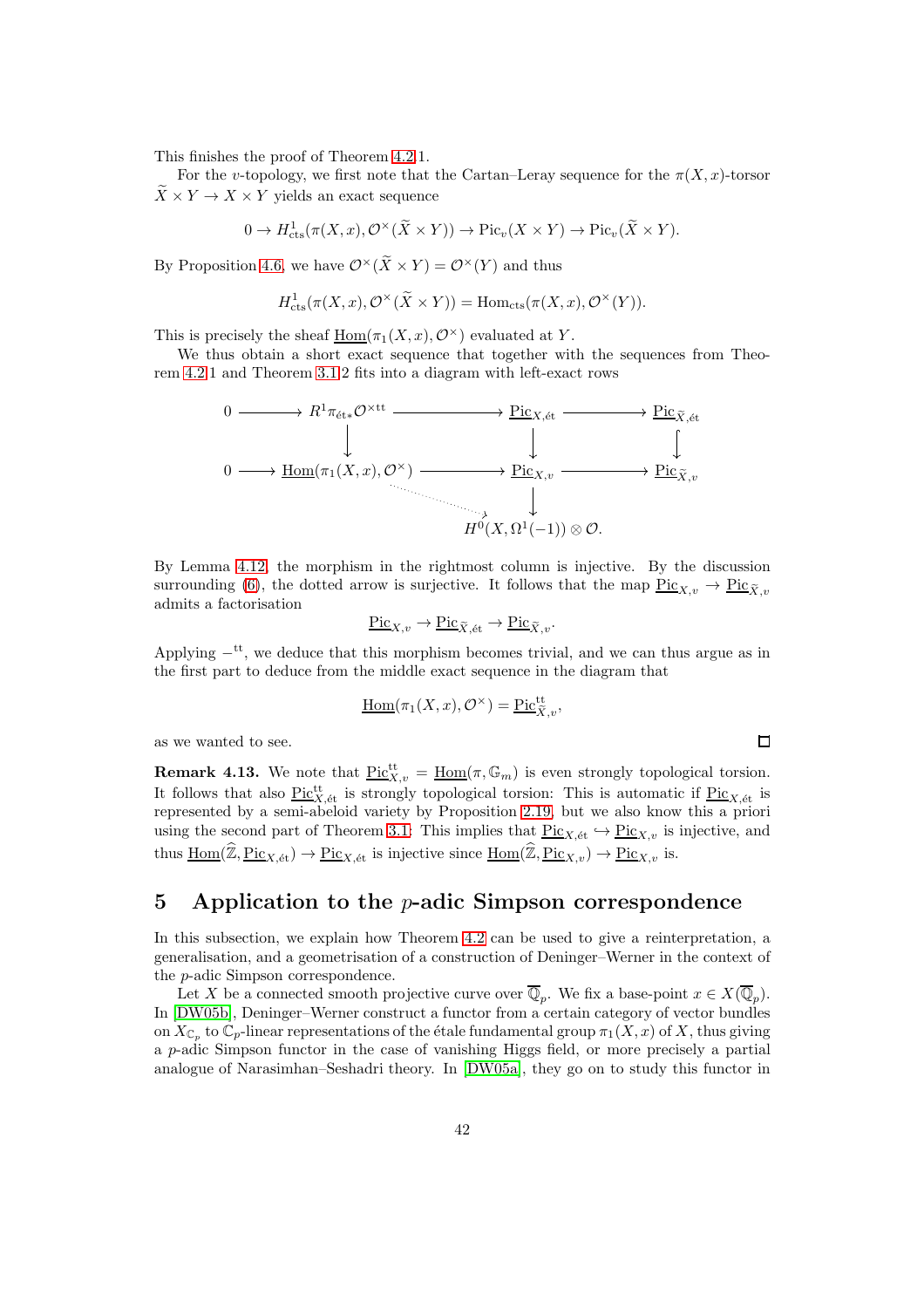the case of line bundles under the additional assumption that  $X$  has good reduction: In this case, the functor gives rise to an injective continuous homomorphism

$$
\alpha: A(\mathbb{C}_p) \to \text{Hom}_{\text{cts}}(\pi_1(X, x), \mathbb{C}_p^{\times}) = \text{Hom}_{\text{cts}}(TA^{\vee}, \mathbb{C}_p^{\times}),
$$

where  $A = \underline{\text{Pic}}_X^0$  is the Jacobian of X and  $TA^{\vee}$  is the adelic Tate module of its dual, i.e. of the Albanese. Deninger–Werner give an explicit description of  $\alpha$  in terms of the Weil pairing of A, and extend their construction to get an injective continuous homomorphism

$$
\alpha: \underline{\mathrm{Pic}}_X^{\tau}(\mathbb{C}_p) \to \mathrm{Hom}_{\mathrm{cts}}(\pi_1(X, x), \mathbb{C}_p^{\times})
$$

for any connected smooth proper algebraic variety X over  $\mathbb{Q}_p$  satisfying a certain good reduction assumption (see [\[DW05b,](#page-51-8) §1.5]). Here  $\text{Pic}^{\tau}_X$  is defined as the open and closed subgroup of the Picard variety whose image in the Néron–Severi group is torsion.

In the case that X is a curve over  $\overline{\mathbb{Q}}_p$  with good reduction, Song [\[Son20\]](#page-53-2) has recently shown that the morphism  $\alpha$  can be "geometrised", i.e. interpreted as the  $\mathbb{C}_p$ -points of a morphism of rigid group varieties. Moreover, he shows that the cokernel of  $\alpha$  can be described as  $H^0(X, \Omega^1)(-1) \otimes \mathbb{G}_a$ , thus incorporating the Higgs field into the picture.

We will now explain how these results can be generalised, using a completely different method building on the previous sections.

#### 5.1 Geometrisation of the Deninger–Werner map

In this subsection, we show that the diamantine Picard functor can be used to generalise the constructions of Deninger–Werner and Song to any smooth proper rigid analytic variety X of arbitrary dimension over more general complete algebraically closed fields K over  $\mathbb{Q}_p$ :

<span id="page-42-0"></span>**Theorem 5.1.** Let X be any smooth proper rigid space over K. Then the topological torsion Picard functor

$$
\underline{\mathrm{Pic}}^{\mathrm{tt}}_{X,\mathrm{\acute{e}t}}=R^1\pi_{\mathrm{\acute{e}t}*}({\mathcal O}^{\times\mathrm{tt}})
$$

is always represented by a divisible rigid analytic group. It fits into a natural split exact sequence of rigid group varieties

$$
0 \to \underline{\mathrm{Pic}}_{X,\mathrm{\acute{e}t}}^{\mathrm{tt}} \to \underline{\mathrm{Hom}}(\pi_1(X,x),\mathbb{G}_m) \to H^0(X,\Omega^1)(-1) \otimes_K \mathbb{G}_a \to 0.
$$

In particular, we have a natural non-degenerate pairing

$$
\underline{\mathrm{Pic}}^{\mathrm{tt}}_{X,\mathrm{\acute{e}t}} \times \pi_1(X,x) \to \mathbb{G}_m.
$$

If  $\underline{\mathrm{Pic}}_{X,\mathrm{\acute{e}t}}^{\tau}$  is an abeloid variety, this is the unique analytic continuation of the Weil pairing.

The first morphism of the exact sequence is our generalisalised version of the morphism  $\alpha$  of Deninger–Werner and Song. Indeed, if  $\underline{\mathrm{Pic}}_{X,\mathrm{\acute{e}t}}^{\tau}$  is abeloid and  $K = \mathbb{C}_p$ , then Lemma [B.5](#page-50-0) in the appendix says that

$$
\underline{\mathrm{Pic}}_{X,\mathrm{\acute{e}t}}^{\mathrm{tt}}(\mathbb{C}_p) = \underline{\mathrm{Pic}}_{X,\mathrm{\acute{e}t}}^{\tau}(\mathbb{C}_p).
$$

But this is no longer true over more general fields, and we need to use the topological torsion subgroup rather than all of  $\underline{\mathrm{Pic}}_{X,\mathrm{\acute{e}t}}^{\tau}$  to define  $\alpha$ . The last part is our analogue of the statement in [\[DW05a,](#page-51-7) §4] that  $\alpha$  can be interpreted as the analytic Weil pairing in the case of curves.

Remark 5.2. The short exact sequence in Theorem [5.1](#page-42-0) is an analogue of the complex analytic statement that the Corlette–Simpson correspondence induces a homeomorphism of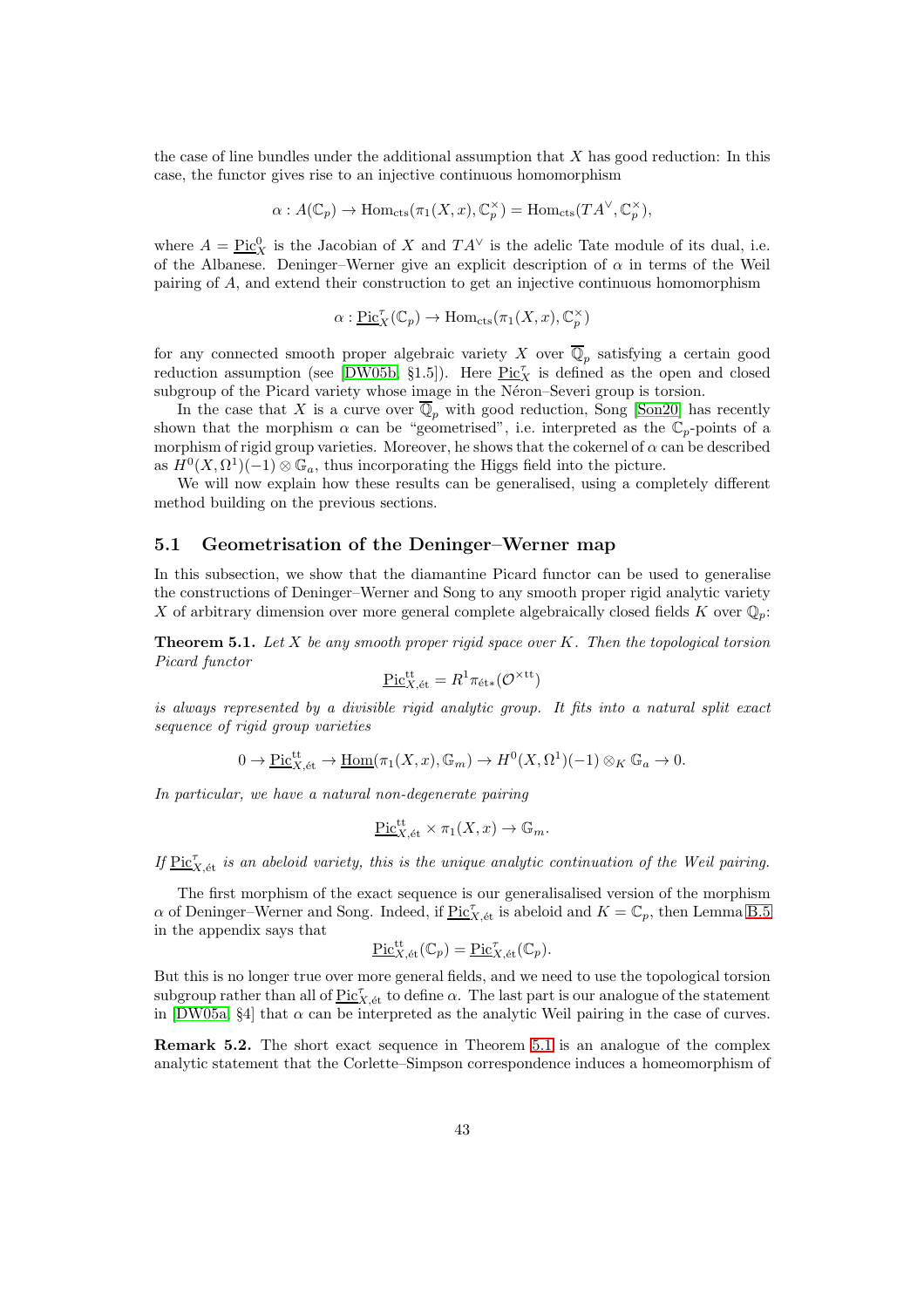moduli spaces, see [\[Sim92,](#page-52-7) Proposition 1.5] and the example thereafter which treats the case of line bundles on a complex curve X: It is given by writing  $\mathbb{C}^{\times} = S^1 \times \mathbb{R}^{\times}$  and sending

$$
\mathrm{Hom}(\pi_1(X),\mathbb{C}^\times)\cong \mathrm{Hom}(H_1(X,\mathbb{Z}),S^1)\times \mathrm{Hom}(H_1(X,\mathbb{Z}),\mathbb{R}_+^\times)\cong \mathrm{Jac}(X)\times H^0(X,\Omega^1)
$$

where the last map on the second factor sends  $\theta \in H^0(X, \Omega^1)$  to  $\gamma \mapsto \exp(-\int_{\gamma} \theta + \overline{\theta})$ .

In particular, in contrast to Theorem [5.1,](#page-42-0) this homeomorphism of moduli spaces is not complex-analytic. This difference to the p-adic case can be attributed in part to the fact that the pro-étale fundamental group appearing in Theorem [5.1](#page-42-0) is a profinite group which ignores the second factor in the analogous decomposition  $\mathbb{C}_p^{\times} = \mathcal{O}_{\mathbb{C}_p}^{\times} \times \mathbb{Q}$ .

Remark 5.3. We note that in contrast to [\[Son20,](#page-53-2) Theorem 1.1], the domain of our morphism is not  $\underline{\text{Pic}}_{X,\text{\'et}}$  but the open subspace  $\underline{\text{Pic}}_{X,\text{\'et}}^{\text{tt}} \subseteq \underline{\text{Pic}}_{X,\text{\'et}}$ . Indeed, we believe that in loc. cit., the morphism should also only be defined on  $\underline{\mathrm{Pic}}_{X,\mathrm{\acute{e}t}}^{\mathrm{tt}}$ . For curves over  $\mathbb{C}_p$ , both spaces have the same  $\mathbb{C}_p$ -points, but the latter has more points when considered as an adic space.

*Proof.* The exact sequence arises from the one in Theorem [3.1.](#page-14-0)2 by applying  $-\text{t}$ <sup>t</sup>. This preserves exactness since  $-$ <sup>tt</sup> is additive and the sequence is split. It follows that the v-sheaf  $\text{Pic}^{\text{tt}}_{X,\text{\'et}}$  is the kernel of a split morphism of smooth rigid group varieties, and is thus itself a smooth rigid group variety. It is divisible because  $\underline{\text{Hom}}(\pi_1(X, x), \mathbb{G}_m)$  is divisible and  $\mathbb{G}_a$  is uniquely divisible.

The pairing is tautologically associated to the map  $\underline{\mathrm{Pic}}_{X,\mathrm{\acute{e}t}}^{\mathrm{tt}} \to \underline{\mathrm{Hom}}(\pi_1(X, x), \mathbb{G}_m)$ . It remains to explain why it is an analytic continuation of the Weil pairing if  $\underline{\mathrm{Pic}}_{X,\mathrm{\acute{e}t}}^0$  is abeloid. Via the theory of the rigid Albanese variety developed in [\[HL20,](#page-52-17) §4], and using the functori-ality of Theorem [3.1.](#page-14-0)2, we can reduce to the case that  $X$  is abeloid. Describing the pairing in terms of the Weil pairing in the abeloid case will be the goal of the next subsection.

## 5.2 The Weil pairing from a pro-étale perspective

It remains to explain why the pairing from Theorem [5.1](#page-42-0) can be identified with the unique analytic continuation of the Weil pairing if  $X$  is abeloid. This is a pleasant application of Theorem [4.2](#page-36-0) in its own right. We note that it has long been known that such continuations exists: For abelian varieties of good reduction this is constructed in [\[Tat67,](#page-53-6) §4], and the general case can be deduced (somewhat artificially) using Raynaud uniformisation. We will now show that this analytic continuation arises very naturally as an application of the first part of Theorem [5.1,](#page-42-0) thus proving the last part of the Theorem.

Let A be an abeloid variety over a non-archimedean field extension K of  $\mathbb{Q}_p$ . Recall that the Weil pairing is the perfect pairing of finite etale (rigid) group schemes

$$
\mathbf{e}_N: A[N] \times A^{\vee}[N] \to \mu_N
$$

defined as follows: Let  $\mathcal{P}_N$  be the restriction of the Poincaré bundle to  $A\times A^\vee[N]$ . Then  $\mathcal{P}_N^{\otimes N}$ is trivial, and  $\mathcal{P}_N$  is thus a  $\mu_N$ -torsor that becomes trivial after pullback along  $[N]: A \to A$ . Consequently, we have a natural commutative diagram of bi-extensions

<span id="page-43-0"></span>
$$
0 \longrightarrow A[N] \times A^{\vee}[N] \longrightarrow A \times A^{\vee}[N] \xrightarrow{[N] \times id} A \times A^{\vee}[N] \longrightarrow 0
$$
  
\n
$$
\downarrow \qquad \qquad \downarrow \qquad \qquad \downarrow
$$
  
\n
$$
0 \longrightarrow \mu_{N} \longrightarrow \rho_{N} \longrightarrow A \times A^{\vee}[N] \longrightarrow 0
$$
  
\n(8)

and the Weil pairing is defined as the induced arrow on the left.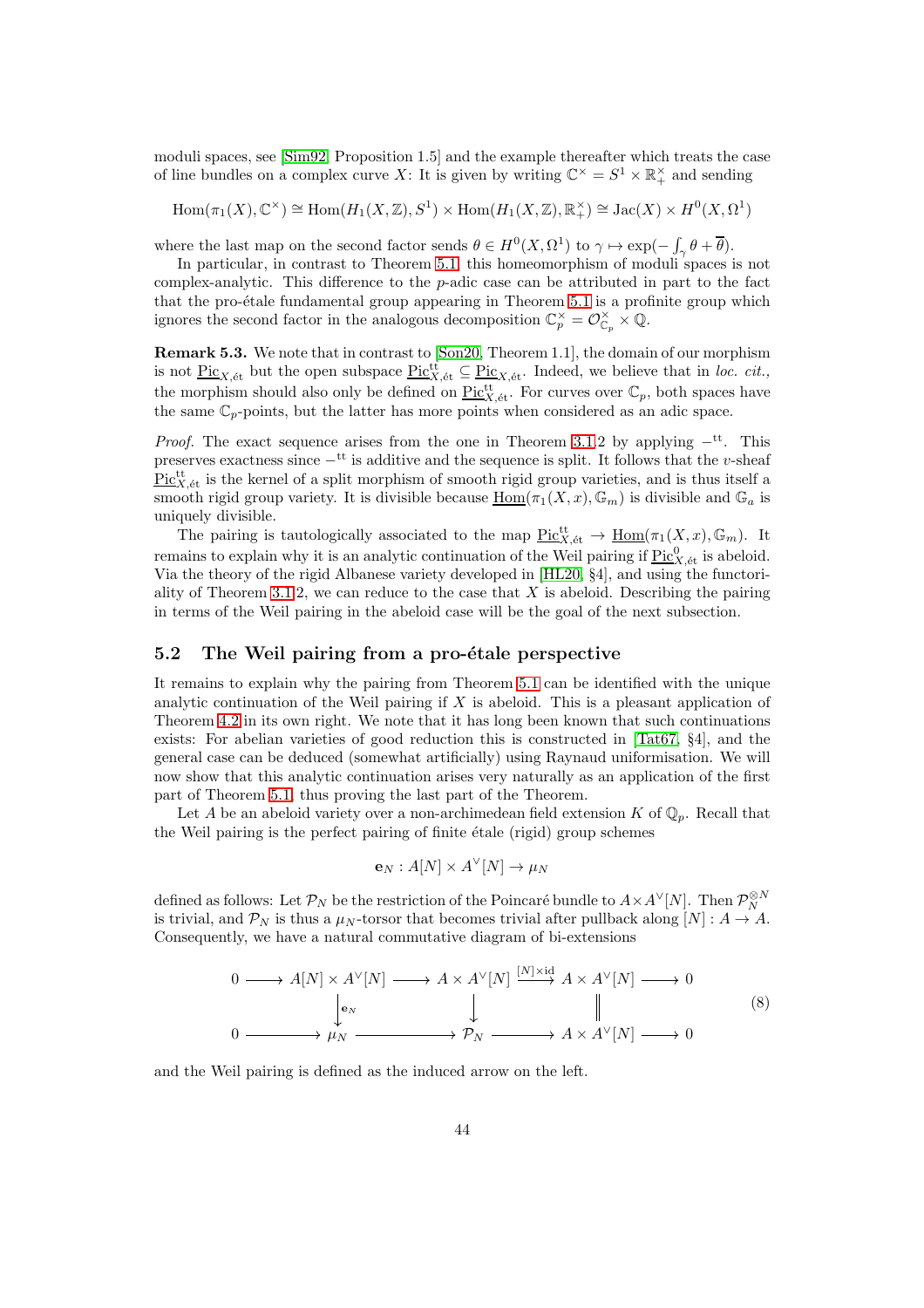Let now K be perfectoid. Using the pro-étale universal cover  $A = \varprojlim_{[N]} A$ , we can extend the above as follows: We restrict the Poincaré bundle P to the open subspace  $A \times A^{\vee \text{tt}} \subseteq$  $A \times A^{\vee}$ . By Theorem [4.2.](#page-36-0)1, this is the locus where it becomes an  $\mathcal{O}^{\times \text{tt}}$ -torsor. Rephrased in terms of the rigid group  $\mathbb{G}_m$  rather than the sheaf  $\mathcal{O}^{\times}$ , this means that  $\mathcal P$  is a bi-extension

$$
1 \to \mathbb{G}_m^{\mathrm{tt}} \to \mathcal{P} \to A \times A^{\vee \mathrm{tt}} \to 0.
$$

Concretely, this means that it becomes an exact sequence of abelian sheaves on  $\text{LSD}_A$  and  $\text{LSD}_{A}$ <sup>vtt</sup> respectively when restricted to test objects relatively over either factor.

By the first part of Theorem [4.2,](#page-36-0) this bi-extension becomes trivial upon pullback to  $\tilde{A}$ . In the abeloid setting,  $A$  sits in a short exact sequence of adic groups

$$
0 \to TA \to \widetilde{A} \to A \to 0
$$

where  $TA = \varprojlim_{N \in \mathbb{N}} A[N]$  is the adelic Tate module of A, which can be identified with  $\pi_1(A, 0)$ . We thus obtain a pushout diagram of adic groups relatively over  $A^{\vee \text{tt}}$ 

$$
\begin{array}{ccc}\n0 & \longrightarrow TA \times A^{\vee \text{tt}} \longrightarrow \widetilde{A} \times A^{\vee \text{tt}} \longrightarrow A \times A^{\vee \text{tt}} \longrightarrow 0 \\
\downarrow & & \parallel \\
0 & \longrightarrow \mathbb{G}_m^{\text{tt}} \longrightarrow \mathcal{P} \longrightarrow A \times A^{\vee \text{tt}} \longrightarrow 0.\n\end{array}
$$

On the left, we thus obtain the desired bilinear pairing

$$
\mathbf{e}:TA\times A^{\vee\mathrm{tt}}\to \mathbb{G}_m^{\mathrm{tt}}.
$$

It is clear from the construction via pullback to  $\widetilde{A}$  that this is precisely the pairing from Theorem [5.1.](#page-42-0) On the other hand, it is also clear from comparing to the pullback of [\(8\)](#page-43-0) to  $A$  that this gives an analytic continuation of the adelic Weil pairing.

$$
(\mathbf{e}_n)_{n \in \mathbb{N}} : TA \times \varinjlim_{N} A^{\vee}[N] \to \mu.
$$

It remains to see that this property determines e uniquely: For this we use that by Propo-sition [2.19,](#page-10-0) for each  $x \in TA$  the morphism  $e(x, -)$  is uniquely determined by its value on prime-to-p torsion and a morphism on the analytic p-divisible group  $A\langle p^{\infty} \rangle \to \mathbb{G}\langle p^{\infty} \rangle$ . By fully faithfulness of Fargues' functor from  $p$ -divisible groups to analytic  $p$ -divisible groups [\[Far19,](#page-51-9) Théorème 6.1], this is uniquely determined on  $p$ -torsion points, as we wanted to see.

 $\Box$ 

This finishes the proof of Theorem [5.1.](#page-42-0)

# <span id="page-44-0"></span>A The topological group of K-points of an adic group

In §[2,](#page-5-2) we discussed the homomorphism of abelian  $v$ -sheaves

$$
\mathbb{Z}_p \to G
$$

where G is an adic group. This prompted the question when the group of  $(K, K<sup>+</sup>)$ -points of G is a complete topological group. Answering this question is the goal of this appendix.

We first fix the setup: Let  $(K, K^+)$  be any non-archimedean field. The valuation associated to K<sup>+</sup> has a unique rank 1 generisation whose absolute value we denote by  $|-|: K \to \mathbb{R}$ . Choose a pseudo-uniformiser  $\varpi \in K^+$ . In order to simplify notation, we will in the following sometimes just write K for  $(K, K^+)$  when  $K^+$  is clear from the context.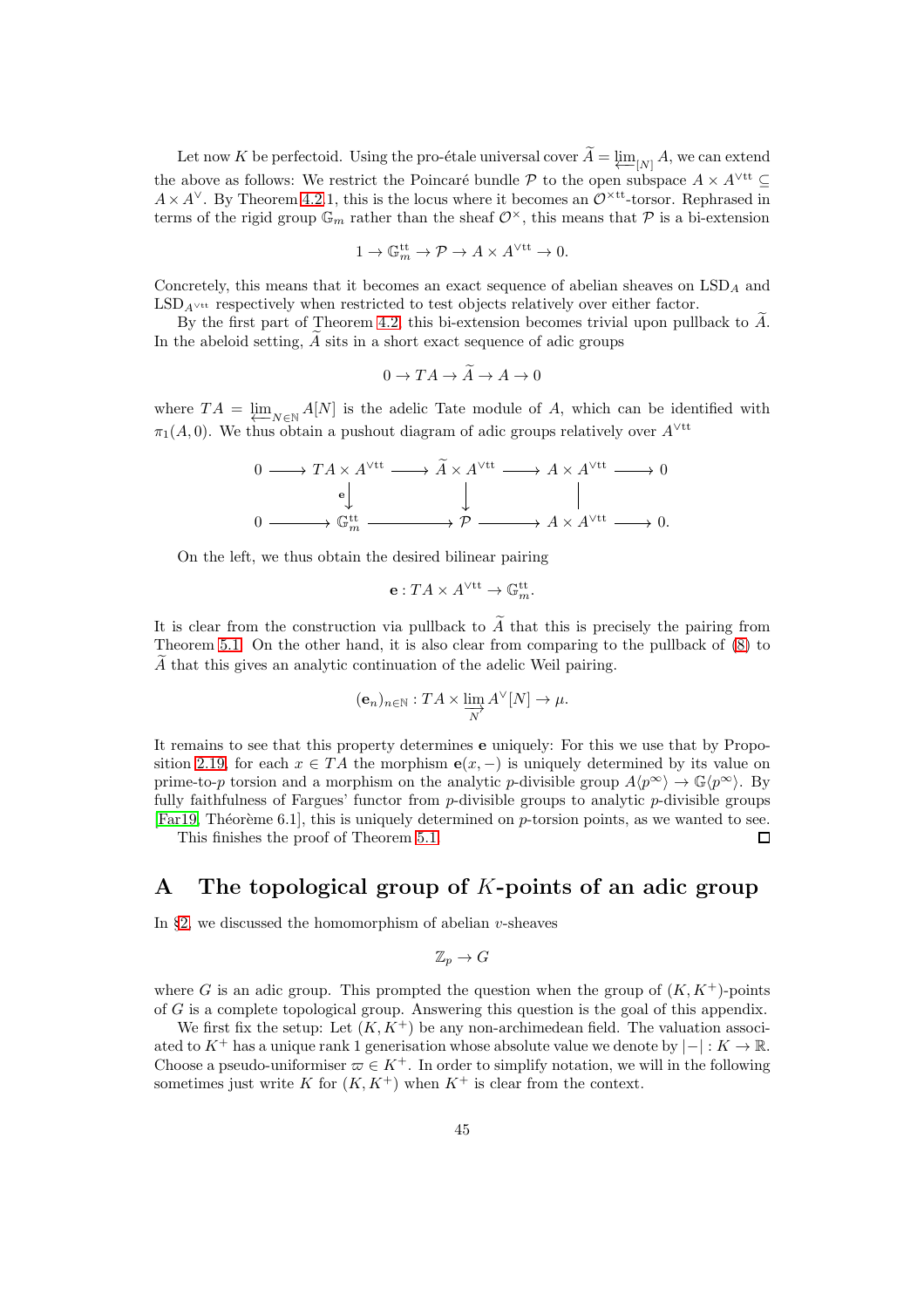**Definition A.1.** Let X be an adic space over  $Spa(K, K^+)$ . Then we have a natural injective map  $X(K, K^+) \hookrightarrow |X|$  sending a map  $Spa(K, K^+) \to X$  to the image of the closed point. We then endow  $X(K, K^+)$  with the subspace topology. One easily checks that this defines a functor from adic spaces over  $(K, K<sup>+</sup>)$  to topological spaces.

Here for the definition of the map we use the unique closed point  $x \in \text{Spa}(K, K^+)$  since for any map  $\varphi : \text{Spa}(K, K^+) \to X$ , this has the property that for any open  $U \subseteq |X|$  we have  $x \in U$  if and only if  $\varphi$  factors through U.

**Definition A.2.** An adic space  $G \to \text{Spa}(K, K^+)$  is an adic K-group if finite fibre products of G with itself over  $Spa(K, K^+)$  exist and G is a group object in adic spaces over K.

The first goal of this appendix is to work out a mild technical assumption that ensures that  $G(K, K^+)$  inherits the structure of a topological group. This is non-trivial since the natural map  $|G \times_K G| \to |G| \times |G|$  is usually not an isomorphism. We therefore impose:

<span id="page-45-0"></span>**Hypothesis A.3.** G admits a basis of uniform affine open subspaces  $\beta$  such that for each  $U = \text{Spa}(A, A^+)$  and  $V = \text{Spa}(B, B^+)$  in B, the fibre product  $U \times_K V$  exists and is affinoid with  $\mathcal{O}(U \times_K V) = A \hat{\otimes}_K B$  the tensor product of complete normed K-vector spaces. Here we use that A carries a natural K-Banach norm defined by  $|x| := \inf\{|a| \mid a \in K \text{ s.t. } x \in aA^{\circ}\}.$ 

For example, these assumptions are satisfied if G is a reduced rigid or perfectoid space.

<span id="page-45-1"></span>**Lemma A.4.** Let G be an adic space over K satisfying Hypothesis [A.3.](#page-45-0) Then for any open subspace  $U \subseteq G \times_K G$  and any  $x \in U(K)$ , there are open neighbourhoods  $V \subseteq G$  and  $W \subseteq G$ such that  $x \in V \times_K W \subseteq U$ . In particular, the natural bijection

$$
(G \times_K G)(K) \to G(K) \times G(K)
$$

is a homeomorphism.

**Remark A.5.** For rigid groups in characteristic 0, this is clear since there is in fact a basis of open neighbourhoods of 1 that are open subgroups, [\[Far19,](#page-51-9) §1, Corollaire 4]

*Proof.* We may without loss of generality replace G by an affinoid open subspace  $Spa(S, S^+)$ in B that contains x. Then by the hypothesis,  $G \times_K G = \text{Spa}(R, R^+)$  where  $R = S \hat{\otimes}_K S$ .

We can then without loss of generality assume that  $U$  is a rational open defined by conditions  $|f_1| \le |g| \ne 0, \ldots, |f_n| \le |g| \ne 0$  for some  $f_1, \ldots, f_n, g \in R$ . We can in fact assume  $g = \varpi^k$ : Since U is quasi-compact, there is  $\epsilon > 0$  such that  $|g| > \epsilon$  on U, and such that for each  $i = 1, ..., n$  either  $f_i(x) = 0$  or  $|f_i(x)| > \epsilon$ . Then  $|f_1 - f_1(y)| \leq \epsilon, ..., |f_n - f_n(x)| \leq$  $\epsilon, |g - g(x)| \leq \epsilon$  defines a rational open subspace  $V \subseteq X$  that is contained in U: Indeed, the assumptions imply that for all  $y \in V$ , we have  $|g(x)| = |g(y)| > \epsilon$  and either  $|f_i(x)| = |f_i(y)|$ or  $|f_i(y)| \leq \epsilon$ , either of which implies  $|f_i(y)| \leq |g(y)| \neq 0$ . Thus  $V \subseteq U$ .

Since  $S \otimes S \subseteq S \hat{\otimes} S$  is dense, we can now without loss of generality assume that

$$
f_i = \sum_j a_{ij} \otimes b_{ij} \in S \otimes S \quad \text{ with } |a_{ij}|, |b_{ij}| \leq 1.
$$

Write  $x_1, x_2 \in G(K, K^+)$  for the projections of x, then the conditions  $|a_{ij} - a_{ij}(x_1)| \leq \epsilon$  and  $|b_{ij} - b_{ij}(x_2)| \leq \epsilon$  for all i, j define open subspaces  $V, W \subseteq G$ , respectively. These clearly contain  $x_1, x_2$ , thus  $x \in V \times_K W$  and the conditions ensure that  $V \times_K W \subseteq U$ . П

Recall that in any topological group, there is a good notion of Cauchy sequences, namely sequences  $(x_n)_{n\in\mathbb{N}}$  such that any neighbourhood of 0 contains  $x_n - x_m$  for  $n, m \gg 0$ .

Our second goal is to show that under Hypothesis [A.3,](#page-45-0) the group  $G(K, K^+)$  is in fact complete with respect to this uniform structure: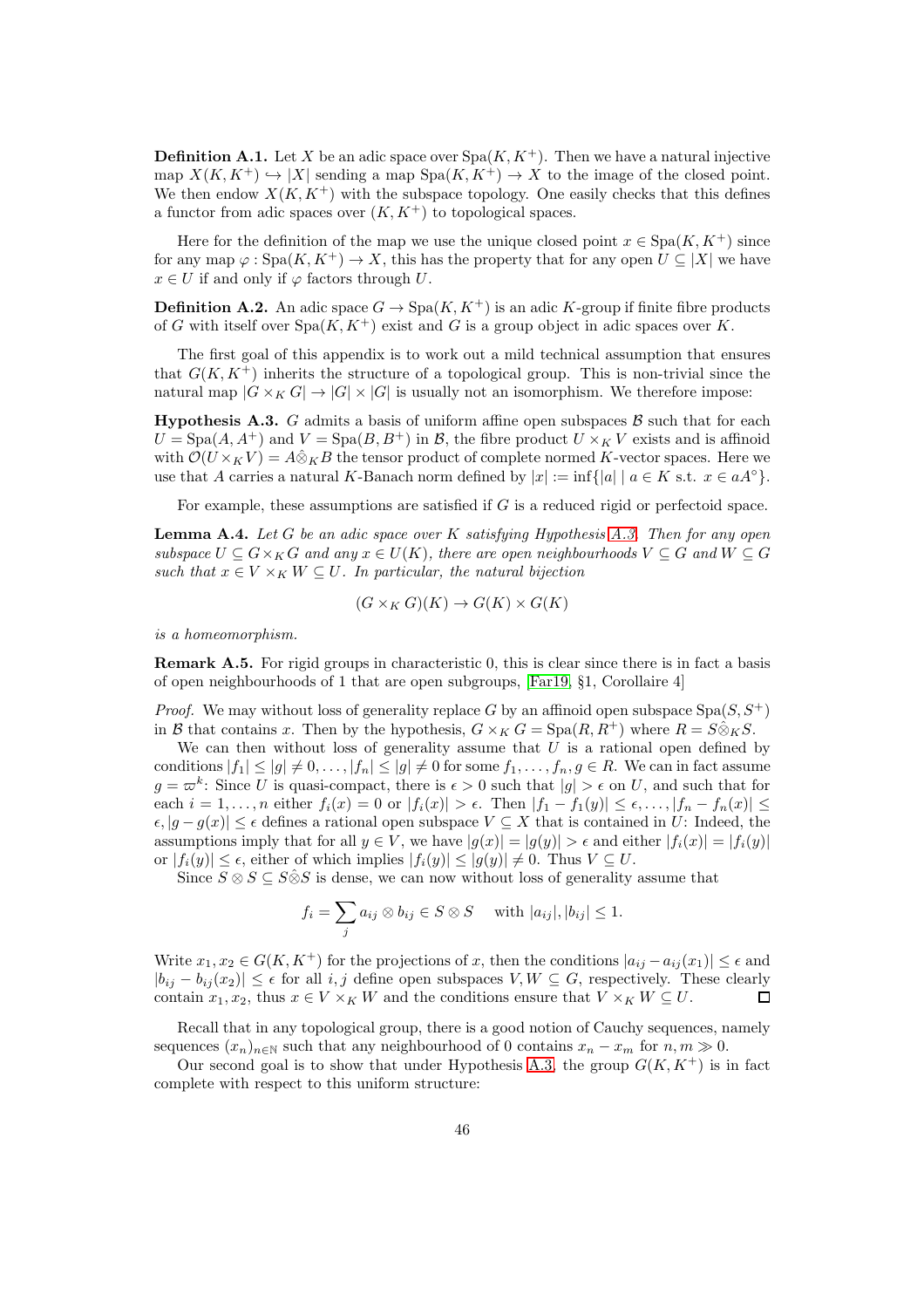<span id="page-46-0"></span>**Proposition A.6.** Let G be an adic group over  $(K, K^+)$  satisfying Hypothesis [A.3.](#page-45-0) Then  $G(K, K^+)$  is a complete Hausdorff topological group.

**Remark A.7.** If G is rigid, then there is another notion of completeness: Namely, for any rigid space X, the space  $X(K, K^+)$  is in fact a complete metric space. Indeed,

$$
d_X(x, y) := \inf\{\epsilon > 0 \mid \forall f \in \mathcal{O}^+(X) : |f(x) - f(y)| \le \epsilon\}
$$

for  $x, y \in X(K, K^+)$  defines a canonical ultrametric on  $X(K, K^+)$  which turns  $X(K, K^+)$ into a complete metric space. This can be seen by embedding  $X \hookrightarrow \mathbb{B}^d$  and checking that if  $X = \mathbb{B}^d$ , then  $d_X$  is the usual supremum ultrametric on  $K^{+d}$ .

For a general adic space X over  $(K, K^+)$ , one can still prove by approximation to the rigid case that  $d_X$  makes  $X(K, K^+)$  into a complete metric space, but the topology does not in general coincide with the natural one induced from |X|: For example, let  $X = \prod_{\mathbb{Z}_p} \mathbb{F}_p$  as a profinite adic space, then  $d_X$  is the discrete metric. Indeed, the topology on  $X(K) = |X|$ cannot be locally metrizable since it is not first-countable (cf Birkhoff–Kakutani's Theorem).

For the proof of the Proposition, we use Hypothesis [A.3](#page-45-0) once again, since it allows us to use the epsilon-delta definition for limits in this setting. This relies on the following:

<span id="page-46-1"></span>**Lemma A.8.** Let G be an adic space over  $(K, K^+)$  satisfying Hypothesis [A.3.](#page-45-0) Let  $x \in$  $G(K, K^+)$  be a point. Let  $V \subseteq G$  be an affinoid subspace and let  $U \subseteq V \times V$  be an open subspace such that  $x \times V \subseteq U$ . Then there is an open  $x \in W \subseteq V$  such that  $W \times V \subseteq U$ .

<span id="page-46-2"></span>**Lemma A.9.** There is a cofiltered inverse system  $(X_i = \text{Spa}(A_i, A_i^+))_{i \in I}$  where  $A_i$  is of finite type over  $(K, K^+)$  with compatible maps  $X \to X_i$  that induce a homeomorphism

$$
X(K,K^+) = \varprojlim_{i \in I} X_i(K,K^+).
$$

*Proof.* Let  $A^+ = \mathcal{O}^+(X)$  and let I be the set of finite subsets of  $A^+$ . For each  $S \in I$ , let  $A_{S,0}$  be the K<sup>+</sup>-subalgebra of  $A^+$  generated by the elements of S, let  $A_S := A_{S,0}[\frac{1}{\varpi}],$ let  $A_S^+$  be the integral closure of  $A_{S,0}$  in  $A_S$  and let  $X_S = \text{Spa}(A_S, A_S^+)$ . We then have  $A^+ = \underline{\lim}_{i \in I} A_i^+$ . We thus get the desired bijection.  $\Box$ 

*Proof of Lemma [A.8.](#page-46-1)* Write  $V \sim \lim_{i} V_i$  for some affinoid rigid spaces  $V_i$ . Then the hypoth- $\overline{V}$  roof of Behina A.o. Write  $V \propto \lim_{i} V_i$  for some annion right spaces  $V_i$ . Then the hypothesis implies that we also have  $V \times V \sim \lim_{i} V_i \times V_i$ . We can thus find opens  $U_i \subseteq V_i \times V_i$ whose pullbacks cover U. Since  $x \times V$  is quasi-compact, we can find finitely many  $U_i$  that whose pullbacks cover U. Since  $x \times V$  is quasi-compact, we can find finitely many  $U_i$  that cover  $x \times V$ , and since the limit is cofiltered we can thus assume that U is the pullback of some  $U_i \subseteq V_i \times V_i$ . We claim that for  $i \gg 0$ , also  $x \times V_i \subseteq U_i$ : Indeed, this follows from Lemma [3.13](#page-18-1) applied to the opens  $U_i \cap (x \times V_i) \subseteq x \times V_i$ .

We have thus reduced to the rigid case. We can immediately reduce further to  $V_i = \mathbb{B}^d$ . But then we have  $x \times \mathbb{B}^d = \varprojlim_{\epsilon > 0} \mathbb{B}^d_{\epsilon} \times \mathbb{B}^d$  where  $\mathbb{B}^d_{\epsilon}$  is the rigid polydisc of radius  $\epsilon$  (exactly like in Claim [3.21\)](#page-21-1), and the statement follows again from Lemma [3.13.](#page-18-1)  $\Box$ 

*Proof of Proposition [A.6.](#page-46-0)* The homeomorphism  $(G \times_K G)(K, K^+) = G(K, K^+) \times G(K, K^+)$ of Lemma [A.4](#page-45-1) ensures that the structure maps  $G \times_K G \to G$  etc define on  $(K, K^+)$ -points the structure of a topological group.

To see that  $G(K, K^+)$  is Hausdorff, it suffices to prove this locally. By Lemma [A.9,](#page-46-2) we can reduce to the rigid case, where the statement is clear since we can write  $U(K, K^+)$  as a closed subspace of  $\mathbb{B}^d(K, K^+) = K^{+d}$  which is a complete metric space.

To see completeness, let  $U \subseteq G$  be any affinoid neighbourhood of 0. Then the preimage under the group operation in  $G \times_K G$  is open. Thus by Lemma [A.4,](#page-45-1) there is an affinoid open subspace  $V \subseteq U$  such that  $G \times_K G \to G$  restricts to  $V \times_K V \to U$ .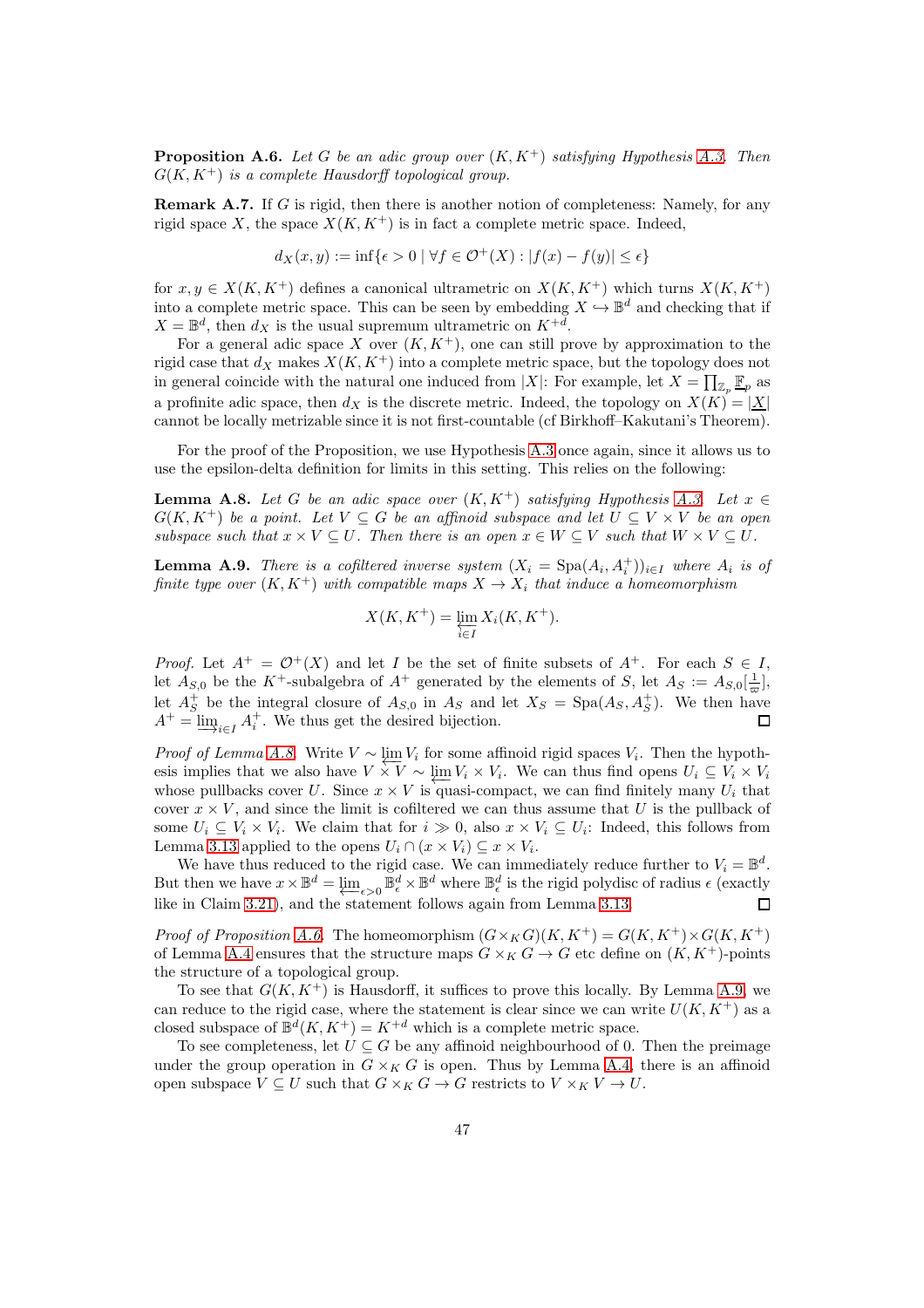Let now  $(x_n)_{n\in\mathbb{N}}$  be any Cauchy sequence in  $G(K, K^+)$ . After discarding finitely many terms, we can assume that  $x_n - x_m \in V$  for all  $n, m$ . Then for all  $n, m$ , we have

$$
x_n = (x_n - x_m) + x_m \in V + x_m = V + (x_m - x_0) + x_0 \subseteq U + x_0.
$$

After translating by  $x_0$ , we can therefore assume that  $x_n$  is a sequence in U. In fact, since U was arbitrary, we can assume that all  $x_n$  are in V.

Let now  $f \in \mathcal{O}^+(U)$  and consider the map

$$
V \times V \to \mathbb{B}, \quad x, \delta \mapsto f(x + \delta) - f(x).
$$

For any  $\epsilon > 0$ , let  $U_{\epsilon} \subseteq V \times V$  be the pullback of the open ball  $\mathbb{B}_{\epsilon}$  of radius  $\epsilon$  around 0, then by Lemma [A.8,](#page-46-1) there is  $0 \in W_{\epsilon} \subseteq V_{\epsilon}$  such that  $V \times W_{\epsilon} \subseteq U_{\epsilon}$ . Since  $x_m - x_n \in W_{\epsilon}$  for  $n, m \gg 0$ , this means

$$
|f(x_m) - f(x_n)| \le \epsilon \quad \text{ for } n, m \gg 0.
$$

Thus  $f(x_m)$  is a Cauchy sequence in  $K^+$  and thus has a limit. It thus makes sense to define

$$
x: \mathcal{O}^+(U) \to K^+, \quad f \mapsto \lim_n f(x_n).
$$

One easily checks that this defines the desired limit  $x_n \to x \in U(K, K^+) \subseteq G(K, K^+)$ .  $\Box$ 

# <span id="page-47-0"></span>B The structure of semi-bounded rigid groups

In this appendix, we gather some structural results on semi-abeloid varieties that were used in the text. In fact, we can work in the greater generality of "semi-bounded" groups, introduced below.

In the following, we work in the category of rigid groups over any algebraically closed nonarchimedean base field  $K$ . By convention, all rigid groups are assumed to be commutative.

**Definition B.1.** 1. An abeloid variety is a smooth proper connected rigid group.

- 2. A rigid group is called bounded if it is smooth, quasi-compact and connected.
- 3. A semi-abeloid variety is a rigid group  $E$  that is an analytic extension

$$
0 \to T \to E \to A \to 0
$$

of an abeloid variety A by an analytic torus T, i.e. we have  $T \cong \mathbb{G}_m^r$  for some r.

4. We call a rigid group variety  $E$  semi-bounded if it is an analytic extension

$$
0\to T\to E\to G\to 0
$$

of a bounded group  $G$  by an analytic torus  $T$ .

Lütkebohmert's Structure Theorem for bounded rigid group varieties [Lüt95, Theorem 1] in its variant [Lüt16, Corollary 7.6.2] says that any bounded rigid group  $G$  has a maximal open subgroup  $G^+$  that admits a connected smooth formal model  $\mathfrak{G}$ . Second, this has a universal mapping property for morphisms from generic fibres of connected smooth formal schemes to G. Third, there is a uniformisation

$$
G=E/M
$$

where E is a semi-bounded group variety of the form  $T \to E \to B$  for some torus T of rank r and some bounded rigid group B with a smooth formal model, and  $M \subseteq E(K)$  is a lattice of rank r. It is not too difficult to extend the Structure Theorem to semi-bounded varieties: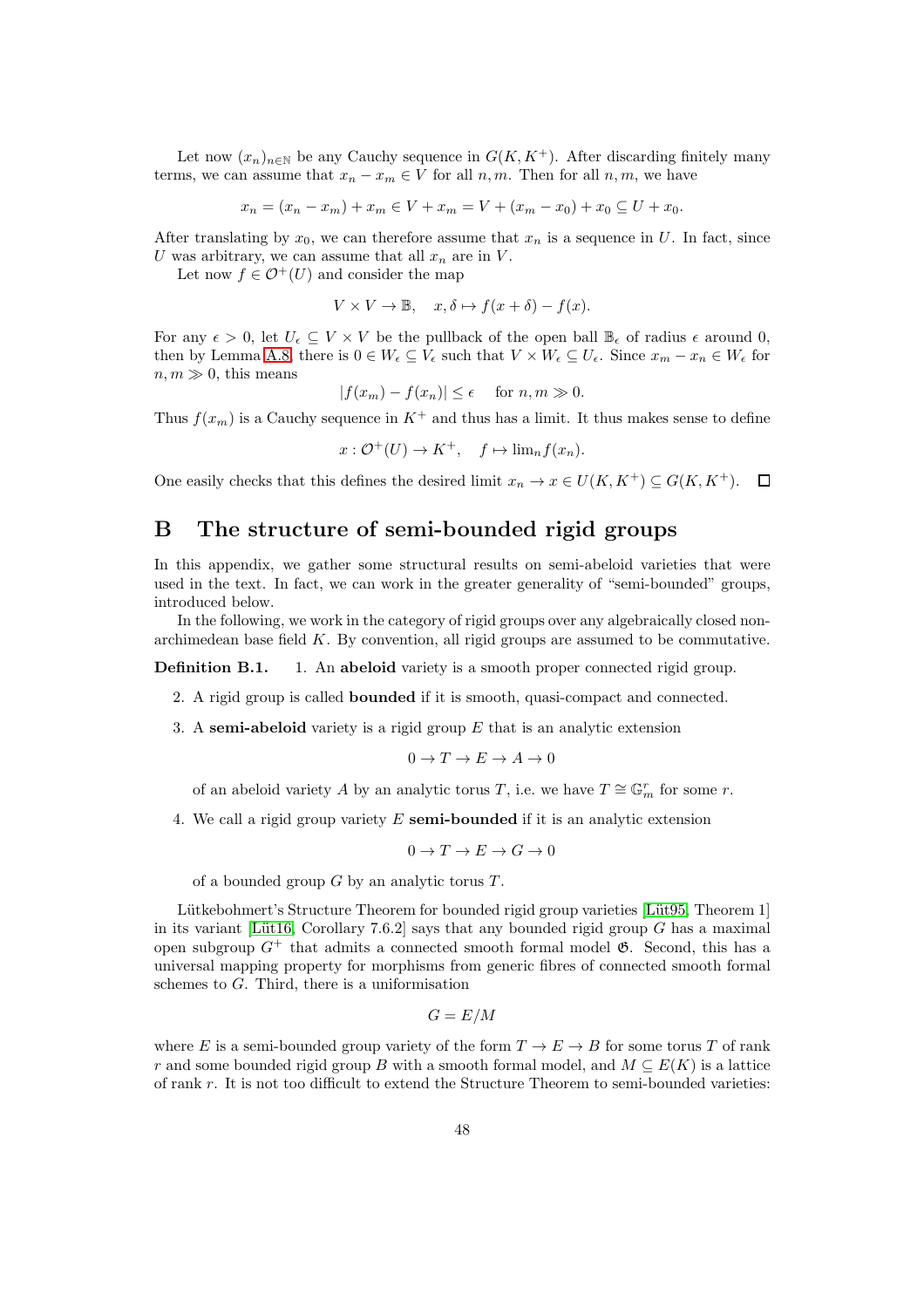**Proposition B.2.** Let  $T \to E \to G$  be a semi-bounded group variety over K. Then there is a maximal open subgroup  $E^+ \subseteq E$  such that  $E^+$  admits a connected smooth formal model **E.** It is an analytic extension  $0 \to \mathfrak{T} \to \mathfrak{E} \to \mathfrak{G} \to 1$  where  $\mathfrak{T}$  is the largest formal subtorus of  $T$  and  $\mathfrak G$  is the maximal connected smooth formal model of a subgroup of  $G$ .

*Proof.* For the bounded group  $G$ , this is the Structure Theorem for bounded groups of Lütkebohmert. Let  $G^+ \subseteq G$  be the generic fibre of the connected smooth formal model  $\mathfrak{G}$ . Let  $E^{(+)}$  be the pullback of E along  $G^+ \subseteq G$ , this is an extension

$$
0 \to T \to E^{(+)} \to G^+ \to 0
$$

which defines an extension class in  $\text{Ext}^1_{\text{an}}(G^+, T)$ . We now use:

<span id="page-48-0"></span>**Lemma B.3.**  $\text{Ext}^1_{\text{an}}(G^+, \mathbb{G}_m) = \text{Ext}^1_{\text{an}}(G^+, \mathbb{G}_m^+) = \text{Ext}^1_{\text{Zar}}(\mathfrak{G}, \mathbb{G}_{m, \mathcal{O}_K})$ 

Proof. We use the Breen–Deligne sequence [\[BBM82,](#page-51-19) §2.1], which yields for any two abelian sheaves  $A$  and  $B$  on a site a functorial short exact sequence

$$
0 \to H^1(\mathcal{E}^\bullet(A, B)) \to \text{Ext}^1(A, B) \to E_2^{01} = \ker(H^1(A, B) \xrightarrow{d_1} H^1(A \times A, B)),
$$

where  $\mathcal{E}^{\bullet}(A, B)$  is a certain complex of abelian groups which in low degrees is of the form

$$
\mathcal{E}^0 = H^0(A, B) \xrightarrow{d_1} \mathcal{E}^1 = H^0(A^2, B) \xrightarrow{d_2} \mathcal{E}^2 = H^0(A^3, B) \oplus H^0(A^2, B) \to \dots
$$

for some explicit transition maps  $d_i$ .

We now apply this to compute the three Ext-groups (on the site of rigid spaces over  $K$ , and in formal schemes over  $\mathcal{O}_K$  with the Zariski topology, respectively) and compare the results: Since  $\mathfrak G$  is smooth and connected, we have

$$
H_{\mathrm{an}}^1(G^+,\mathbb{G}_m)=H_{\mathrm{Zar}}^1(\mathfrak{G},\mathbb{G}_m).
$$

To compare the first terms in the Breen–Deligne sequence, let  $\Gamma = |K|$  be the value group of K. Then for any rigid space X that admits a smooth formal model, we have a split exact sequence

$$
1 \to H^0(X, \mathbb{G}_m^+) \to H^0(X, \mathbb{G}_m) \to H^0(X, \Gamma) \to 0.
$$

Since G is connected, we thus have for any  $n$  a short exact sequence

$$
1 \to H^0(G^n, \mathbb{G}_m^+) \to H^0(G^n, \mathbb{G}_m) \to \Gamma \to 0,
$$

inducing a split exact sequence of complexes

$$
\mathcal{E}^\bullet(G,\mathbb{G}_m^+) \to \mathcal{E}^\bullet(G,\mathbb{G}_m) \to \mathcal{E}^\bullet(G,\Gamma).
$$

It thus suffices to see that  $H^1(\mathcal{E}^\bullet(G,\Gamma)) = 0$ . But this term also occurs in the Breen–Deligne sequence for the trivial group  $G = \text{Spa}(K, \mathcal{O}_K)$ , which of course has vanishing  $\text{Ext}^1$ .  $\Box$ 

Lemma [B.3](#page-48-0) implies that  $E^{(+)}$  fits into a pushout of extensions

$$
\begin{array}{ccc}\n1 & \longrightarrow & T \longrightarrow E^{(+)} \longrightarrow & G^{+} \longrightarrow & 0 \\
\uparrow & & \uparrow & & \parallel \\
1 & \longrightarrow & T^{+} \longrightarrow & E^{+} \longrightarrow & G^{+} \longrightarrow & 0\n\end{array}
$$

By the second equality in Lemma [B.3,](#page-48-0) we see that  $E^+$  admits a smooth formal model  $\mathfrak{E}$ .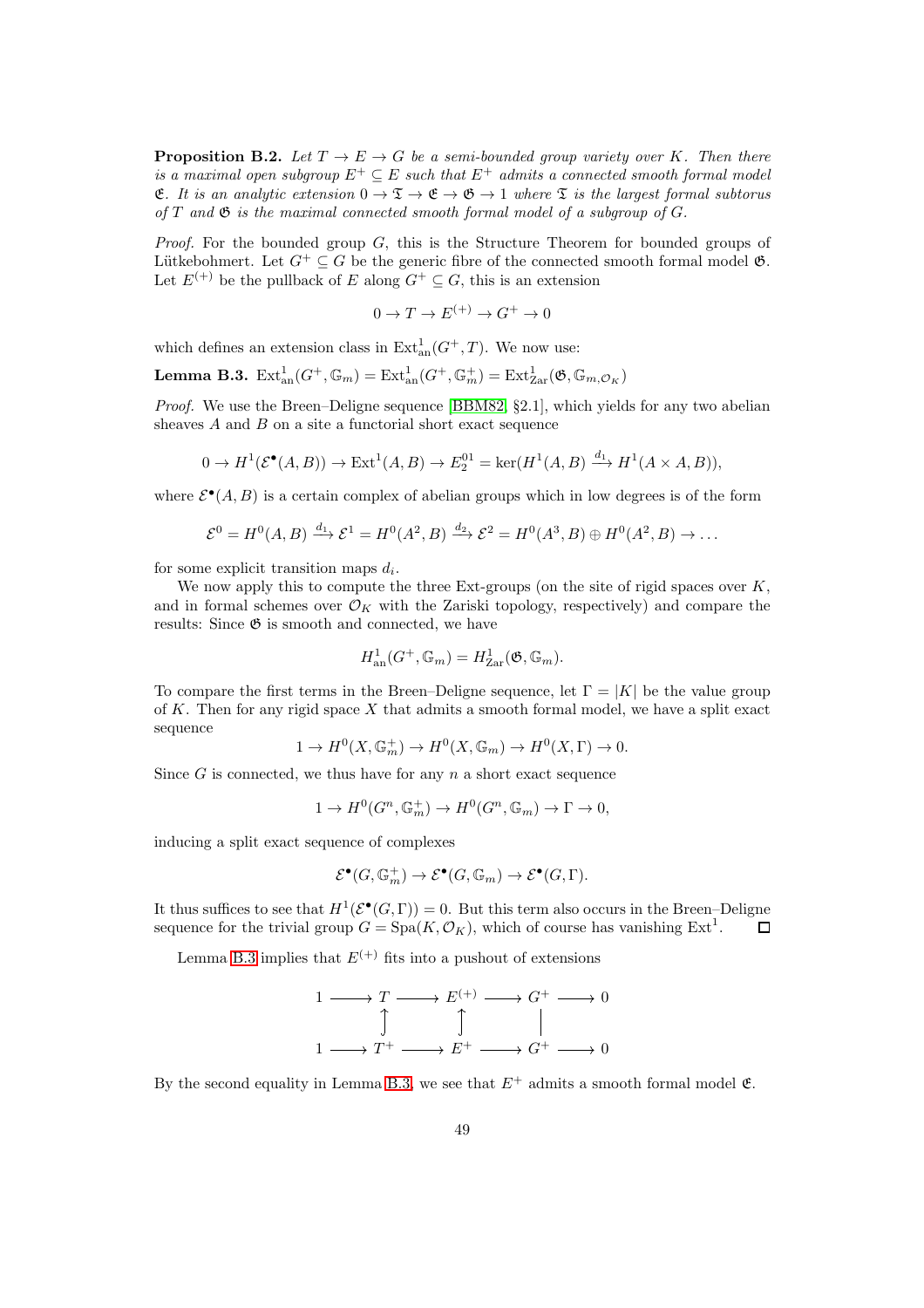We claim that  $E^+$  is maximal with this property. Let therefore  $E' \subseteq E$  be any other subgroup that admits a connected smooth formal model  $\mathfrak{E}'.$ 

Then  $\mathfrak{E}'$  is quasi-compact: Indeed, its special fibre is a connected smooth k-group scheme, hence irreducible, hence quasi-compact [\[dJ](#page-51-12)<sup>+</sup>20, Tag 0B7P].

Second, we observe that the integral structure of  $E^+ \subseteq E^{(+)}$  induces a continuous morphism  $\lambda : |E^{(+)}| \to \mathbb{R}^r$  where  $r = \text{rk}T$ , that is a homomorphism on  $(C, C^+)$ -points for any extension of K (cf [Lüt16, before Corollary 7.6.2]).

It follows that the image of E' has to be compact, which forces  $E'(C, C^+)$  to be mapped to 0. Thus all of E' gets sent to 0. Since the rigid subgroup  $E^+$  can be characterised as the interior of the fibre over 0, this shows that  $E' \subseteq E^+$ .  $\Box$ 

Next, we wish to drop the assumption on connectedness for the benefit of getting a slightly larger subgroup that is p-strict:

<span id="page-49-0"></span>**Lemma B.4.** There is a unique open subgroup  $E_0 \subseteq E$  that satisfies all of the following properties:  $E_0$  contains  $E^+$  as its identity component, the following diagram is Cartesian

$$
E_0 \xrightarrow{[p]} E_0
$$
  

$$
\downarrow \qquad \qquad \downarrow
$$
  

$$
E^+ \xrightarrow{[p]} E^+
$$

and  $E_0/E^+$  is an étale p-divisible group. Then  $E_0 = E^+ \cdot E[p^\infty](K)$  is the union of all translates of  $E^+$  by p-torsion points, and in particular still admits a smooth formal model.

*Proof.* We claim that  $E_0 := \cup_n [p^n]_E^{-1}(E^+)$  has the desired properties. We first show this in the case that E is bounded: Then there is a uniformisation  $G = E/M$  for some semibounded  $T \to E \to B$  where B has a connected smooth model. The preimage of  $G^+$  under  $E \to G$  is isomorphic to  $G^+ \cdot M$ . This surjects onto B and defines a short exact sequence

$$
0 \to H \to G^+ \cdot M \to B \to 0
$$

where  $H \subseteq T$  is of the form  $T^+ \cdot M$ . It follows that we have a short exact sequence

$$
0 \to [p^n]_T^{-1}(H) \to [p^n]_E^{-1}(G^+ \cdot M) \to B \to 0.
$$

Since  $T$  is a torus, its  $K$ -points are  $p$ -divisible, and thus we have a short exact sequence

$$
0 \to H \to [p^n]_T^{-1}(H) \to M/p^n \to 0.
$$

It follows that  $G^+ \cdot M \subseteq [p^n]_E^{-1}(G^+ \cdot M)$  is open and closed with quotient also isomorphic to  $M/p^n$ . Projecting down along  $E \to G$ , it follows that we also have an exact sequence

$$
0 \to G^+ \to [p^n]_G^{-1}(G^+) \to M/p^n \to 0.
$$

In the colimit over *n*, this shows that  $G_0 = \bigcup_n [p^n]_G^{-1}(G^+)$  sits in an exact sequence

$$
0 \to G^+ \to G_0 \to M \otimes_{\mathbb{Z}} \mathbb{Q}_p/\mathbb{Z}_p \to 0.
$$

This proves the result in the bounded case.

In the general case, since  $T(K)$  is p-divisible and  $T^+ = \bigcup_n [p^n]_T^{-1}(T^+)$ , we then have short exact sequences

$$
\begin{array}{ccc}\n1 & \longrightarrow & T^+ & \xrightarrow{\hspace{2mm}} & E^+ & \xrightarrow{\pi} & G^+ & \xrightarrow{\hspace{2mm}} & 1. \\
\parallel & & \downarrow & & \downarrow & & \downarrow \\
1 & \longrightarrow & T^+ & \longrightarrow & [p^n]_E^{-1} E^+ & \longrightarrow & [p^n]_G^{-1} G^+ & \xrightarrow{\hspace{2mm}} & 1\n\end{array}
$$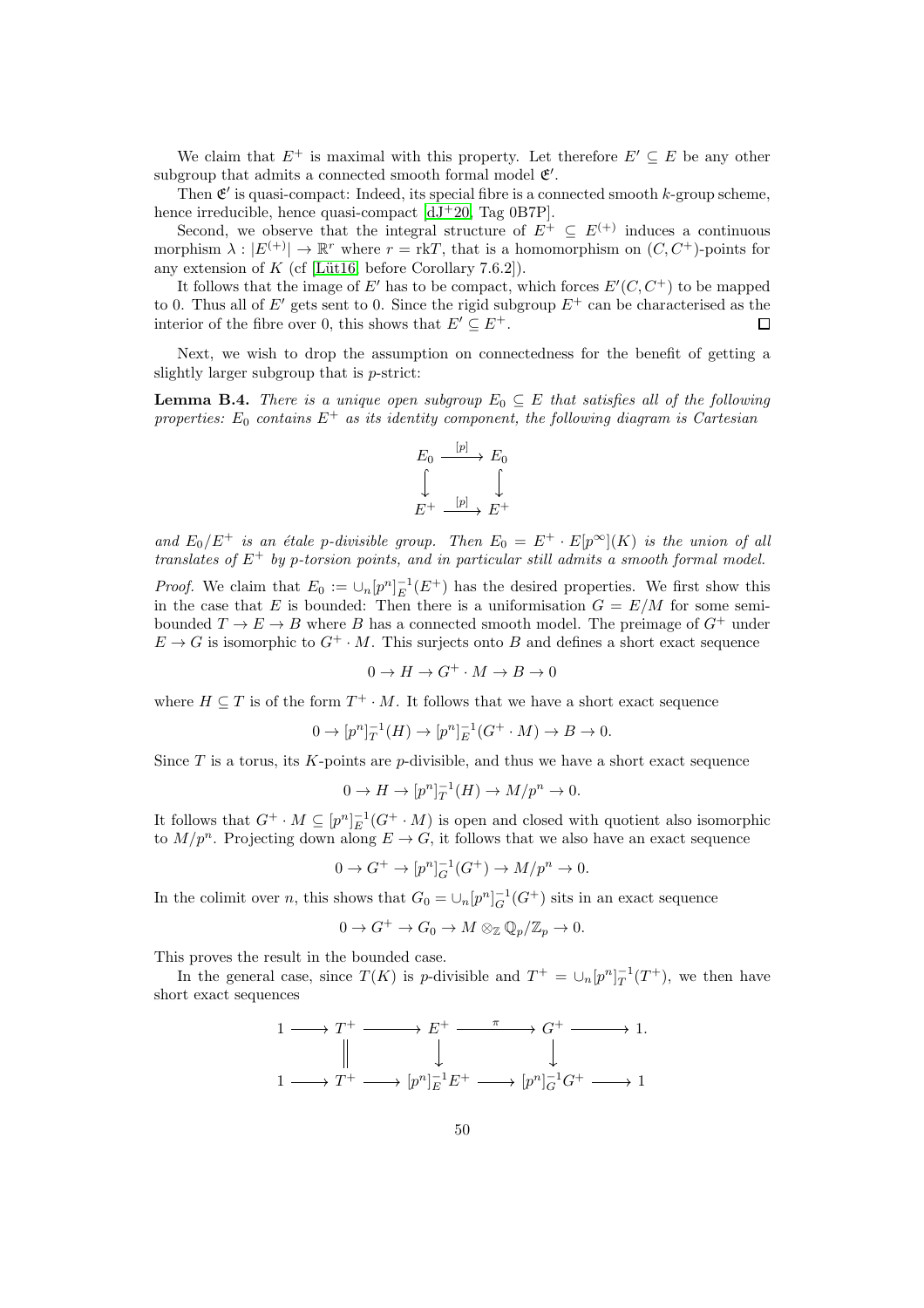It follows from this that  $E^+$  is an open and closed subgroup of  $E_0$ , and we have

$$
E_0/E^+ = G_0/G^+.
$$

This gives the desired result.

<span id="page-50-0"></span>**Lemma B.5.** Let A be an abeloid variety over  $K = \mathbb{C}_p$  or  $\mathbb{C}_p^{\flat}$ . Then

$$
A^{\mathrm{tt}}(K) = A(K).
$$

**Remark B.6.** This does not mean that the open immersion  $A<sup>tt</sup> \to A$  is an isomorphism. Indeed, this is not the case; for example  $\mathcal{O}(A) = K$  whereas  $\mathcal{O}(A^{tt})$  is large, being functions on an infinite disjoint union of open discs by Proposition [2.19.](#page-10-0)

A closely related phenomenon is that the statement of the Lemma becomes false for any non-trivial extension of  $K$ , already in the case of Tate curves.

*Proof.* If A has good reduction  $\overline{A}$ , then  $A(K)/A(p^{\infty})(K) = \overline{A(\mathbb{F}_p)}\left[\frac{1}{p}\right]$ , which is a torsion group since  $\overline{A}$  is already defined over a finite field. The general case follows from this via the Raynaud uniformisation  $A = E/M$  where  $T \to E \to B$  is the associated Raynaud extension: Since  $A(K)/A^{tt}(K)$  is torsionfree, it suffices to prove the following: 口

**Lemma B.7.** Let  $A = E/M$  be an abeloid over  $\mathbb{C}_p$  or  $\mathbb{C}_p^{\flat}$ . Then

$$
(E\langle p^{\infty}\rangle(K)\cdot M)\otimes \mathbb{Q}=E(K)\otimes \mathbb{Q}.
$$

*Proof.* Since the residue field is  $k = \overline{\mathbb{F}}_p$ , the group  $B(k)$  is torsion, and thus we have

$$
B(k)\otimes \mathbb{Q}=0.
$$

Via the short exact sequence  $B\langle p^{\infty} \rangle(K) \otimes \mathbb{Q} \to B(K) \otimes \mathbb{Q} \to B(k) \otimes \mathbb{Q}$ , this proves the statement in the case of good reduction, where M is trivial.

In general, since  $K = \mathbb{C}_p$  or  $\mathbb{C}_p^{\flat}$ , the *p*-adic valuation defines a short exact sequence

 $0 \to (1 + \mathfrak{m}_K) \otimes \mathbb{O} \to K^\times \otimes \mathbb{O} \to \mathbb{O} \to 0.$ 

Consequently, if  $M^{\vee}$  denotes the character lattice of T, then we have an exact sequence

$$
0 \to T\langle p^{\infty} \rangle(K) \otimes \mathbb{Q} \to T(K) \otimes \mathbb{Q} \to \text{Hom}(M^{\vee}, \mathbb{Q}) \to 0.
$$

Now since  $B\langle p^{\infty}\rangle(K) \otimes \mathbb{Q} = B(K) \otimes \mathbb{Q}$ , the above extends to an exact sequence

 $0 \to E\langle p^{\infty} \rangle(K) \otimes \mathbb{Q} \to E(K) \otimes \mathbb{Q} \to \text{Hom}(M^{\vee}, \mathbb{Q}) \to 0.$ 

Since the composition

$$
M \to E(K) \to \text{Hom}(M^{\vee}, \mathbb{Q})
$$

is injective by duality theory of abeloids, it becomes an isomorphism after tensoring with Q. This shows that  $E\langle p^{\infty}\rangle(K)$  and M generate all of  $E(K)$  after tensoring with Q.  $\Box$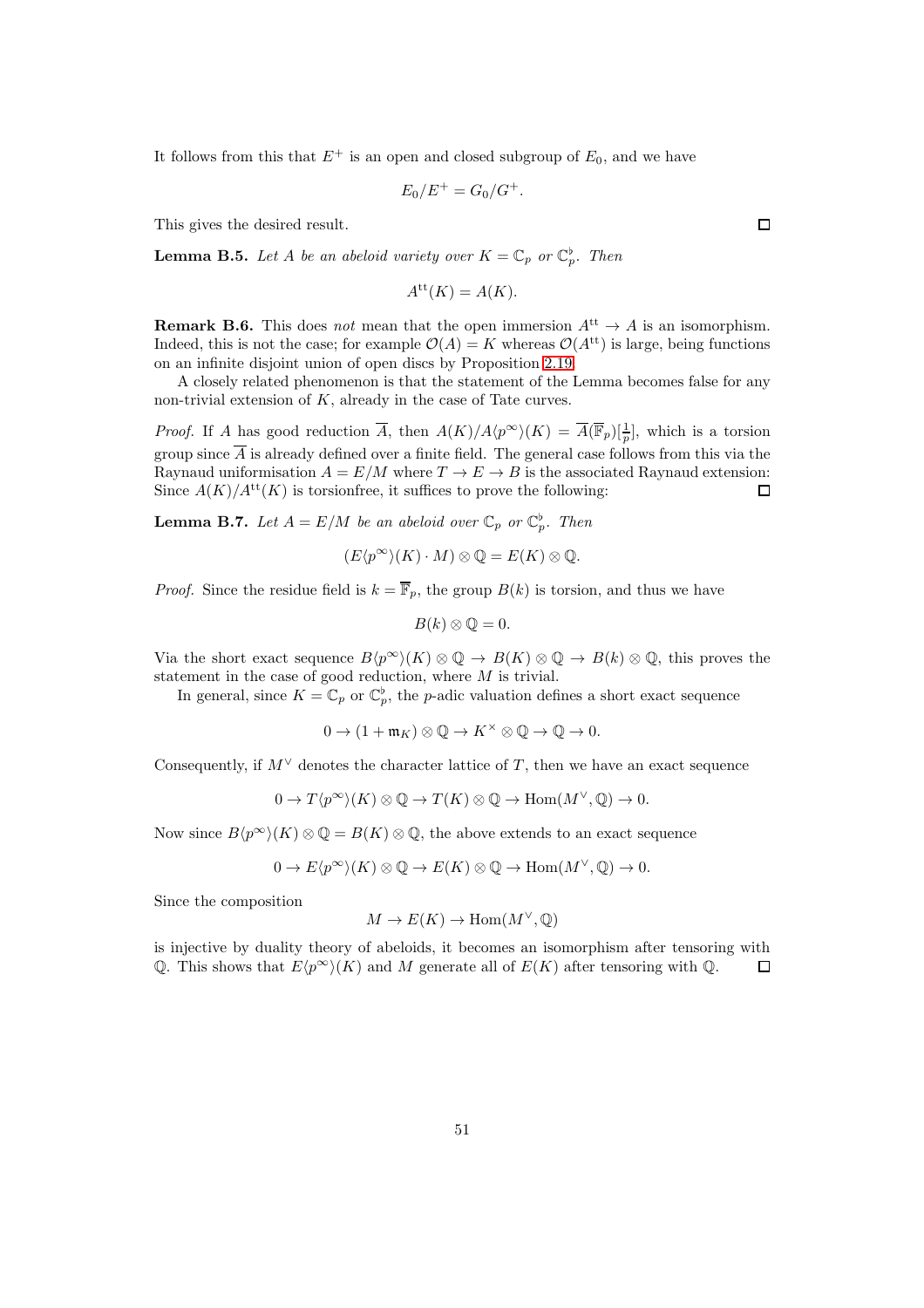## References

- <span id="page-51-19"></span>[BBM82] P. Berthelot, L. Breen, and W. Messing. *Théorie de Dieudonné cristalline. II*, volume 930 of Lecture Notes in Mathematics. Springer-Verlag, Berlin, 1982.
- <span id="page-51-13"></span>[BGR84] S. Bosch, U. Güntzer, and R. Remmert. Non-Archimedean analysis, volume 261 of Grundlehren der Mathematischen Wissenschaften. Springer-Verlag, Berlin, 1984.
- <span id="page-51-1"></span>[BL84] S. Bosch and W. Lütkebohmert. Stable reduction and uniformization of abelian varieties. II. Invent. Math., 78(2):257–297, 1984.
- <span id="page-51-3"></span>[BL91] S. Bosch and W. Lütkebohmert. Degenerating abelian varieties. Topology, 30(4):653–698, 1991.
- <span id="page-51-16"></span>[BMS18] B. Bhatt, M. Morrow, and P. Scholze. Integral p-adic Hodge theory. Publ. Math. *Inst. Hautes Études Sci.*,  $128:219-397, 2018.$
- <span id="page-51-18"></span>[BS15] B. Bhatt and P. Scholze. The pro-etale topology for schemes. Asterisque,  $(369):99-$ 201, 2015.
- <span id="page-51-2"></span>[Con06] B. Conrad. Relative ampleness in rigid geometry. Ann. Inst. Fourier (Grenoble), 56(4):1049–1126, 2006.
- <span id="page-51-12"></span> $[dJ+20]$  A. J. de Jong et al. The stacks project. 2020.
- <span id="page-51-7"></span>[DW05a] C. Deninger and A. Werner. Line bundles and p-adic characters. In Number fields and function fields—two parallel worlds, volume 239 of Progr. Math., pages 101–131. Birkhäuser Boston, Boston, MA, 2005.
- <span id="page-51-8"></span>[DW05b] C. Deninger and A. Werner. Vector bundles on p-adic curves and parallel transport. Ann. Sci. École Norm. Sup.  $(4)$ , 38 $(4)$ :553–597, 2005.
- <span id="page-51-6"></span>[DW20] C. Deninger and A. Werner. Parallel transport for vector bundles on p-adic varieties. J. Algebraic Geom., 29(1):1–52, 2020.
- <span id="page-51-5"></span>[Fal05] G. Faltings. A p-adic Simpson correspondence. Adv. Math., 198(2):847–862, 2005.
- <span id="page-51-9"></span>[Far19] L. Fargues. Groupes analytiques rigides p-divisibles. Math. Ann., 374(1-2):723– 791, 2019.
- <span id="page-51-11"></span>[FS21] L. Fargues and P. Scholze. Geometrization of the local Langlands correspondence, 2021.
- <span id="page-51-17"></span>[Gei09] T. Geisser. The affine part of the Picard scheme. Compos. Math., 145(2):415–422, 2009.
- <span id="page-51-0"></span>[Ger77] L. Gerritzen. Zerlegungen der Picard-Gruppe nichtarchimedischer holomorpher Räume. Compositio Math., 35(1):23-38, 1977.
- <span id="page-51-14"></span>[Heu19] B. Heuer. Perfectoid geometry of p-adic modular form. PhD thesis, King's College London, 2019.
- <span id="page-51-4"></span>[Heu20a] B. Heuer. Line bundles on rigid spaces in the v-topology. Preprint, arXiv:2012.07918, 2020.
- <span id="page-51-10"></span>[Heu20b] B. Heuer. Pro-étale uniformisation of abelian varieties. In preparation, 2020.
- <span id="page-51-15"></span>[Heu21a] B. Heuer. Line bundles trivialised by perfection. In preparation, 2021.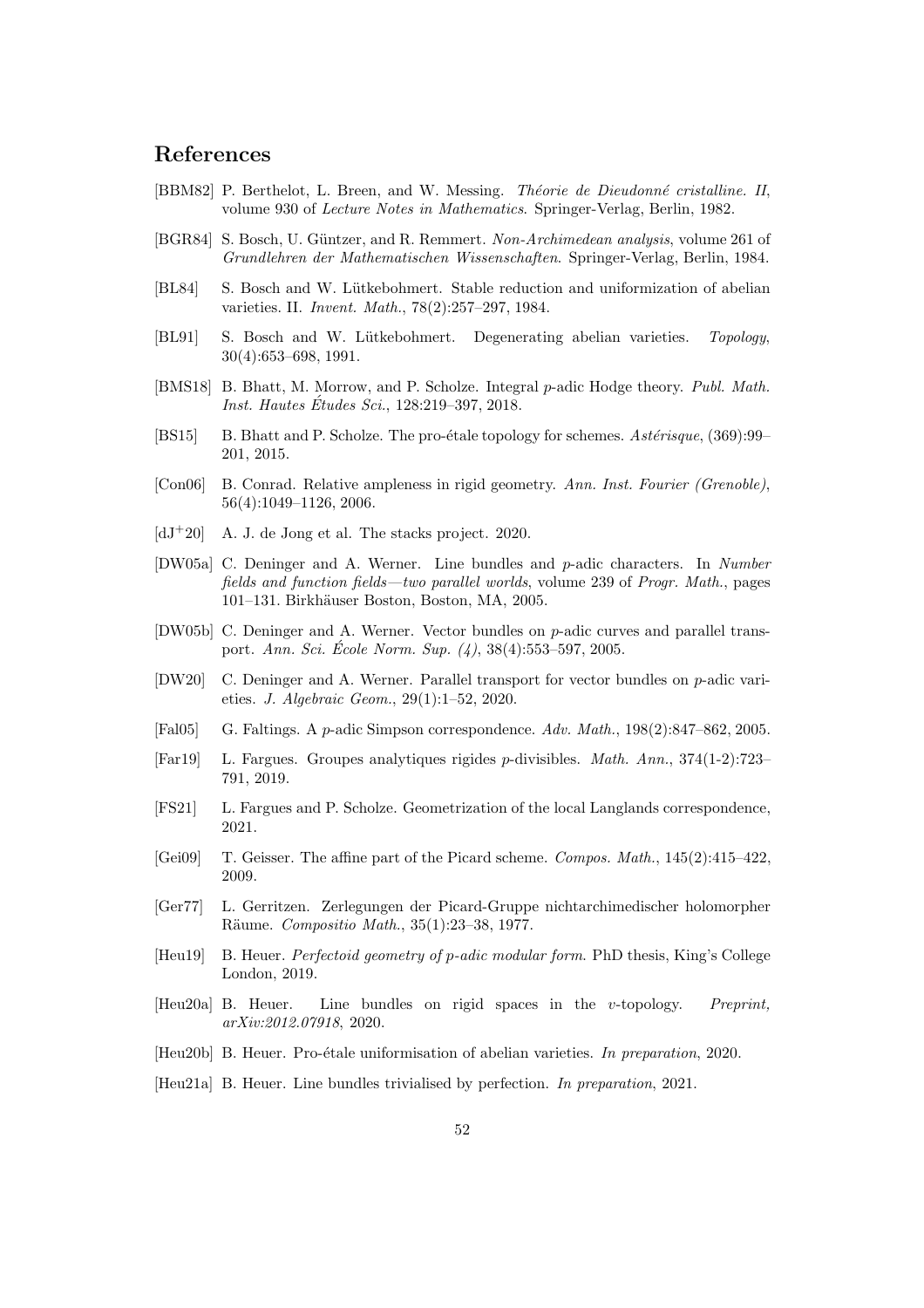- <span id="page-52-15"></span>[Heu21b] B. Heuer. Picard groups in the pro-étale site: good reduction. In preparation, 2021.
- <span id="page-52-0"></span>[HL00] U. Hartl and W. Lütkebohmert. On rigid-analytic Picard varieties. J. Reine Angew. Math., 528:101–148, 2000.
- <span id="page-52-17"></span>[HL20] D. Hansen and S. Li. Line bundles on rigid varieties and Hodge symmetry. Math. Z., 296(3-4):1777–1786, 2020.
- <span id="page-52-10"></span> $[Hub96]$  R. Huber. *Étale cohomology of rigid analytic varieties and adic spaces.* Aspects of Mathematics, E30. Friedr. Vieweg & Sohn, Braunschweig, 1996.
- <span id="page-52-12"></span>[KL15] K. S. Kedlaya and R. Liu. Relative p-adic Hodge theory: Foundations. Astérisque, (371):239, 2015.
- <span id="page-52-2"></span>[KST20] M. Kerz, S. Saito, and G. Tamme. Towards a non-archimedean analytic analog of the Bass-Quillen conjecture. J. Inst. Math. Jussieu, 19(6):1931–1946, 2020.
- <span id="page-52-3"></span>[Li20] S. Li. On rigid varieties with projective reduction. *J. Algebraic Geom.*, 29(4):669– 690, 2020.
- <span id="page-52-6"></span>[Lüt90] W. Lütkebohmert. Formal-algebraic and rigid-analytic geometry. Math. Ann., 286(1-3):341–371, 1990.
- <span id="page-52-8"></span>[Lüt95] W. Lütkebohmert. The structure of proper rigid groups. J. Reine Angew. Math., 468:167–219, 1995.
- <span id="page-52-1"></span>[Lüt16] W. Lütkebohmert. Rigid geometry of curves and their Jacobians, volume 61 of Ergebnisse der Mathematik und ihrer Grenzgebiete. 3. Folge. A Series of Modern Surveys in Mathematics. Springer, Cham, 2016.
- <span id="page-52-14"></span>[MW20] L. Mann and A. Werner. Local systems on diamonds and p-adic vector bundles, 2020.
- <span id="page-52-13"></span>[NSW08] J. Neukirch, A. Schmidt, and K. Wingberg. Cohomology of number fields, volume 323 of Grundlehren der Mathematischen Wissenschaften. Springer-Verlag, Berlin, second edition, 2008.
- <span id="page-52-9"></span>[Sch12] P. Scholze. Perfectoid spaces. Publ. Math. Inst. Hautes Études Sci., 116:245–313, 2012.
- <span id="page-52-4"></span>[Sch13] P. Scholze. p-adic Hodge theory for rigid-analytic varieties. Forum Math. Pi, 1:e1, 77, 2013.
- <span id="page-52-5"></span>[Sch18] P. Scholze. Étale cohomology of diamonds. *Preprint, arXiv:1709.07343*, 2018.
- <span id="page-52-16"></span>[SGA1] Revêtements étales et groupe fondamental (SGA 1), volume 3 of Documents Mathématiques (Paris). Société Mathématique de France, Paris, 2003. Séminaire de géométrie algébrique du Bois Marie 1960–61.
- <span id="page-52-11"></span>[SGA4] Théorie des topos et cohomologie étale des schémas. Tome 3. Lecture Notes in Mathematics, Vol. 305. Springer-Verlag, 1973. Séminaire de Géométrie Algébrique du Bois-Marie 1963–1964 (SGA 4).
- <span id="page-52-7"></span>[Sim92] C. T. Simpson. Higgs bundles and local systems. *Inst. Hautes Études Sci. Publ.* Math., (75):5–95, 1992.